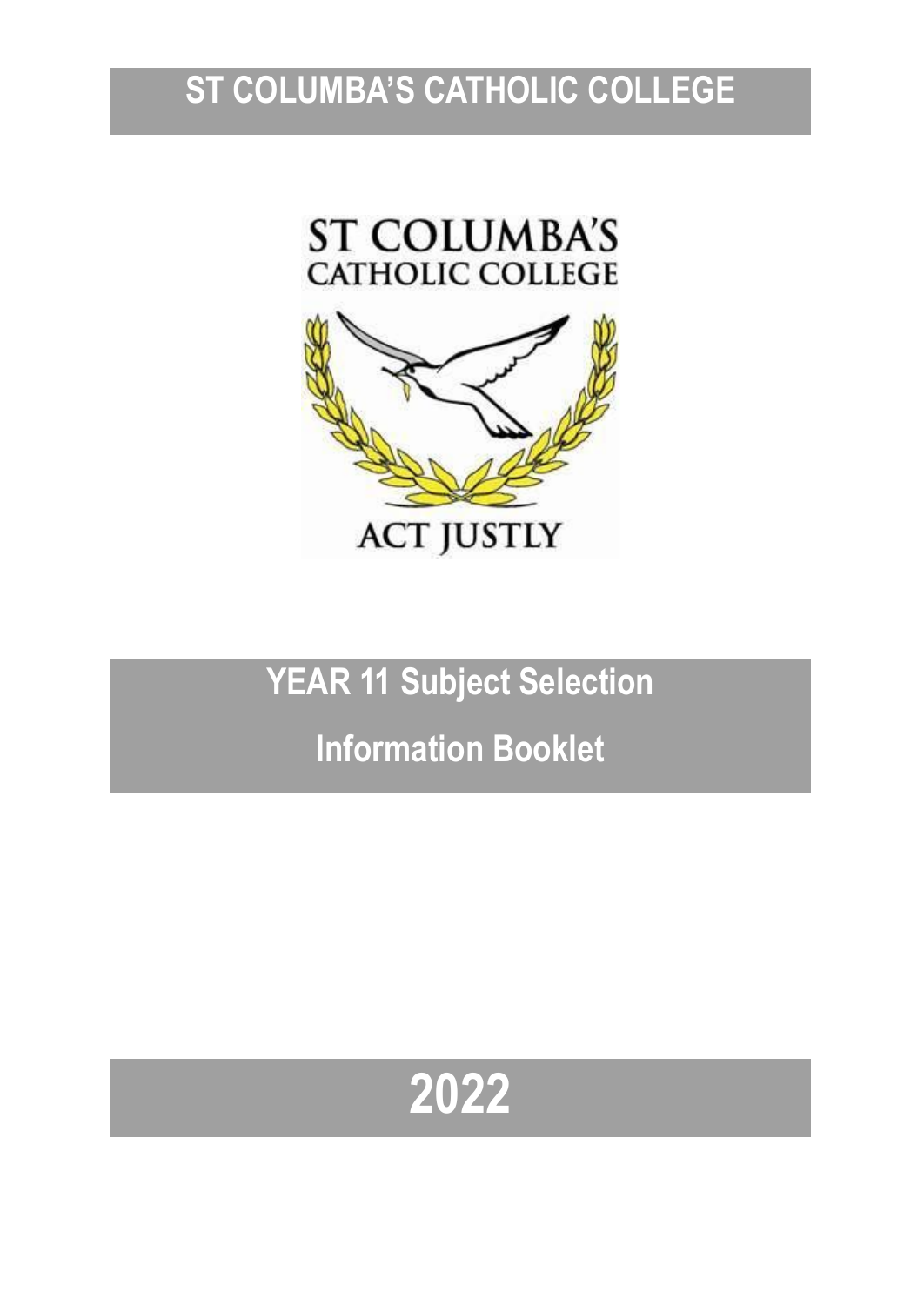### **CONTENTS**

#### **Introduction**

| $\sim$ 100 $\sim$ 100 $\sim$ |  |
|------------------------------|--|
| <b>Service</b>               |  |

#### **The Higher School Certificate**

#### **Courses offered at St Columba's Catholic College**

| $\sim 10^{-10}$ |  |
|-----------------|--|
|                 |  |
| $\sim$          |  |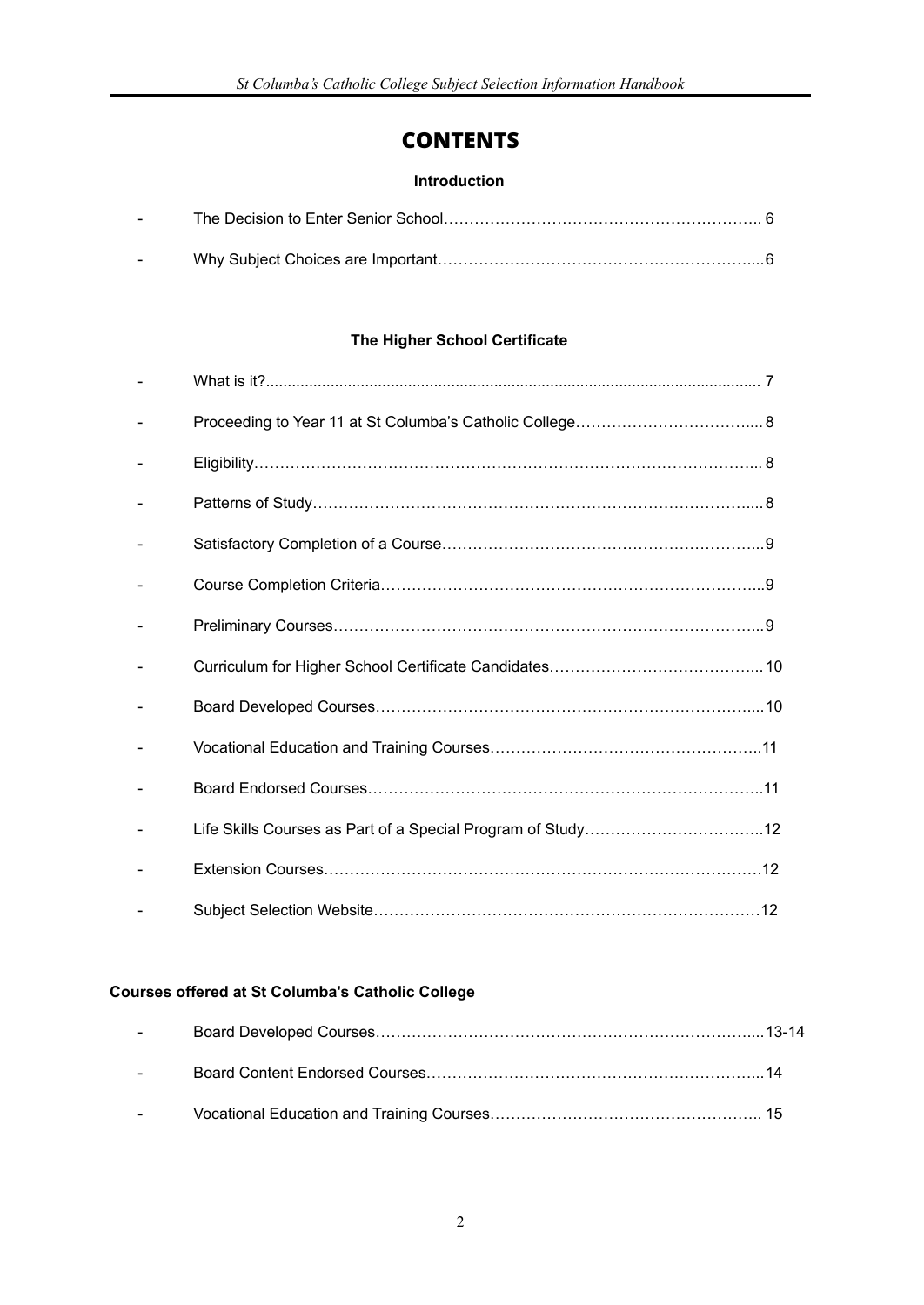#### **Requirements for the Higher School Certificate and Record of Achievement**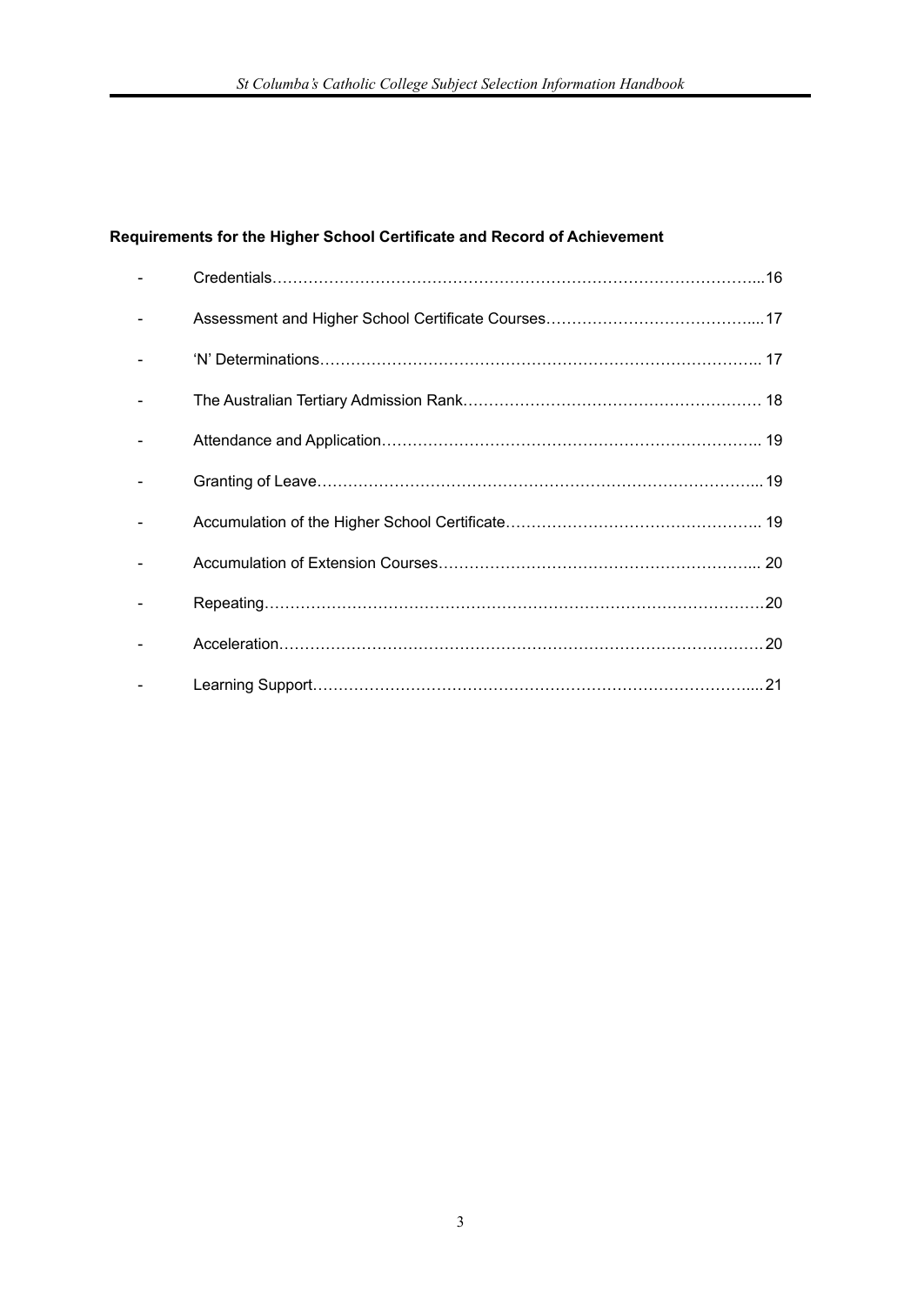### **COURSE OUTLINES**

| Industrial Technology - Timber Products and Furniture Technologies46-47                                        |  |
|----------------------------------------------------------------------------------------------------------------|--|
|                                                                                                                |  |
|                                                                                                                |  |
|                                                                                                                |  |
|                                                                                                                |  |
|                                                                                                                |  |
|                                                                                                                |  |
| Mathematics Standard music.com/music.com/music.com/music.com/music.com/music.com/music-55-55-55-55-55-55-55-55 |  |
|                                                                                                                |  |
|                                                                                                                |  |
|                                                                                                                |  |
|                                                                                                                |  |
|                                                                                                                |  |
|                                                                                                                |  |
|                                                                                                                |  |
|                                                                                                                |  |
|                                                                                                                |  |

#### **Vocational Education and Training Courses (VET) – Offered at school or within our Penrith Cluster**

| $\Delta \sim 100$      |  |
|------------------------|--|
| $\sim$                 |  |
| $\sim$ 10 $\pm$        |  |
| $\sim$ $^{-1}$         |  |
| $\Delta \sim 10^{-11}$ |  |
| $\sim$                 |  |
| $\sim$ 10 $\pm$        |  |
|                        |  |

#### **Vocational Education Courses - Offered off site by TAFE and External Institutions**

| <b>Service Contract</b> |  |
|-------------------------|--|
| <b>Service</b>          |  |
| <b>Service Contract</b> |  |
| <b>Service</b>          |  |
| <b>Service</b>          |  |
| <b>Service</b>          |  |
|                         |  |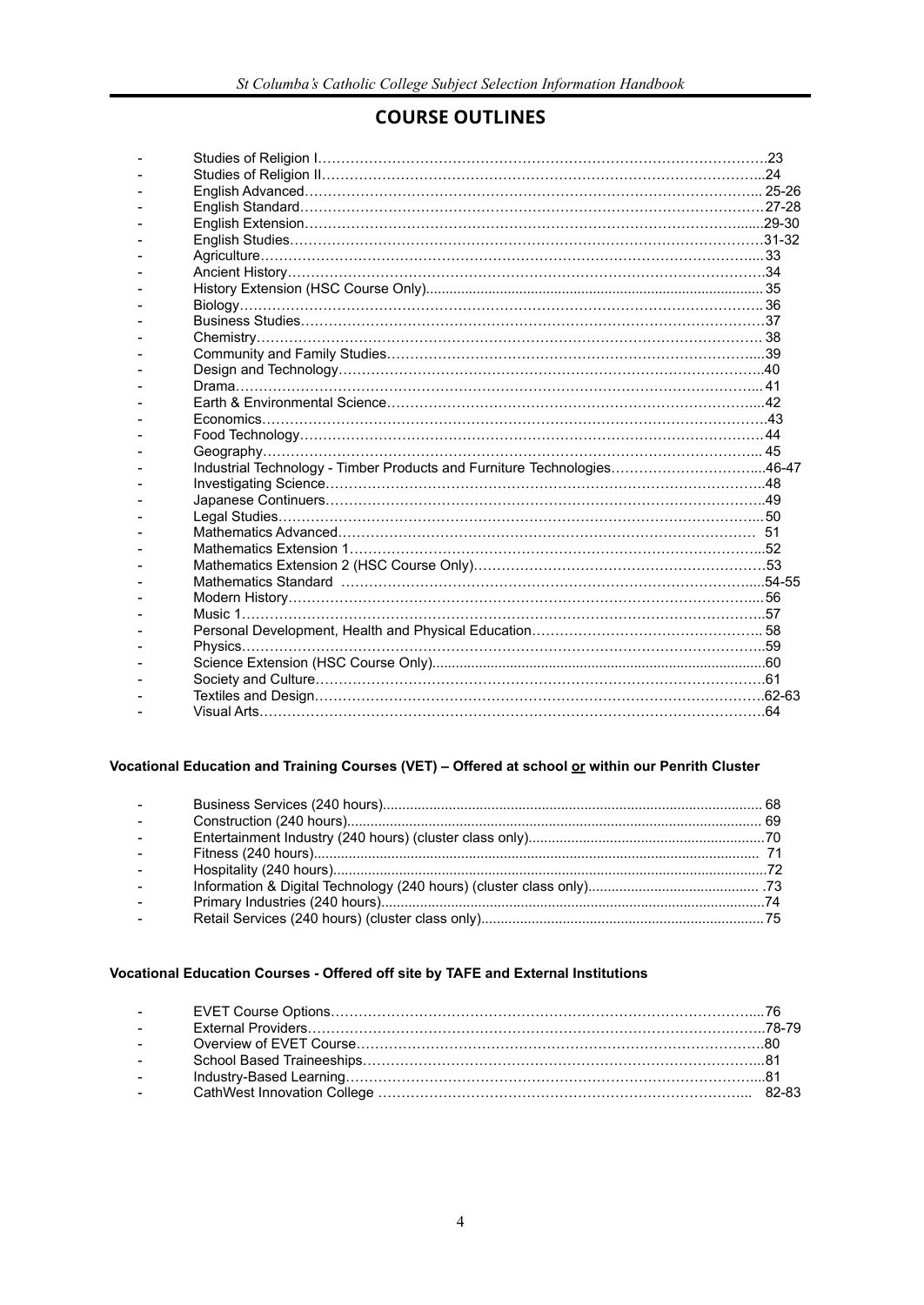#### **Board Content Endorsed Courses**

| $\sim 100$ km s $^{-1}$ |  |
|-------------------------|--|
| $\sim$ $-$              |  |
| $\sim 100$              |  |
| $\sim$ 10 $\pm$         |  |
| $\sim$                  |  |
| $\sim$                  |  |
| $\sim$                  |  |

#### **Other External Courses**

| $\overline{\phantom{a}}$ |  |
|--------------------------|--|
| $\overline{\phantom{a}}$ |  |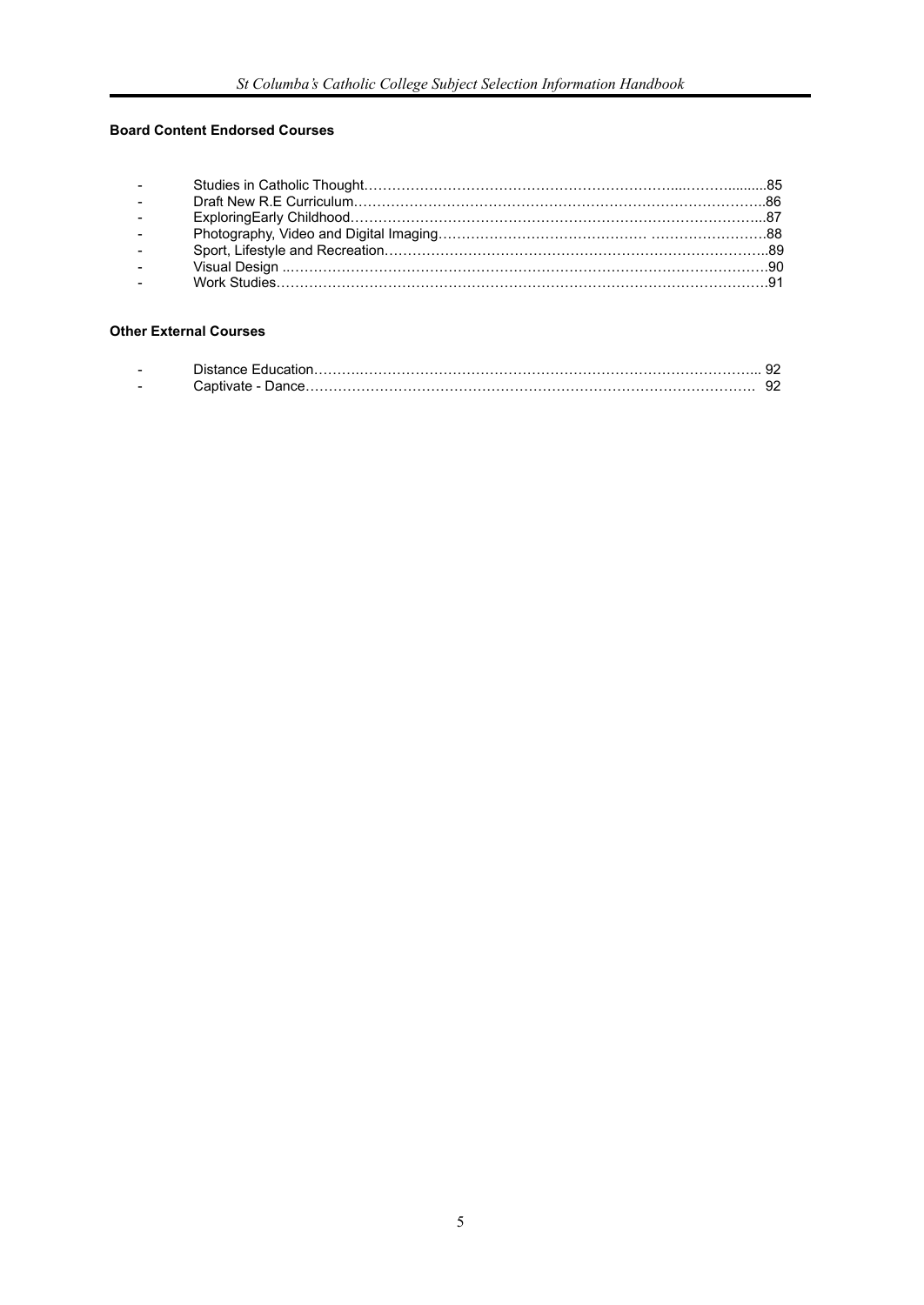#### THE DECISION TO ENTER SENIOR SCHOOL

A student is required to undertake schooling until the age of 17. The following are conditions that exempt a student from staying on at school until this age. They are:

- When a young person is in full time paid employment for 25 hours per week and / or have an apprenticeship/traineeship
- When a young person is undertaking some form of vocational training.

At St Columba's Catholic College we provide a comprehensive range of subjects that cater for the various learning needs of our continuing students. We understand students who once had the option of leaving school at the end of Year 10 now require wider choices of subjects and varied learning experiences.

At St Columba's we provide opportunities for continuing students to:

- 1. Pursue senior study with the goal of entry to a degree at University.
- 2. Pursue senior study with a view of studying for one of the many certificate courses available at TAFE after Year 12.
- 3. Pursue senior study with the aim of gaining employment after Year 12.
- 4. Pursue senior study and gain valuable skills and knowledge to assist them with life after Year 12.

Students will experience a learning environment integrated with use of technology, collaboration of tasks, individualised learning and in some subjects incorporating learning institutions such as TAFE Colleges, other catholic schools and work placement to help them achieve their learning goals.

#### **Why Subject Choices are Important?**

- The subjects you do at school can often determine the type of career you undertake.
- Doing subjects that you like and that interest you make life at school fun.
- You are more likely to do well at a subject if you enjoy it.

#### **How to decide?**

Recognise this as an important decision and take time to consider all your options.

Ask yourself the following questions:

- What subjects are available?
- What subjects interest me?
- What subjects am I good at?
- What subjects do I need for further study?

In most cases, the best subjects to take are the ones you like the most. From these subjects you are more likely to do well and therefore get higher marks. If you really don't like a subject, you probably won't do as well.

Apply these rules when choosing subjects:

- ∗ *YOUR ABILITY* choose subjects you are good at.
- ∗ *YOUR INTEREST* choose subjects you enjoy.
- ∗ *YOUR MOTIVATION* choose subjects you really want to learn.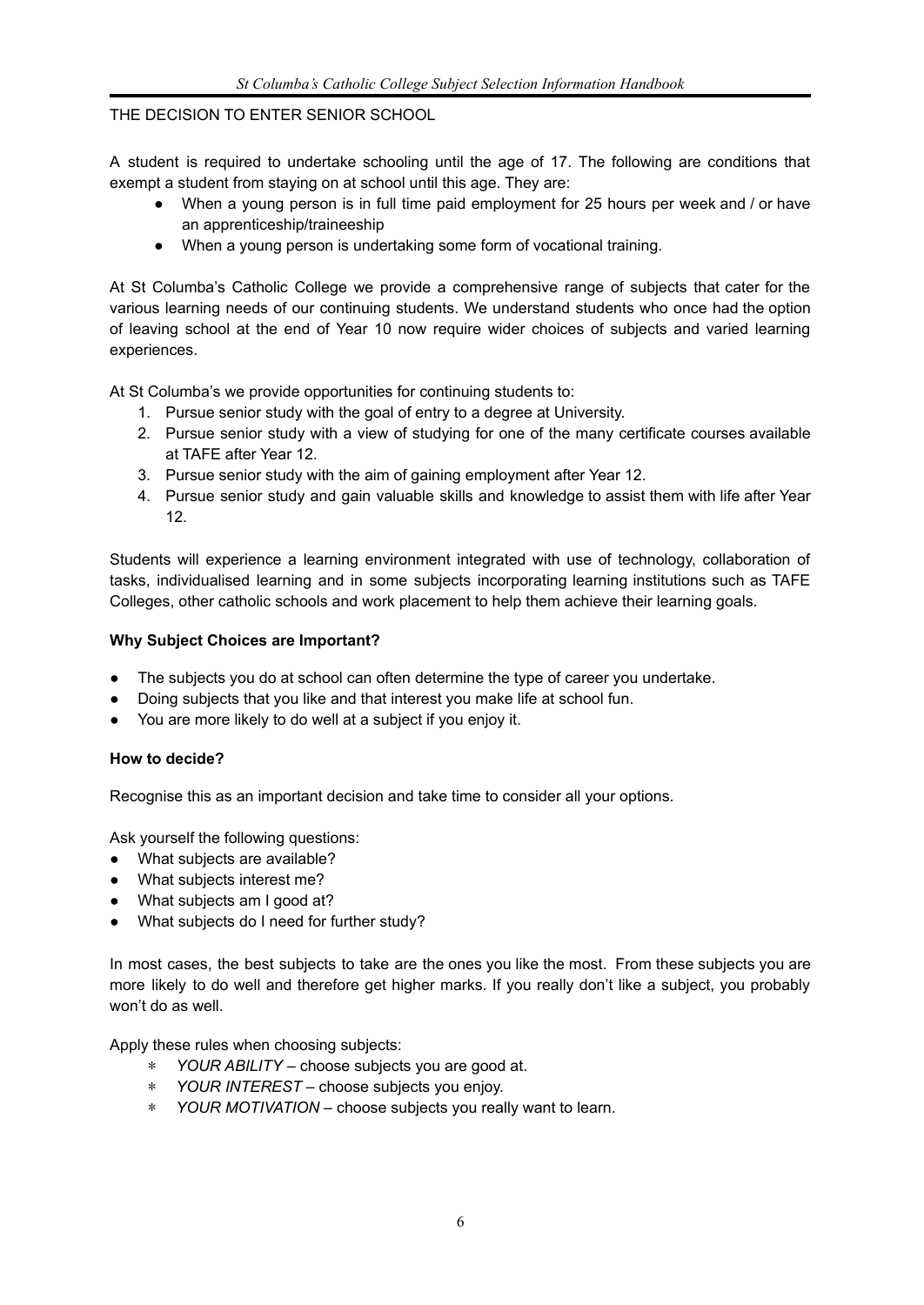#### **Do not choose a subject because:**

- *● Your friends are taking it.* Your friends may have different abilities, interests and motivations.
- *● Your favourite teacher is teaching it.* Teachers often change classes or even schools.
- *● You want to go on a particular excursion.* You could endure years of misery for the sake of that excursion.
- *● You've heard it's an "easy" subject.* If someone tells you a subject is easy, chances are that **they** are investing insufficient effort and will probably do poorly.
- *● Boys/girls don't do that subject.* There are no separate subjects for boys and girls. If you are good at or interested in a subject, then do it for **you.**
- *You need to do it even though you hate it.* If you need to do a subject to get into a particular course at uni, there will be a lot of that subject within the university course. Why spend years studying something you don't enjoy to try for a job you might not get and might hate anyway?

#### **NEED HELP?**

Who can help and how?

| <b>Your Homeroom Teacher</b>   | $\rightarrow$ | can help by talking over your ideas                                                                                                                                                          |
|--------------------------------|---------------|----------------------------------------------------------------------------------------------------------------------------------------------------------------------------------------------|
| <b>Your Subject Teachers</b>   | $\rightarrow$ | can tell you if you are good at certain subjects                                                                                                                                             |
| <b>Your Careers Counsellor</b> | $\rightarrow$ | can tell you if any subjects are required for a particular career                                                                                                                            |
| <b>Your School Counsellor</b>  | $\rightarrow$ | can help by discussing study problems or helping with any<br>concerns you may have                                                                                                           |
| Your parents                   | →             | can help by talking over your ideas and supporting your<br>decisions. Encourage them to talk to some of the above<br>people if you have differing ideas or if they need more<br>information. |

The material in this section has been prepared using the Board of Studies, Teaching & Educational Standards Assessment, Certification and Examination Manual (2012) and St Columba's Catholic College Policies.

Please note: It is determined whether a course will run by the college Principal, Mr Ryan. Some courses may not run due to:

- the number of students who selected the course in the subject selection process
- staffing allocations

#### **THE HIGHER SCHOOL CERTIFICATE**

#### **What is it?**

The Higher School Certificate is the credential awarded to secondary students who successfully complete their senior years of schooling. It is the highest award that can be gained by secondary students in New South Wales. From 2020, all Year 12 students in NSW must reach the minimum standard of numeracy and literacy to receive the HSC.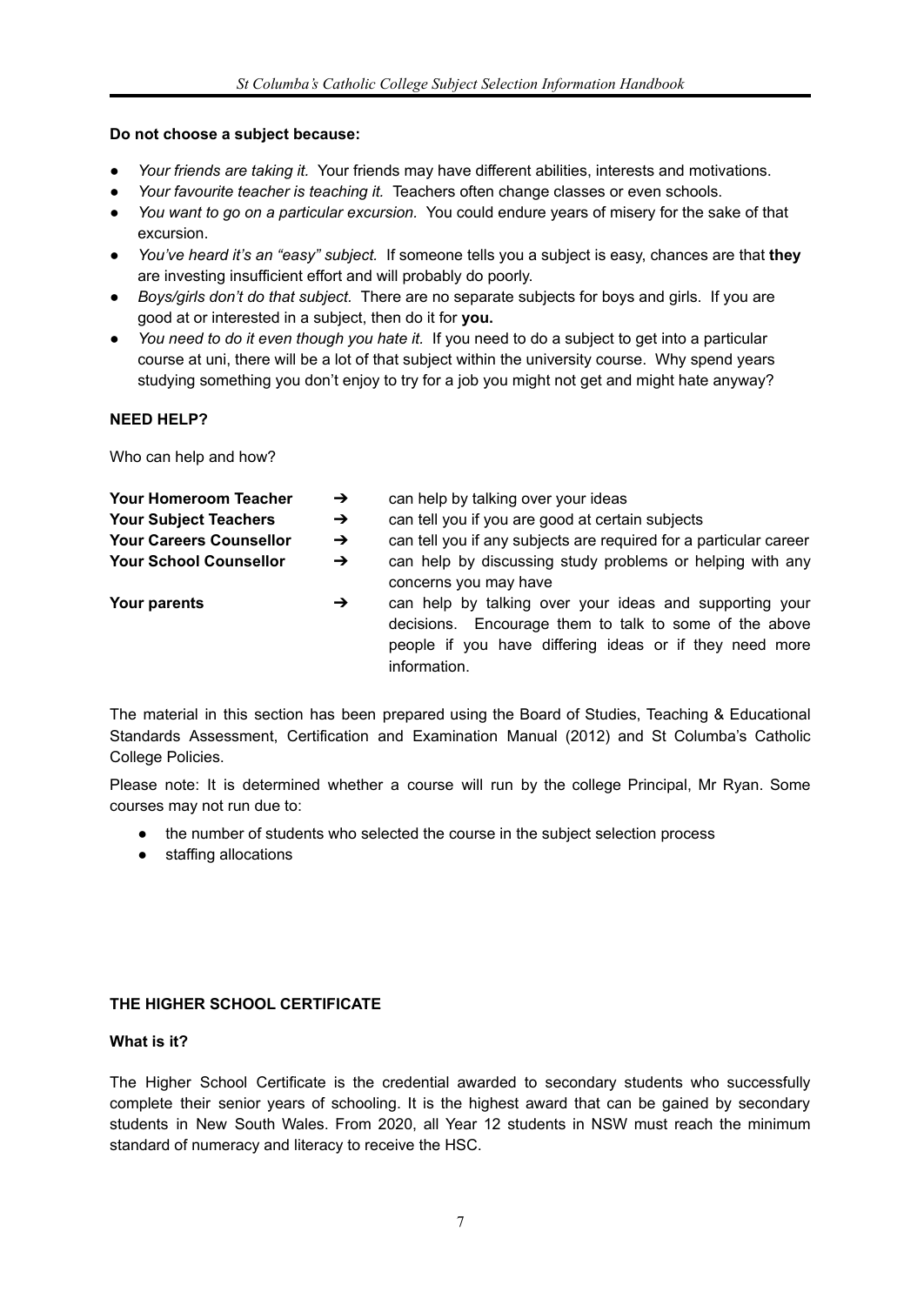#### **Proceeding to Year 11 at St Columba's Catholic College**

For a student wanting to proceed to Year 11 at St Columba's Catholic College they must have demonstrated:

- 1. a positive and participatory attitude towards St Columba's Catholic College.
- 2. a serious attitude towards their study.
- 3. that senior school would benefit their chosen career path.

#### **Eligibility**

To be eligible for the award of the Higher School Certificate students must:

- (a) have gained the Record of School Achievement (ROSA) or such other qualifications as the NSW Education Standards Authority (NESA) considers satisfactory;
- (b) have attended a government school, an accredited non-government school or a school outside New South Wales recognised by NESA or a college of TAFE;
- (c) have satisfactorily completed courses that comprise the pattern of study required by NESA for the award of the Higher School Certificate;
- (d) sit for and make a serious attempt at the requisite Higher School Certificate external examinations.
- (e) have demonstrated that they have reached the minimum standards of literacy and numeracy

NESA may refuse to grant a Higher School Certificate to a student whose attendance or application at school has been of such an unsatisfactory character that the grant of the certificate would not, in the opinion of NESA, be 'justified.'

#### **Patterns of study**

All courses offered for the Higher School Certificate have a unit value. Subjects have a value of 1 unit or 2 units. Most courses are 2 unit courses. Each unit involves class time of approximately 2 hours per week (60 hours per year). In the HSC, each unit has a value of 50 marks. Hence, a 2 unit course has a value of 100 marks.

To qualify for the Higher School Certificate from Year 11, 2022 and Year 12, 2023 students must satisfactorily complete a Preliminary pattern of study comprising at **least 12 units** and an HSC pattern of study comprising **at least 10 units.** Both patterns must include:

- at least six units from Board Developed courses;
- at least two units of a Board Developed course in English;
- at least three courses of two units value or greater (either Board Developed or Board Endorsed courses);
- at least four subjects.

#### **At St Columba's Catholic College each student must study at least ONE (1) unit of Religion.**

**For Year 11 students may select a minimum of 12 units and a maximum of 13 units. This requirement will meet NESA and School regulations.**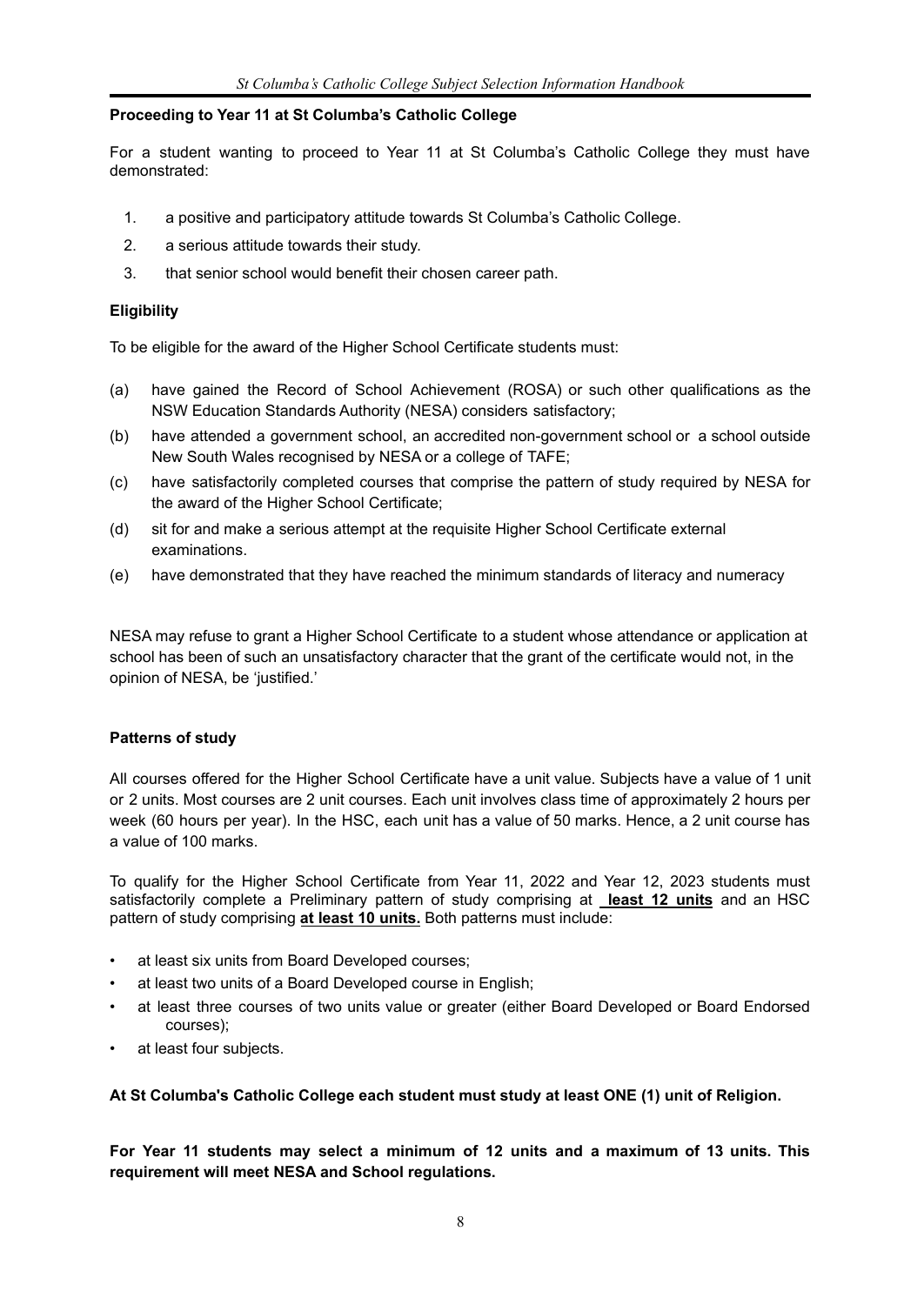A maximum of **6 units** of Science may be included in the Year 11 pattern of study. A maximum of **7 units** of Science may be included in the Year 12 pattern of study.

An ATAR pattern of study is necessary if a student intends on applying for university.

A Non-Atar pattern of study is recommended for students who do not wish to go to university.

#### **Satisfactory Completion of a Course**

The following course completion criteria refer to both Preliminary and HSC courses.

#### **Course Completion Criteria**

A student will be considered to have satisfactorily completed a course if, in the principal's view, there is sufficient evidence that the student has:

- (a) **followed** the course developed or endorsed by the Board; and
- (b) **applied** themselves with diligence and sustained effort to the set tasks and experiences provided in the course by the school; and
- (c) **achieved** some or all of the course outcomes.

While the NSW Education Standards Authority (NESA) does not mandate attendance requirements, principals may determine that, as a result of absence, the course completion criteria may not be met. Clearly, absences will be regarded seriously by principals who must give students early warning of the consequences of such absences. Warning letters must relate student absence to the non-completion of course requirements.

If at any time it appears that a student is at risk of being given an 'N' (Non-completion of course requirements) determination in any course, the principal must warn the student as soon as possible and advise the parent or guardian **in writing.** This warning should be given in time for the problem to be corrected. If the first warning letter is not effective, a further warning letter(s) should be sent.

Students who have not complied with the above requirements cannot be regarded as having satisfactorily completed the course. The principal will then apply the 'N' determination.

#### **Preliminary courses**

Satisfactory completion of the Preliminary course or its equivalent is a prerequisite for entry into an HSC course. In cases of non-completion of course requirements, an 'N' determination will be submitted on the appropriate forms. Courses that were not satisfactorily completed will not be printed on Records of Achievement.

Principals may allow a student who has received an 'N' determination to proceed to the HSC course provisionally while concurrently satisfying any outstanding Preliminary course requirements. Principals will be required to confirm, at the time of HSC entries, that the student has now satisfactorily completed Preliminary course requirements and that their entry for the HSC course is valid.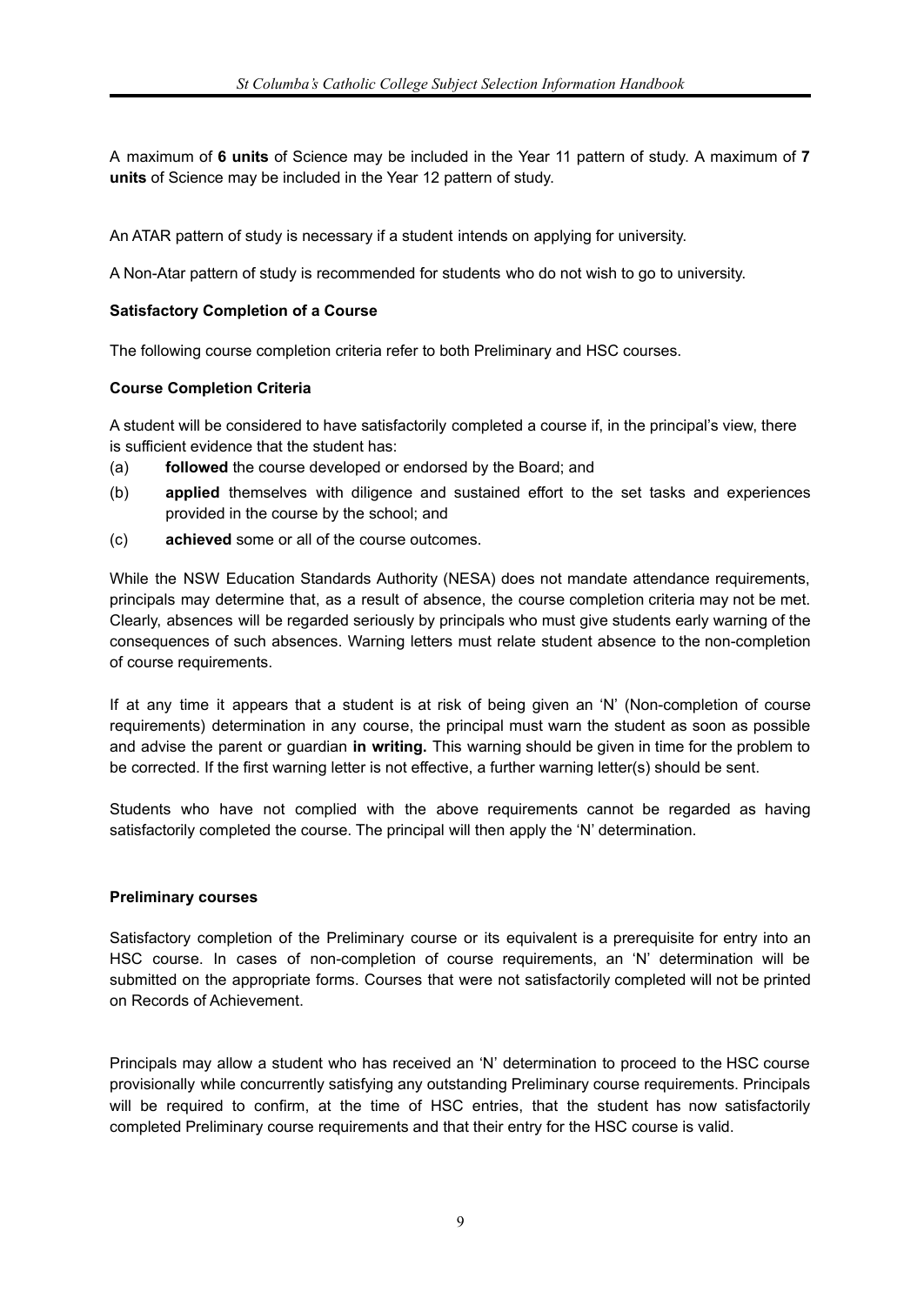#### **Curriculum for Higher School Certificate candidates**

The curriculum during Year 11 and Year 12 for students who are candidates for the Higher School Certificate must meet the following requirements:

- (a) courses of study of a general description are to be provided for each student in each Year,
- (b) those courses of study are to include a course of study in English,
- (c) those courses of study are to comply with a pattern of study determined by NESA
- (d) those courses of study are to be taught in accordance with a syllabus developed or endorsed by the NESA

The structure of the curriculum for Years 11 and 12 has subjects arranged into eight Key Learning Areas.

They are:

- **English**
- Mathematics
- Science
- Human Society in its Environment
- Languages Other than English
- Technology and Applied Studies
- Creative Arts
- Personal Development, Health and Physical Education.

A subject is the name given to a broad area of study. A course is a program of study within a subject. For example, within the subject of Music, you may study the courses of Music 1 or Music 2.

The courses that are available for selection by students are defined under four areas;

- (1) Board Developed Courses (BDC)
- (2) Vocational Education and Training Courses (VET)
- (3) TAFE Delivered VET Courses (TVET)
- (4) Board Endorsed Courses (BEC)

#### **Board Developed Courses**

The NSW Education Standards Authority develops these courses. There is a syllabus for each course, which contains:

- the course objectives, structure, content and outcomes
- specific course requirements
- assessment requirements
- sample examination papers and marking guidelines
- the performance scale (except for Vocational Education and Training Courses)

All students entered for the HSC who are studying these courses follow these syllabuses. The courses are examined externally at the end of the HSC course and count towards the calculation of the Australian Tertiary Admission Rank (ATAR).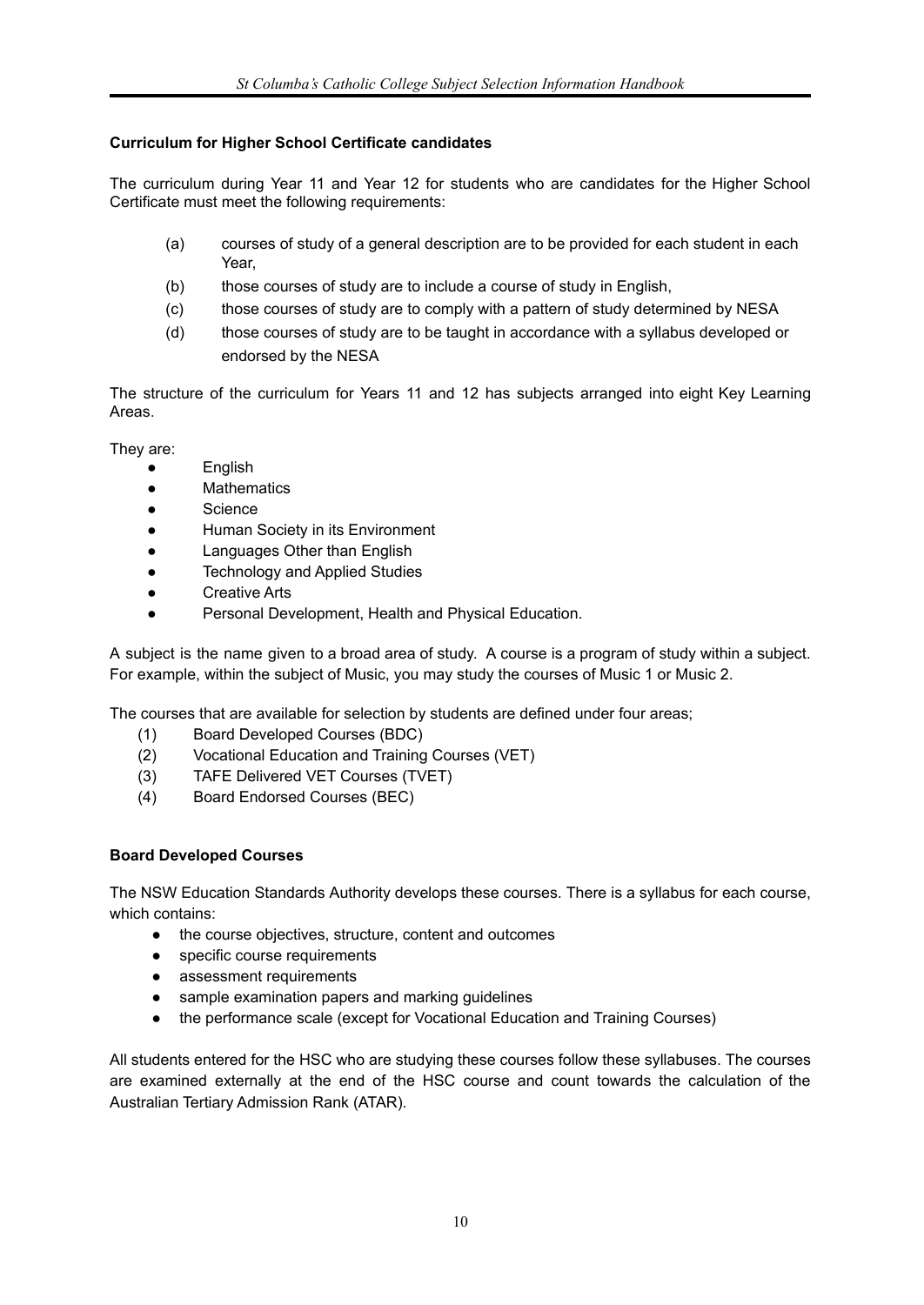#### **Vocational Education and Training Courses (VET)**

Vocational Education and Training (VET) courses are offered as part of the Higher School Certificate. They enable students to study courses that are relevant to industry needs and have clear links to post-school destinations. These courses allow students to gain both Higher School Certificate qualifications and accreditation with industry and the workplace as part of the Australian Qualifications Framework (AQF). This national framework is recognised across Australia and helps students to move easily between the various education and training sectors and employment. These courses each have a specific workplace component and a minimum number of hours students must spend in the workplace. At the end of their HSC students receive documentation showing the competencies gained during the course. St Columba's Catholic College will offer some of these courses, while others may be delivered by neighbouring Catholic Cluster schools (Penola, Xavier, or Caroline Chisholm) or by local colleges of TAFE.

- All VET Curriculum Framework courses are dual-accredited courses. This means that students will not only finish with a HSC but also an Industry recognised credential such as a Certificate Level II or a Statement of Attainment. These credentials are recognised by TAFE and by Industry. Students who go onto further education can use these credentials to gain credit transfer, which means they will not be required to re-sit these subjects at TAFE. This could mean they finish their course faster.
- These courses have been designed in conjunction with Industry and are taught to Industry standards. All teachers undertake additional training, which allows them to teach these courses.
- All Curriculum Framework courses are very practical and 'hands on'. They are designed for students who may wish to build a career in these Industry areas.
- Most curriculum Framework courses are run at St Columba's Catholic College. Some courses require students to purchase uniforms, textbooks or other equipment eg:
	- o Hospitality uniform and/or knife kit
	- o Construction steel capped boots and protective clothing
- A mandatory part of all Curriculum Framework courses require students to undertake **70 hours of work placement** in industry.

Further information about each VET course appears in the section listing the HSC courses available.

VET courses are Category B courses for the purposes of calculating an ATAR. **The examination mark from ONE (1)** Category B course may be included in the calculation of a student's Australian Tertiary Admission Rank (ATAR). **English Studies and Mathematics Standard 1 are also both Category B courses.** Students who study **English Studies** and want to receive an ATAR need to remember that at least 2 units of English must be included in the ATAR calculation. Therefore English Studies students who want an ATAR will not be able to include any other Category B units and will need at least 8 units of Category A courses.

#### **Board Endorsed Courses**

There are three main categories of Board Endorsed courses — Content Endorsed courses (CEC's), School Developed Board Endorsed courses and University Developed Board Endorsed courses. Content Endorsed courses are developed by NESA to cater for a wide variety of students in areas of specific need. School Developed courses are designed by an individual school, or group of schools, to meet the local needs of a group of students.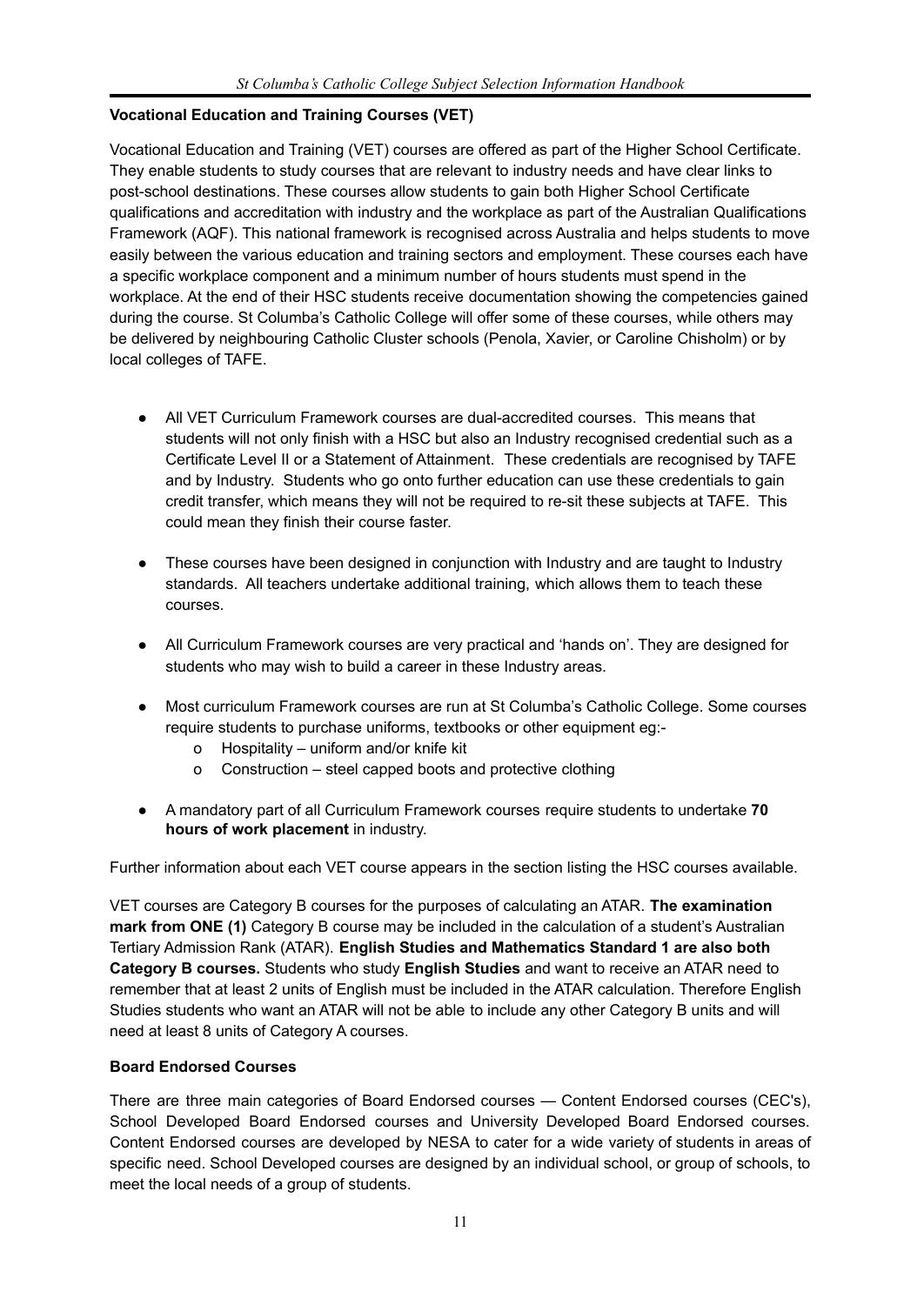When completed as HSC courses, Board Endorsed courses are not externally examined and have only an unmoderated internal assessment mark from the school recorded on the Higher School Certificate Record of Achievement. Results in these courses are **not eligible** for inclusion in the calculation of the Australian Tertiary Admission Rank (ATAR). TAFE delivered CEC's and VET CEC's are categories of Content Endorsed courses. These are reported without a mark and are **not** eligible for inclusion in the calculation of the ATAR. Board Endorsed Courses count towards the Higher School Certificate and appear on your Record of Achievement.

#### **Life Skills Course as part of a Special Program of Study**

Stage 6 (Years 11 and 12) Life Skills courses are available for students following a Special Program of Study for the Higher School Certificate.

Students accessing a Special Program of Study in Stage 6 will, in general, need to have completed at least four Generic Life Skills courses within a Special Program of Study in Stage 5 (Years 9 and 10). Further, participation in a Special Program of Study will be based upon an individual transition-planning process, which will occur for both the Preliminary and HSC years.

Life Skills courses have Board Developed status and can be used in place of other Board Developed Courses to meet requirements for the award of the Higher School Certificate. Each Life Skills course comprises a 2 Unit Preliminary and a 2 Unit HSC course.

NESA expects that most students would meet the outcomes for a 2 Unit Preliminary course and 2 Unit HSC course over approximately 240 indicative hours in total (that is, 120 indicative hours in each course).

#### **Extension Courses**

Extension study is available in a number of subjects. Extension courses build on the content of the 2 unit course and carry an additional value of 1 unit, requiring students to study beyond the standard of the 2 unit course. Extension courses are available in English, Science, Mathematics, History, Music, some Languages and VET. Undergraduate university courses are available in some subjects.

English and Mathematics Extension Course are available at Preliminary and HSC levels. Students must study the Preliminary extension course in these subjects before proceeding to the two HSC extension courses (Extension 1 and Extension 2). The Extension 2 course requires students to work beyond the standard of the Extension 1 course.

HSC Extension courses in subjects other than English and Mathematics are offered and examined in Year 12 only.

#### **St Columba's Catholic College Subject Selection Website**

For further information on courses offered at the College, please visit our Subject Selection website at [https://sites.google.com/parra.catholic.edu.au/scccsubjectselectioninformatio/home.](https://sites.google.com/parra.catholic.edu.au/scccsubjectselectioninformatio/home)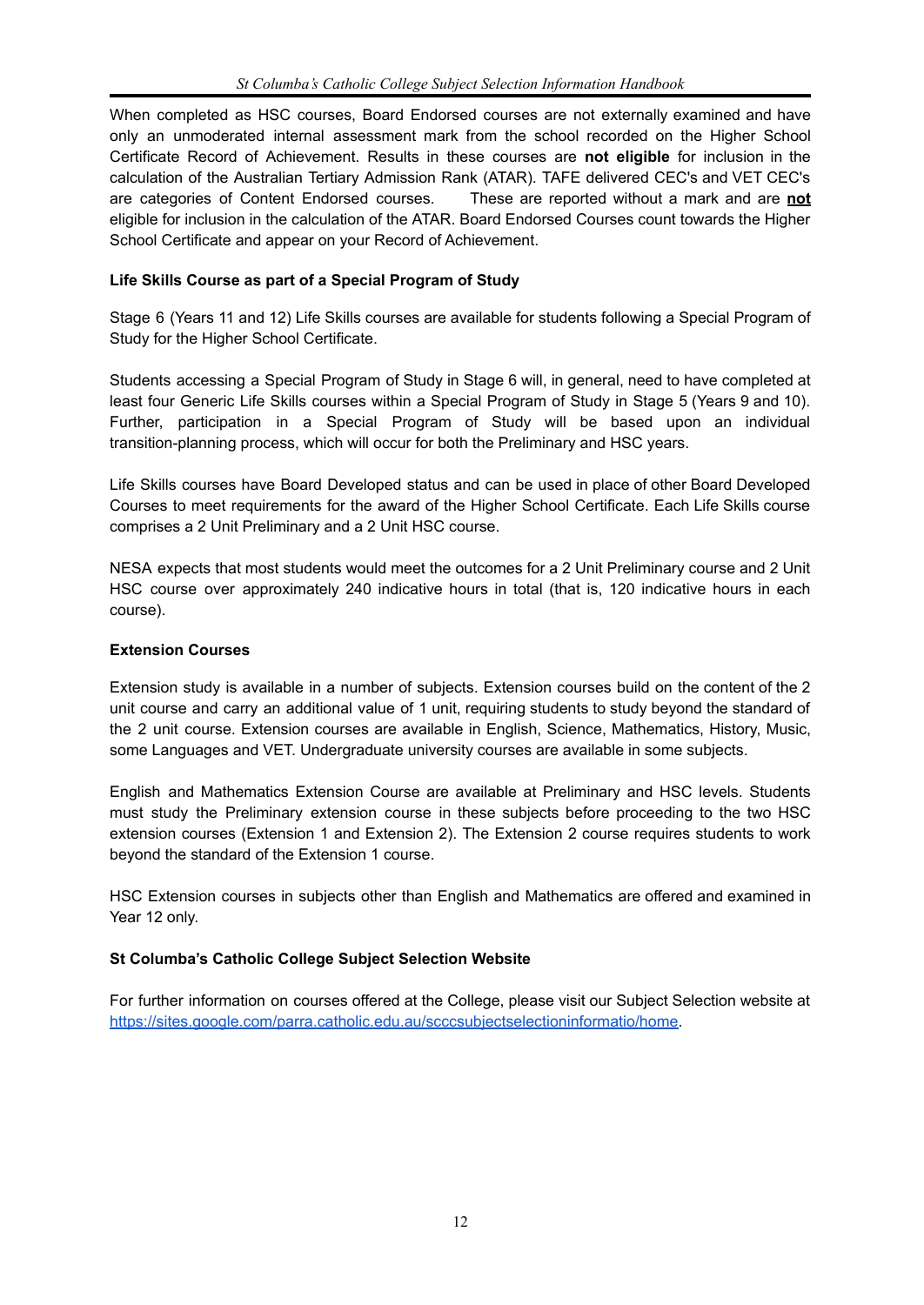## **COURSES OFFERED AT ST COLUMBA'S CATHOLIC COLLEGE**

#### **Board Developed Courses**

| <b>Subjects</b>                       | <b>Preliminary and HSC Courses</b><br><b>Extension</b> |                                                                                                          |
|---------------------------------------|--------------------------------------------------------|----------------------------------------------------------------------------------------------------------|
|                                       | $(2$ Unit)                                             |                                                                                                          |
| Agriculture                           | Agriculture                                            |                                                                                                          |
| <b>Ancient History</b>                | <b>Ancient History</b>                                 | HSC History Extension- <sup>1</sup> (Year 12)                                                            |
| Biology                               | Biology (2)                                            | Science Extension- (Year 12)                                                                             |
| <b>Business Studies</b>               | <b>Business Studies</b>                                |                                                                                                          |
| Chemistry                             | Chemistry (2)                                          | Science Extension- (Year 12)                                                                             |
| <b>Community &amp; Family Studies</b> | <b>Community &amp; Family Studies</b>                  |                                                                                                          |
| Design and Technology                 | Design and Technology (4)                              |                                                                                                          |
| Drama                                 | Drama (4)                                              |                                                                                                          |
| Earth & Environmental Science         | Earth & Environmental Science (2)                      | Science Extension - (Year 12)                                                                            |
| English <sup>#</sup>                  | <b>English Advanced</b>                                | <b>Preliminary English Extension</b><br>1 unit                                                           |
|                                       | <b>English Standard</b>                                | HSC English Extension 1-(Year 12)                                                                        |
|                                       | <b>English Studies</b>                                 | HSC English Extension 2 - (Year 12)                                                                      |
| Economics                             | Economics                                              |                                                                                                          |
| Food Technology                       | Food Technology                                        |                                                                                                          |
| Geography                             | Geography                                              |                                                                                                          |
| Industrial Technology                 | Industrial Technology (4)                              |                                                                                                          |
| <b>Investigating Science</b>          | <b>Investigating Science</b>                           | Science Extension - (Year 12)                                                                            |
| Japanese Continuers                   | Japanese Continuers                                    |                                                                                                          |
| <b>Legal Studies</b>                  | <b>Legal Studies</b>                                   |                                                                                                          |
| Mathematics <sup>#</sup>              | <b>Mathematics Advanced</b>                            | <b>Preliminary Mathematics</b>                                                                           |
|                                       |                                                        | Extension 1 unit                                                                                         |
|                                       | <b>Mathematics Standard</b>                            | <b>HSC Mathematics</b><br>Extension 1 - (Year 12)<br><b>HSC Mathematics</b><br>Extension $2 - (Year 12)$ |
|                                       | Modern History                                         | HSC History Extension - (Year 12)                                                                        |
| <b>Modern History</b>                 | Music $1(4)$                                           |                                                                                                          |
| Music                                 |                                                        |                                                                                                          |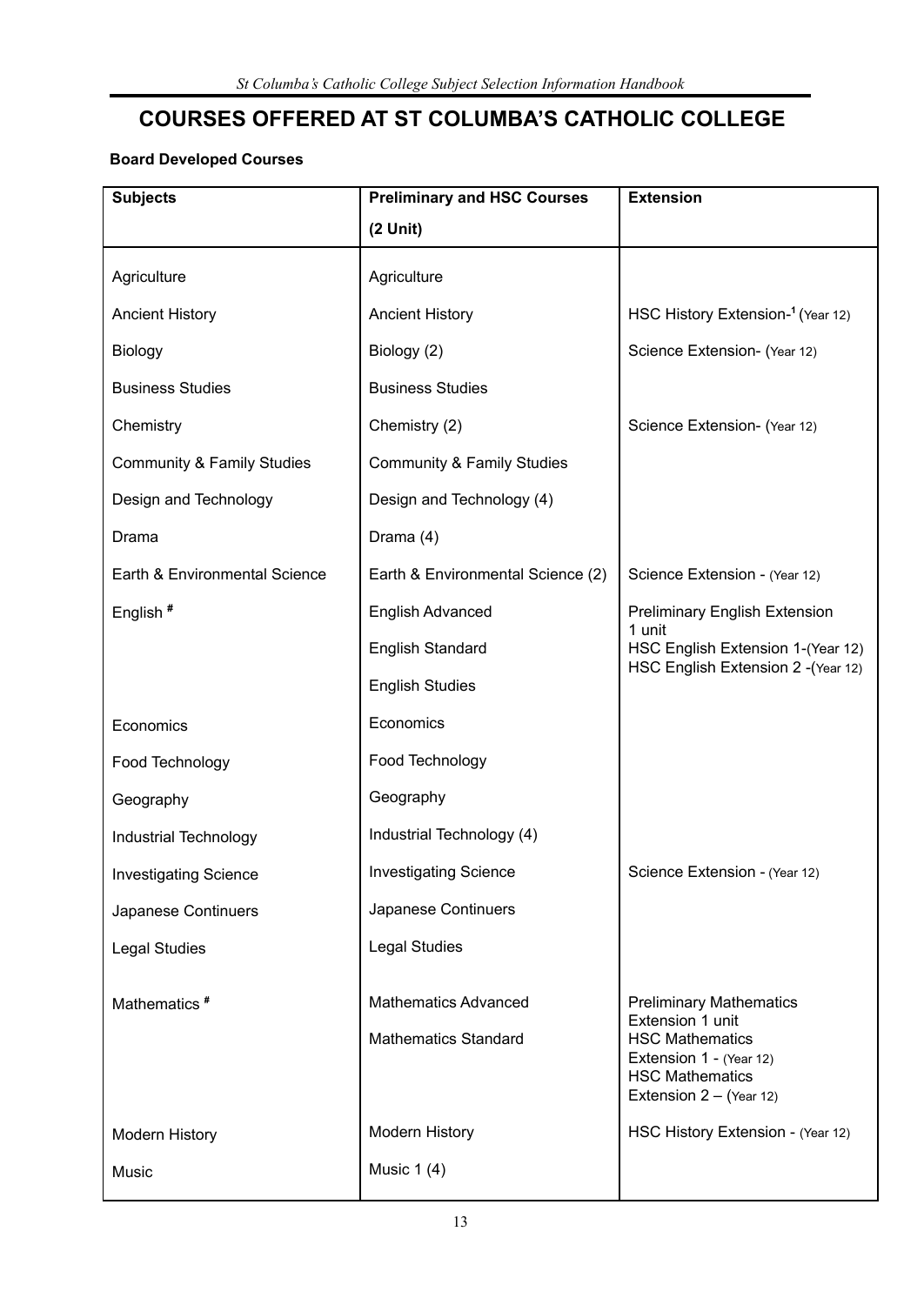| Development,<br>Health<br>Personal<br>and Physical Education | Personal Development, Health and<br><b>Physical Education</b>      |                               |
|--------------------------------------------------------------|--------------------------------------------------------------------|-------------------------------|
| Physics                                                      | Physics (2)                                                        | Science Extension - (Year 12) |
| Society and Culture<br><b>Studies of Religion</b>            | Society and Culture (4)<br>Studies of Religion 1 (3)<br>$(1$ Unit) |                               |
|                                                              | Studies of Religion 2 (3)<br>$(2$ Unit)                            |                               |
| <b>Textiles and Design</b>                                   | Textiles and Design (4)                                            |                               |
| Visual Arts                                                  | Visual Arts (4)                                                    |                               |

#### **HSC Course Notes**

These notes and footnotes refer to the list of courses

# You may select one course only from each of these subject groups.

- 1. There is only one History Extension Course. It can be studied with either the Ancient History Course and / or the Modern History Course.
- 2. You may not include any more than 6 units of the following Science courses: Biology, Chemistry, Earth & Environmental Science, Investigating Science and Physics in meeting the 12 Preliminary HSC units. 7 units (including Science Extension) can be studied in the HSC Course.
- 3. You must not study both the Studies of Religion 2 Unit course and Studies of Religion 1 course.
- 4. A number of students include a requirement for the development of project work for either internal or external assessment – for example, Visual Arts, Drama, Agriculture,Textiles & Design, Society & Culture. Projects developed for assessment in one subject are not to be used either in full or in part for assessment in any other subject.

#### **Board Content Endorsed Courses:**

These courses count towards the HSC, but do not count towards an ATAR.

| <b>Subjects</b>                         | <b>Preliminary &amp; HSC Courses</b>    | <b>Unit Value</b> |
|-----------------------------------------|-----------------------------------------|-------------------|
| Studies in Catholic Thought             | Studies in Catholic Thought             | 1 Unit            |
| Photography, Video & Digital<br>Imaging | Photography, Video & Digital<br>Imaging | 2 Units           |
| Visual Design                           | Visual Design                           | 2 Units           |
| <b>Exploring Early Childhood</b>        | <b>Exploring Early Childhood</b>        | 2 units           |
| Sport and Lifestyle Recreation          | Sport and Lifestyle Recreation          | 2 units           |
| <b>Work Studies</b>                     | <b>Work Studies</b>                     | 2 units           |
|                                         |                                         |                   |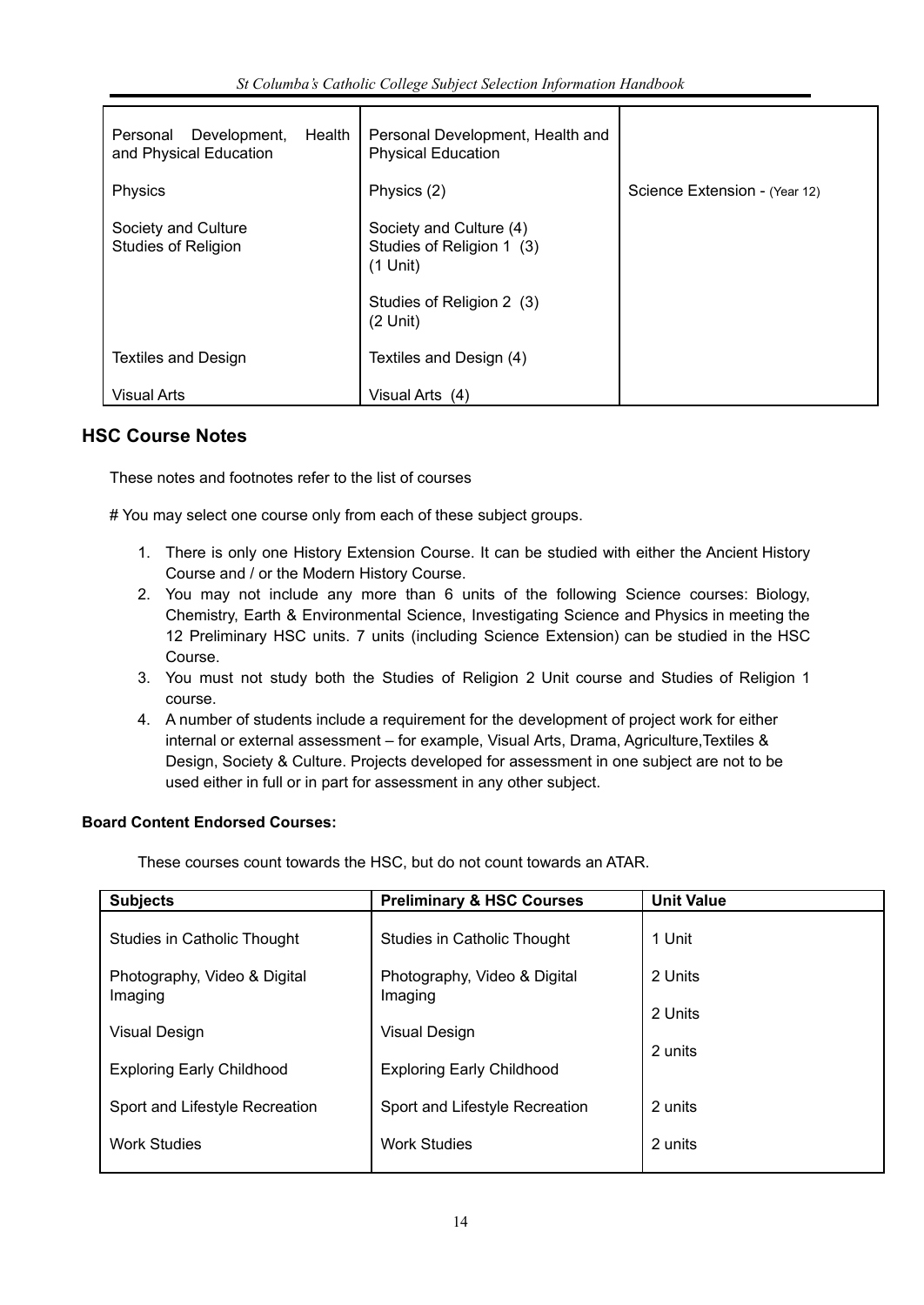#### **Vocational Education and Training (VET)**

#### **BOARD DEVELOPED VET CURRICULUM FRAMEWORK COURSES OFFERED**

| <b>Subjects</b>                    | <b>Courses</b>                                 |
|------------------------------------|------------------------------------------------|
| Construction                       | Construction (240 hours)                       |
| <b>Entertainment Industries</b>    | Entertainment Industries (240 hours)           |
| Hospitality                        | Hospitality (240 hours)                        |
| <b>Primary Industries</b>          | Primary Industries (240 hours)                 |
| <b>Business Services</b>           | Business Services (240 hours)                  |
| <b>Retail Services</b>             | Retail Services (240 hours)                    |
| Information and Digital Technology | Information and Digital Technology (240 hours) |

#### **BOARD ENDORSED VET COURSES OFFERED**

| <b>Subjects</b> | <b>Courses</b> |
|-----------------|----------------|
| <b>Fitness</b>  | <b>Fitness</b> |

These courses are studied at school in the same way as any other Board course, but they focus on particular competencies – what the student can actually do – and teaching and learning emphasizes practical work. **These courses include 70 hours of structured work placement (over 2 years) in the industry.** VET courses can provide outcomes for students of all abilities.

#### **Assessment**

#### **Competency Based Assessment**

- VET courses are competency based. This requires students to develop the competencies, skills and knowledge described by each unit of competency.
- Students must demonstrate to a qualified assessor that they can effectively carry out the various tasks to the standard required in the appropriate industry to be assessed as competent. When a unit of competency is met, is signed off by the assessor in the Student Competency Register.
- Competency based assessment determines the vocational qualification that a student will receive.
- **●** If a student exits the course at the end of Year 11, or at any other time, they will receive a Statement of Attainment indicating the competencies they have successfully completed.

#### **External Based Assessment**

**●** The Higher School Certificate (HSC) examination for Industry Curriculum Framework (240 hours) courses will involve a written examination made up of multiple choice items, short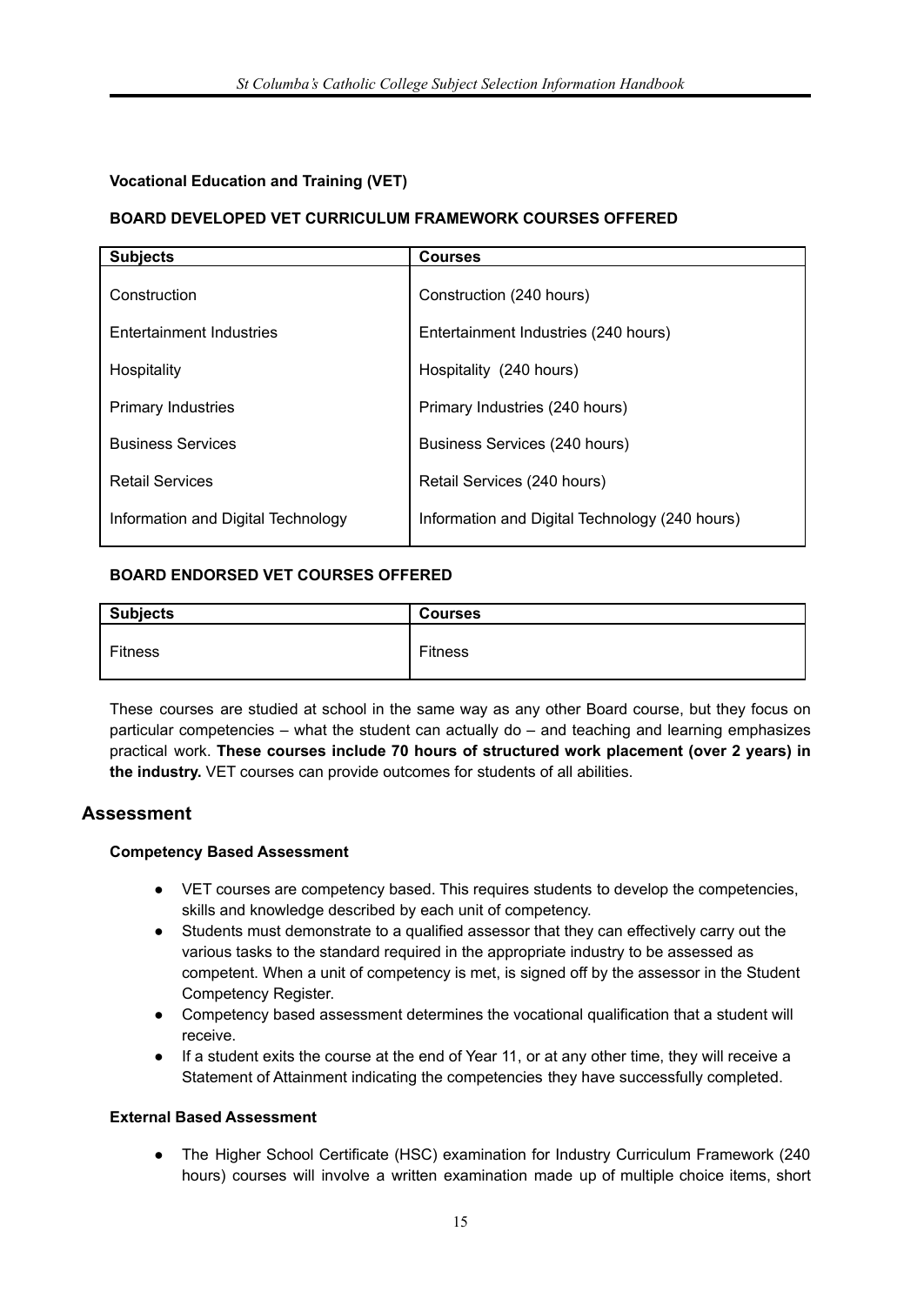answers, structured and extended response items.

- **●** The questions will be drawn from the examinable units of competency identified in the HSC examination specifications in Part A of the Board of Studies syllabus.
- **●** The examination is independent of the competency-based assessment undertaken during the course and has no impact on the eligibility of a student to receive AQF qualifications.
- **●** The HSC examination is **optional.**
- **● Students requiring that their chosen VET course is eligible for an ATAR must complete the HSC examination in this course.**
- **●** Some of the VET courses at St Columba's are studied with other schools in our cluster. The courses may be timetabled in one block of time to allow the cluster class to operate. The courses may be offered at St Columba's or one of the Catholic cluster schools in our area. They are Xavier Catholic College Llandilo, Caroline Chisholm College Glenmore Park and Penola Catholic College Emu Plains. If the cluster class is offered at another school, transport to the school is provided. Students are responsible for their own transport home at the conclusion of the class.

### **Requirements for the Higher School Certificate and Record of Achievement**

This section deals with the specific requirements for eligibility for the award of the Higher School Certificate and Record of Achievement from Year 11.

#### **Credentials**

- **(a) The Higher School Certificate testamur is awarded to students who have fulfilled all eligibility** requirements.
- **(b) The Higher School Certificate Record of Achievement is issued to students who have** satisfactorily completed any Preliminary or HSC course.
- **(c) Course Reports** are issued to students for every Board Developed HSC course (except for Life Skills courses and VET courses) they complete in a year. The single page Course Report shows the name of the course, the assessment mark and the examination mark, the course performance scale (including the band descriptions and the minimum standard expected for the course) and the distribution of HSC marks for the statewide candidature of that course. The student's HSC mark for the course is shown on the performance scale.
- **(d) Higher School Certificate Result Notices** are issued to students who are not enrolled at an accredited school or a school recognised by the Board. Such students are not eligible to receive either a Record of Achievement or a Higher School Certificate testamur.

The Result Notice is a cumulative record, which lists the courses satisfactorily completed and the results achieved.

- **(e)** A **Certificate** is awarded to students in VET courses who successfully complete all requirements of an Australian Qualifications Framework (AQF) VET Certificate.
- **(f )** A **Statement of Attainment** is issued to students in VET courses who partially complete the requirements of an AQF VET Certificate.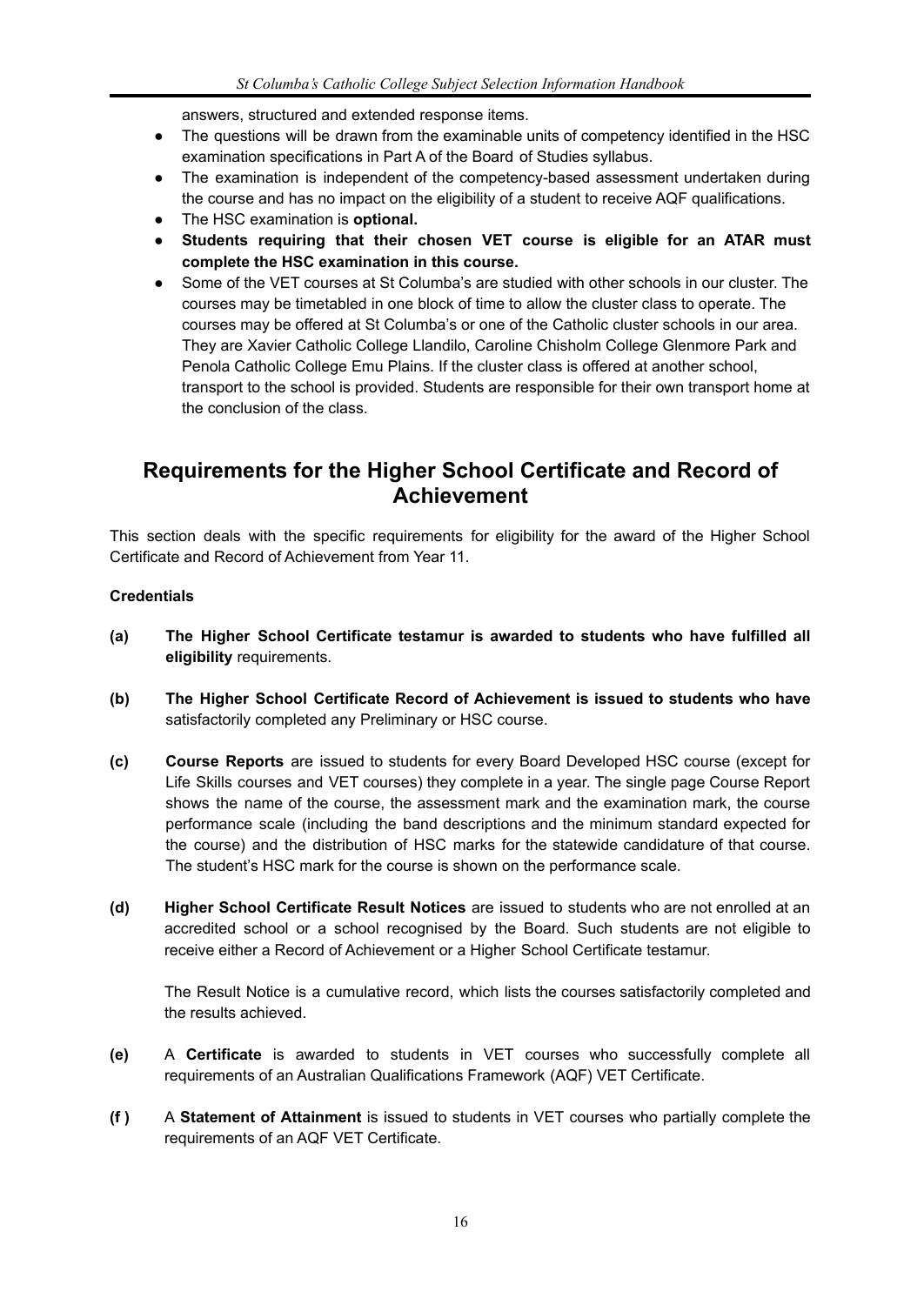#### **Assessment and HSC courses**

Students studying a HSC course must make a genuine attempt to complete course requirements. It is a matter for the teacher's professional judgement to determine whether a student has made a genuine attempt to complete these requirements.

For courses where internal assessment marks are submitted, students must make a genuine attempt at assessment tasks, which contribute in **excess of 50 per cent of the available marks**. It is emphasised that completion of assessment tasks worth exactly 50 per cent is not sufficient; tasks worth in excess of 50 per cent must be attempted. Furthermore, the student must fulfill the course completion criteria.

In the case of competency-based courses, where a student has not successfully completed any units of competency, it is a matter for the teacher's professional judgement to determine whether the attempts made by the student to complete the course are genuine. Where students are studying an HSC course that includes a requisite examination, students must sit for and make a genuine attempt at such examinations. If it is determined that a student has not made a genuine attempt to complete course requirements, the principal must indicate on the appropriate documentation that the course has not been satisfactorily completed.

Until a student presenting for a Higher School Certificate has satisfactorily completed courses totalling at least 12 units of Preliminary courses and 10 units of HSC courses which satisfy NESA's pattern of study requirements, the student will not be eligible to receive the award of a Higher School Certificate.

During the Preliminary and HSC Courses you will be required to complete a number and variety of assessment tasks. Final assessment marks for each HSC Course will be submitted to NESA. These marks will be based on the school assessment tasks. In the courses of English Studies and Mathematics Standard 1, **a grade** for school-based assessment rather than a final assessment mark will be submitted to NESA.

The tasks will be designed to find out whether students have achieved a greater variety of outcomes than may normally be tested in an examination. The types of tasks may include written and oral assignments, fieldwork and trips, practical projects, journals and portfolios etc.

At the beginning of each Preliminary and HSC Course students will be given Assessment Schedules that clearly outline what will be expected of you to meet the assessment requirements of the course.

#### **'N' Determination**

Where a student receives an 'N' determination in a course, that course will not appear on the student's Record of Achievement. In some cases the student may not then meet the pattern of study requirements and hence be ineligible for the award of the Higher School Certificate in that year (see Note below).

NESA will withhold a course if a student is found to have engaged in malpractice or a non-serious attempt at the examination(s).

If the 'N' determination or NESA's withholding of the course results in a student not satisfactorily completing the required pattern of study, the student may complete the pattern by either repeating that course or undertaking another course(s) within the five-year accumulation period.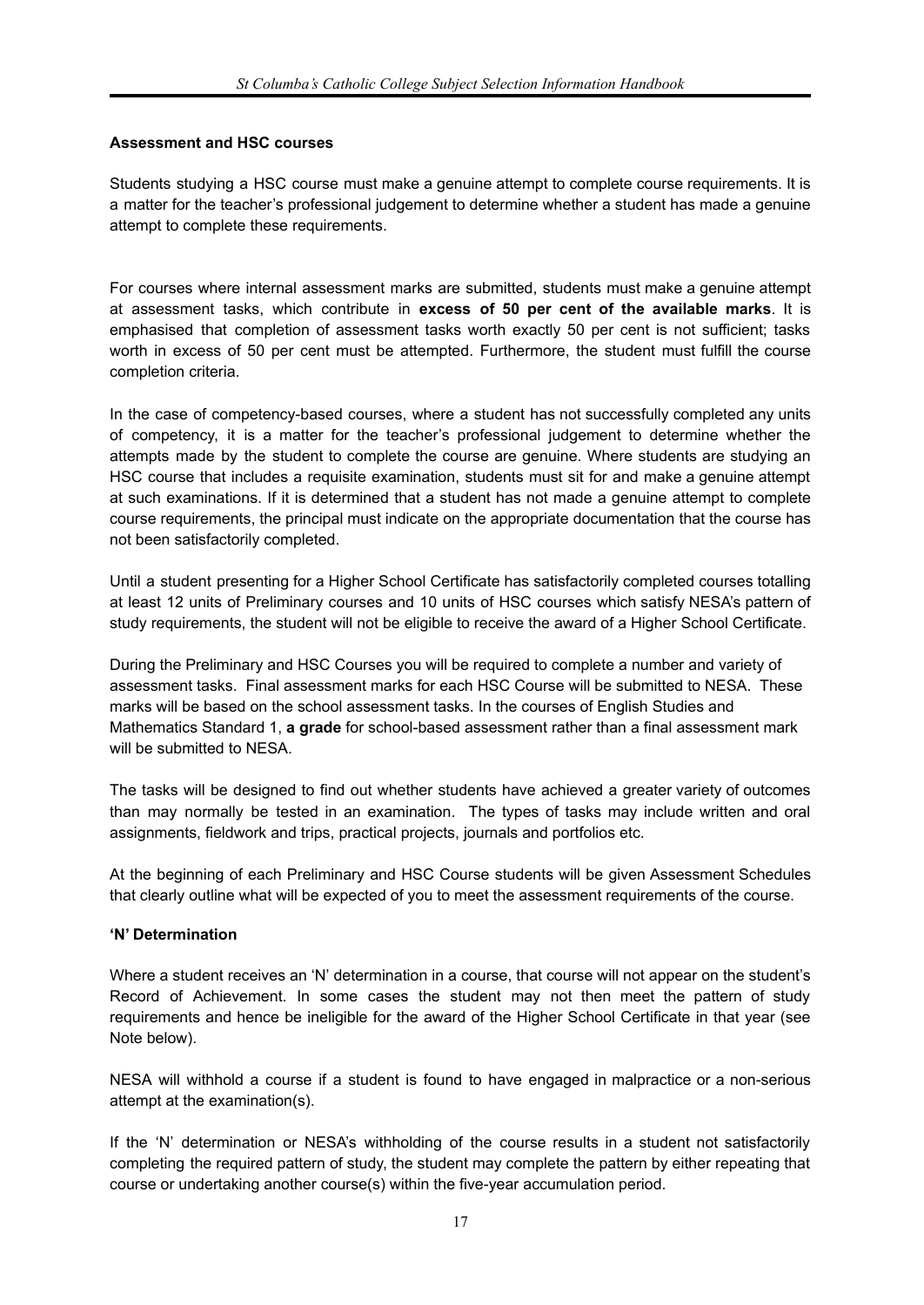If a student is found to have engaged in malpractice in examinations for more than one course in any single year, then all courses attempted in that year may be withheld by NESA. Students may, however, meet the requirements for the award of the Higher School Certificate within the five-year accumulation period.

**Note:** An 'N' determination or NESA decision to withhold a course will have the following consequences:

- in a 1 or 2 unit course, that course will not contribute in that year to the required pattern of study;
- in the common component of related courses, neither that course nor the related Extension course will contribute in that year to the required pattern of study;
- in the Extension course, that course only will not contribute in that year to the required pattern of study.

#### **The Australian Tertiary Admission Rank** ATAR – What is it?

The ATAR is a number between 0 and 99.95 with increments of 0.05. It provides a measure of your overall academic achievement in the NSW HSC in relation to that of other students, and it helps universities rank applicants for selection.

It is calculated on behalf of the universities and released by UAC. The ATAR is a rank not a mark. Your ATAR indicates your position relative to the students who started Year 7 with you. An ATAR of 80.00 indicates that you have performed well enough in the HSC to place you in the top 20% of your year group. It is important to note that your ranking depends solely on your performance in the HSC.

To be eligible for an ATAR a student must meet the following criteria:

- at least 10 Units (including at least two units of English) of ATAR courses including at least eight unit of Category A courses.
- the Board Developed Courses must include at least three courses of two units or greater and at least four subjects

The universities categorise Board Developed courses as either **Category A or Category B**. To have an ATAR based on an aggregate of scaled marks in **10 units,** students must have completed at least eight Board Developed **Category A** units. The ATAR is based on an aggregate of scaled marks in 10 units of Board Developed courses comprising:

- the best two units of English\*;
- the best eight units from the remaining units, subject to the provision that no more than two units of Category B courses be included.

**\*Students who study English Studies and want to receive an ATAR need to remember that at least 2 units of English must be included in the ATAR calculation. Therefore English Studies students who want an ATAR will not be able to include any other Category B units.**

The ATAR may include units accumulated by a candidate over a total time span of five years. If a candidate repeats a unit, only the latest attempt will be available for inclusion in the ATAR.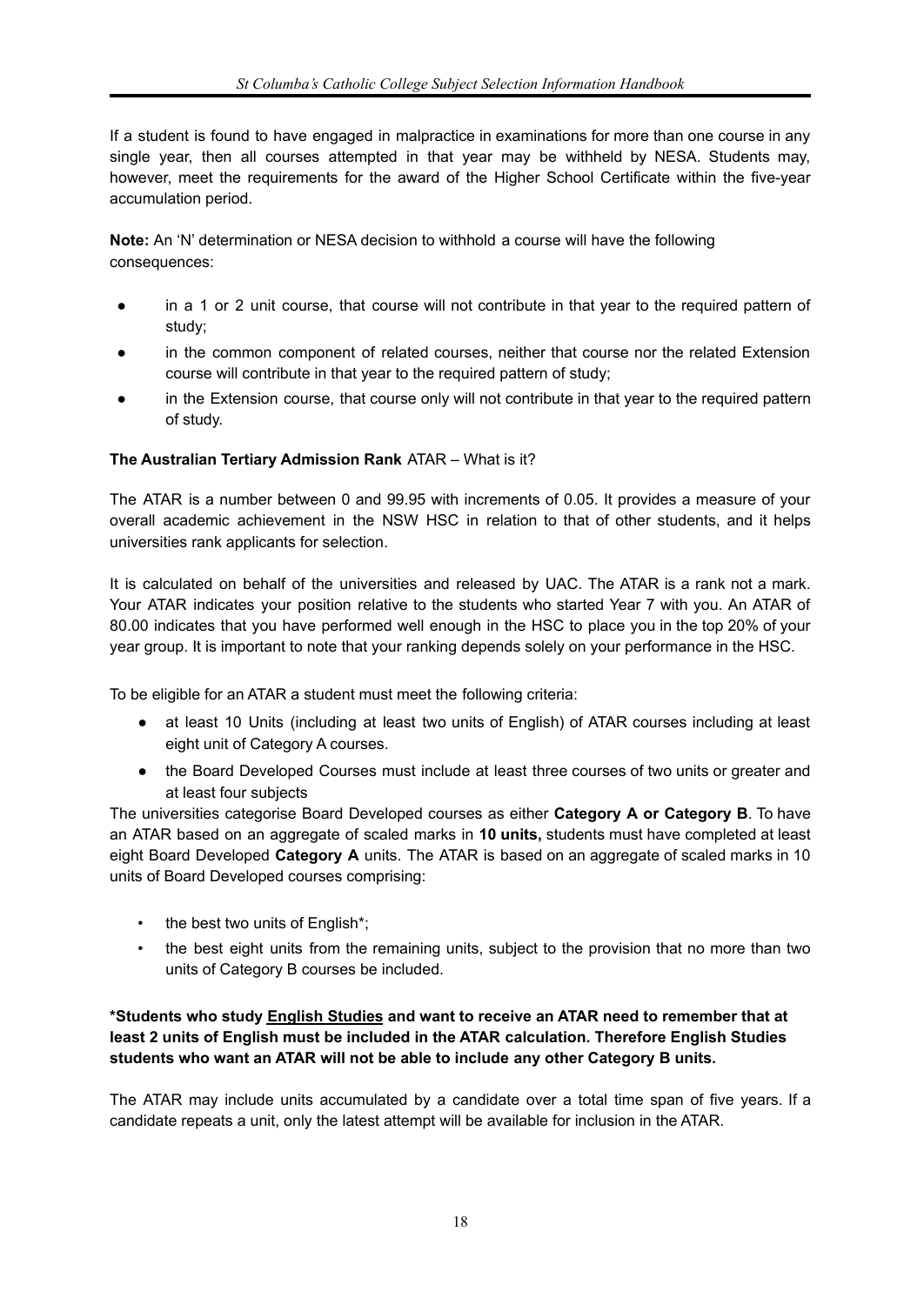The **Category B** courses are:

- **English Studies**
- Mathematics Standard 1
- Business Services (240 hours)
- Construction (240 hours)
- Entertainment (240 hours)
- Hospitality (240 hours)
- Information and Digital Technology (240 hours)
- Primary Industries (240 hours)
- Hospitality (240 hours)
- Retail Services (240 hours)

#### **Attendance and Application**

For post-compulsory students, principals may determine an appropriate attendance pattern(s) that will allow each student to achieve the outcomes of each course being studied.

Students whose attendance is called into question will be required to prove to the principal's satisfaction, following a review of their performance, that they are meeting the course completion criteria.

Principals must give students early written warning of the consequences of absences in terms of course completion criteria.

#### **Granting of leave**

Granting of leave is a matter for the individual school principal to determine. The principal has discretion in granting leave provided that he/she is satisfied that the reason for the absence is substantial and that the progress of the student towards course outcomes will not be unduly affected.

Where the period of leave requested is extensive, the student must demonstrate to the principal that outcomes in each course will be achieved.

**Educational progress can be ensured by a variety of means, including assignments set by the school, tuition or private study, attendance at another school, distance education lessons and catching up.**

#### **Accumulation of the Higher School Certificate**

Students may accumulate HSC courses towards the Higher School Certificate over a five-year period.

The five-year period will commence in the first year the student satisfactorily completes an HSC course. It will apply regardless of whether the student defers study for one or more years during the five-year period. Accumulation of HSC courses cannot extend over more than a five-year period. The five-year period is a 'rolling period' so that students wishing to go beyond the five years will have the earliest year's presentation deleted.

Students who are accumulating courses will receive a Record of Achievement for each calendar year of study. These cumulative transcripts will record all Preliminary or HSC courses satisfactorily completed, including repeat attempts.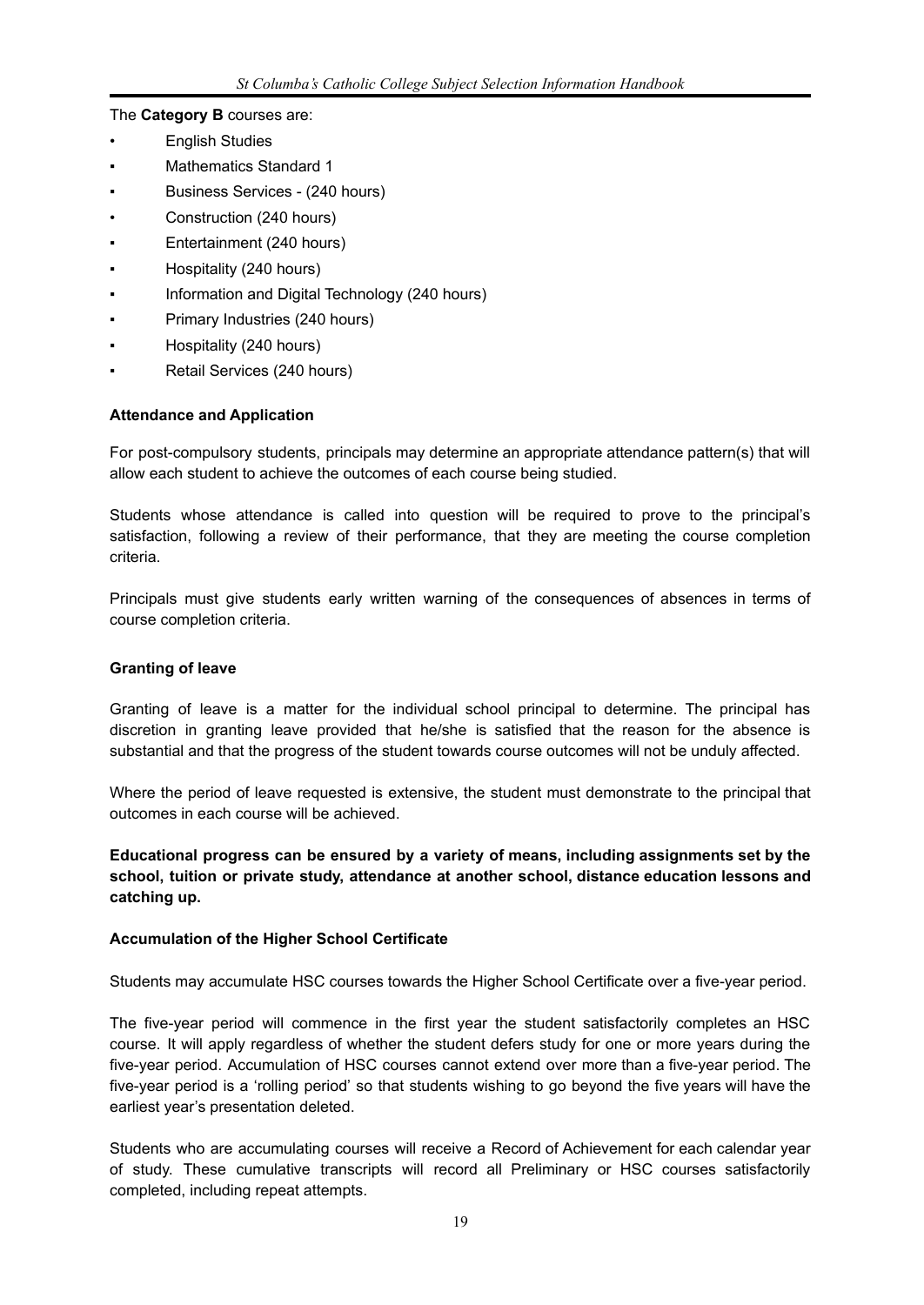On completion of the accumulation, all pattern of study requirements must have been met for both the Preliminary and HSC study patterns. They need not be met for each calendar year of accumulation.

Students who choose to accumulate must be aware that some courses, including Board Endorsed courses, may be discontinued during the period of accumulation. In such cases, students may need to commence alternative courses to fulfill Higher School Certificate requirements.

#### **Accumulation of Extension courses**

A student may accumulate an Extension course by presenting the 2 unit HSC course in one year and the related Extension course in a subsequent year within the five-year accumulation period. With the exception of VET, in all other subjects where Extension courses are available, they comprise a 60-hour HSC course which may not be commenced until the related Preliminary course has been completed.

Extension courses within the VET Curriculum Frameworks may be undertaken as Preliminary and/or HSC courses by students who are enrolled in, or have completed, the corresponding 240-hour course.

While NESA will make every effort to give reasonable notice of changes to courses, students who choose to accumulate Extension courses must be prepared to accommodate such changes.

#### **Repeating**

A candidate may repeat one or more HSC courses but must do so within the five-year accumulation period.

All satisfactorily completed attempts at HSC courses will be reported on the cumulative Record of Achievement or Result Notice, but UAC only recognises the most recent attempt as being eligible for inclusion in the calculation of the ATAR.

#### **Acceleration**

Students may undertake Preliminary and/or HSC courses in advance of their usual cohort or in less than NESA's stated indicative times. Decisions about the acceleration of the Higher School Certificate students will be made by principals in accordance with the principles captained in NESA's *Guidelines for Accelerated Progression* (revised 2000).

Students may accelerate in all courses (grade advancement) or in one or more courses.

Acceleration must be based on the principle of compression of work, not omission of work. Students who accelerate in one or more courses must achieve the required outcomes of the courses, but in a shorter time frame.

Accelerating students may count towards their Higher School Certificate results obtained in advance of their cohort. This means that acceleration, other than grade advancement, can be regarded as a form of accumulation.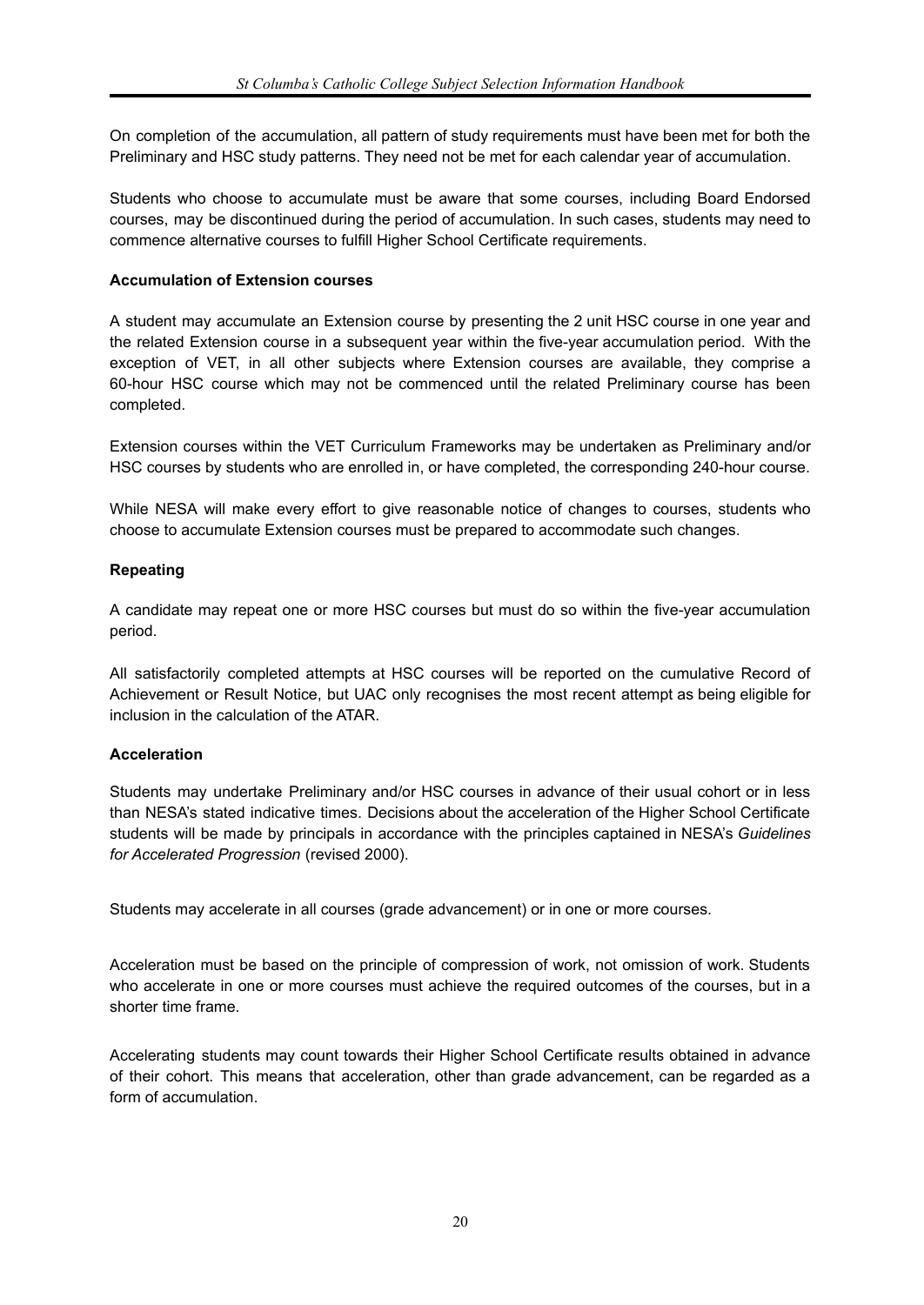#### **Learning Support**

St Columba's Catholic College recognises that students learn at different rates and in different styles. It also recognises that some students require greater levels of support and different curriculum options if they are to achieve their potential in all areas of school life. The St Columba's Catholic College community is committed to providing a wide range of learning opportunities which aim to meet the needs of all students, as well as the establishment of effective learning principles and strategies in all curriculum areas.

We implement inclusive practices where all school staff have significant roles to play in supporting students with diverse learning needs.

Some of the support strategies offered to students with diverse learning needs undertaking Stage 6 are:

- Guidance with appropriate subject selection for Year 11
- Access to Disability Provisions for eligible students throughout the Preliminary and Higher School Certificate courses
- Accessing a Life Skills course of study for eligible students
- Developing Personalised Plans for students with a disability with appropriate adjustments to teaching and learning strategies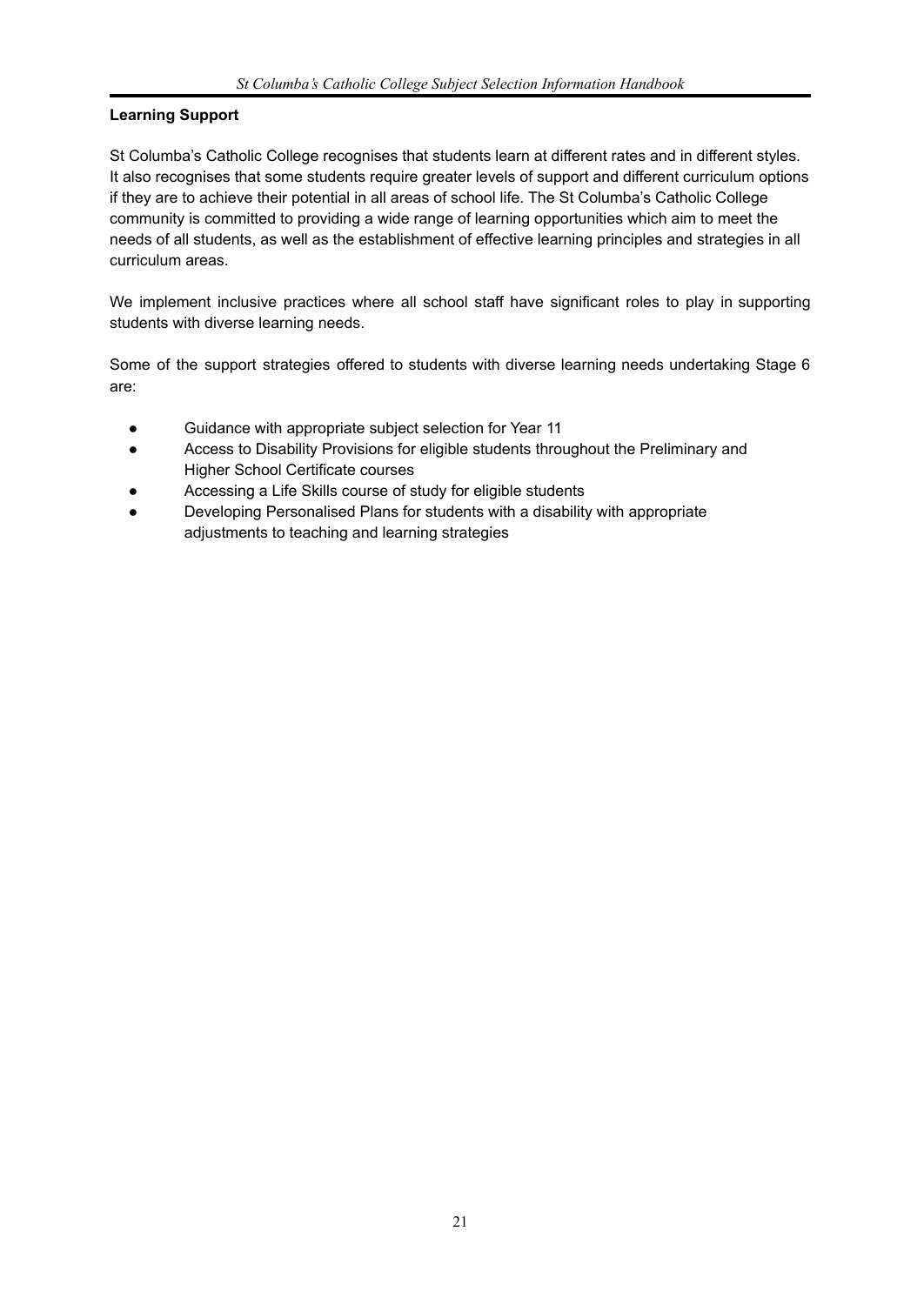## **Course Outlines**

Subjects are listed in the following groups:

#### **Board Developed Courses:**

- mainly 2 unit courses some 1 unit courses
- follows the syllabus set by the New South Wales Education Standards Authority (NESA)
- include an external HSC examination
- eligible for an ATAR

#### **Board Content Endorsed Courses (non-eligible for an ATAR):**

- courses endorsed by the New South Wales Education Standards Authority (NESA)
- eligible for the HSC but do not count towards an ATAR

#### **VET Curriculum Framework Courses:**

- dual accreditation courses HSC and TAFE qualifications
- only 1 subject can be used for the calculation of an ATAR
- some subjects may be offered as a cluster class
- additional costs incurred to cover equipment and materials

#### **EVET Courses (offered by external providers eg TAFE, private colleges):**

- student co-contribution fee incurred to cover EVET course fees charged by the external provider
- EVET courses may/may not be eligible for an ATAR
- studied 1 afternoon/week or school holidays
- requires own transport to and from EVET course

To be eligible for an ATAR, students must have in their pattern of study 10 Board Developed Course Units. Only 2 units from a Category B course can count towards an ATAR.

For the Preliminary HSC course at St. Columba's students must select a minimum of 12 units and no more than 13 units.

For the Higher School Certificate course at St Columba's students will carry a minimum of 10 units and no more than 12 units.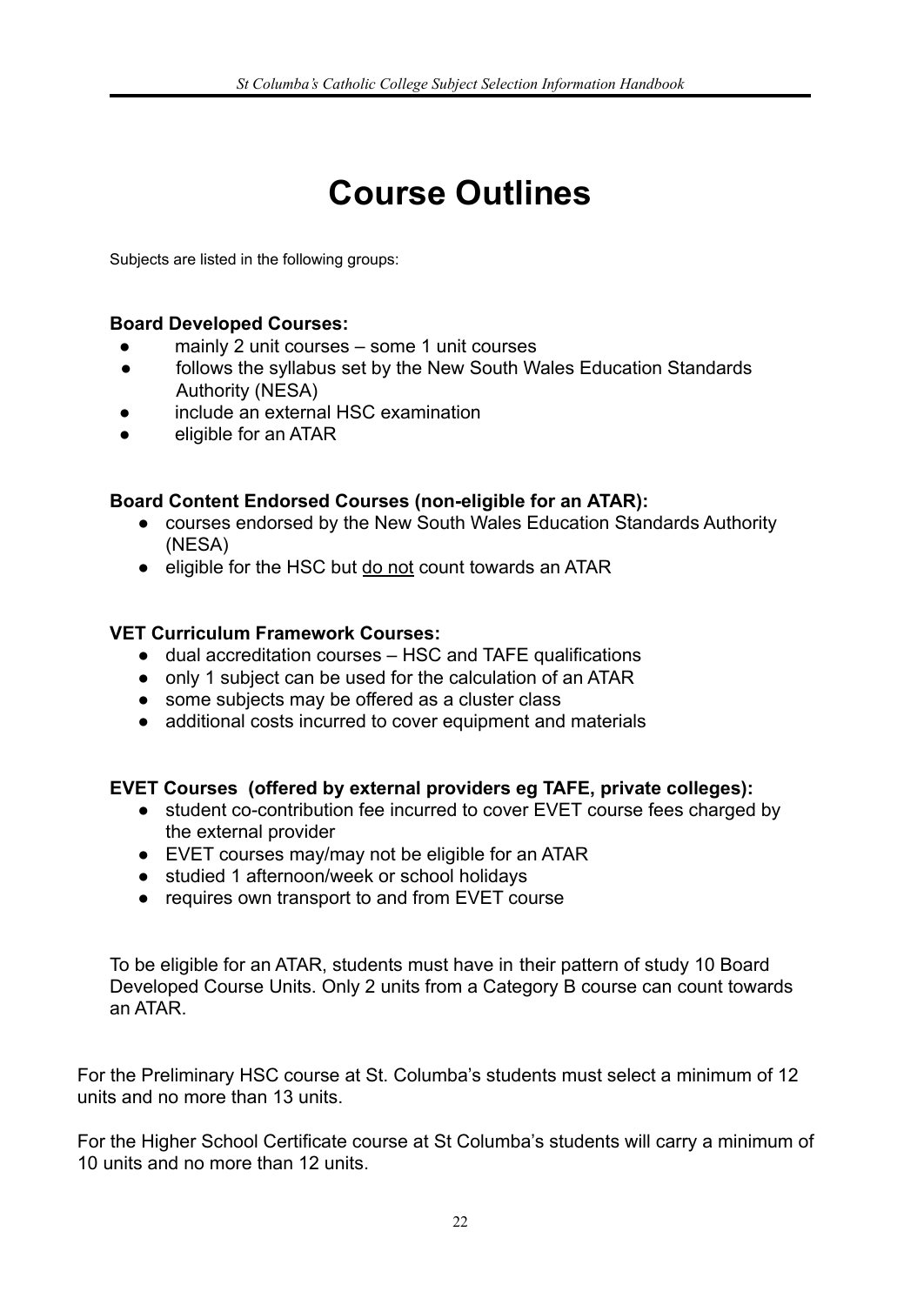#### **RELIGIOUS EDUCATION Leader of Learning: Mr Mark Sattler/ Mr Bruno Pahlke**

#### **Course:** Studies of Religion l

1 unit for each of Preliminary and HSC

Board Developed Course **Exclusions:** Studies of Religion II; Studies in Catholic Thought; Draft New R.E. Curriculum

#### **Course Description**:

Studies of Religion I promotes an understanding and critical awareness of the nature and significance of religion, and of the influence of belief systems and religious traditions on individuals and within society.

#### Main Topics Covered:

#### Preliminary Course

- The Nature of Religion and Beliefs
- Two Religious Tradition Studies selected from Buddhism, Christianity, Hinduism, Islam and Judaism.

These studies focus on the origins, principal beliefs and practices, and sacred texts of each religion

#### **HSC Course**

- Religion and Belief Systems in Australia Post 1945
- Two Religious Tradition Depth Studies continued from Preliminary Religious Tradition Studies. The H.S.C. components focus on Significant People and Schools of Thought, Ethics and Significant Practices within each religion.

#### **Additional fee charges for student consumables may apply to this course**

| <b>Assessment: HSC course only</b>                                 |                  |                                                                           |                  |  |  |
|--------------------------------------------------------------------|------------------|---------------------------------------------------------------------------|------------------|--|--|
| <b>External Assessment</b>                                         | Weighting<br>(%) | <b>Internal Assessment</b>                                                | Weighting<br>(%) |  |  |
| Section I: Religion and Belief<br>Systems in Australia Post - 1945 | 30               | Knowledge and understanding<br>of course content                          | 40               |  |  |
| Section II: Religious Tradition<br>Depth Study                     | 30               | Source-based skills<br>Investigation and research                         | 20<br>20         |  |  |
| Section III: Religious Tradition<br>Depth Study                    | 40               | Communication of information,<br>ideas and issues in<br>appropriate forms | 20               |  |  |
|                                                                    | 100              |                                                                           | 100              |  |  |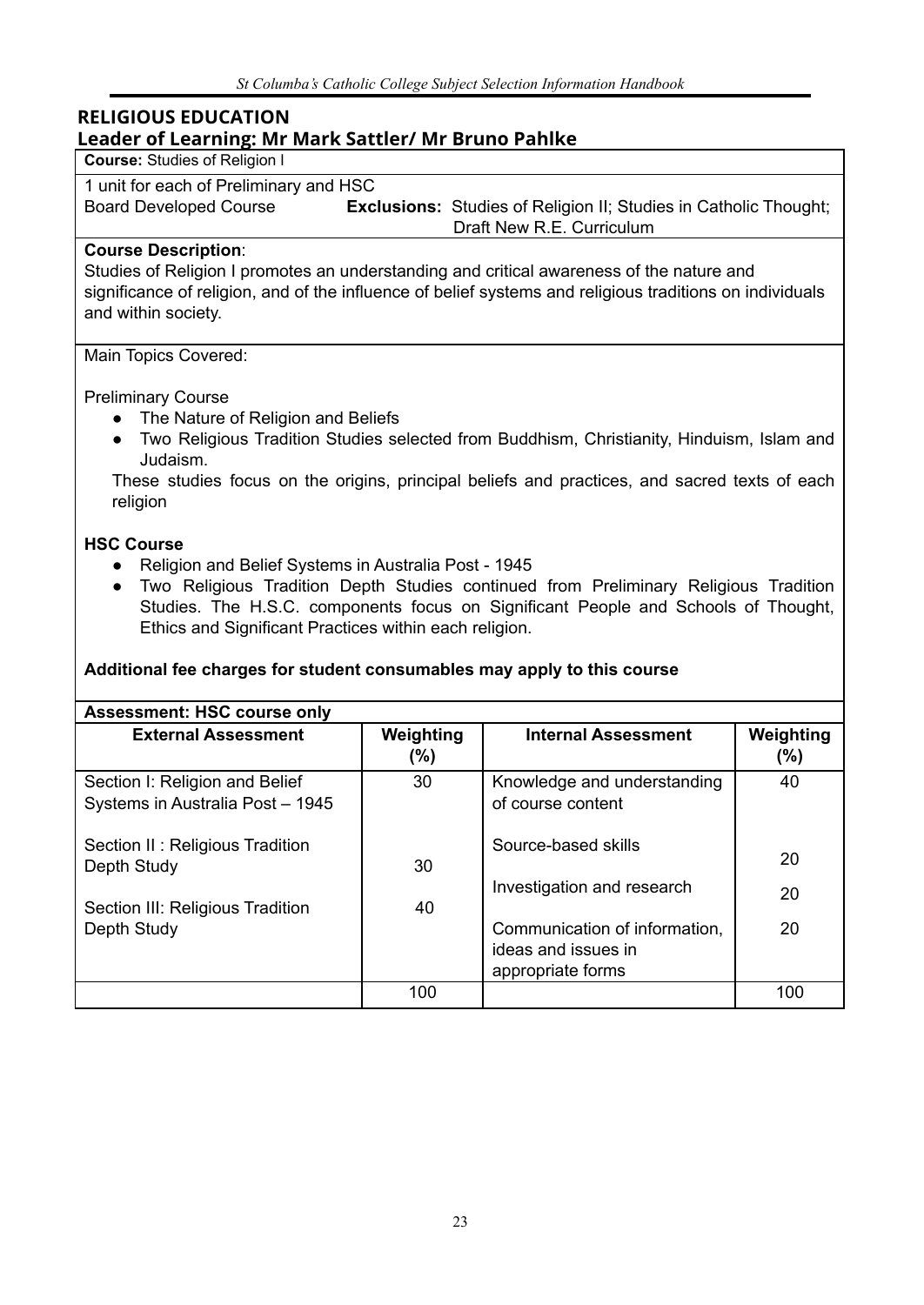#### **RELIGIOUS EDUCATION – Leader of Learning: Mr Mark Sattler/Mr Bruno Pahlke**

**Course:** Studies of Religion II

2 units for each of Preliminary and HSC

Board Developed Course **Exclusions:** Studies of Religion I ; Catholic Studies

#### **Course Description**:

Studies of Religion II promotes an understanding and critical awareness of the nature and significance of religion, and of the influence of belief systems and religious traditions on individuals and within society.

#### Main Topics Covered

Preliminary Course

- The Nature of Religion and Beliefs
- Three Religious Tradition Studies selected from Buddhism, Christianity, Hinduism, Islam and Judaism.

These studies focus on the origins, principal beliefs and practices, and sacred texts of each religion

- Religions of Ancient Origin
- Religion and Belief Systems in Australia Pre -1945

#### **HSC Course**

- Religion and Belief Systems in Australia Post -1945
- Three Religious Tradition Depth Studies continued from Preliminary Religious Tradition Studies. The H.S.C. components focus on Significant People and Schools of Thought, Ethics and Significant Practices within each religion
- Religion and Peace
- Religion and Non-Religion

#### **Additional fee charges for student consumables may apply to this course**.

| <b>Assessment: HSC course only</b>                                                              |           |                                                      |           |  |
|-------------------------------------------------------------------------------------------------|-----------|------------------------------------------------------|-----------|--|
| <b>External Assessment</b>                                                                      | Weighting | <b>Internal Assessment</b>                           | Weighting |  |
|                                                                                                 | $(\%)$    |                                                      | (%)       |  |
| Section I: Religion and Belief<br>Systems in Australia Post -1945;<br>Religion and Non-Religion | 30        | Knowledge and<br>understanding of course<br>content. | 40        |  |
| Section II: Religious Tradition Depth<br><b>Studies</b>                                         | 30        | Source-based skills                                  | 20        |  |
| Section III: Religious Tradition Depth                                                          | 20        | Investigation and research                           | 20        |  |
| Study                                                                                           |           | Communication of<br>information, ideas and           | 20        |  |
| Section IV: Religion and Peace                                                                  | 20        | issues in appropriate forms                          |           |  |
|                                                                                                 | 100       |                                                      | 100       |  |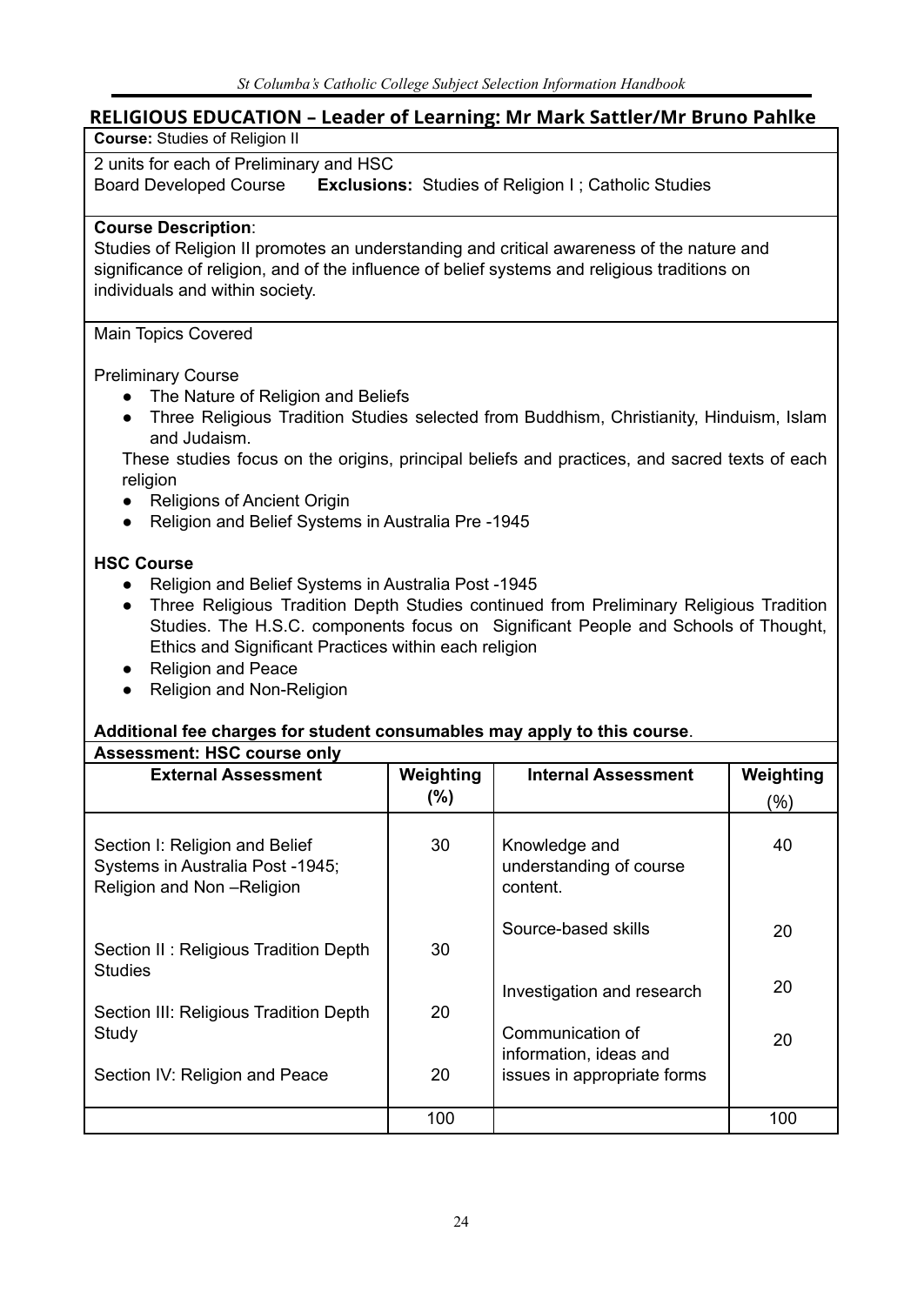#### **ENGLISH – Leader of Learning: Mr Michael Milgate/ Mrs Megan Weaver**

**Course:** English Advanced

2 units for each of Preliminary and HSC Board Developed Course **Exclusions:** English (Standard); English Studies; English (EAL/D)

#### **Course Description:**

The English Advanced course is designed for students who have a particular interest and ability in the subject and who desire to engage with challenging learning experiences that will enrich their personal, intellectual, academic, social and vocational lives. Students appreciate, analyse and respond imaginatively and critically to literary texts drawn from a range of personal, social, historical and cultural contexts including literature from the past and present and from Australian and other cultures.

Main topics covered:

Preliminary Course –

- The Common Module Reading to Write. Through intensive and close reading of quality texts from a variety of modes and media, they further develop the skills and knowledge necessary to appreciate, understand, analyse and evaluate how and why texts convey complex ideas, relationships, endeavours and scenarios.
- Module A: Narratives that Shape our World In this module, students explore a range of narratives from the past and the contemporary era that illuminate and convey ideas, attitudes and values.
- Module B: Critical Study of Literature In this module, students develop analytical and critical knowledge, understanding and appreciation of a literary text

#### **HSC Course –**

- **●** The HSC Common Module: Texts and Human Experiences In this common module, students deepen their understanding of how texts represent individual and collective human experiences. Students study one prescribed text and a range of short texts
- **●** Module A: Textual Conversations In this module, students explore the ways in which the comparative study of texts can reveal resonances and dissonances between and within texts
- Module B: Critical Study of Literature In this module, students develop detailed analytical and critical knowledge, understanding and appreciation of a substantial literary text
- Module C: The Craft of Writing In this module, students strengthen and extend their knowledge, skills and confidence as accomplished writers. They write for a range of authentic audiences and purposes to convey ideas with power and increasing precision.

#### **Particular Course Requirements:**

#### **Across Stage 6 the selection of texts must give students the experience of the following:**

- a range of types of texts inclusive of prose fiction, drama, poetry, nonfiction, film, media and digital texts.
- texts which are widely regarded as quality literature, including a range of literary texts written about intercultural experiences and the peoples and cultures of Asia
- a range of Australian texts, including texts by Aboriginal and/or Torres Strait Islander authors and those that give insights into diverse experiences of Aboriginal and/or Torres Strait Islander peoples
- texts with a wide range of cultural, social and gender perspectives
- integrated modes of reading, writing, listening, speaking, viewing and representing as appropriate.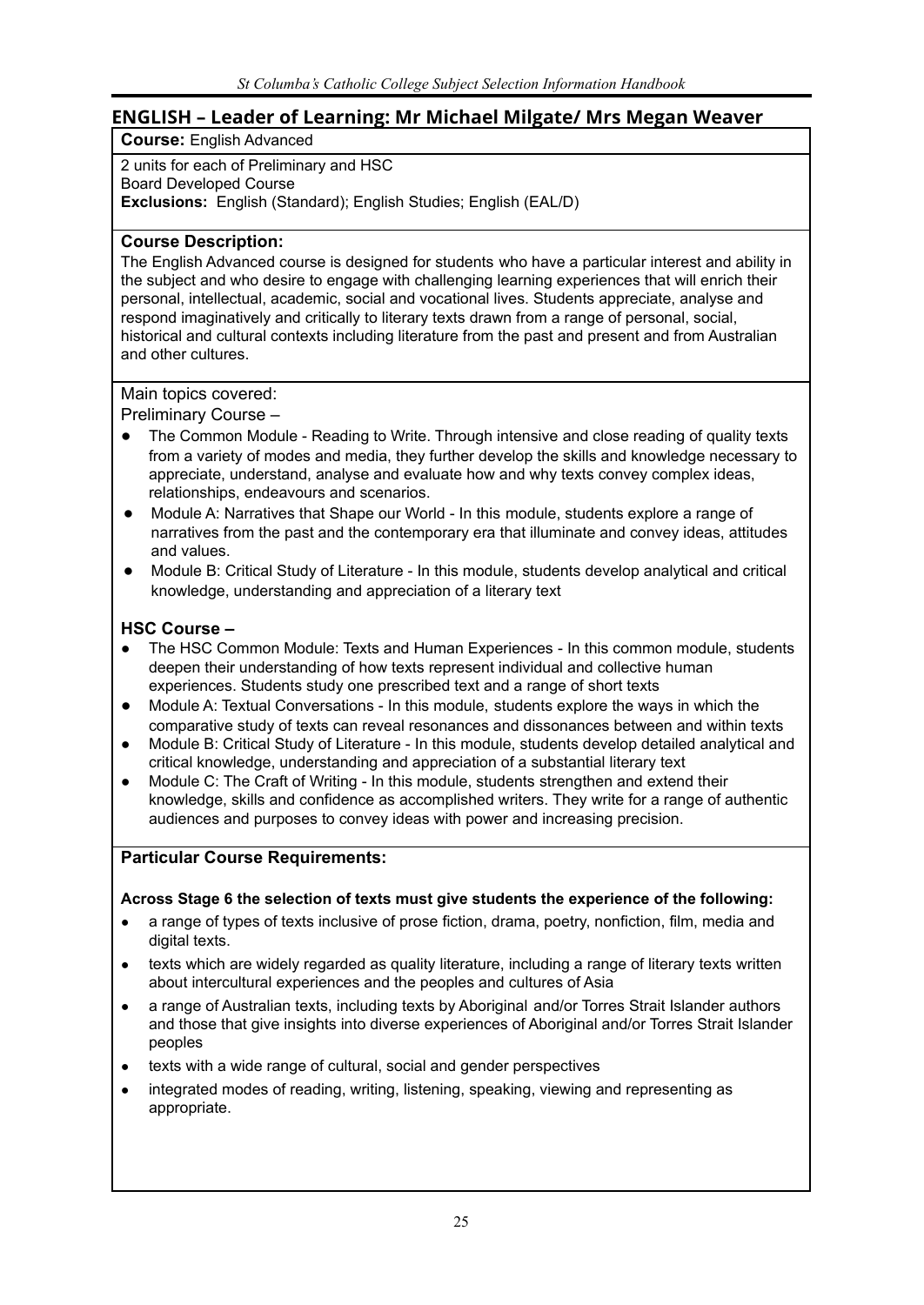#### **Preliminary English (Advanced) course requires:** Students must study a range of types of texts drawn from prose fiction, drama, poetry, nonfiction, film, media and digital texts. ● The Year 11 course requires students to support their study of texts with their own wide reading **HSC English (Advanced) course requires:** • Close study of FOUR PRESCRIBED TEXTS, one drawn from EACH of the following categories: – Shakespearean drama – prose fiction – poetry **OR** drama – nonfiction **OR** film **OR** media **OR** a text from one of the categories above. **Additional fee charges for student consumables may apply to this course Assessment: HSC course only External Assessment Internal Assessment Weighting** Paper One - 1 hour and 30 minutes Texts and Human Experience - Reading and sustained response Common Module Module A Module B Module C

| Paper Two - 2 hours<br>Module A - Sustained response<br>Module B - Sustained response<br>Module C - There will be one<br>question which may contain up to<br>two parts. The question will<br>require an imaginative,<br>discursive, persuasive,<br>informative or reflective response. | Assessment across the<br>language modes:<br>Knowledge and<br>$\bullet$<br>understanding of course<br>content<br>Skills in responding to texts<br>$\bullet$<br>and communication of ideas<br>appropriate to audience,<br>purpose and context across<br>all modes (Listening,<br>Speaking, Reading, Writing,<br>Viewing & Representing) | 50<br>50 |
|----------------------------------------------------------------------------------------------------------------------------------------------------------------------------------------------------------------------------------------------------------------------------------------|---------------------------------------------------------------------------------------------------------------------------------------------------------------------------------------------------------------------------------------------------------------------------------------------------------------------------------------|----------|
|                                                                                                                                                                                                                                                                                        |                                                                                                                                                                                                                                                                                                                                       | 100      |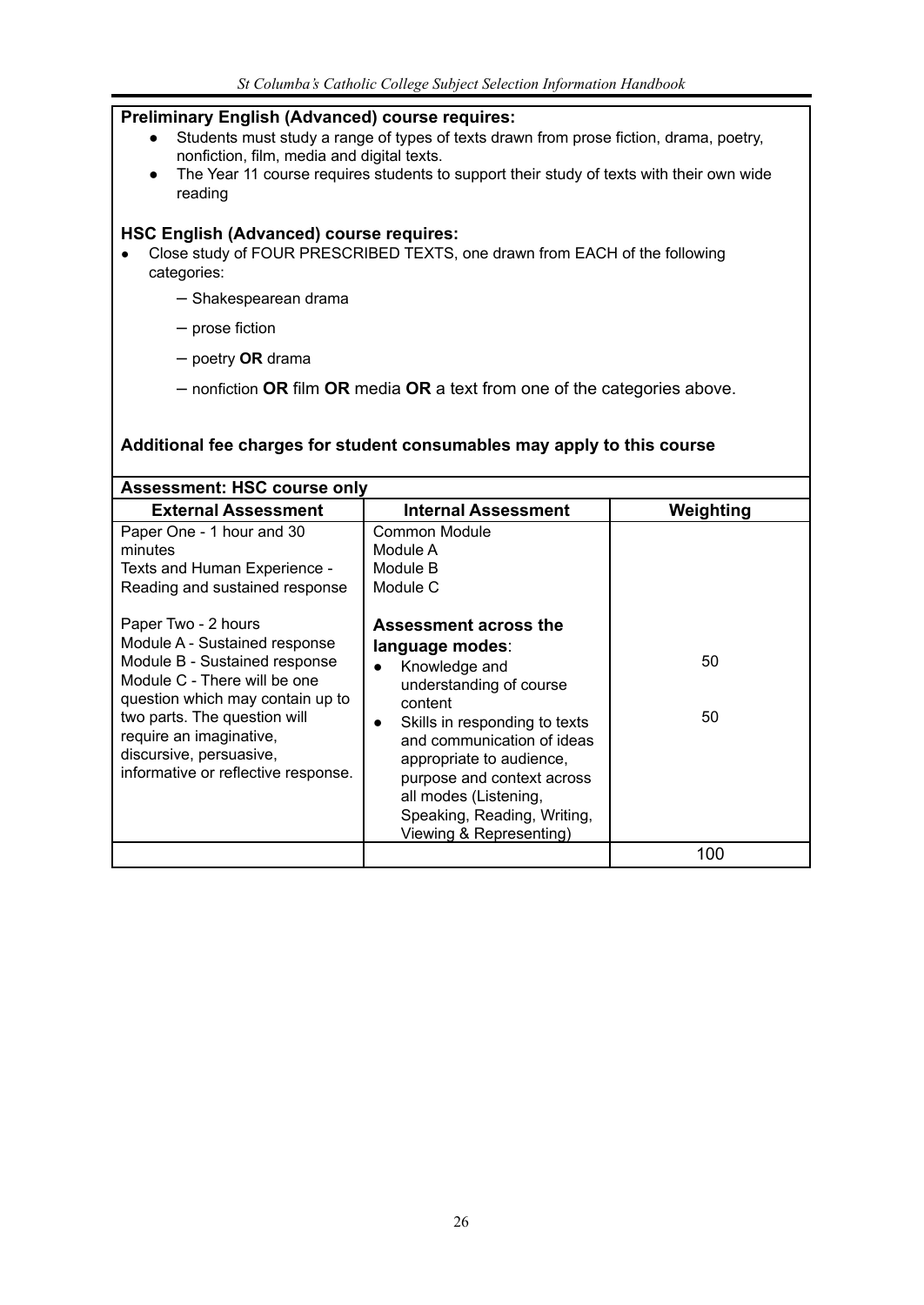### **ENGLISH – Leader of Learning: Mr Michael Milgate/ Mrs Megan Weaver**

#### **Course:** English Standard

#### 2 units for each of Preliminary and HSC

#### Board Developed Course

**Exclusions:** English (Advanced); English (EAL/D); English (Extension); English Studies

#### **Course Description:**

The English Standard course is designed for students to increase their expertise in English to enhance their personal, educational, social and vocational lives. The English Standard course provides students who have a diverse range of literacy skills with the opportunity to analyse, study and enjoy a breadth and variety of English texts to become confident and effective communicators.

Main Topics Covered:

#### Preliminary Course –

- The Common Module Reading to Write. Through intensive and close reading of quality texts from a variety of modes and media, they further develop the skills and knowledge necessary to appreciate, understand, analyse and evaluate how and why texts convey complex ideas, relationships, endeavours and scenarios.
- Module A: Contemporary Possibilities In this module, students extend their knowledge, developing an appreciation of the ways that different communication technologies shape the ways that we read, navigate, understand and respond to digital, multimedia, multimodal and nonlinear texts.
- Module B: Close Study of Literature In this module, students develop their knowledge and appreciation of a substantial literary print text. Through their close study of and personal responses to the text in its entirety, students develop an understanding of the ways that language features, text structures and stylistic choices can be used in literary texts.

#### **HSC Course-**

- **●** The HSC Common Module: Texts and Human Experiences In this common module, students deepen their understanding of how texts represent individual and collective human experiences. Students study one prescribed text and a range of short texts
- Module A: Language, Identity and Culture In this module, students consider how their responses to written, spoken, audio and visual texts can shape their self-perception.
- Module B: Close Study of Literature In this module, students develop an informed understanding, knowledge and appreciation of a substantial literary text.
- Module C: The Craft of Writing In this module, students strengthen and extend their knowledge, skills and confidence as accomplished writers. They write for a range of authentic audiences and purposes to convey ideas with power and increasing precision.

#### **Particular Course Requirements:**

#### **Across Stage 6 the selection of texts must give students the experience of the following:**

- a range of types of texts inclusive of prose fiction, drama, poetry, nonfiction, film, media and digital texts.
- texts which are widely regarded as quality literature, including a range of literary texts written about intercultural experiences and the peoples and cultures of Asia
- a range of Australian texts, including texts by Aboriginal and/or Torres Strait Islander authors and those that give insights into diverse experiences of Aboriginal and/or Torres Strait Islander peoples
- texts with a wide range of cultural, social and gender perspectives
- integrated modes of reading, writing, listening, speaking, viewing and representing as appropriate.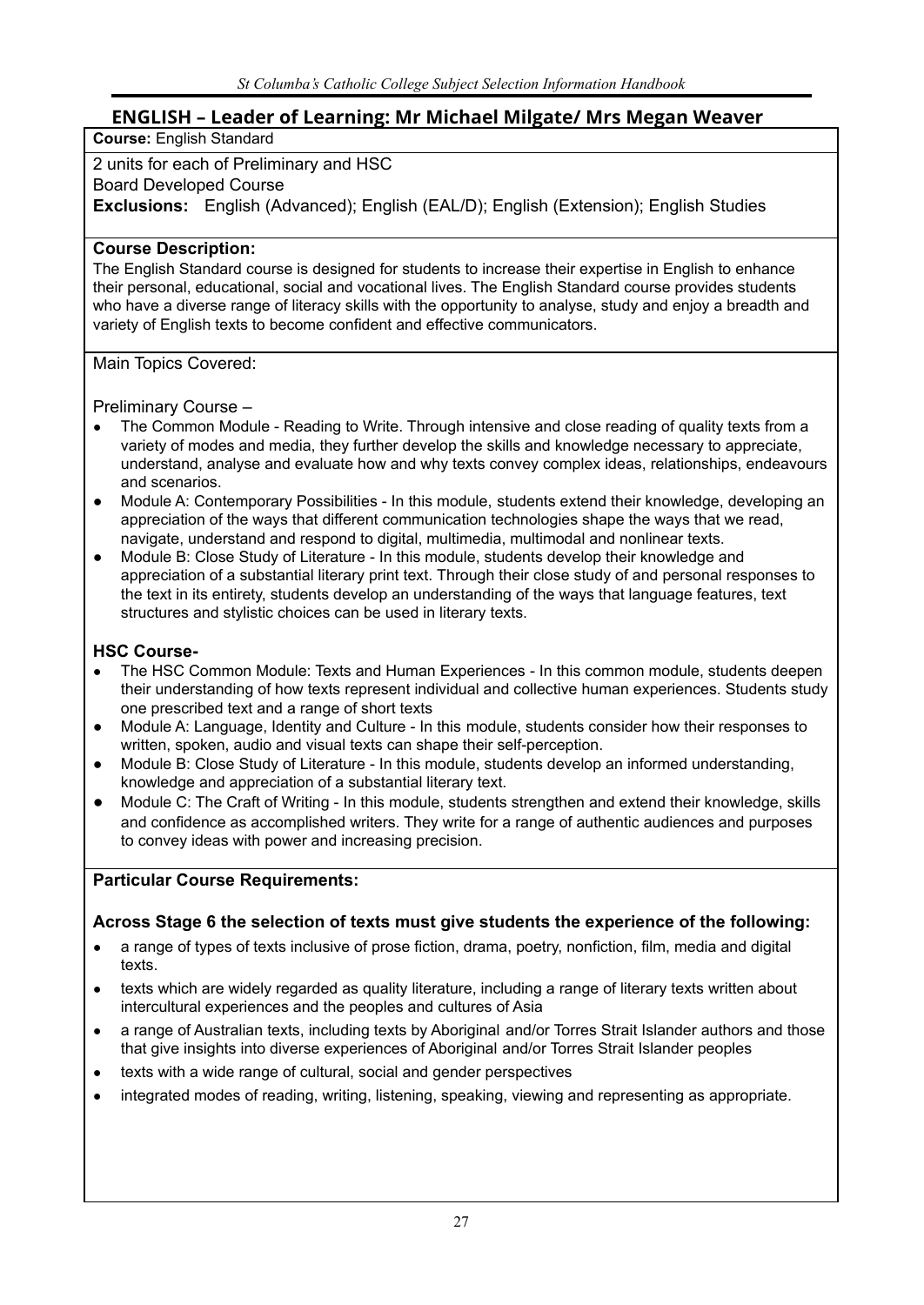#### **Preliminary English (Standard) course requires:**

- Students are required to study ONE complex multimodal or digital text in Module A.
- Students are required to study ONE substantial literary print text in Module B.
- Students must study a range of types of texts drawn from prose fiction, drama, poetry, nonfiction, film, media and digital texts.
- The Year 11 course requires students to support the study of texts with their own wide reading.

#### **HSC English (Standard) course requires:**

Close study of THREE TYPES OF PRESCRIBED TEXTS, one drawn from EACH of the following categories:

- prose fiction
- poetry **OR** drama
- film **OR** media **OR** nonfiction

#### **Additional fee charges for student consumables may apply to this course**

| <b>Assessment: HSC course only</b>                 |                            |           |  |
|----------------------------------------------------|----------------------------|-----------|--|
| <b>External Assessment</b>                         | <b>Internal Assessment</b> | Weighting |  |
| Paper One - 1 hour and 30 minutes                  | Common Module              |           |  |
| Texts and Human Experience - Reading and           | Module A                   |           |  |
| sustained response                                 | Module B                   |           |  |
|                                                    | Module C                   |           |  |
| Paper Two - 2 hours                                |                            |           |  |
| Module A - Sustained response                      | Assessment across the      |           |  |
| Module B - Sustained response                      | language modes:            |           |  |
| Module C - There will be one question which may    | Knowledge and<br>$\bullet$ |           |  |
| contain up to two parts. The question will require | understanding of course    | 50        |  |
| an imaginative, discursive, persuasive,            | content                    |           |  |
| informative or reflective response.                | Skills in responding to    |           |  |
|                                                    | texts and communication    | 50        |  |
|                                                    | of ideas appropriate to    |           |  |
|                                                    | audience, purpose and      |           |  |
|                                                    | context across all modes   |           |  |
|                                                    | (Listening, Speaking,      |           |  |
|                                                    | Reading, Writing, Viewing  |           |  |
|                                                    | & Representing)            |           |  |
|                                                    |                            | 100       |  |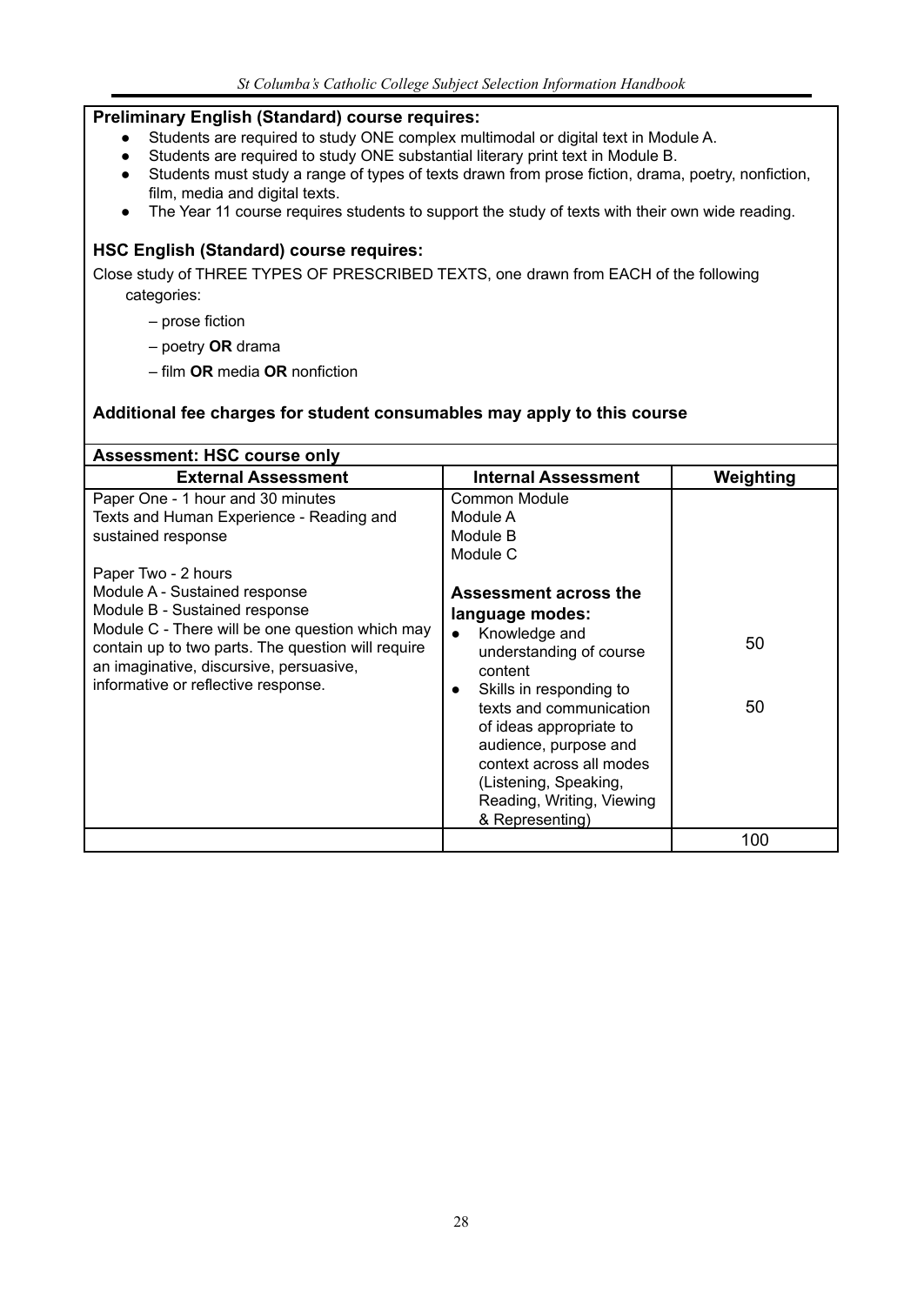### **ENGLISH – Leader of Learning: Mr Michael Milgate/ Mrs Megan Weaver**

| NULISIT – LUUULI VI LUUTIIIIB, INII INIUNUU INIIBUUT INIIS INUBUIT NUUNUI<br><b>Courses:</b><br><b>Preliminary English Extension</b> |                                                                                 |           |  |  |  |
|--------------------------------------------------------------------------------------------------------------------------------------|---------------------------------------------------------------------------------|-----------|--|--|--|
|                                                                                                                                      |                                                                                 |           |  |  |  |
| <b>HSC English Extension 1</b>                                                                                                       |                                                                                 |           |  |  |  |
| <b>HSC English Extension 2</b>                                                                                                       |                                                                                 |           |  |  |  |
| 1 unit of study for each of Preliminary and HSC                                                                                      |                                                                                 |           |  |  |  |
| <b>Prerequisites:</b><br>English (Advanced) course<br>(a)                                                                            |                                                                                 |           |  |  |  |
| (b)                                                                                                                                  | Preliminary English Extension Course is prerequisite for HSC Extension Course 1 |           |  |  |  |
| (c)                                                                                                                                  | HSC Extension Course 1 is prerequisite for HSC Extension Course 2               |           |  |  |  |
| <b>Exclusions:</b><br>English (Standard); English Studies; English (EAL/D)                                                           |                                                                                 |           |  |  |  |
|                                                                                                                                      |                                                                                 |           |  |  |  |
| <b>Course Description:</b>                                                                                                           |                                                                                 |           |  |  |  |
| In the Preliminary English (Extension) Course, students develop an understanding of how and why                                      |                                                                                 |           |  |  |  |
| cultural values are maintained and changed.                                                                                          |                                                                                 |           |  |  |  |
| In the HSC English (Extension) Course 1, students extend their understanding of the ways that texts<br>$\bullet$                     |                                                                                 |           |  |  |  |
| contribute to the awareness of the diversity of ideas, attitudes and perspectives.                                                   |                                                                                 |           |  |  |  |
| In the HSC English (Extension) Course 2, students engage in extensive investigation of a subject of their<br>$\bullet$               |                                                                                 |           |  |  |  |
| own choosing to demonstrate the skills and knowledge developed throughout their Stage 6 English                                      |                                                                                 |           |  |  |  |
| courses to create a sustained composition and document their reflection on this process.                                             |                                                                                 |           |  |  |  |
|                                                                                                                                      |                                                                                 |           |  |  |  |
| <b>Main Topics Covered:</b>                                                                                                          |                                                                                 |           |  |  |  |
|                                                                                                                                      |                                                                                 |           |  |  |  |
| <b>Preliminary Extension Course</b>                                                                                                  |                                                                                 |           |  |  |  |
| The course has one common module - Module: Texts, Culture and Value.                                                                 |                                                                                 |           |  |  |  |
|                                                                                                                                      |                                                                                 |           |  |  |  |
| <b>HSC Extension Course 1</b>                                                                                                        |                                                                                 |           |  |  |  |
| The course has one common module - Literary Worlds and one elective module                                                           |                                                                                 |           |  |  |  |
|                                                                                                                                      |                                                                                 |           |  |  |  |
| <b>HSC Extension Course 2</b>                                                                                                        |                                                                                 |           |  |  |  |
| The course requires students to complete a Major Work                                                                                |                                                                                 |           |  |  |  |
|                                                                                                                                      |                                                                                 |           |  |  |  |
| <b>Particular Course Requirements:</b>                                                                                               |                                                                                 |           |  |  |  |
|                                                                                                                                      |                                                                                 |           |  |  |  |
| <b>Preliminary English Extension Course</b> requires students to explore the ways in which aspects and                               |                                                                                 |           |  |  |  |
| concerns of texts from the past have been carried forward, borrowed from and /or appropriated into more                              |                                                                                 |           |  |  |  |
| recent culture. Students are required to undertake an Independent Related Project.                                                   |                                                                                 |           |  |  |  |
| The HSC English Extension Course 1 requires students to explore, investigate, experiment with and                                    |                                                                                 |           |  |  |  |
| evaluate the way texts represent and illuminate the complexity of individual and collective lives in literary                        |                                                                                 |           |  |  |  |
| worlds.                                                                                                                              |                                                                                 |           |  |  |  |
| The HSC English Extension Course 2 requires completion of a Major Work and a statement of                                            |                                                                                 |           |  |  |  |
| reflection.                                                                                                                          |                                                                                 |           |  |  |  |
|                                                                                                                                      |                                                                                 |           |  |  |  |
| Additional fee charges for student consumables may apply to this course                                                              |                                                                                 |           |  |  |  |
|                                                                                                                                      |                                                                                 |           |  |  |  |
| <b>Assessment: HSC Extension Course 1</b>                                                                                            |                                                                                 |           |  |  |  |
| <b>External Assessment</b>                                                                                                           | <b>Internal Assessment</b>                                                      | Weighting |  |  |  |
| 2 hour exam                                                                                                                          | Knowledge and understanding of                                                  |           |  |  |  |
| 2 extended responses                                                                                                                 | complex texts and how and why                                                   | 50        |  |  |  |
|                                                                                                                                      | they are valued.                                                                |           |  |  |  |
|                                                                                                                                      |                                                                                 |           |  |  |  |
|                                                                                                                                      | Skills in:                                                                      |           |  |  |  |
|                                                                                                                                      | Complex analysis                                                                | 50        |  |  |  |
|                                                                                                                                      |                                                                                 |           |  |  |  |
|                                                                                                                                      | Sustained composition                                                           |           |  |  |  |
|                                                                                                                                      | Independent investigation                                                       | 100       |  |  |  |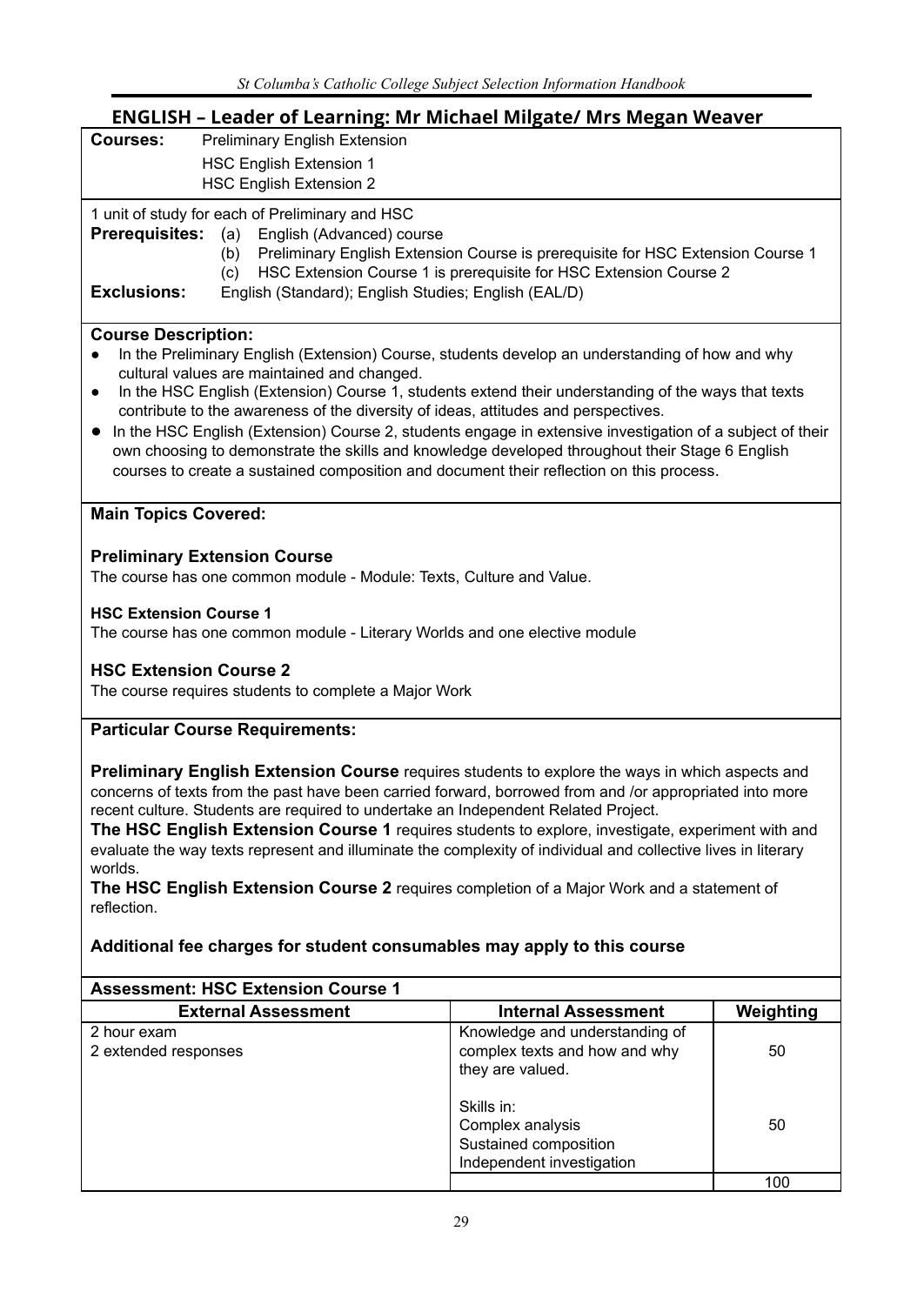| <b>Assessment: HSC Extension Course 2</b>                |                                             |           |
|----------------------------------------------------------|---------------------------------------------|-----------|
| <b>External Assessment</b>                               | <b>Internal Assessment</b>                  | Weighting |
| Major work - 40 marks<br>Reflection Statement - 10 marks | Skills in extensive independent<br>research | 50        |
|                                                          | Skills in sustained composition             | 50        |
|                                                          |                                             |           |
|                                                          |                                             | 100       |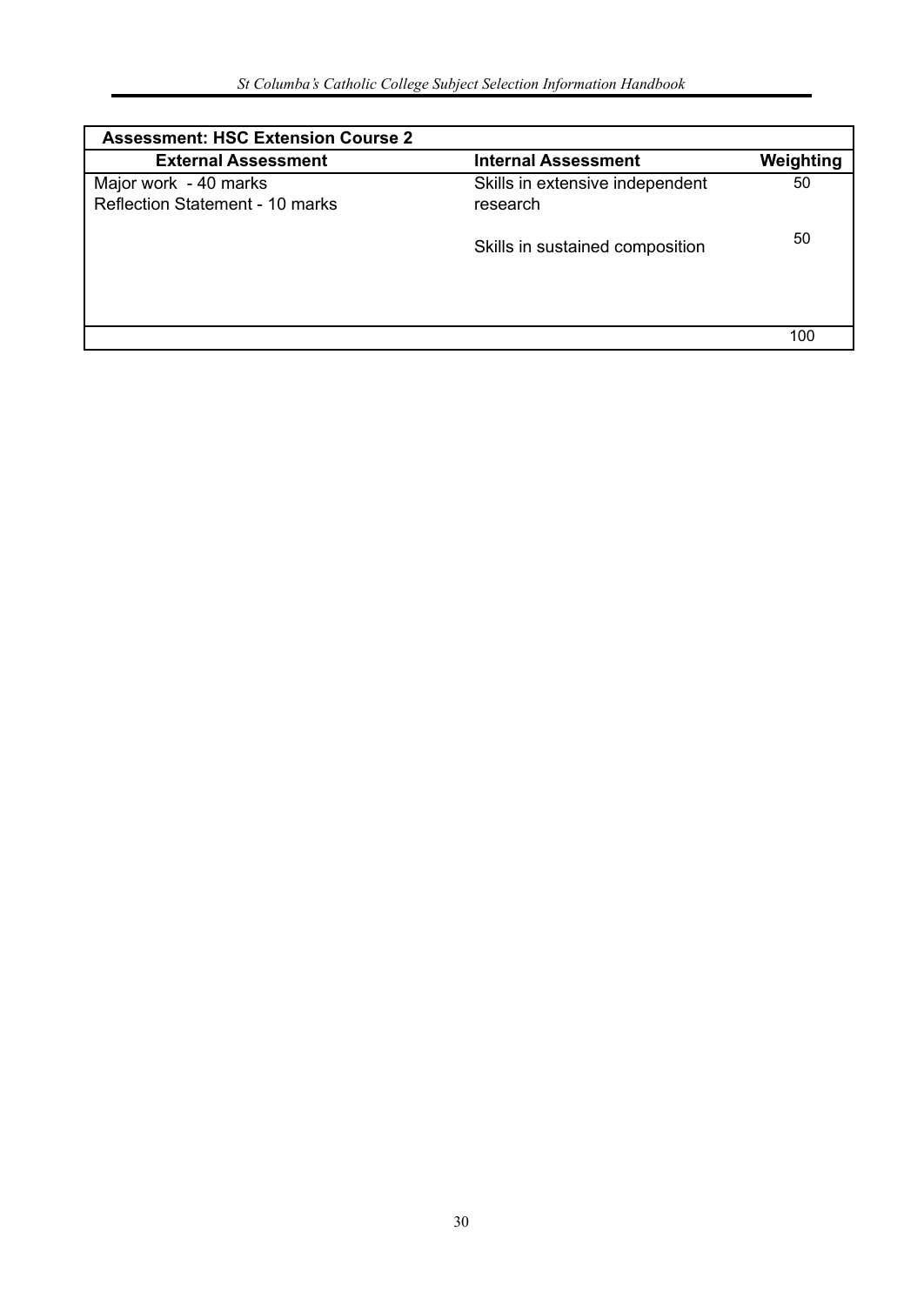#### **ENGLISH – Leader of Learning: Mr Michael Milgate/ Mrs Megan Weaver**

**Course:** English Studies

2 units for each of Preliminary and HSC Category B

Board Developed Course

**Exclusions:** English (Advanced); English (EAL/D); English (Extension); English Standard

#### **Course Description:**

The English Studies course is designed to provide students with opportunities to become competent, confident, and engaged communicators and to study and enjoy a breadth and variety of texts in English. English Studies focuses on supporting students to refine their skills and knowledge in English and consolidate their English literacy skills to enhance their personal, educational, social and vocational lives.

#### **Main Topics Covered:**

#### **Preliminary Course –**

- The Mandatory Module Achieving through English: English in education, work and community In this module, students develop an understanding of, and practical competence in, the use of language that allows access to opportunities in schooling, training and employment
- They then undertake an additional 2-4 modules

#### **HSC Course-**

- The HSC Common Module: Texts and Human Experiences In this common module, students deepen their understanding of how texts represent individual and collective human experiences. Students study one prescribed text and a range of short texts
- They then undertake an additional 2-4 modules

#### **Particular Course Requirements:**

#### **Across Stage 6 the selection of texts must give students the experience of the following:**

- · a range of types of texts inclusive of prose fiction, drama, poetry, nonfiction, film, media and digital texts.
- Reading, viewing, listening to and composing a wide range of texts, including literary texts written about intercultural experiences and the peoples and cultures of Asia
- · Australian texts, including texts by Aboriginal and/or Torres Strait Islander authors and those that give insights into diverse experiences of Aboriginal and/or Torres Strait Islander peoples
- texts with a wide range of cultural, social and gender perspectives, popular and youth cultures

#### **Preliminary English Studies course requires:**

- Students to read, view, listen to, compose a wide range of texts including print and multimodal texts
- Study at least one substantial print text
- Study at least one substantial multimodal text
- Be involved in planning, research and presentation activities as part of one individual and/or collaborative project
- Develop a portfolio of texts they have planned, drafted, edited and presented in written, graphic and or electronic forms across all the modules undertaken throughout the year
- Engage with the community through avenues such as visits, surveys, interviews, work experience, listening to guest speakers and/or excursions

#### **HSC English Studies course requires:**

- Students to study ONE text from the prescribed list and one related text for the Common Module Texts and Human Experiences
- Students to read, view, listen to, compose a wide range of texts including print and multimodal texts
- Study at least one substantial print text
- Study at least one substantial multimodal text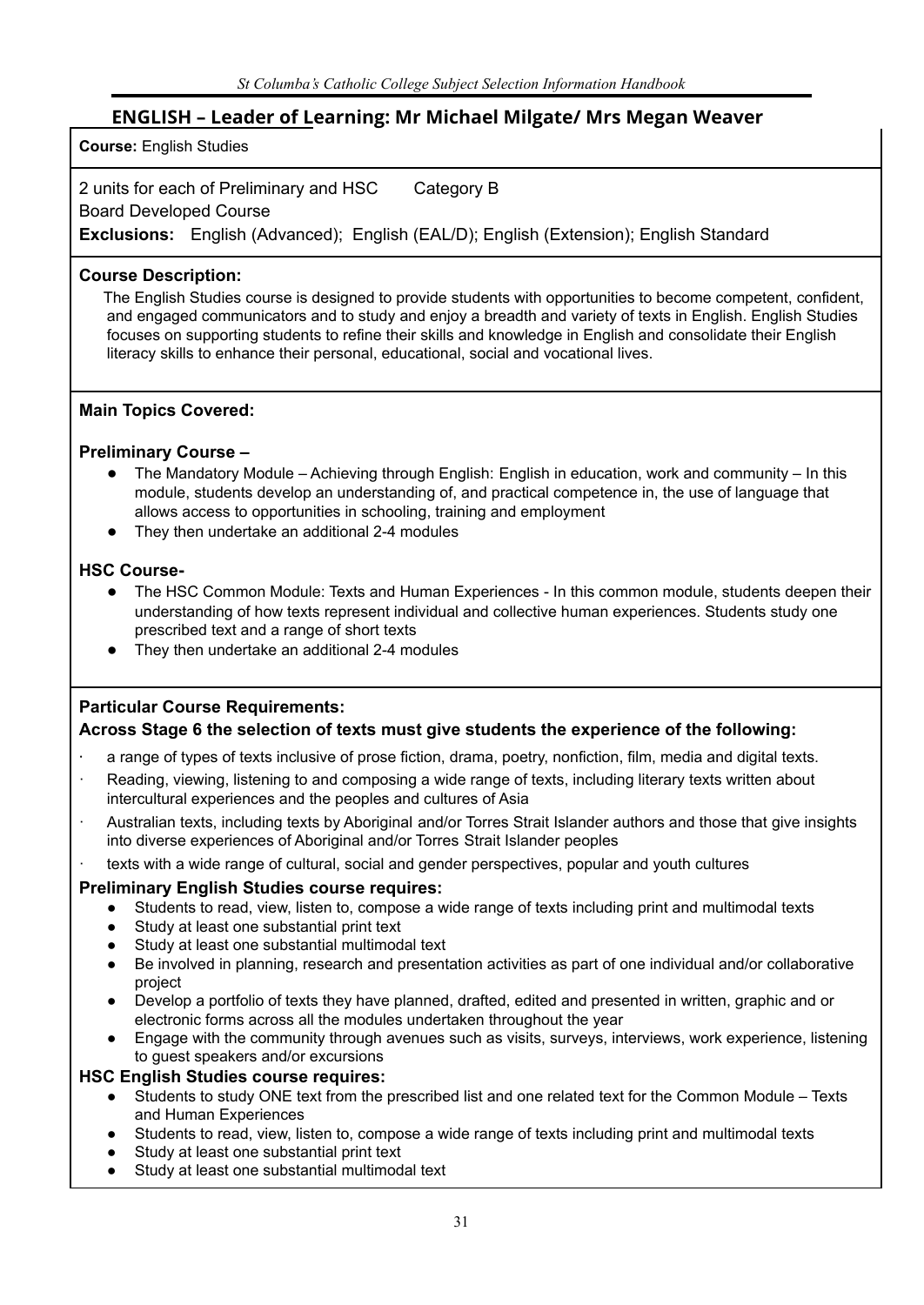- Be involved in planning, research and presentation activities as part of one individual and/or collaborative project
- Develop a portfolio of texts they have planned, drafted, edited and presented in written, graphic and or electronic forms across all the modules undertaken throughout the year
- Engage with the community through avenues such as visits, surveys, interviews, work experience, listening to guest speakers and/or excursions

#### **Additional fee charges for student consumables may apply to this course**

#### **Assessment: HSC course only**

| <b>External Assessment</b>                                                                                                                                                                                                                                           | <b>Internal Assessment</b>                                                                                                                                                                                                                                       | Weighting |
|----------------------------------------------------------------------------------------------------------------------------------------------------------------------------------------------------------------------------------------------------------------------|------------------------------------------------------------------------------------------------------------------------------------------------------------------------------------------------------------------------------------------------------------------|-----------|
| Students may sit an optional<br>HSC examination if they are<br>eligible for an ATAR.<br>The examination consists of one<br>paper, 2 hours and 30 minutes<br>in length.<br>There are 4 sections with a<br>variety of short answer and<br>extended response questions. | Assessment across the language<br>modes:<br>Knowledge and understanding of course<br>٠<br>content<br>Skills in:<br>$\bullet$<br>Comprehending texts<br>٠<br>Communicating texts<br>٠<br>Using language accurately, appropriately<br>$\bullet$<br>and effectively | 50<br>50  |
|                                                                                                                                                                                                                                                                      |                                                                                                                                                                                                                                                                  | 100       |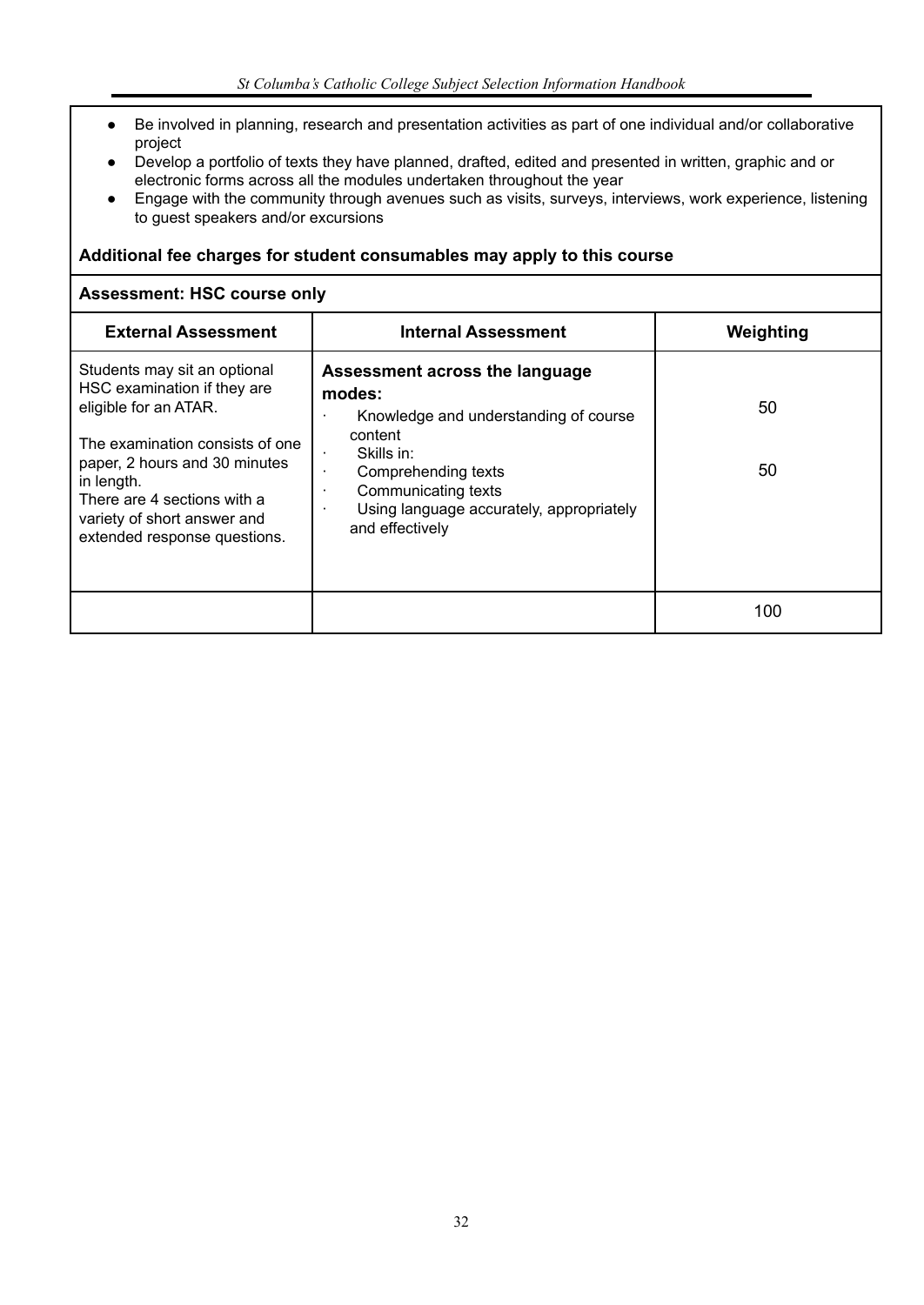### **TAS – Leader of Learning: Mr Nick Prineas / Mrs Christie Carey**

| <b>Course: Agriculture</b>                                                                                                                                                                                                                                                                                                                                                                                                                                                                                                                                   |             |                                                                                                                                                                                                                                                                                                                                                                                                                                                                                                                                                                                                          |           |
|--------------------------------------------------------------------------------------------------------------------------------------------------------------------------------------------------------------------------------------------------------------------------------------------------------------------------------------------------------------------------------------------------------------------------------------------------------------------------------------------------------------------------------------------------------------|-------------|----------------------------------------------------------------------------------------------------------------------------------------------------------------------------------------------------------------------------------------------------------------------------------------------------------------------------------------------------------------------------------------------------------------------------------------------------------------------------------------------------------------------------------------------------------------------------------------------------------|-----------|
| 2 units for each of Preliminary and HSC                                                                                                                                                                                                                                                                                                                                                                                                                                                                                                                      |             |                                                                                                                                                                                                                                                                                                                                                                                                                                                                                                                                                                                                          |           |
| <b>Board Developed Course</b>                                                                                                                                                                                                                                                                                                                                                                                                                                                                                                                                |             | <b>Exclusions: Nil</b>                                                                                                                                                                                                                                                                                                                                                                                                                                                                                                                                                                                   |           |
| <b>Course Description:</b><br>an 'on-farm', environment-oriented course.                                                                                                                                                                                                                                                                                                                                                                                                                                                                                     |             | The Preliminary course shows the relationship between agricultural production, marketing and<br>management, while giving consideration to the issue of sustainability of the farming system. This is<br>The HSC course builds upon the Preliminary course. It examines the complexity and scientific<br>principles of the components of agricultural production. It examines the place of the farm in the<br>wider economic, environmental and social environment. The Farm/Product Study is used as a<br>basis for analysing and addressing social, environmental and economic issues as they relate to |           |
| sustainability.                                                                                                                                                                                                                                                                                                                                                                                                                                                                                                                                              |             |                                                                                                                                                                                                                                                                                                                                                                                                                                                                                                                                                                                                          |           |
| <b>Main Topics Covered:</b><br><b>Preliminary Course</b><br>Overview of Australian Agriculture (15%)<br>The Farm Case Study (25%)<br>$\bullet$<br>Plant Production (30%)<br>$\bullet$<br>Animal Production (30%)<br>$\bullet$<br><b>HSC Course</b><br><b>Core Topics</b><br>Plant/Animal Production (50%)<br>Farm/Product Study (30%)<br>$\bullet$<br>Elective (20%)<br>$\bullet$<br>Choose one of the following electives to study<br>Agri-Food fibre and fuel technologies<br>$\blacksquare$<br>Climate change<br>Farming for the 21 <sup>st</sup> century |             |                                                                                                                                                                                                                                                                                                                                                                                                                                                                                                                                                                                                          |           |
| <b>Particular Course Requirements:</b><br>There is no prerequisite study for the 2 unit Preliminary course.                                                                                                                                                                                                                                                                                                                                                                                                                                                  |             |                                                                                                                                                                                                                                                                                                                                                                                                                                                                                                                                                                                                          |           |
| Additional fee charges for student consumables may apply to this course                                                                                                                                                                                                                                                                                                                                                                                                                                                                                      |             |                                                                                                                                                                                                                                                                                                                                                                                                                                                                                                                                                                                                          |           |
| <b>Assessment: HSC course only</b>                                                                                                                                                                                                                                                                                                                                                                                                                                                                                                                           |             |                                                                                                                                                                                                                                                                                                                                                                                                                                                                                                                                                                                                          |           |
| <b>External examination</b>                                                                                                                                                                                                                                                                                                                                                                                                                                                                                                                                  | <b>Mark</b> | <b>Internal Assessment</b>                                                                                                                                                                                                                                                                                                                                                                                                                                                                                                                                                                               | Weighting |
| Section I - Core<br>Part A<br>Objective response questions<br>Part B<br>Short answer questions                                                                                                                                                                                                                                                                                                                                                                                                                                                               | 20<br>60    | Knowledge and understanding of<br>$\bullet$<br>course content.                                                                                                                                                                                                                                                                                                                                                                                                                                                                                                                                           | 40        |
| Section II - Electives                                                                                                                                                                                                                                                                                                                                                                                                                                                                                                                                       |             | Knowledge, understanding and<br>$\bullet$                                                                                                                                                                                                                                                                                                                                                                                                                                                                                                                                                                |           |
| Candidates answer a<br>short-answer question and<br>an extended response question<br>on the elective they have studied                                                                                                                                                                                                                                                                                                                                                                                                                                       | 20          | skills required to manage<br>agricultural production systems                                                                                                                                                                                                                                                                                                                                                                                                                                                                                                                                             | 40        |
|                                                                                                                                                                                                                                                                                                                                                                                                                                                                                                                                                              |             | Skills in effective research,<br>$\bullet$<br>experimentation and<br>communication                                                                                                                                                                                                                                                                                                                                                                                                                                                                                                                       | 20        |
|                                                                                                                                                                                                                                                                                                                                                                                                                                                                                                                                                              | 100         |                                                                                                                                                                                                                                                                                                                                                                                                                                                                                                                                                                                                          | 100       |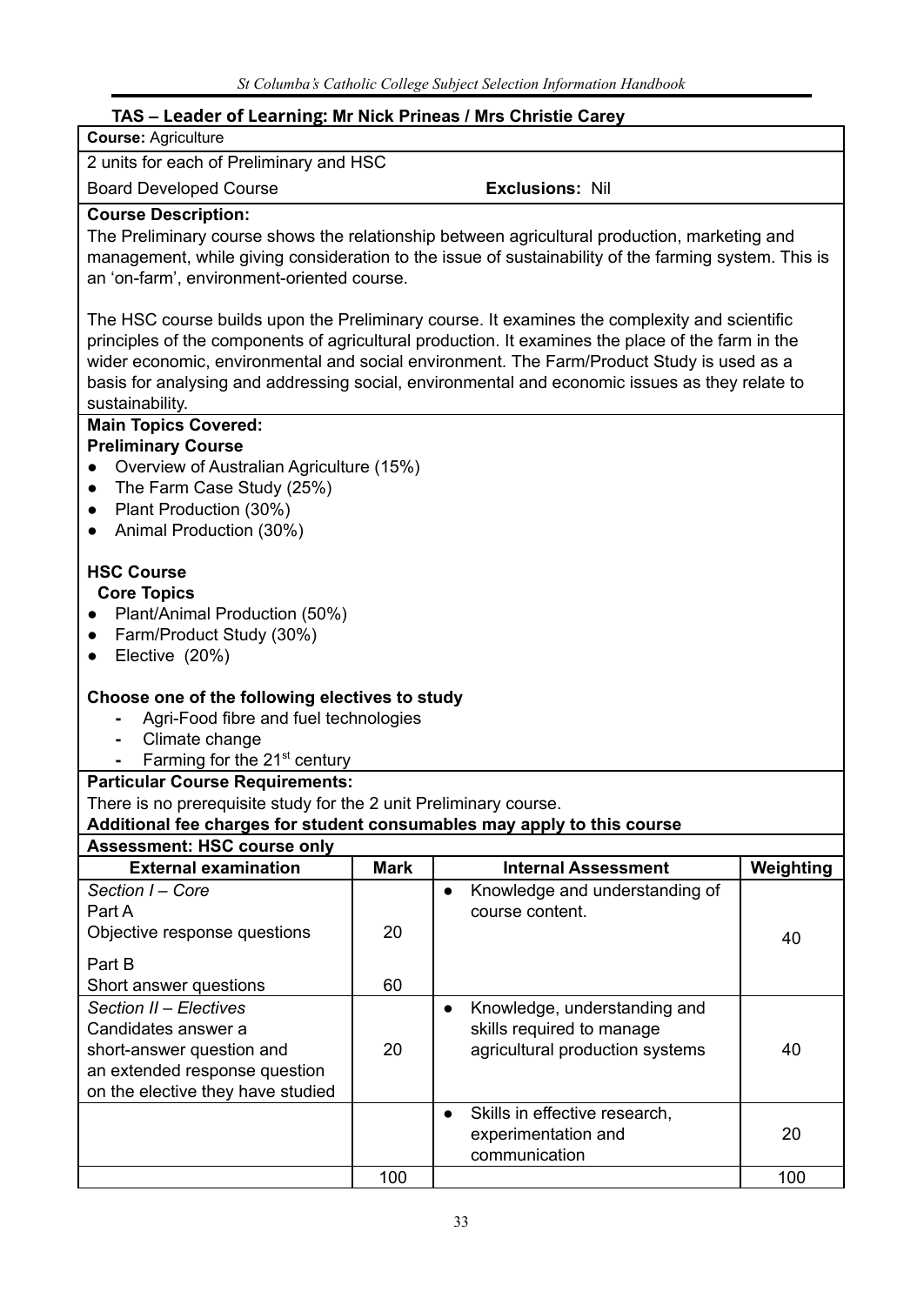#### **HSIE - Leader of Learning: Mrs Amy Wallis / Mrs Karlie Hollifield**

| <b>Course: Ancient History</b>          |                        |  |
|-----------------------------------------|------------------------|--|
| 2 units for each of Preliminary and HSC |                        |  |
| <b>Board Developed Course</b>           | <b>Exclusions: Nil</b> |  |
| <b>Course Description:</b>              |                        |  |

The Year 11 course provides students with opportunities to develop and apply their understanding of methods and issues involved in the investigation of the ancient past. Students have the opportunity to engage in the study of a range of features, people, places, events and developments of the ancient world.

The Year 12 course provides students with opportunities to apply their understanding of archaeological and written sources and relevant issues in the investigation of the ancient past. Through a core study, students investigate the cities of Pompeii and Herculaneum, and explore issues relating to reconstruction and conservation of the past. They also study the key features and sources of an ancient society, personality and historical period.

#### **Main Topics Covered**

#### **Year 11 course (120 hours)**

- Investigating Ancient History
	- The Nature of Ancient History
	- Case Studies (e.g. the Tomb of Tutankhamun)
- Features of Ancient Societies (e.g. Death and Funerary Customs in Old Kingdom Egypt)
- Historical Investigation student choice

#### **Year 12 course (120 hours)**

Core Study: Cities of Vesuvius – Pompeii and Herculaneum Ancient Societies (e.g. Spartan Society, New Kingdom Society) Personalities in their Times (e.g. Hatshepsut, Agrippina the Younger) Historical Periods (e.g. New Kingdom Egypt, The Julio-Claudian Emperors)

#### **Additional fee charges for student consumables may apply to this course**

| <b>Assessment: HSC course only</b>                                         |           |                                                                      |           |  |  |
|----------------------------------------------------------------------------|-----------|----------------------------------------------------------------------|-----------|--|--|
| <b>External Assessment</b>                                                 | Weighting | <b>Internal Assessment</b>                                           | Weighting |  |  |
| A three hour written examination.                                          |           | Knowledge and understanding<br>of course content                     | 40        |  |  |
| Section I: CORE (Pompeii and                                               | 25        |                                                                      |           |  |  |
| Herculaneum) - Short and                                                   |           | Historical skills in the analysis                                    | 20        |  |  |
| extended response questions.                                               |           | and evaluation of sources and                                        |           |  |  |
| Section II: Ancient Societies -                                            | 25        | interpretations                                                      |           |  |  |
| Short and extended response<br>questions.                                  |           | Historical inquiry and research                                      | 20        |  |  |
| Section III: Personalities - Short<br>and extended responses<br>questions. | 25        | Communication of historical<br>understanding in appropriate<br>forms | 20        |  |  |
| Section IV: Historical Periods -<br><b>Essay Question</b>                  | 25        |                                                                      |           |  |  |
|                                                                            | 100       |                                                                      | 100       |  |  |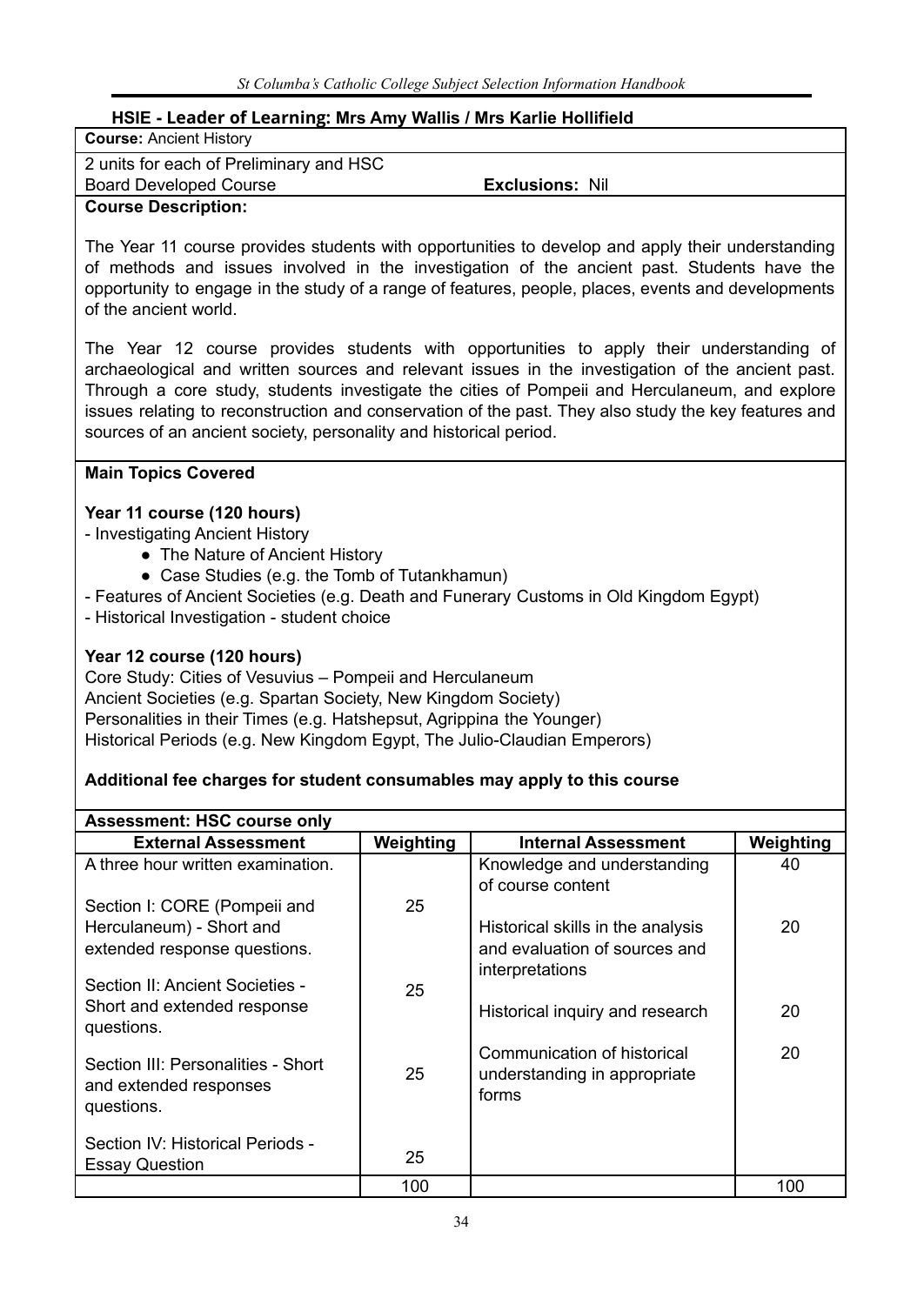#### **HSIE - Leader of Learning: Mrs Amy Wallis / Mrs Karlie Hollifield**

| <b>Course: HSC History Extension (Year 12 only)</b> |  |
|-----------------------------------------------------|--|
|-----------------------------------------------------|--|

1 unit HSC

Board Developed Course **Exclusions:** Nil

#### **Course Description**:

History Extension provides students with opportunities to examine the way history is constructed and the role of historians. Students investigate the nature of history and changing approaches to its construction through sampling the works of various writers, historians and others involved in the practice of history. Students apply their understanding to undertake an individual investigative project, focusing on an area of changing historical interpretation.

#### **Main Topics Covered;**

- study historiographical ideas and processes through key questions
- investigate a case study to analyse historical debates
- undertake the History Project, focusing on an area of changing historical interpretation.

#### **Particular Course Requirements:**

A Preliminary course in Modern or Ancient History is a prerequisite for the HSC History Extension course.

Students must be studying concurrently, or have completed, the HSC course in Ancient History and/or Modern History.

#### **Additional fee charges for student consumables may apply to this course**

| <b>Assessment: HSC course only</b>                                                                                                                 |           |                                                                                 |           |  |  |
|----------------------------------------------------------------------------------------------------------------------------------------------------|-----------|---------------------------------------------------------------------------------|-----------|--|--|
| <b>External Assessment</b>                                                                                                                         | Weighting | <b>Internal Assessment</b>                                                      | Weighting |  |  |
| A 2 hour written examination.                                                                                                                      |           | Knowledge and understanding<br>of significant historical ideas<br>and processes | 40        |  |  |
| Section I: An extended response<br>where students are asked to<br>respond to stimulus in the                                                       | 25        | Skills in designing,<br>undertaking and                                         |           |  |  |
| exploration of issues of<br>historiography.                                                                                                        |           | communicating historical<br>inquiry and analysis                                | 60        |  |  |
| Section II: An extended response<br>question where students are<br>asked to analyse historiographical<br>issues with reference to a case<br>study. | 25        |                                                                                 |           |  |  |
|                                                                                                                                                    | 50        |                                                                                 | 100       |  |  |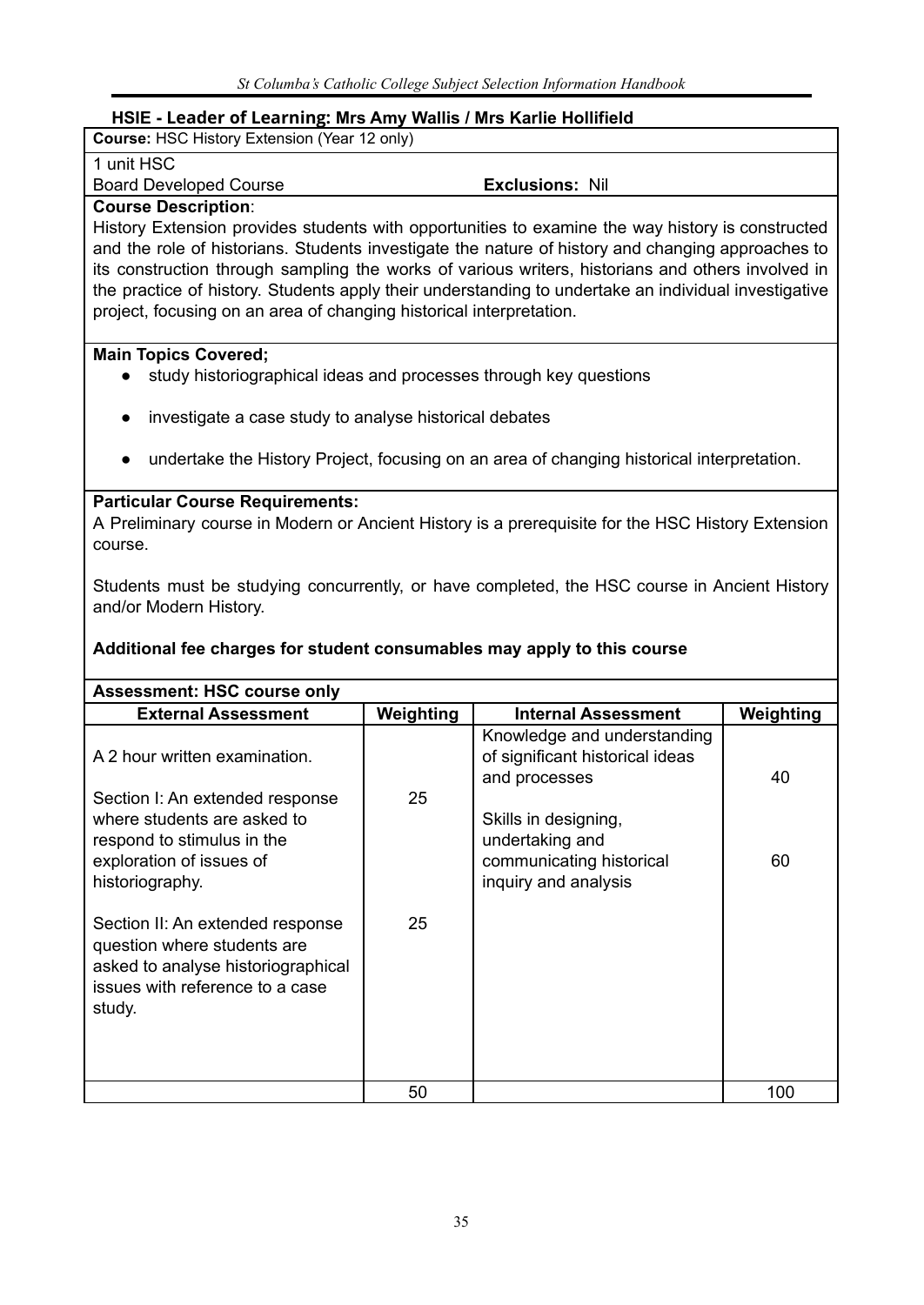#### **SCIENCE - Leader of Learning: Ms Chrisy Lekkas / Ms Susan Hill**

#### **Course:** Biology

2 units for each of Preliminary and HSC

Board Developed Course **Exclusions:** Nil

**Recommendations:** Only students who achieve a Science and Mathematics report grade A or B can consider this course.

#### **Course Description:**

Biology is the study of living organisms, life processes and interactions between organisms and their environment. It explores the application of biology and its significance in finding solutions to health and sustainability issues in a changing world.

The Year 11 course investigates cellular structure and provides a basis for understanding the way in which multicellular organisms transport and absorb nutrients and carry out gas exchange. Exploring variations in the structures and functions of organisms provides an understanding of the effects of the environment on living things and on biodiversity.

The Year 12 course investigates reproduction, inheritance patterns and the causes of genetic variation in both plants and animals. Applications of this knowledge in biotechnology and various genetic technologies are explored in the light of their uses in the treatment, prevention and control of infectious and non-infectious diseases.

Stage 6 Science courses build on students' knowledge and skills developed in the Science Stage 5 course and helps them develop a greater understanding of Biology as a foundation for undertaking post-school studies in a wide range of Science, Technology, Engineering and Mathematics (STEM) fields. A knowledge and understanding of Biology often provides the unifying link between interdisciplinary studies.

Students who have shown an achievement in, and/or aptitude for, any of the Stage 6 Science courses: Biology, Chemistry, Earth and Environmental Science, Investigating Science or Physics, in Year 11 may choose to study Science Extension in Year 12.

#### **Main Topics Covered:**

#### **Preliminary Course**

Working Scientifically Skills and four modules **Modules** Module 1: Cells as the Basis of Life Module 2: Organisation of Living Things Module 3: Biological Diversity Module 4: Ecosystem Dynamics

#### **HSC Course**

Working Scientifically Skills and four modules **Modules** Module 5: Heredity Module 6: Genetic Change Module 7: Infectious Disease Module 8: Non-infectious Disease and Disorders

15 hours must be allocated to depth studies within the 120 indicative course hours for each year.

#### **Particular Course Requirements:**

Practical investigations are an essential part of the Year 11 and Year 12 courses and must occupy a minimum of 35 hours of course time in each year, including time allocated to practical investigations in depth studies.

#### **Additional fee charges for student consumables may apply to this course**

#### **Assessment: HSC course only**

|                                                                 | <b>Internal Assessment</b>                       | Weighting |
|-----------------------------------------------------------------|--------------------------------------------------|-----------|
| <b>External Assessment</b><br>A 3 hour external HSC Examination | Skills in working scientifically                 | 60        |
|                                                                 | Knowledge and understanding of<br>course content | 40        |
|                                                                 |                                                  | 100       |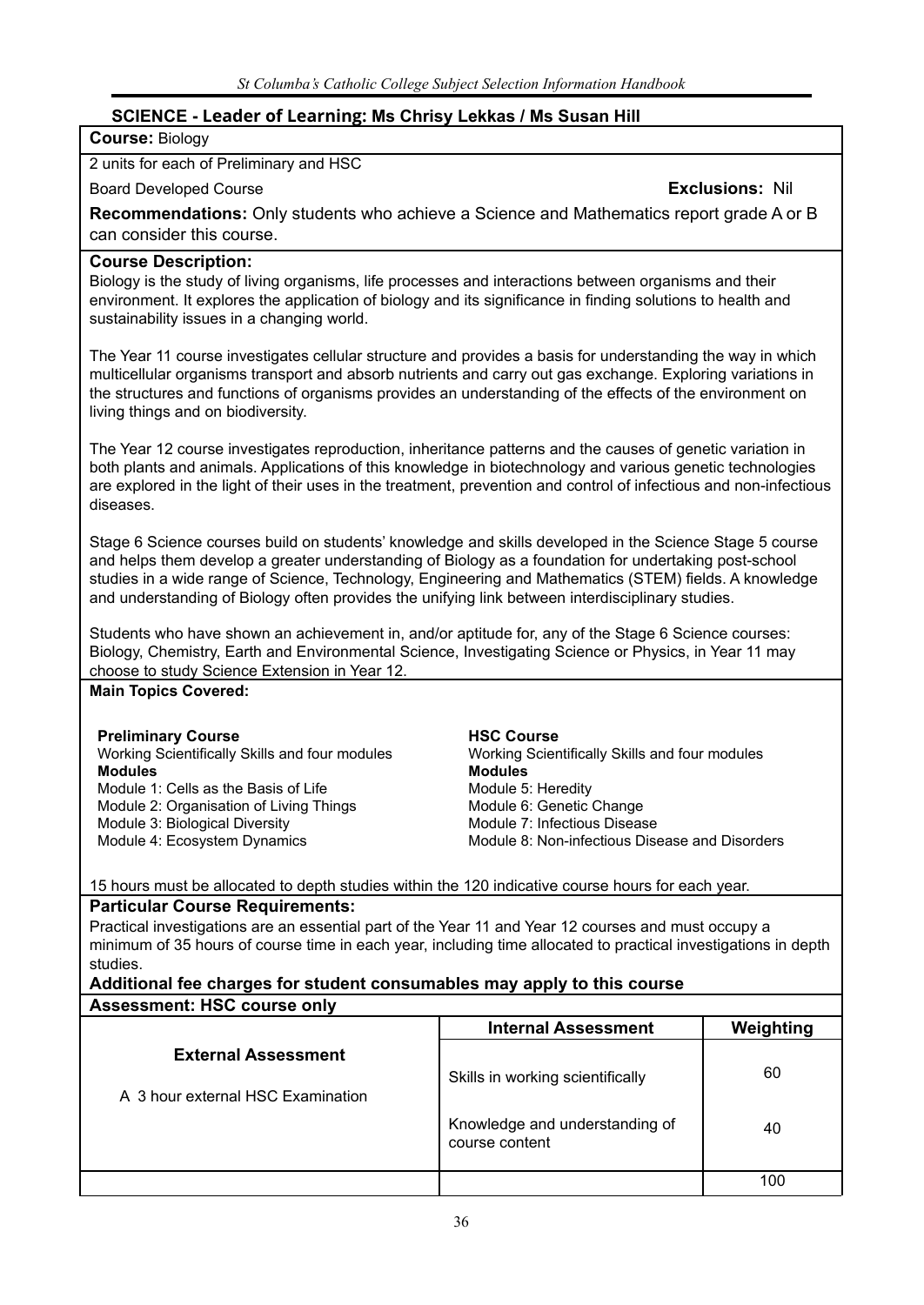# **HSIE - Leader of Learning: Mrs Amy Wallis / Mrs Karlie Hollifield**

| <b>Course: Business Studies</b> |  |
|---------------------------------|--|
|                                 |  |

2 units for each of Preliminary and HSC

Board Developed Course **Exclusions:** Nil

# **Course Description:**

Business activity is a feature of everyone's life. The Business Studies syllabus encompasses the theoretical and practical aspects of business in ways students encounter throughout their lives. It offers learning from the planning of a small business to the management of operations, marketing, finance and human resource in large businesses.

Contemporary business issues and case studies are embedded in the course to provide a stimulating and relevant framework for students to apply to problems encountered in the business environment. Business Studies fosters intellectual, social and moral development by assisting students to think critically about the role of business and its ethical responsibilities to society.

Main Topics Covered:

# **Preliminary Course**

- **●** Nature of Business 20% of course time
- **●** Business management 40% of course time
- **●** Business Planning 40% of course time

# **HSC Course**

- **●** Operations
- **●** Marketing
- **●** Finance
- **●** Human resources

Each of the H.S.C. topics cover 25% of course time.

# **Particular Course Requirements:**

In the Preliminary course there is a research project investigating the operation of a medium business and planning the establishment of a small business.

| <b>Assessment: HSC Course</b>                                                                                                                 |           |                                                                                                            |           |
|-----------------------------------------------------------------------------------------------------------------------------------------------|-----------|------------------------------------------------------------------------------------------------------------|-----------|
| External Assessment - HSC only                                                                                                                | Weighting | <b>Internal Assessment</b>                                                                                 | Weighting |
| A three hour written examination,<br>including objective-response<br>questions, short answer questions and<br>two extended response questions | 100       | Knowledge and understanding<br>of course content<br>Stimulus-based skills                                  | 40<br>20  |
|                                                                                                                                               |           | Inquiry and research<br>Communication of business<br>information, ideas and issues<br>in appropriate forms | 20<br>20  |
|                                                                                                                                               | 100       |                                                                                                            | 100       |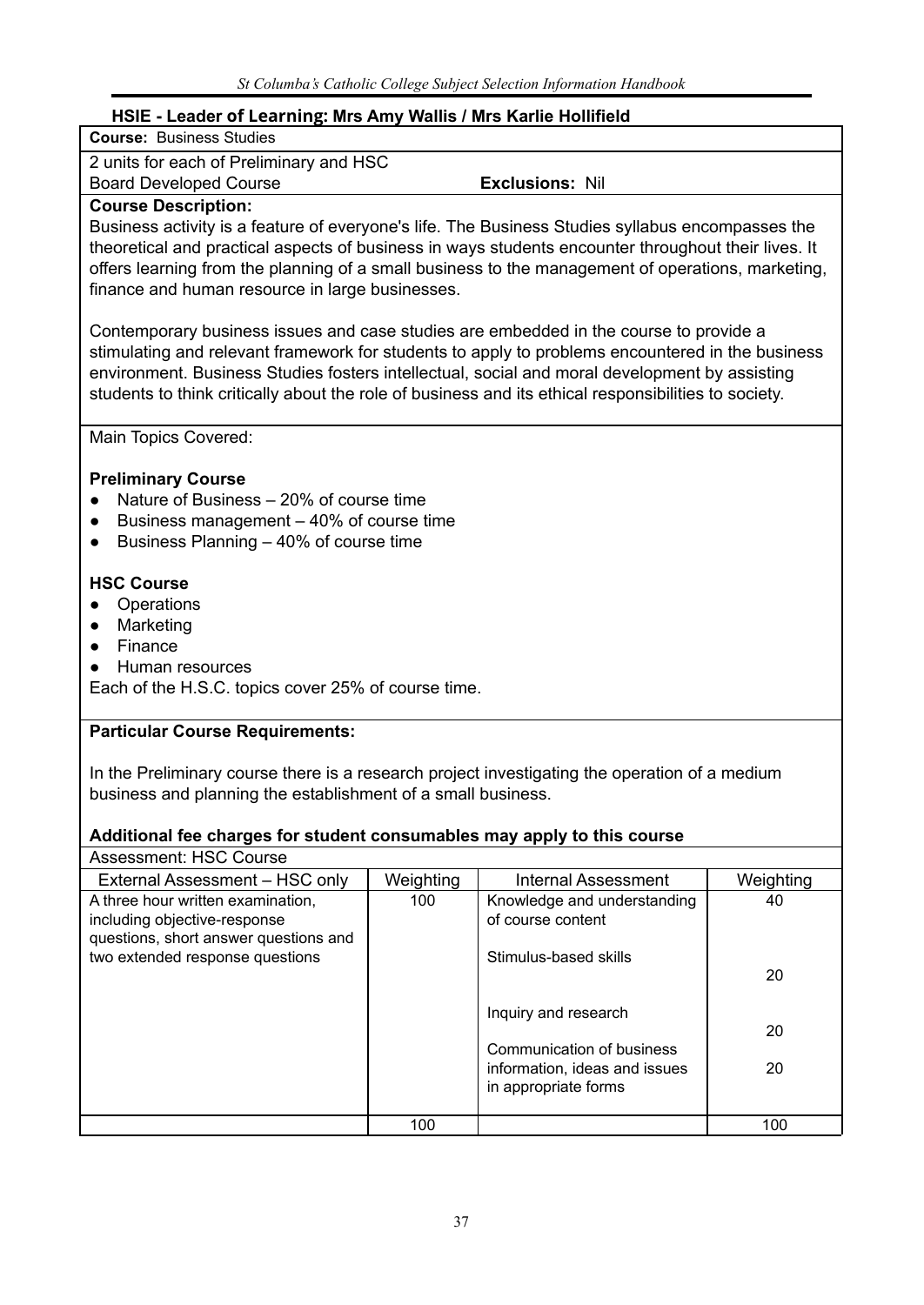# **SCIENCE - Leader of Learning: Ms Chrisy Lekkas / Ms Susan Hill**

### **Course**: Chemistry

2 units for each of Preliminary and HSC

Board Developed Course **Exclusions:** Nil

**Recommendations:** Only students who achieve a Science and Mathematics report grade A or a high Grade B and are doing at least Advanced Maths can consider this course.

#### **Course Description:**

The Year 11 course develops the knowledge, understanding and skills in relation to the properties and structures of matter, the types and drivers of chemical reactions and how we measure the quantities involved in these processes.

The Year 12 course builds on the concepts introduced in Year 11 by examining particular classes of chemicals, processes and a variety of chemical reactions which incorporate organic compounds and acid/base equilibrium reactions. The course challenges students to apply this knowledge to the investigation of a range of methods used in identifying and measuring quantities of chemicals, which leads to an understanding of the structure, properties and trends of and between classes of chemicals.

Students who have shown an achievement in, and/or aptitude for, any of the Stage 6 Science courses: Biology, Chemistry, Earth and Environmental Science, Investigating Science or Physics in Year 11 may choose to study Science Extension in Year 12.

## **Main Topics Covered:**

#### **Preliminary Course**

Working Scientifically skills and four modules. **Core Modules** Module 1: Properties and Structures of Matter. Module 2: Introduction to Quantitative Chemistry. Module 3: Reactive Chemistry. Module 4: Drivers of Reactions.

#### **HSC Course**

Working Scientifically skills and four modules. **Core Modules** Module 5: Equilibrium and Acid Reactions. Module 6: Acid/Base Reactions. Module 7: Organic Chemistry. Module 8: Applying Chemical Ideas.

15 hours must be allocated to depth studies within the 120 indicative course hours for each year.

#### **Particular Course Requirements:**

Practical investigations are an essential part of the Year 11 and 12 courses and must occupy a minimum of 35 hours of course time, including time allocated to practical investigations in depth studies.

| <b>Assessment: HSC course only</b> |                                                  |           |
|------------------------------------|--------------------------------------------------|-----------|
|                                    | <b>Internal Assessment</b>                       | Weighting |
| <b>External Assessment</b>         | Skills in working scientifically                 | 60        |
| A 3 hour HSC external examination  | Knowledge and understanding of<br>course content | 40        |
|                                    |                                                  | 100       |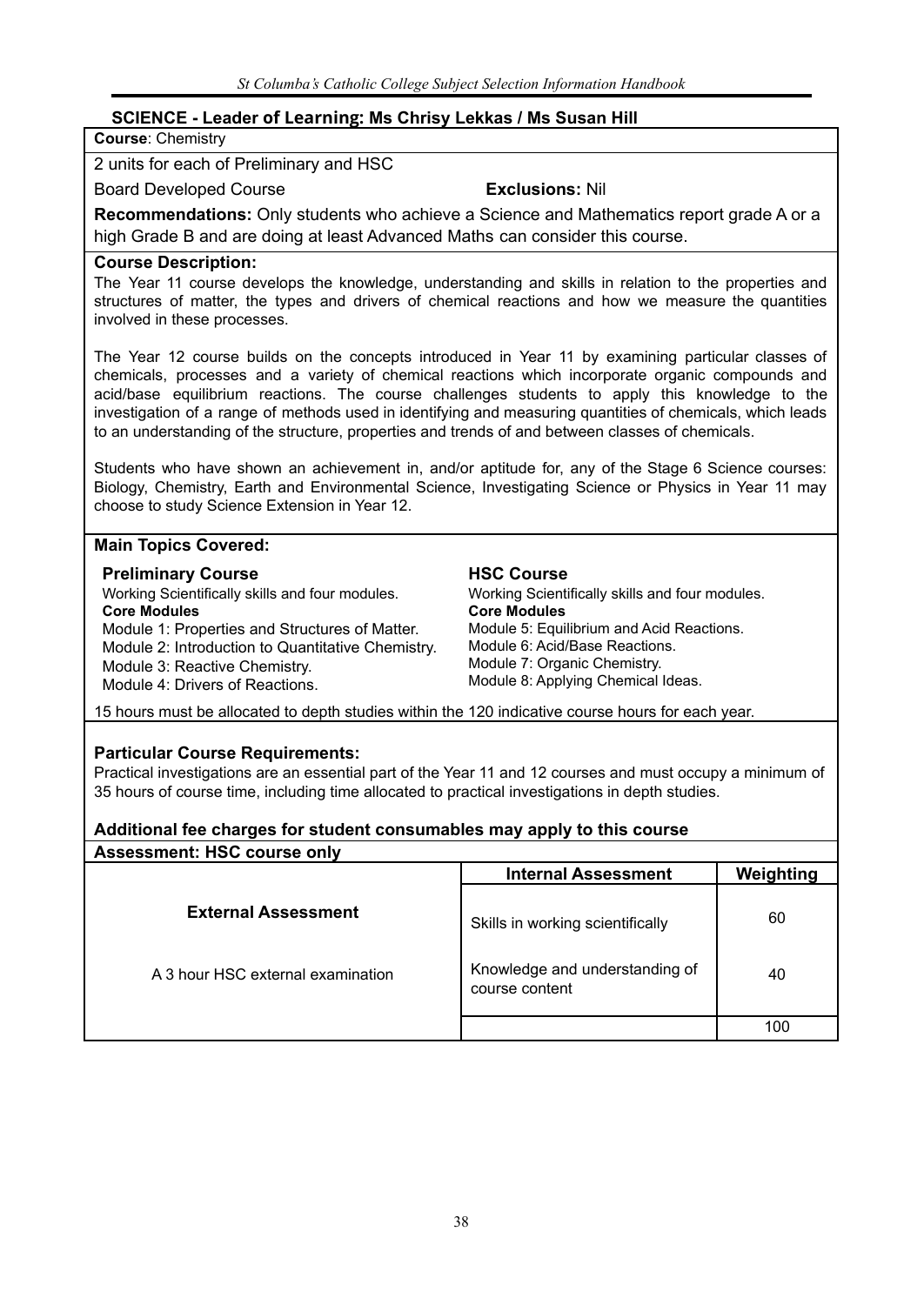# **PDHPE - Leader of Learning: Mrs Lisa Gawthorne / Mr Greg Clune**

**Course:** Community & Family Studies

2 units for each of Preliminary and HSC

Board Developed Course **Exclusions**: Nil

# **Course Description:**

CAFS is designed to develop in each student an understanding of the diverse nature and interdependence of families and communities, in relation to the changing nature of Australian society, with a view to enabling students to plan and manage resources effectively.

# **Main Topics Covered:**

# **Preliminary Course**

- Resource management basic concepts of resource management
- Individuals and groups the individual's role, relationships and tasks within a group
- Families and Communities family structures and functions and the interaction between family and community.

# **HSC Core Modules**

- Research methodology research methodology and skills culminating in the production of an independent research project.
- Groups in Context the characteristics and needs of specific community groups
- Parenting and Caring issues facing individuals and groups who adopt roles of parenting and caring in a contemporary society.

# **Options – select one from the following:**

- **●** Family and Society interactions Government and community structures that support and protect family members throughout their lifespan
- **●** Social Impact of Technology the impact of evolving technologies on individuals and lifestyles.
- **●** Individuals and Work contemporary issues confronting individuals as they manage roles within both the family and work environment.

# **Particular Course Requirements:**

As part of the HSC, students are required to complete components of an Independent Research Project. The focus of the Independent Research Project should be related to the course content of one or more of the following areas: individuals, groups, families, communities or resource management.

#### **Additional fee charges for student consumables may apply to this course Assessment: Preliminary and HSC courses**

| <b>External Assessment (HSC)</b> | Weighting | <b>Internal Assessment</b>                                                                | Weighting |
|----------------------------------|-----------|-------------------------------------------------------------------------------------------|-----------|
| A 3 hour written examination     | 100       | Knowledge and understanding of<br>course content<br>Skills in critical thinking, research | 40        |
|                                  |           | methodology, analysing and<br>communicating                                               | 60        |
|                                  |           |                                                                                           | 100       |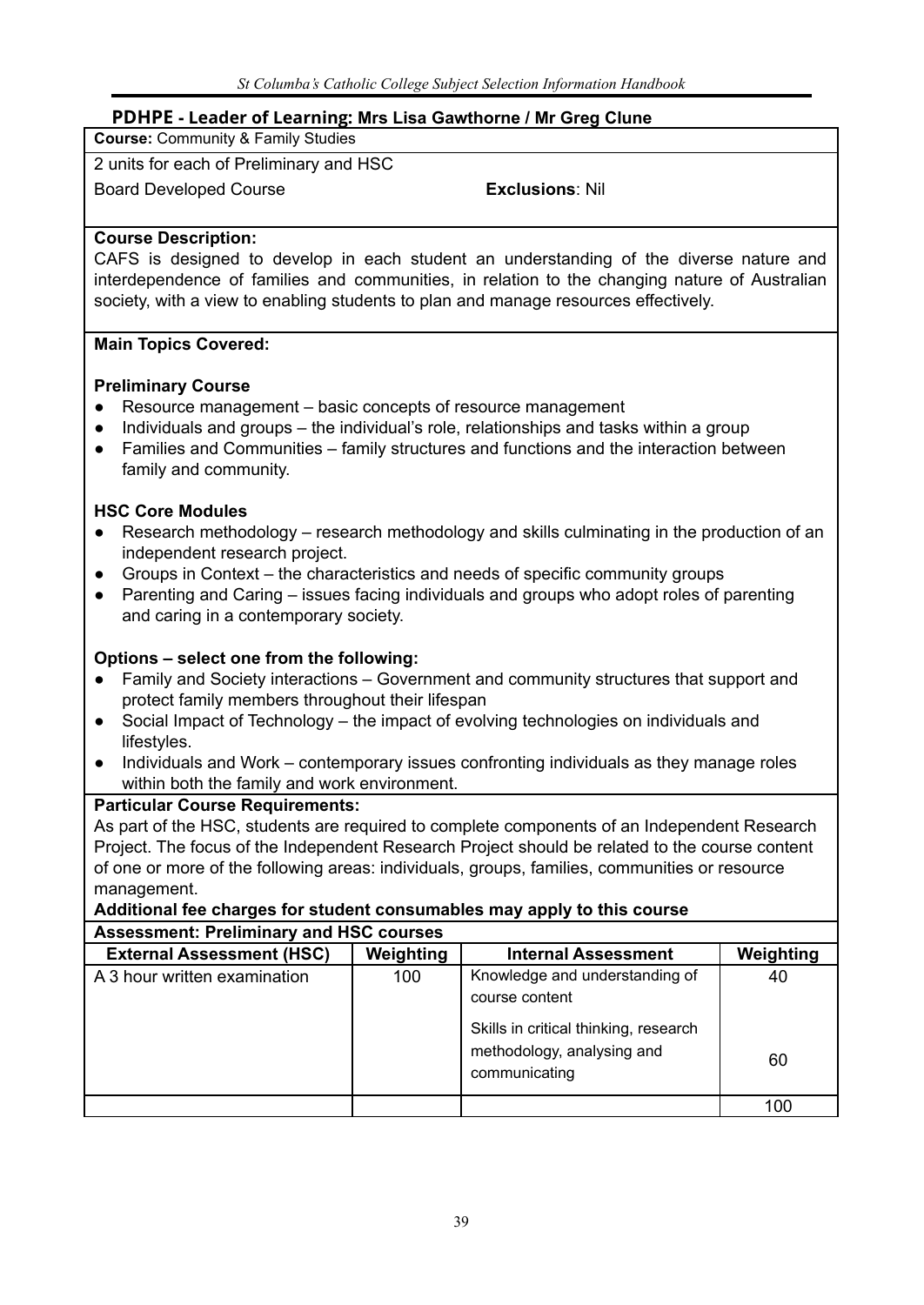# **TAS – Leader of Learning: Mr Nick Prineas / Mrs Christie Carey**

**Course:** Design and Technology

2 units for each of Preliminary and HSC

Board Developed Course **Exclusions**: Nil

# **Course Description:**

Design and Technology Stage 6 is designed to develop students' confidence, competence and responsibility in designing, producing and evaluating to meet both needs and opportunities, and to understand the factors that contribute to successful design and production.

## **Main Topics Covered:**

# **Preliminary Course**

- Designing and Producing

## **HSC Course**

- Innovation and Emerging Technologies

- Designing and Producing

# **Particular Course Requirements:**

The Preliminary course is 120 indicative hours and will involve a minimum of two design projects. Each project will place emphasis on the development of different skills and knowledge in designing and producing. Design projects will involve the design, production and evaluation of a product, system or environment that includes evidence of design processes recorded in a design folio.

The HSC course is 120 indicative hours and includes the development and realisation of the major design project, a case study of an innovation and other teaching and learning activities. The major design project involves students selecting and applying appropriate design, production and evaluation skills to a product, system or environment which satisfies an identified need or opportunity. The case study involves the critical analysis of an innovation. By conducting a detailed case study of an innovation, students will be able to identify the factors underlying the success of the innovation; analyse ethical issues in relation to the innovation; and discuss the impact of the innovation on Australian society.

| <b>Assessment: HSC course only:</b>                                                                                    |           |                                                                                                       |           |
|------------------------------------------------------------------------------------------------------------------------|-----------|-------------------------------------------------------------------------------------------------------|-----------|
| <b>External Examination</b>                                                                                            | Weighting | <b>Internal Assessment</b>                                                                            | Weighting |
| <b>Written Paper</b><br>(1 hour 30 minutes)<br>Section I (10 marks)<br>Section II (15 marks)<br>Section III (15 marks) | 40        | Knowledge and understanding<br>of course content                                                      | 40        |
| <b>Major Design Project</b><br>Project proposal (15 marks)<br>Project development (35 marks)<br>Evaluation (10 marks)  | 60        | Knowledge and skills in<br>designing, managing, producing<br>and evaluating a major design<br>project | 60        |
|                                                                                                                        | 100       |                                                                                                       | 100       |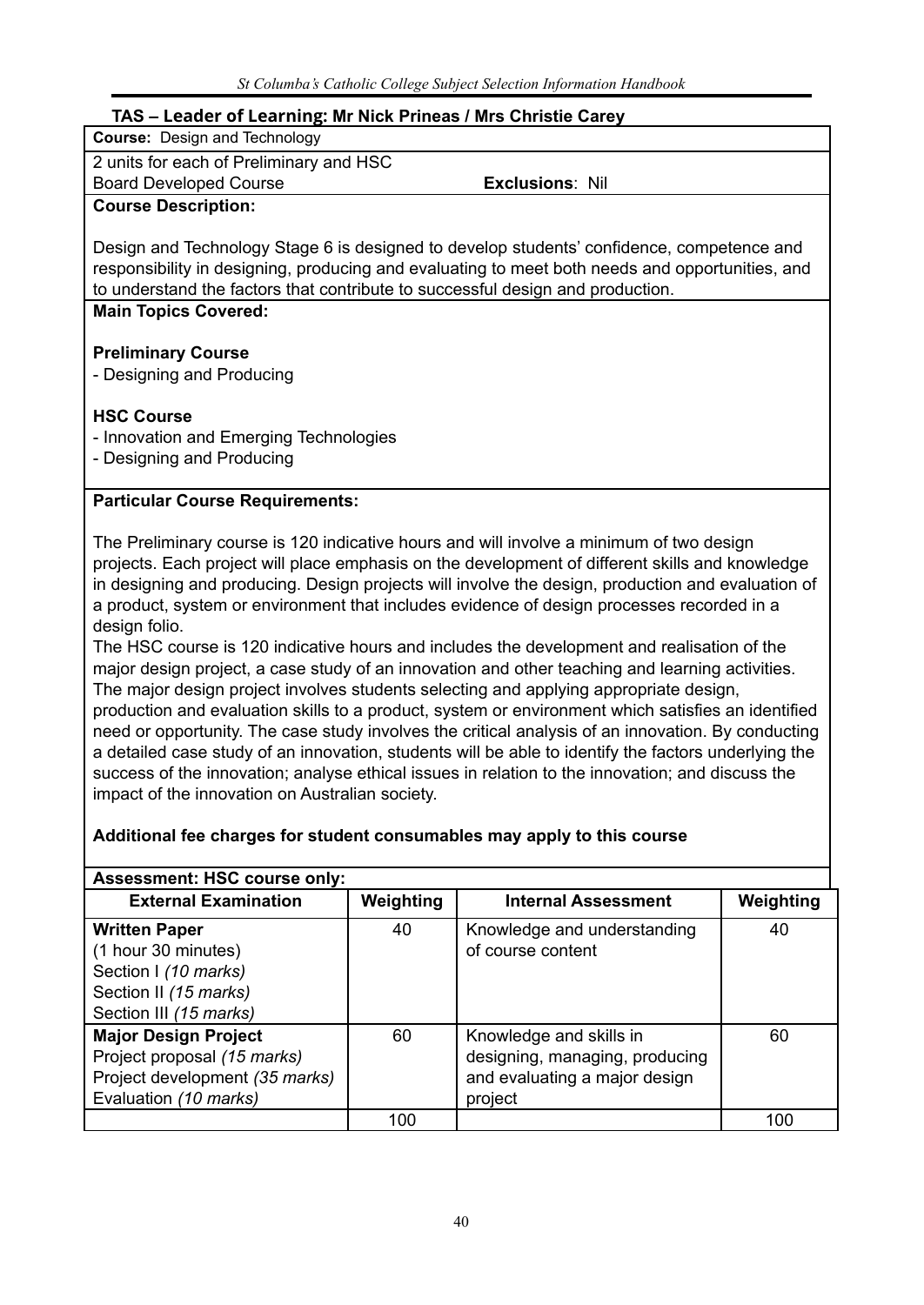# **CREATIVE ARTS – Leader of Learning: Mrs Margaret Rust / Ms Carmen Noonan**

#### **Course:** Drama

#### 2 units for each of Preliminary and HSC

Board Developed Course

**Exclusions**: projects developed for assessment in one subject are not to be used either in full or in part for assessment in any other subject

#### **Course Description:**

Students study the practices of Making, Performing and Critically Studying in Drama. Students engage with these components through collaborative and individual experiences.

**Preliminary course** content comprises an interaction between the components of Improvisation, Playbuilding and Acting, Elements of Production in Performance and Theatrical Traditions and Performance Styles. Learning comes from practical experiences in each of these areas and from developing writing skills using a logbook to record, analyse and review live performances.

#### **HSC Course content**

Australian Drama and Theatre and Studies in Drama and Theatre involves theoretical study through practical exploration of themes, issues, styles and movements of traditions of theatre, exploring relevant acting techniques, performance styles and spaces.

The **Group Performance** (3-6 students) involves creating a piece of original theatre (8 to 12 minutes duration). It provides an opportunity for each student to demonstrate their performance skills.

For t**he Individual Project,** students demonstrate their expertise in a particular area. They choose one project from Critical Analysis **or** Design **or** Performance **or** Script-writing **or** Video Drama.

#### **Main Topics Covered:**

#### **Preliminary Course**

Improvisation, Playbuilding, Acting

Elements of Production in Performance Theatrical Traditions and Performance Styles

**HSC Course**

Australian Drama and Theatre (Core content)

Studies in Drama and Theatre

Group Performance (Core content)

Individual Project( Core Content)

#### **Particular Course Requirements:**

The Preliminary course informs learning in the HSC course. In the study of theoretical components, students engage in practical workshop activities and performances to assist their understanding, analysis and synthesis of material covered in areas of study. In preparing for the group performance, the published 'Course Prescriptions' include a topic list which is used as a starting point. The Individual Project is negotiated between the student and the teacher at the beginning of the HSC course. Students choosing Individual Project Design or Critical Analysis should base their work on one of the texts listed in the published text list. This list changes every 3 -5 years. Students must ensure that they do not choose a text or topic they are studying in Drama in the written component or in any other HSC course when choosing Individual Projects.

| <b>Assessment HSC course only:</b>                                                                                                                                |           |                            |           |  |
|-------------------------------------------------------------------------------------------------------------------------------------------------------------------|-----------|----------------------------|-----------|--|
| <b>External Assessment</b>                                                                                                                                        | Weighting | <b>Internal Assessment</b> | Weighting |  |
| Group Presentation (Core)                                                                                                                                         | 30        | Making                     | 40        |  |
| Individual Project                                                                                                                                                | 30        | Performing                 | 30        |  |
| I A one and a half hour written Examination.<br>comprising two compulsory sections:<br>Australian Drama and Theatre (Core)<br>Studies in Drama and Theatre<br>∣ ∙ | 40        | <b>Critically Studying</b> | 30        |  |
|                                                                                                                                                                   | 100       |                            | 100       |  |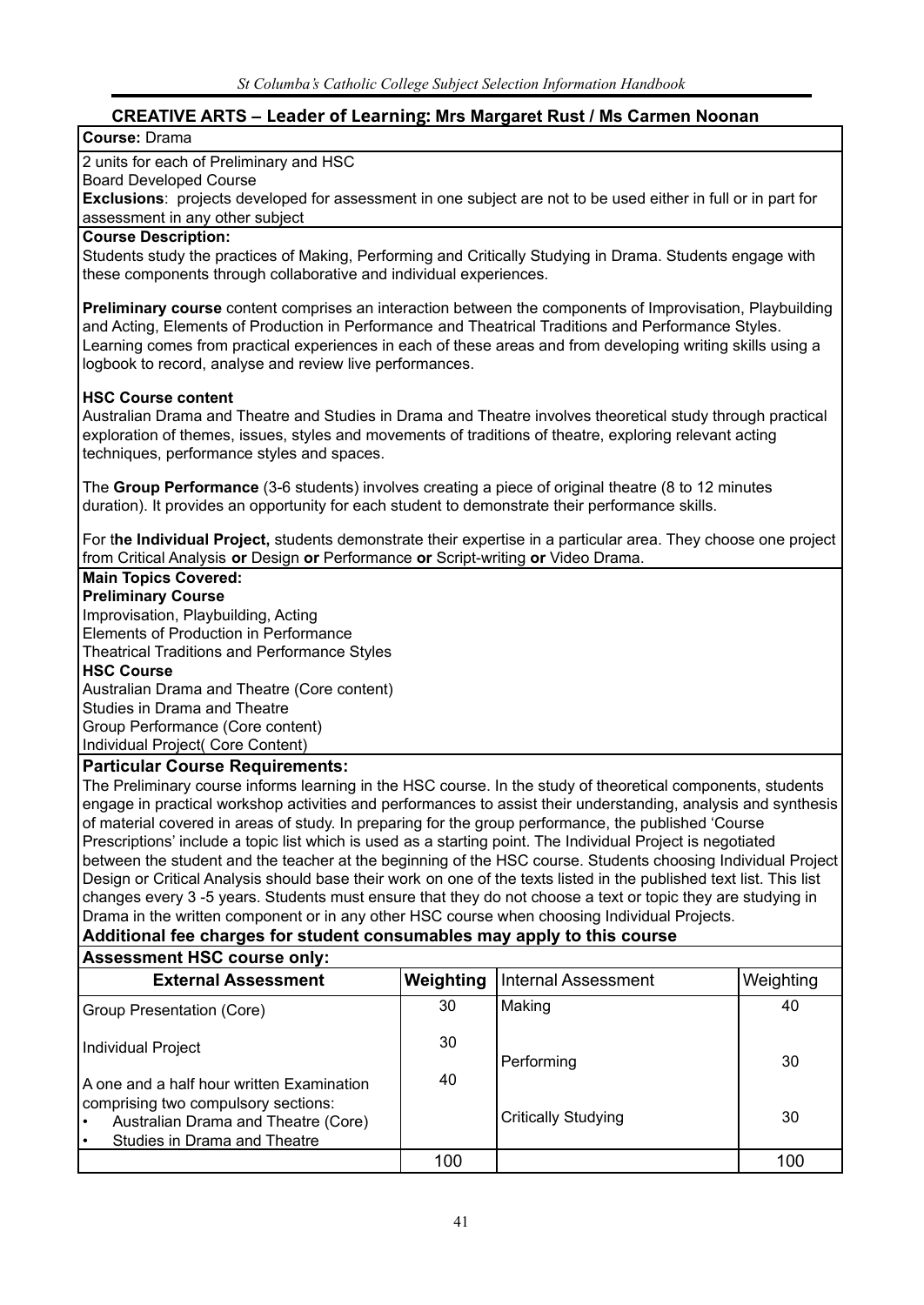# **SCIENCE - Leader of Learning: Ms Chrisy Lekkas / Ms Susan Hill**

**Course**: Earth and Environmental Science

2 units for each of Preliminary and HSC

Board Developed Course **Exclusions:** Nil

**Recommendations:** Only students who achieve a Science and Mathematics report grade A or B can consider this course.

#### **Course Description:**

Earth and Environmental Science explores the Earth's renewable and non-renewable resources and also environmental issues. An understanding of the Earth's resources and the ability to live sustainably on the planet is a central purpose of the study of Earth and Environmental Science.

The course uses the Working Scientifically skills to develop knowledge through the application of those skills. Students engage with inquiry questions to explore knowledge of the Earth. They also undertake practical and secondary-sourced investigations to acquire a deeper understanding of the Earth's features and naturally occurring phenomena and cycles. Fieldwork is an integral part of these investigation processes.

Earth and Environmental Science involves the analysis, processing and evaluation of qualitative and quantitative data in order to formulate explanations and solve problems. In conjunction with knowledge and understanding, communication skills are essential in forming evidence-based conclusions or arguments.

The course provides the foundation knowledge and skills required to study earth and environmental science after completing school, and supports participation in careers in a range of related industries. The application of earth and environmental science is essential in addressing current and future environmental issues and challenges. It is also necessary for the use and management of geological resources that are important to Australia's sustainable future.

Students who have shown an achievement in, and/or aptitude for, any of the Stage 6 Science courses: Biology, Chemistry, Earth and Environmental Science, Investigating Science or Physics in Year 11 may choose to study Science Extension in Year 12.

# **Main Topics Covered:**

| <b>Preliminary Course</b>                       | <b>HSC Course</b>                               |  |  |
|-------------------------------------------------|-------------------------------------------------|--|--|
| Working Scientifically skills and four modules. | Working Scientifically skills and four modules. |  |  |
| Module 1: Earth's Resources.                    | Module 5:Earth's Processes.                     |  |  |
| Module 2: Plate Tectonics.                      | Module 6: Hazards.                              |  |  |
| Module 3: Energy Transformations.               | Module 7: Climate Science.                      |  |  |
| Module 4: Human Impacts.                        | Module 8: Resources Management.                 |  |  |

15 hours must be allocated to depth studies within the 120 indicative course hours.

#### **Particular Course Requirements:**

Practical investigations are an essential part of the Year 11 and 12 courses and must occupy a minimum of 35 hours of course time, including time allocated to practical investigations in depth studies.

| <b>Assessment: HSC course only</b> |                                                  |           |
|------------------------------------|--------------------------------------------------|-----------|
| <b>External Assessment</b>         | <b>Internal Assessment</b>                       | Weighting |
|                                    | Skills in working scientifically                 | 60        |
| A 3 hour HSC external examination  | Knowledge and understanding of<br>course content | 40        |
|                                    |                                                  | 100       |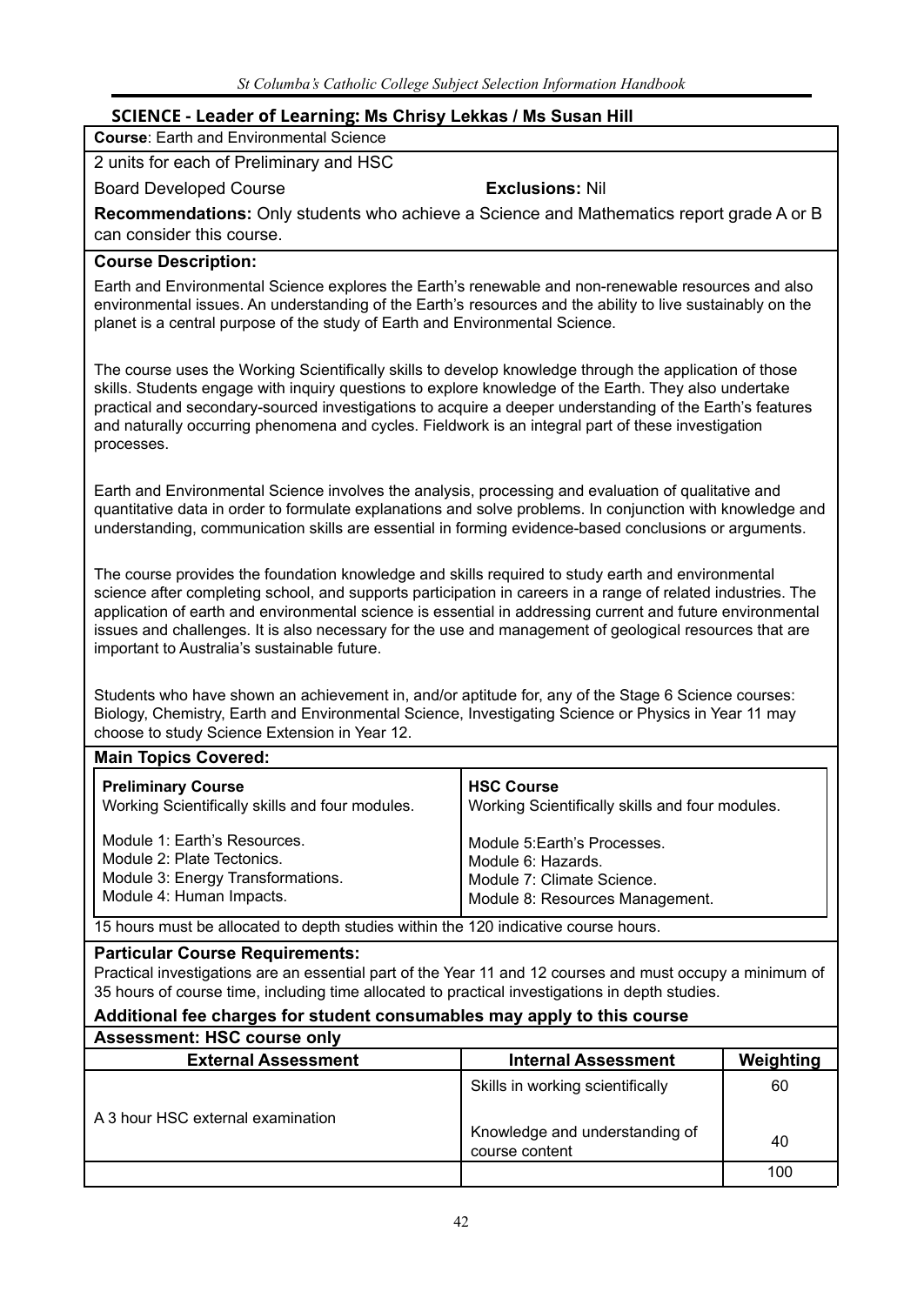# **HSIE - Leader of Learning: Mrs Amy Wallis/ Mrs Karlie Hollifield**

| <b>Course: Economics</b>                                                                                                                                                                                                                                                                                                                                                                                                                                                                                                                                                                                               |                                                                                                                                                                                                                                                                                                                                                                 |  |  |
|------------------------------------------------------------------------------------------------------------------------------------------------------------------------------------------------------------------------------------------------------------------------------------------------------------------------------------------------------------------------------------------------------------------------------------------------------------------------------------------------------------------------------------------------------------------------------------------------------------------------|-----------------------------------------------------------------------------------------------------------------------------------------------------------------------------------------------------------------------------------------------------------------------------------------------------------------------------------------------------------------|--|--|
| 2 units for each of Preliminary and HSC                                                                                                                                                                                                                                                                                                                                                                                                                                                                                                                                                                                |                                                                                                                                                                                                                                                                                                                                                                 |  |  |
| <b>Board Developed Course</b>                                                                                                                                                                                                                                                                                                                                                                                                                                                                                                                                                                                          | <b>Exclusions: Nil</b>                                                                                                                                                                                                                                                                                                                                          |  |  |
| <b>Course Description:</b>                                                                                                                                                                                                                                                                                                                                                                                                                                                                                                                                                                                             |                                                                                                                                                                                                                                                                                                                                                                 |  |  |
| Economics provides understanding for students about many aspects of the economy and its<br>operation that are frequently reported in the media. It investigates issues such as why<br>unemployment or inflation rates change and how these changes affect individuals in society.<br>Economics develops students' knowledge and understanding of the operation of the global and<br>Australian economy. It develops the analytical, problem-solving and communication skills of<br>students. There is a strong emphasis on the problems and issues in a contemporary Australian<br>economic context within the course. |                                                                                                                                                                                                                                                                                                                                                                 |  |  |
| <b>Main Topics Covered:</b>                                                                                                                                                                                                                                                                                                                                                                                                                                                                                                                                                                                            |                                                                                                                                                                                                                                                                                                                                                                 |  |  |
| <b>Preliminary Course</b><br>Introduction to Economics: The nature of<br>economics and the operation of an<br>economy<br>Consumers and Business: The role of<br>consumers and business in the economy<br>Markets: The role of markets, demand,<br>supply and competition<br>Labour Markets: The workforce and role of<br>labour in the economy<br>Financial Markets: The financial market in<br>Australia, including the share market<br>Government in the Economy: The role of<br>government in the Australian economy                                                                                                | <b>HSC Course</b><br>The Global Economy: Features of the<br>global economy and globalisation<br>Australia's Place in the Global Economy:<br>Australia's trade and finance<br>Economic Issues: Issues including growth,<br>unemployment, inflation, wealth and<br>management<br>Economic Policies and Management: The<br>range of policies to manage the economy |  |  |

# **Particular Course Requirements:**

The Preliminary Economics course is a requirement to study the HSC

| <b>Assessment: HSC course only</b> |                                                                                    |           |  |
|------------------------------------|------------------------------------------------------------------------------------|-----------|--|
| <b>External Assessment</b>         | <b>Internal Assessment</b>                                                         | Weighting |  |
| A 3 hour HSC external examination  | Knowledge and understanding of<br>course content                                   | 40        |  |
|                                    | <b>Stimulus- Based Skills</b>                                                      | 20        |  |
|                                    | Inquiry and Research                                                               | 20        |  |
|                                    | Communication of economic<br>information, ideas and issues in<br>appropriate forms | 20        |  |
|                                    |                                                                                    | 100       |  |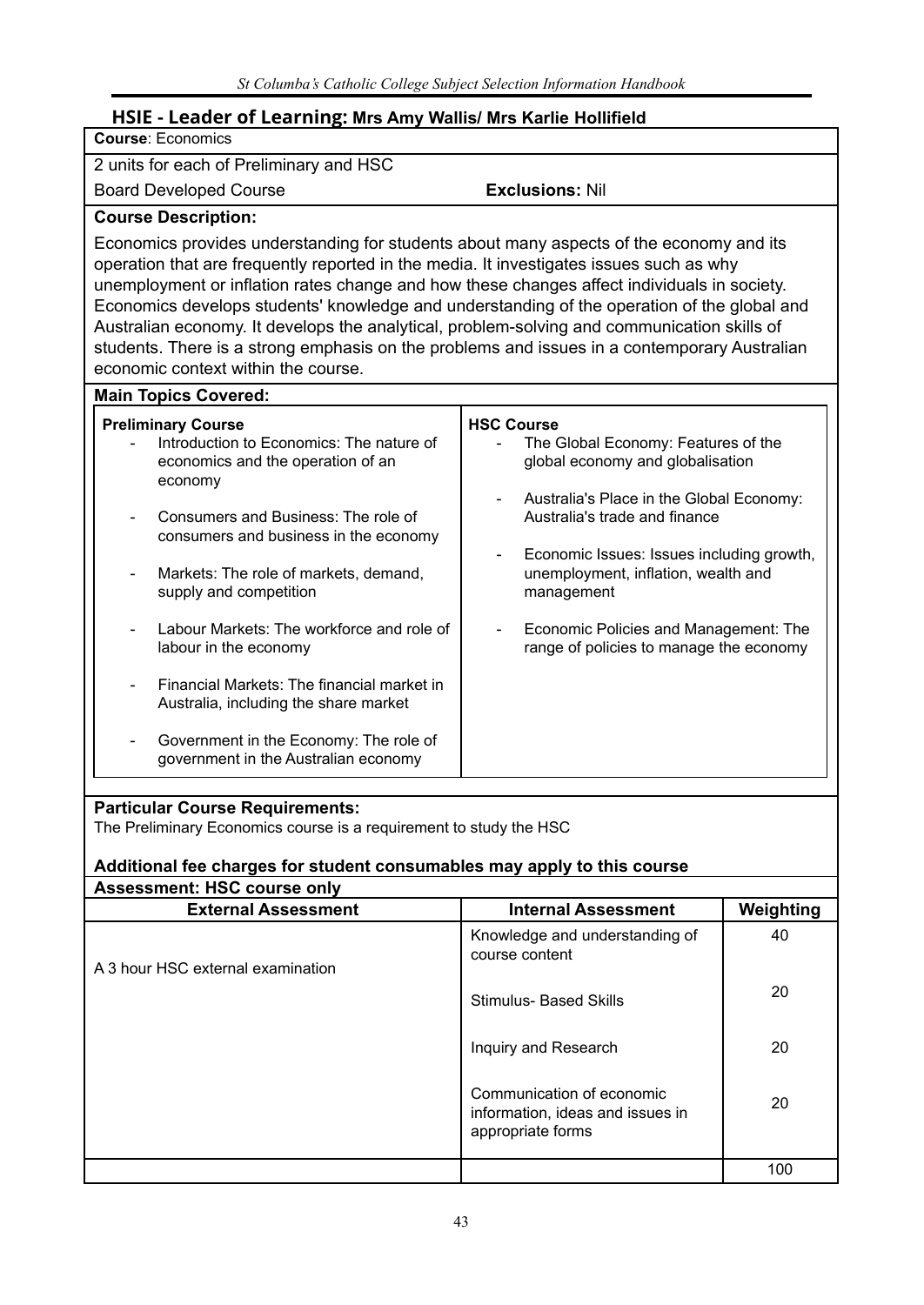# **TAS – Leader of Learning: Mr Nick Prineas / Mrs Christie Carey**

**Course:** Food Technology

2 units for each of Preliminary and HSC

Board Developed Course **Exclusions**: Nil

#### **Course Description:**

Students will develop knowledge and understanding about the production, processing and consumption of food, the nature of food and human nutrition and an appreciation of the importance of food to health and its impact on society. Skills will be developed in researching, analysing and communicating food issues, food preparation, and the design, implementation and evaluation of solutions to food situations.

#### **Main Topics Covered:**

### **Preliminary Course**

- Food Availability and Selection (30%)
- Food Quality (40%)
- Nutrition (30%)

#### **HSC Course**

- The Australian Food Industry (25%)
- Food Manufacture (25%)
- Food Product Development (25%)
- Contemporary Nutrition Issues (25%)

#### **Particular Course Requirements:**

There is no prerequisite study for the 2 unit Preliminary course. Completion of the 2 unit Preliminary course is a prerequisite to the study of the 2 unit HSC course.

In order to meet the course requirements, students must 'learn about' food availability and selection, food quality, nutrition, the Australian food industry, food manufacture, food product development and contemporary nutrition issues.

It is mandatory that students undertake practical activities. Such experiential learning activities are specified in the 'learn to' section of each strand.

| <b>Assessment: HSC course only:</b>                                                                                                                           |           |                                                                                        |           |
|---------------------------------------------------------------------------------------------------------------------------------------------------------------|-----------|----------------------------------------------------------------------------------------|-----------|
| <b>External Examination</b>                                                                                                                                   | Weighting | <b>Internal Assessment</b>                                                             | Weighting |
| Section 1<br>* There will be objective response questions to<br>the value of 20 marks.                                                                        | 20        | Knowledge and understanding of<br>course content                                       | 40        |
| Section 2<br>* There will be approximately 6 short-answer<br>questions.<br>* Questions may contain parts.<br>* There will be approximately 14 items in total. | 50        | Knowledge and skills in designing,<br>researching, analysing and<br>evaluating         | 30        |
| Section 3<br>There will be one structured extended response<br>question. The question will have two or three<br>parts, with one part worth at least 8 marks.  | 15        | Skills in experimenting with and<br>preparing food by applying<br>theoretical concepts | 30        |
| Section 4<br>There will be one extended response question                                                                                                     | 15        |                                                                                        |           |
|                                                                                                                                                               | 100       |                                                                                        | 100       |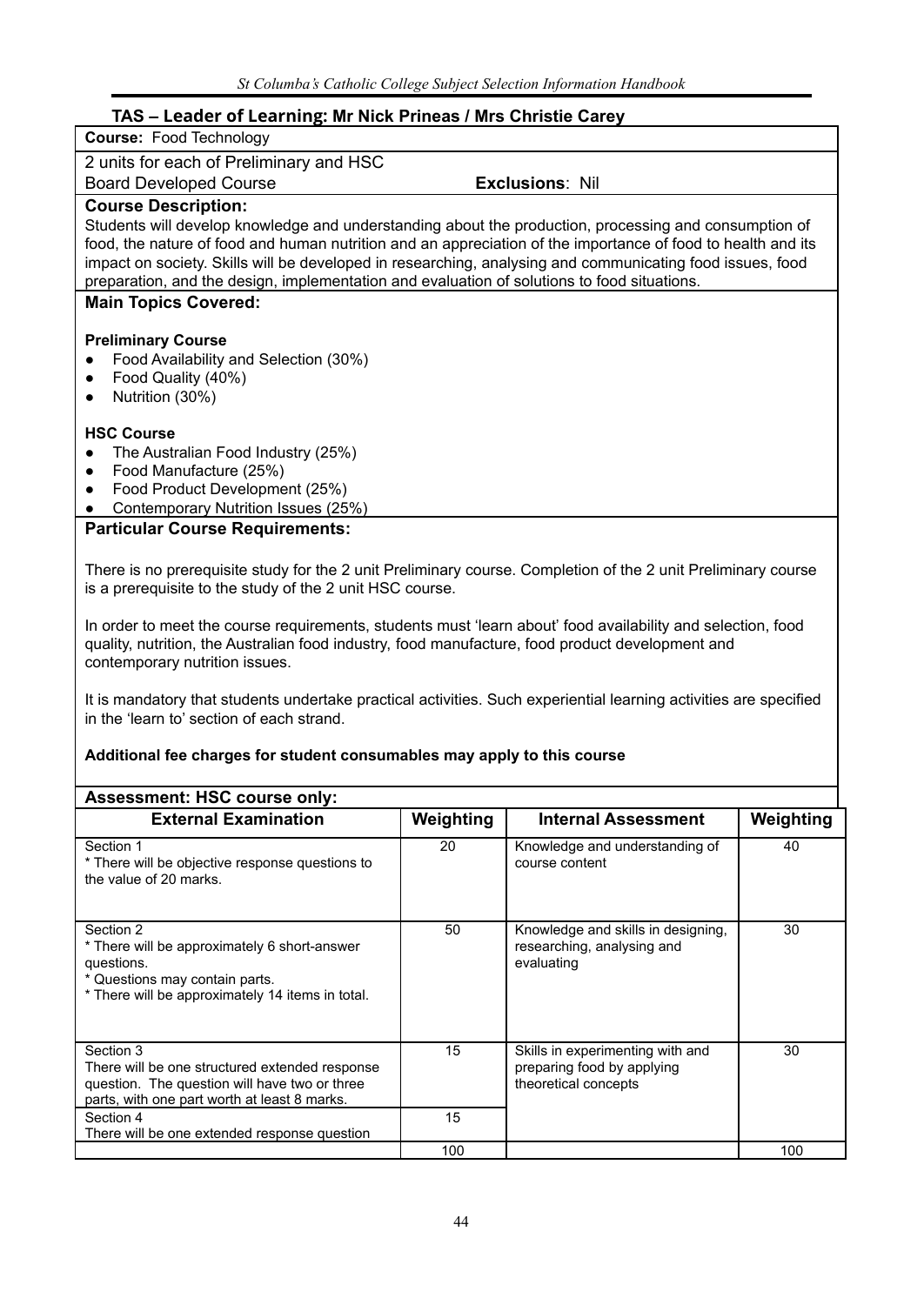# **HSIE - Leader of Learning: Mrs Amy Wallis / Mrs Karlie Hollifield**

| HSIE - Leader of Learning: Mrs Amy Wallis / Mrs Karlie Hollifield                                |           |                                                                                                    |           |  |
|--------------------------------------------------------------------------------------------------|-----------|----------------------------------------------------------------------------------------------------|-----------|--|
| <b>Course: Geography</b>                                                                         |           |                                                                                                    |           |  |
| 2 units for each of Preliminary and HSC                                                          |           |                                                                                                    |           |  |
| <b>Board Developed Course</b>                                                                    |           | <b>Exclusions: Nil</b>                                                                             |           |  |
| <b>Course Description:</b>                                                                       |           |                                                                                                    |           |  |
| The Preliminary course investigates physical and human geography and develops students'          |           |                                                                                                    |           |  |
| knowledge and understanding about the spatial and ecological dimensions of geography. Enquiry    |           |                                                                                                    |           |  |
| methodologies are used to investigate the unique characteristics of our world through fieldwork, |           |                                                                                                    |           |  |
| geographical skills and the study of contemporary geographical issues.                           |           |                                                                                                    |           |  |
| The HSC course enables students to appreciate geographical perspectives about the contemporary   |           |                                                                                                    |           |  |
| world. Fieldwork and a variety of case studies combine with an assessment of the geographers'    |           |                                                                                                    |           |  |
| contribution to understanding our environment and demonstrates the relevance of geographical     |           |                                                                                                    |           |  |
| study. The concept of sustainable management is investigated in relation to human and physical   |           |                                                                                                    |           |  |
| environments.                                                                                    |           |                                                                                                    |           |  |
| <b>Main Topics Covered:</b>                                                                      |           |                                                                                                    |           |  |
| <b>Preliminary Course</b>                                                                        |           |                                                                                                    |           |  |
| Biophysical Interactions (45%) – how biophysical processes contribute to sustainable management  |           |                                                                                                    |           |  |
| Global Challenges (45%) – geographical study of issues at a global scale.                        |           |                                                                                                    |           |  |
| Senior Geography Project (10%) - a geographical study of student's own choosing                  |           |                                                                                                    |           |  |
| <b>HSC Course</b>                                                                                |           |                                                                                                    |           |  |
| Ecosystems at Risk (33%) – the functioning of ecosystems, their management and protection        |           |                                                                                                    |           |  |
| Urban Places (33%) – study of cities and urban dynamics                                          |           |                                                                                                    |           |  |
| People and Economic Activity (33%) – geographic study of economic activity at a local and global |           |                                                                                                    |           |  |
|                                                                                                  | context   |                                                                                                    |           |  |
| Key concepts incorporated across all topics: change, environment, sustainability, spatial and    |           |                                                                                                    |           |  |
| ecological dimensions, interaction, technology, management and cultural integration.             |           |                                                                                                    |           |  |
| <b>Particular Course Requirements:</b>                                                           |           |                                                                                                    |           |  |
| Students complete a senior geography project (SGP) in the Preliminary course and must undertake  |           |                                                                                                    |           |  |
|                                                                                                  |           | 10 hours of fieldwork in both the Preliminary and HSC courses. Students will be required to submit |           |  |
| both oral and written geographic reports.                                                        |           |                                                                                                    |           |  |
| Additional fee charges for student consumables may apply to this course                          |           |                                                                                                    |           |  |
| <b>Assessment: HSC course only</b>                                                               |           |                                                                                                    |           |  |
| <b>External Assessment</b>                                                                       | Weighting | <b>Internal Assessment</b>                                                                         | Weighting |  |
| A three hour written examination                                                                 |           | Knowledge and understanding                                                                        | 40        |  |
|                                                                                                  |           | of course content                                                                                  |           |  |
| Multiple-choice                                                                                  | 20        |                                                                                                    |           |  |
| Short answers                                                                                    | 40        | Geographical tools and skills                                                                      | 20        |  |
| <b>Extended responses</b>                                                                        | 40        |                                                                                                    |           |  |
|                                                                                                  |           | Geographical inquiry and                                                                           | 20        |  |
|                                                                                                  |           | research, including fieldwork                                                                      |           |  |
|                                                                                                  |           | Communication of geographical                                                                      | 20        |  |
|                                                                                                  |           | information, ideas and issues in                                                                   |           |  |
|                                                                                                  |           | appropriate forms                                                                                  |           |  |
|                                                                                                  | 100       |                                                                                                    | 100       |  |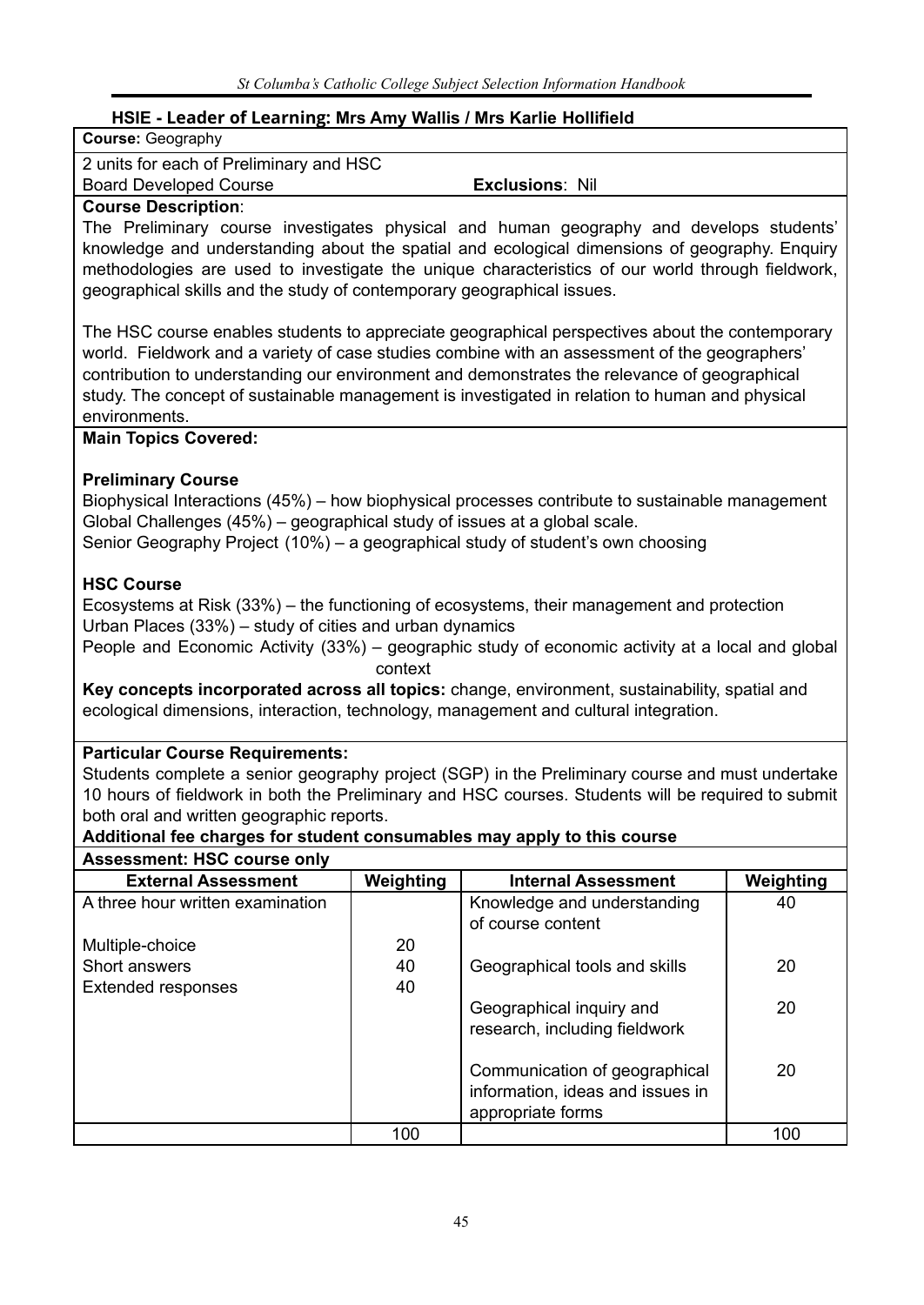# **TAS – Leader of Learning: Mr Nick Prineas / Mrs Christie Carey**

**Course:** Industrial Technology - Timber Products and Furniture Technologies

#### 2 units for each of Preliminary and HSC

Board Developed Course

# **Exclusions:**

Some Industry Focus areas with similar VET Curriculum Framework streams and Content Endorsed Courses

### **Course Description**:

Industrial Technology Stage 6 consists of project work and an Industry Study that develop a broad range of skills and knowledge related to the industry focus area chosen, and an introduction to industrial processes and practices.

The Focus Area -Timber Products and Furniture Industries.

# **Main Topics Covered:**

# **Preliminary Course**

- **Industry Study 15%** Students study the organisation and management of an individual business within the Timber and Furniture industry.
- **Design 10%** Students design and plan projects through the completion of associated folios.
- **Management and Communication 20%** Students manage work through the completion of a management folio linked to projects produced.
- **Production 40%** Students develop knowledge and skills through the construction of projects.
- **Industry Related Manufacturing Technology 15%** Students develop knowledge and understanding of a range of materials, processes, tools, equipment and machinery through the construction of a number of projects.

# **HSC Course**

- **Industry Study 15%** Students will undertake a broad study of industry within the Timber and Furniture industry.
- **Major Project 60%** Students learn to refine and extend their project management and production skills through the development and completion of their Major Project and management folio.
- **Industry Related Manufacturing Technology 25%** Students demonstrate knowledge and understanding of a range of materials, processes, tools, equipment, machinery and technologies related to the focus area industry through practical experiences, including the development of the Major Project.

# **Particular Course Requirements:**

Students will need to:

- Adhere to safety policies and workshop expectations.
- Undertake a timber industry site visit.
- Complete a range of written and practical assessment tasks.
- Use a range of equipment, tools and machinery.
- Produce a Major Project and Management Folio.
- Purchase their own materials for their HSC Major Project.

# **Additional fee charges for student consumables may apply to this course**

continued over page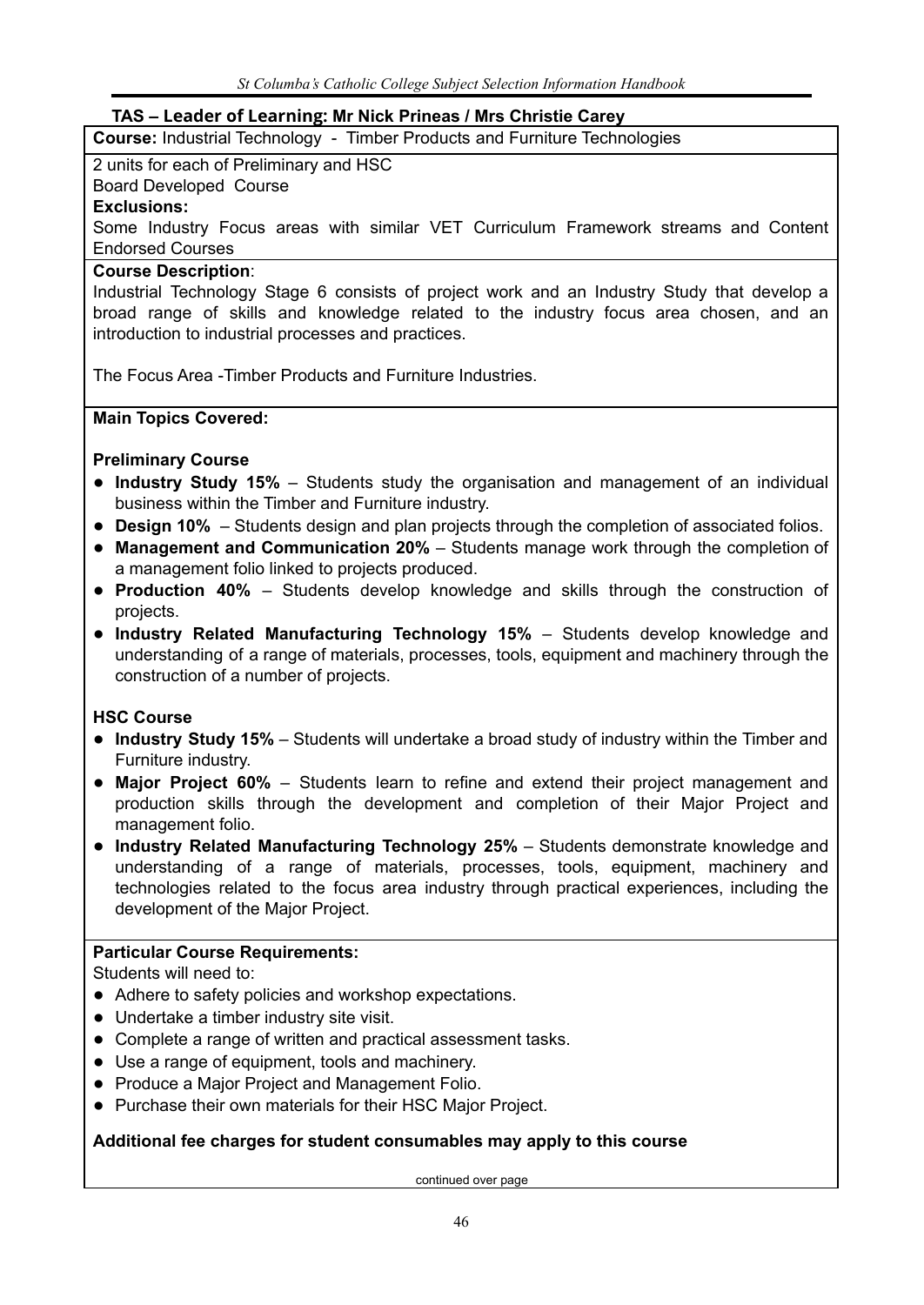*St Columba's Catholic College Subject Selection Information Handbook*

| <b>Assessment: HSC course only</b>                                                                                                                                       |             |                                                                                                          |           |  |  |
|--------------------------------------------------------------------------------------------------------------------------------------------------------------------------|-------------|----------------------------------------------------------------------------------------------------------|-----------|--|--|
| <b>External Examination</b>                                                                                                                                              | <b>Mark</b> | <b>Internal Assessment</b>                                                                               | Weighting |  |  |
| <b>Written examination</b><br>Section I – Industry Related<br><b>Manufacturing Technology</b><br>Objective response questions<br>specific to each industry focus<br>area | 10          | Knowledge and understanding<br>of course content                                                         | 40        |  |  |
| Section II - Industry Related<br><b>Manufacturing Technology</b><br>Short-answer questions<br>specific to each industry<br>focus area                                    | 15          | Knowledge and skills in the<br>design, management,<br>communication and production<br>of a major project |           |  |  |
| Section III – Industry Study<br>Candidates answer one<br>structured extended<br>response question                                                                        | 15          |                                                                                                          | 60        |  |  |
| Major Project                                                                                                                                                            | 60          |                                                                                                          |           |  |  |
| Total                                                                                                                                                                    | 100         |                                                                                                          | 100       |  |  |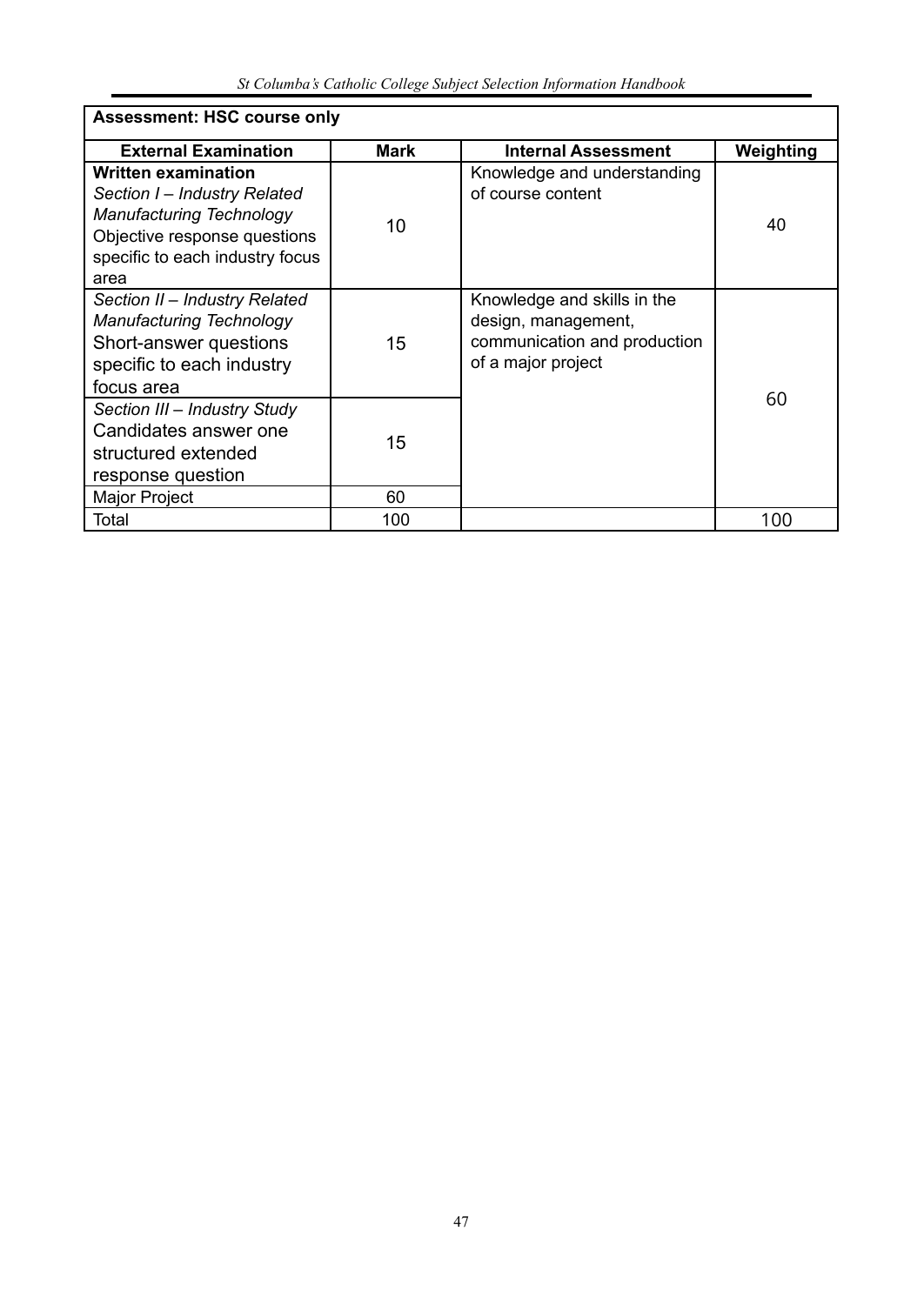# **SCIENCE - Leader of Learning: Ms Chrisy Lekkas / Ms Susan Hill**

**Course**: Investigating Science

2 units for each of Preliminary and HSC

Board Developed Course **Exclusions:** Nil

**Recommendations:** Only students who achieve a Science and Mathematics report grade A or B can consider this course.

#### **Course Description:**

The Year 11 course focuses on the centrality of observation in initiating the scientific process and examines the human tendency to draw inferences and make generalisations from these observations. Students learn about the development and use of scientific models and the similarities and differences between scientific theories and laws.

The Year 12 course builds on the skills and concepts learnt in Year 11 with students conducting their own scientific investigations and communicating their findings in scientific reports. Students are provided with the opportunity to examine the interdependent relationship between science and technology and apply their knowledge, understanding and skills to scientifically examine a claim. The course concludes with students exploring the ethical, social, economic and political influences on science and scientific research in the modern world.

Students who have shown an achievement in, and/or aptitude for, any of the Stage 6 Science courses: Biology, Chemistry, Earth and Environmental Science, Investigating Science or Physics in Year 11 may choose to study Science Extension in Year 12.

| <b>Main Topics Covered:</b>                                                                                                                                            |                                                                                                                              |
|------------------------------------------------------------------------------------------------------------------------------------------------------------------------|------------------------------------------------------------------------------------------------------------------------------|
| <b>Preliminary Course</b><br>Working Scientifically skills and four modules.                                                                                           | <b>HSC Course</b><br>Working Scientifically skills and four modules.                                                         |
| Module 1: Cause and Effect - Observing<br>Module 2: Cause and Effect - Inferences and<br>Generalisations<br>Module 3: Scientific Models<br>Module 4: Theories and Laws | Module 5: Scientific Investigations<br>Module 6: Technologies<br>Module 7: Fact or Fallacy?<br>Module 8: Science and Society |

30 hours must be allocated to depth studies within the 120 indicative course hours.

#### **Particular Course Requirements:**

Scientific investigations include both practical investigations and secondary-sourced investigations. Practical investigations are an essential part of the Year 12 course and must occupy a minimum of 35 hours of course time, including time allocated to practical investigations in depth studies. Practical investigations include:

- undertaking laboratory experiments, including the use of appropriate digital technologies
- fieldwork.
- Secondary-sourced investigations include:
- locating and accessing a wide range of secondary data and/or information
- using and reorganising secondary data and/or information.

| <b>Assessment: HSC course only</b> |                                                  |           |
|------------------------------------|--------------------------------------------------|-----------|
| <b>External Assessment</b>         | <b>Internal Assessment</b>                       | Weighting |
| A 3 hour HSC external examination  | Skills in working scientifically                 | 60        |
|                                    | Knowledge and understanding of<br>course content | 40        |
|                                    |                                                  | 100       |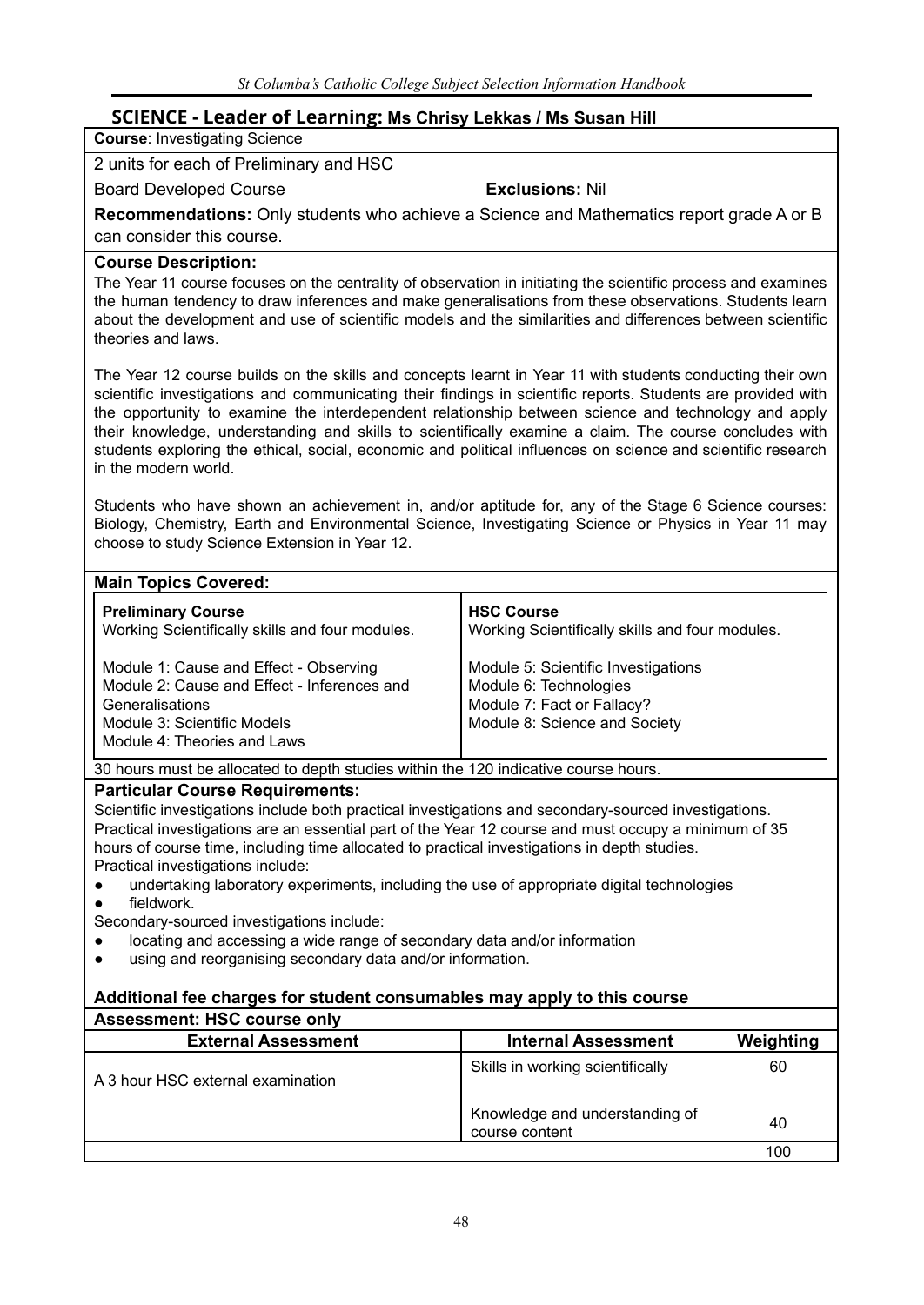# **LOTE (Languages Other Than English) - Leader of Learning: Mrs Shizue Sato**

#### **Course:** Japanese Continuers

2 units for each of Preliminary and HSC Board Developed Course

Prerequisites: Years 9 and 10 Japanese or equivalent knowledge is assumed.

#### **Exclusions:**

Japanese Beginners; Japanese Background Speakers, Japanese in Context students. Other eligibility rules apply to the study of this subject. Check with your teacher or NESA's ACE Manual for eligibility requirements.

#### **Course Description:**

There are three prescribed themes in this course: the individual, Japanese-speaking communities and the changing world and associated topics. During the Preliminary course, students' skills in, and knowledge and understanding of, Japanese will be developed through tasks associated with a range of texts and text types that reflect the themes and topics. Students will also gain an insight into the culture and the language of Japanese-speaking communities through the study of a range of texts. During the HSC course, students will gain a broader and deeper understanding of Japanese and will extend and refine their communication skills in Japanese. Through the study of range of tasks, texts and text types, students' knowledge and understanding of the culture and the language of Japanese-speaking communities will develop further.

# **Main Topics Covered:**

Themes:

- the individual
- Japanese-speaking communities
- the changing world

## **Preliminary Course**

● Myself and My Family, Home and Friends, Daily Routine, Neighbourhood, School life, Shopping and Eating out

# **HSC Course**

● Leisure, Traditions and Culture, Planning a trip, Travelling in Japan, Future Plans and work, Current Issues

Students' language skills are developed through tasks such as:

- conversation practice about themselves
- responding to a variety of spoken texts (e.g. conversation, message, speech,announcement etc.)
- responding to a variety of written texts (e.g. email, letter, note, advertisement, article etc.)
- writing for a variety of purposes and contexts (e.g. email, letter, note, diary entry, article, etc.)
- studying Japanese culture and customs through texts

#### **Particular Course Requirements:**

Additional fee charges for student consumables apply to this course

# **Assessment: HSC course only**

| <b>External Assessment</b><br>A 10 minute oral examination:<br>Conversation<br>A 2hours 50 minutes written<br>examination:<br>Listening comprehension<br>Reading comprehension<br>Reading and Responding<br>(Responding in Japanese) | Weighting<br>20<br>25<br>25<br>15 | <b>Internal Assessment</b><br>Speaking<br>Listening and responding<br>Reading and responding<br>Writing | Weighting<br>20<br>30<br>30<br>20 |
|--------------------------------------------------------------------------------------------------------------------------------------------------------------------------------------------------------------------------------------|-----------------------------------|---------------------------------------------------------------------------------------------------------|-----------------------------------|
| Writing in Japanese                                                                                                                                                                                                                  | 15                                |                                                                                                         |                                   |
|                                                                                                                                                                                                                                      | 100                               |                                                                                                         | 100                               |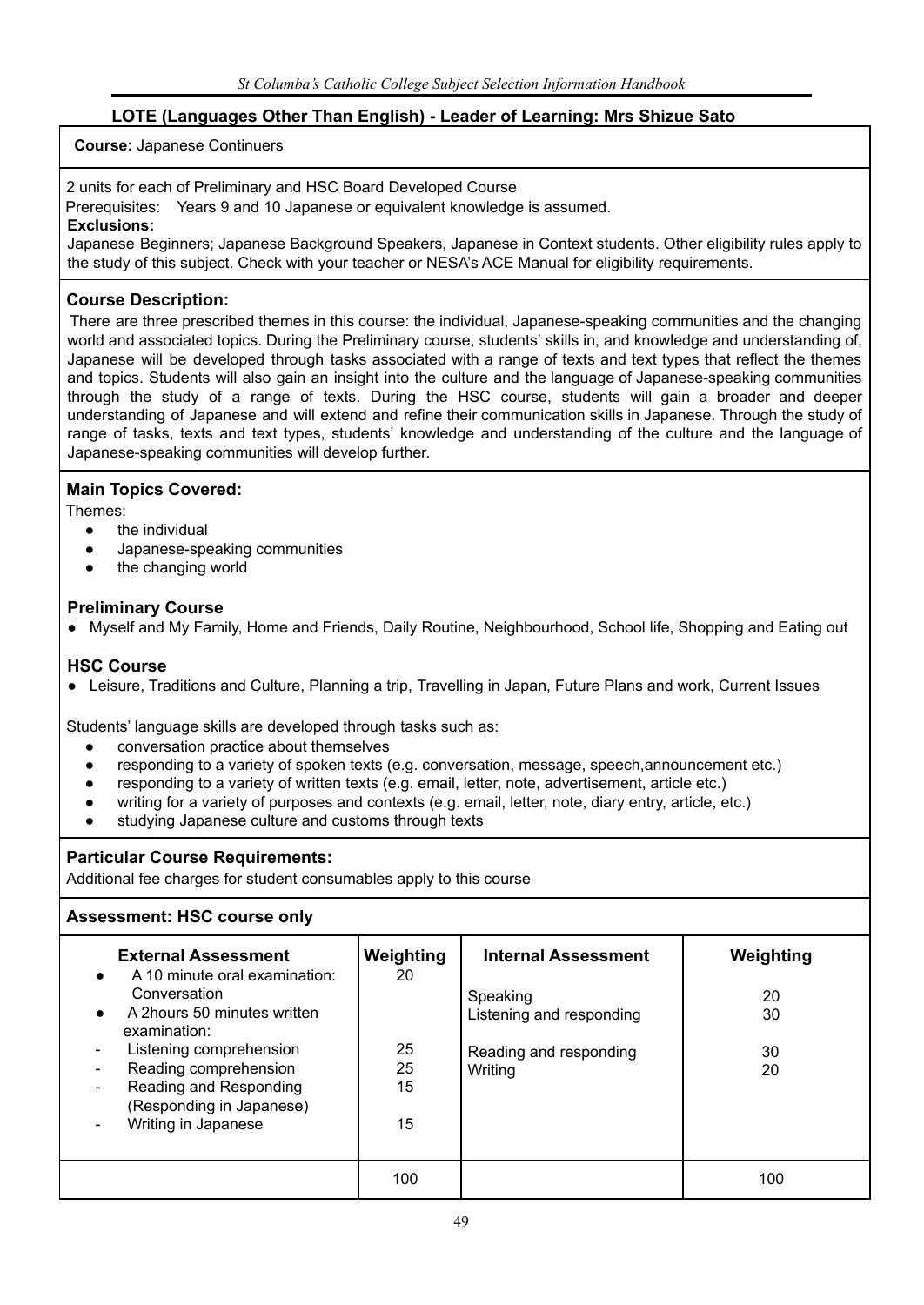# **HSIE – Leader of Learning: Mrs Amy Wallis / Mrs Karlie Hollifield**

| <b>Course: Legal Studies</b>                                            |                      | Half - Leager of Learning: Mrs Affly Wallis / Mrs Karlie Hollitield                                          |           |  |  |  |
|-------------------------------------------------------------------------|----------------------|--------------------------------------------------------------------------------------------------------------|-----------|--|--|--|
|                                                                         |                      |                                                                                                              |           |  |  |  |
| 2 units for each of Preliminary and HSC                                 |                      |                                                                                                              |           |  |  |  |
| <b>Board Developed Course</b>                                           |                      | <b>Exclusions: Nil</b>                                                                                       |           |  |  |  |
| <b>Course Description:</b>                                              |                      |                                                                                                              |           |  |  |  |
|                                                                         |                      | The Preliminary course develops students' knowledge and understanding of the nature and functions of         |           |  |  |  |
|                                                                         |                      | law and law-making, the development of Australian and international legal systems, the Australian            |           |  |  |  |
|                                                                         |                      | constitution and law reform. It examines an individual's rights and responsibilities, how disputes are       |           |  |  |  |
|                                                                         |                      | resolved and examines a contemporary issue concerning the individual and technology. Students have           |           |  |  |  |
|                                                                         |                      | the opportunity to investigate issues that illustrate how the law operates in practice. This is achieved by  |           |  |  |  |
|                                                                         |                      | investigating, analysing and synthesising legal information and investigating legal issues from a variety of |           |  |  |  |
| perspectives.                                                           |                      |                                                                                                              |           |  |  |  |
|                                                                         |                      | The HSC course investigates the key areas of law, justice and human rights through a variety of focus        |           |  |  |  |
| studies, which consider how changes in societies influence law reform.  |                      |                                                                                                              |           |  |  |  |
| <b>Main Topics Covered:</b>                                             |                      |                                                                                                              |           |  |  |  |
|                                                                         |                      |                                                                                                              |           |  |  |  |
| <b>Preliminary Course</b>                                               |                      |                                                                                                              |           |  |  |  |
| The Legal System                                                        |                      | (40% of course time)                                                                                         |           |  |  |  |
| The Individual and the law                                              |                      | (30% of course time)                                                                                         |           |  |  |  |
| The Law in practice                                                     |                      | (30% of course time)                                                                                         |           |  |  |  |
| <b>HSC Course</b>                                                       |                      |                                                                                                              |           |  |  |  |
| Core Part 1: Crime<br>$\bullet$                                         |                      | (30% of course time)                                                                                         |           |  |  |  |
| Core Part 2: Human Rights<br>$\bullet$                                  | (20% of course time) |                                                                                                              |           |  |  |  |
| Options x2 @ 25% each                                                   |                      | (50% of course time)                                                                                         |           |  |  |  |
|                                                                         |                      |                                                                                                              |           |  |  |  |
| Students will study two options chosen from:                            |                      |                                                                                                              |           |  |  |  |
| Consumers                                                               |                      |                                                                                                              |           |  |  |  |
| Family                                                                  |                      |                                                                                                              |           |  |  |  |
| Global environment protection                                           |                      |                                                                                                              |           |  |  |  |
| Indigenous peoples<br><b>Shelter</b>                                    |                      |                                                                                                              |           |  |  |  |
| Workplace                                                               |                      |                                                                                                              |           |  |  |  |
| World order                                                             |                      |                                                                                                              |           |  |  |  |
| <b>Particular Course Requirements:</b>                                  |                      |                                                                                                              |           |  |  |  |
| Additional fee charges for student consumables may apply to this course |                      |                                                                                                              |           |  |  |  |
| <b>Assessment HSC course only:</b>                                      |                      |                                                                                                              |           |  |  |  |
| <b>External Assessment</b>                                              | Weighting            | <b>Internal Assessment</b>                                                                                   | Weighting |  |  |  |
| A three hour written examination:                                       |                      | Knowledge and understanding of                                                                               | 40        |  |  |  |
| Core 1                                                                  | 30                   | course content                                                                                               |           |  |  |  |
| Core 2                                                                  | 20                   |                                                                                                              |           |  |  |  |
| Options                                                                 | 50                   | Analysis and evaluation                                                                                      |           |  |  |  |
|                                                                         |                      |                                                                                                              | 20        |  |  |  |
|                                                                         |                      | Inquiry and research                                                                                         |           |  |  |  |
|                                                                         |                      |                                                                                                              | 20        |  |  |  |
|                                                                         |                      | Communication of legal                                                                                       |           |  |  |  |
|                                                                         |                      | information, issues and ideas in                                                                             | 20        |  |  |  |
|                                                                         |                      | appropriate forms                                                                                            |           |  |  |  |
|                                                                         |                      |                                                                                                              |           |  |  |  |
|                                                                         | 100                  |                                                                                                              | 100       |  |  |  |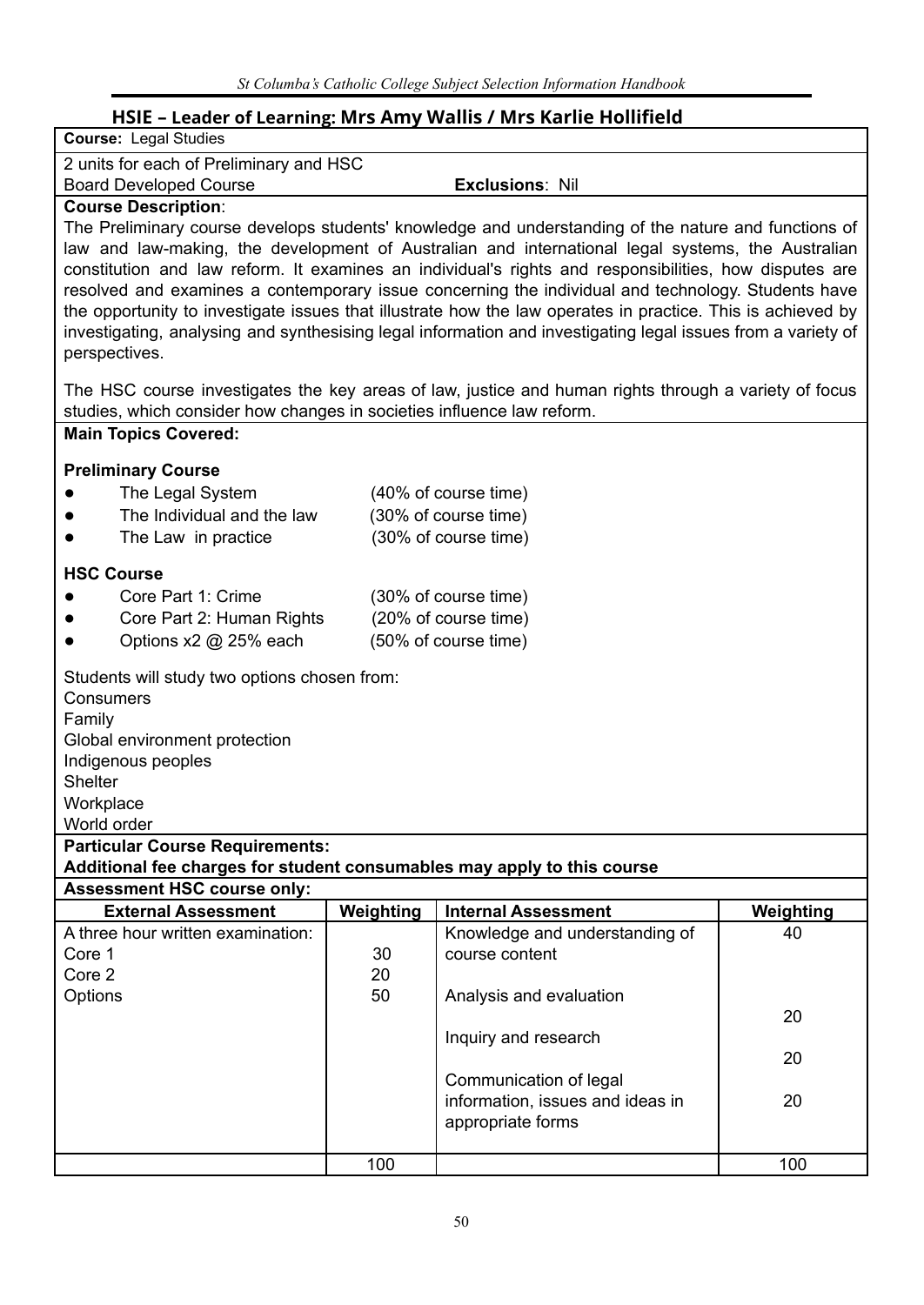| MATHEMATICS - Leader of Learning: Mrs Rebecca Zammit / Mrs Robyn King   |                                     |                                                                                                           |           |  |  |  |  |
|-------------------------------------------------------------------------|-------------------------------------|-----------------------------------------------------------------------------------------------------------|-----------|--|--|--|--|
| <b>Course: Mathematics Advanced</b>                                     |                                     |                                                                                                           |           |  |  |  |  |
| 2 units for each of Preliminary and HSC                                 |                                     |                                                                                                           |           |  |  |  |  |
| <b>Board Developed Course</b>                                           |                                     |                                                                                                           |           |  |  |  |  |
| <b>Prerequisites:</b>                                                   |                                     | This course is a theoretical course generally suited to students who have studied                         |           |  |  |  |  |
|                                                                         |                                     | Level 3 Mathematics in Stage 5 (Stage 5.3 Pathway) along with students who have                           |           |  |  |  |  |
|                                                                         |                                     | achieved at a very high level in the Level 2 Course (Stage 5.2 Pathway).                                  |           |  |  |  |  |
| <b>Mathematics Standard</b><br><b>Exclusions:</b>                       |                                     |                                                                                                           |           |  |  |  |  |
|                                                                         |                                     | <b>Recommendations:</b> Students who achieve an overall Grade A or Grade B in their Mathematics report    |           |  |  |  |  |
|                                                                         |                                     | could consider this course. This grade is noted as the "grade across all pathways" on                     |           |  |  |  |  |
|                                                                         |                                     | the report. (A student's grade within their pathway is not relevant.)                                     |           |  |  |  |  |
|                                                                         |                                     | NOTE: Undertaking this course is subject to the approval of the Leader of Learning                        |           |  |  |  |  |
| for Mathematics.                                                        |                                     |                                                                                                           |           |  |  |  |  |
| <b>Course Description:</b>                                              |                                     |                                                                                                           |           |  |  |  |  |
|                                                                         |                                     | The Mathematics Advanced course is focused on enabling students to appreciate that mathematics is a       |           |  |  |  |  |
|                                                                         |                                     | unique and powerful way of viewing the world to investigate order, relation, pattern uncertainty and      |           |  |  |  |  |
|                                                                         |                                     | generality. The course provides students with the opportunity to develop ways of thinking in which        |           |  |  |  |  |
| problems are explored through observation, reflection and reasoning.    |                                     |                                                                                                           |           |  |  |  |  |
|                                                                         |                                     | The Mathematics Advanced course provides a basis for further studies in disciplines in which              |           |  |  |  |  |
|                                                                         |                                     | mathematics and the skills that constitute thinking mathematically have an important role. It is designed |           |  |  |  |  |
|                                                                         |                                     | for those students whose future pathways may involve mathematics and its applications in a range of       |           |  |  |  |  |
| disciplines at the tertiary level.                                      |                                     |                                                                                                           |           |  |  |  |  |
| <b>Main Topics Covered:</b>                                             |                                     |                                                                                                           |           |  |  |  |  |
| <b>Preliminary Course</b>                                               |                                     | <b>HSC Course</b>                                                                                         |           |  |  |  |  |
| <b>Functions</b>                                                        |                                     | <b>Functions</b>                                                                                          |           |  |  |  |  |
| <b>Trigonometric Functions</b>                                          |                                     | <b>Trigonometric Functions</b>                                                                            |           |  |  |  |  |
| Calculus<br>$\bullet$                                                   |                                     | Calculus                                                                                                  |           |  |  |  |  |
| <b>Exponential and Logarithmic Functions</b><br>$\bullet$               |                                     | <b>Financial Mathematics</b>                                                                              |           |  |  |  |  |
| <b>Statistical Analysis</b>                                             |                                     | <b>Statistical Analysis</b>                                                                               |           |  |  |  |  |
| Additional fee charges for student consumables may apply to this course |                                     |                                                                                                           |           |  |  |  |  |
| <b>External Assessment</b>                                              | Weighting                           | <b>Internal Assessment</b>                                                                                | Weighting |  |  |  |  |
| All students studying Mathematics<br>Advanced will sit for an HSC       |                                     | <b>Preliminary Course:</b>                                                                                |           |  |  |  |  |
| examination.                                                            | 100                                 | Three assessment tasks including an                                                                       |           |  |  |  |  |
|                                                                         |                                     | assignment or investigation-style task.                                                                   |           |  |  |  |  |
| A written examination.                                                  |                                     |                                                                                                           |           |  |  |  |  |
| 3 hours duration                                                        |                                     | <b>HSC Course:</b>                                                                                        |           |  |  |  |  |
| Section 1                                                               |                                     | A maximum of four assessment tasks                                                                        |           |  |  |  |  |
| Multiple Choice - 10 marks                                              |                                     | including an assignment or                                                                                |           |  |  |  |  |
| Section 2<br>Free Response - 90 marks                                   |                                     | investigation-style task.                                                                                 |           |  |  |  |  |
|                                                                         |                                     | <b>Component Weightings for both</b>                                                                      |           |  |  |  |  |
| The Mathematics Advanced                                                | <b>Preliminary and HSC courses:</b> |                                                                                                           |           |  |  |  |  |
| examination will include items that are                                 |                                     |                                                                                                           |           |  |  |  |  |
| common with the Mathematics Standard                                    |                                     | Understanding, fluency and                                                                                | 50        |  |  |  |  |
| 2 HSC examination. Common items will                                    |                                     | communication                                                                                             |           |  |  |  |  |
| be worth 20 to 25 marks and will be                                     |                                     |                                                                                                           | 50        |  |  |  |  |
| distributed throughout Sections I and II                                |                                     | Problem solving, reasoning and<br>justification                                                           |           |  |  |  |  |
|                                                                         | 100                                 |                                                                                                           | 100       |  |  |  |  |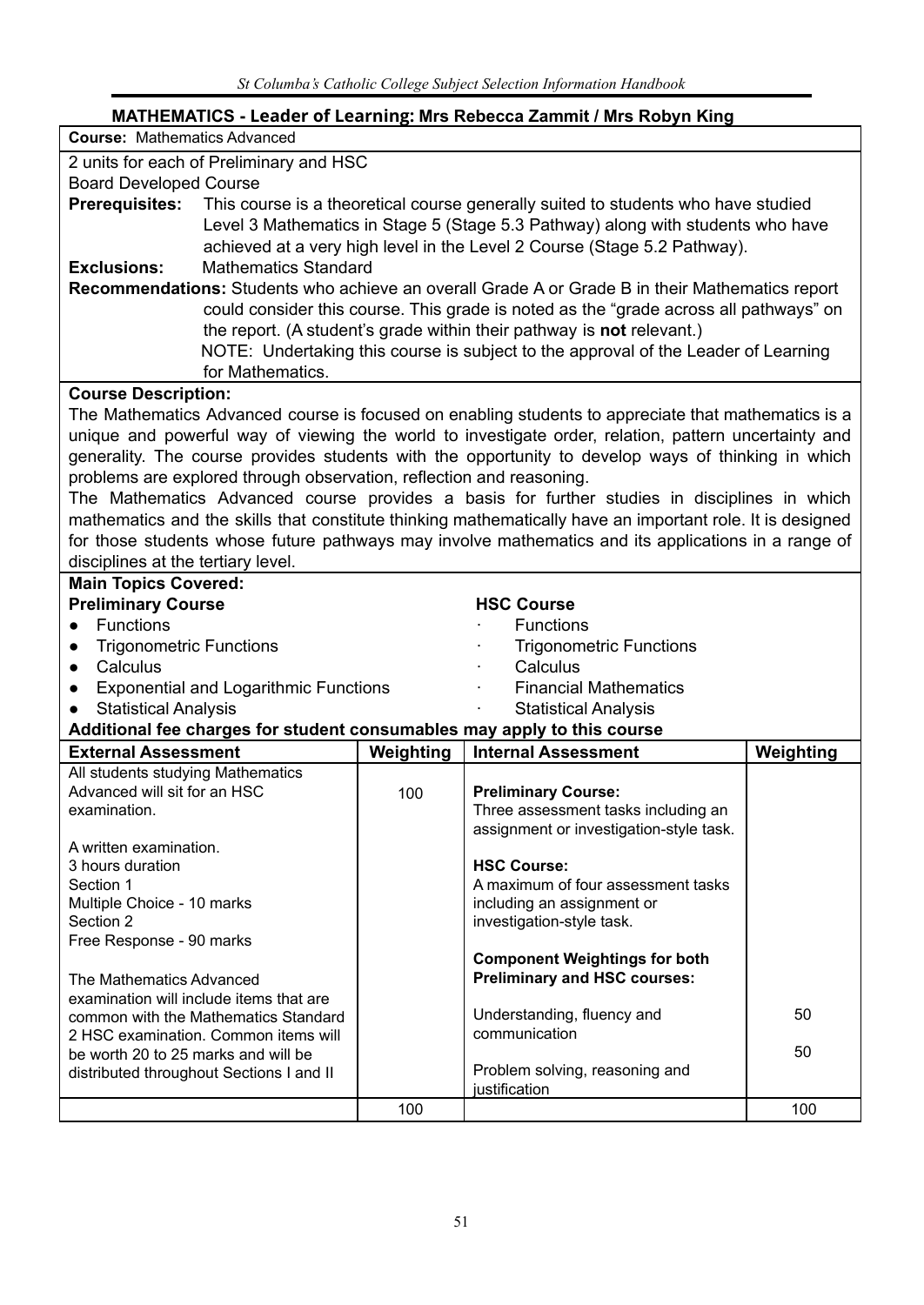# **MATHEMATICS - Leader of Learning: Mrs Rebecca Zammit / Mrs Robyn King**

| -ייירדיסט - בכממכר טרבכמה וווואָ, ווווט ולטטכטטע במחווחות רווווט ולטטיורדיום<br><b>Course: Mathematics Extension 1</b>                                                                                       |           |                                             |           |  |  |  |
|--------------------------------------------------------------------------------------------------------------------------------------------------------------------------------------------------------------|-----------|---------------------------------------------|-----------|--|--|--|
| 1 unit in each of Preliminary and HSC                                                                                                                                                                        |           |                                             |           |  |  |  |
| <b>Board Developed Course</b>                                                                                                                                                                                |           |                                             |           |  |  |  |
| Prerequisites: This course is a highly theoretical and demanding course. The course is constructed on the                                                                                                    |           |                                             |           |  |  |  |
| assumption that students have achieved the outcomes of the Level 3 Mathematics course (Stage 5.3 Pathway)                                                                                                    |           |                                             |           |  |  |  |
| for Year 10 at a high to very high level. Students of this course must also study the Mathematics Advanced<br>course.                                                                                        |           |                                             |           |  |  |  |
| <b>Mathematics Standard</b><br><b>Exclusions:</b>                                                                                                                                                            |           |                                             |           |  |  |  |
| Recommendations: Only students who achieve an overall Grade A in their Mathematics report should consider                                                                                                    |           |                                             |           |  |  |  |
| this course. This grade is noted as the "grade across all pathways" on the report. (A student's pathway grade is                                                                                             |           |                                             |           |  |  |  |
| not relevant.)                                                                                                                                                                                               |           |                                             |           |  |  |  |
| NOTE: Undertaking this course is subject to the approval of the Leader of Learning for Mathematics.                                                                                                          |           |                                             |           |  |  |  |
|                                                                                                                                                                                                              |           |                                             |           |  |  |  |
| Course Description: Mathematics Extension 1 is focused on enabling students to develop a thorough<br>understanding of and competence in further aspects of mathematics. The course provides opportunities to |           |                                             |           |  |  |  |
| develop rigorous mathematical arguments and proofs, and to use mathematical models more extensively.                                                                                                         |           |                                             |           |  |  |  |
| Students of Mathematics Extension 1 will be able to develop an appreciation of the interconnected nature of                                                                                                  |           |                                             |           |  |  |  |
| mathematics, its beauty and its functionality.                                                                                                                                                               |           |                                             |           |  |  |  |
| Mathematics Extension 1 provides a basis for progression to further study in mathematics or related disciplines in                                                                                           |           |                                             |           |  |  |  |
| which mathematics has a vital role at the tertiary level. An understanding and exploration of Mathematics                                                                                                    |           |                                             |           |  |  |  |
| Extension 1 is also advantageous for further studies in such areas as science, finance and economics.                                                                                                        |           |                                             |           |  |  |  |
| <b>Main Topics Covered:</b><br><b>Preliminary Course</b>                                                                                                                                                     |           | <b>HSC Course</b>                           |           |  |  |  |
| Functions                                                                                                                                                                                                    |           | Proof                                       |           |  |  |  |
| <b>Trigonometric Functions</b>                                                                                                                                                                               |           | Vectors                                     |           |  |  |  |
| Calculus                                                                                                                                                                                                     |           | <b>Trigonometric Functions</b>              |           |  |  |  |
| Combinatorics                                                                                                                                                                                                |           | Calculus<br><b>Statistical Analysis</b>     |           |  |  |  |
| Additional fee charges for student consumables may apply to this course                                                                                                                                      |           |                                             |           |  |  |  |
| <b>External Assessment</b>                                                                                                                                                                                   | Weighting | <b>Internal Assessment</b>                  | Weighting |  |  |  |
|                                                                                                                                                                                                              |           |                                             |           |  |  |  |
| All students studying Mathematics                                                                                                                                                                            | 100       | <b>Preliminary Course:</b>                  |           |  |  |  |
| Extension 1 will sit for an HSC                                                                                                                                                                              |           | Three assessment tasks including an         |           |  |  |  |
| examination.                                                                                                                                                                                                 |           | assignment or investigation-style task.     |           |  |  |  |
| A written examination.                                                                                                                                                                                       |           | <b>HSC Course:</b>                          |           |  |  |  |
| 2 hours duration                                                                                                                                                                                             |           | A maximum of four assessment tasks          |           |  |  |  |
| Section 1                                                                                                                                                                                                    |           | including an assignment or                  |           |  |  |  |
| Multiple Choice - 10 marks                                                                                                                                                                                   |           | investigation-style task.                   |           |  |  |  |
| Section 2                                                                                                                                                                                                    |           |                                             |           |  |  |  |
| Free Response - 60 marks                                                                                                                                                                                     |           | <b>Component Weightings for both</b>        |           |  |  |  |
|                                                                                                                                                                                                              |           | <b>Preliminary and HSC courses:</b>         |           |  |  |  |
|                                                                                                                                                                                                              |           | Understanding, fluency and<br>communication | 50        |  |  |  |
|                                                                                                                                                                                                              |           |                                             |           |  |  |  |
|                                                                                                                                                                                                              |           |                                             |           |  |  |  |
|                                                                                                                                                                                                              |           | Problem solving, reasoning and              | 50        |  |  |  |
|                                                                                                                                                                                                              |           | justification                               |           |  |  |  |
|                                                                                                                                                                                                              |           |                                             |           |  |  |  |
|                                                                                                                                                                                                              |           |                                             |           |  |  |  |
|                                                                                                                                                                                                              |           |                                             |           |  |  |  |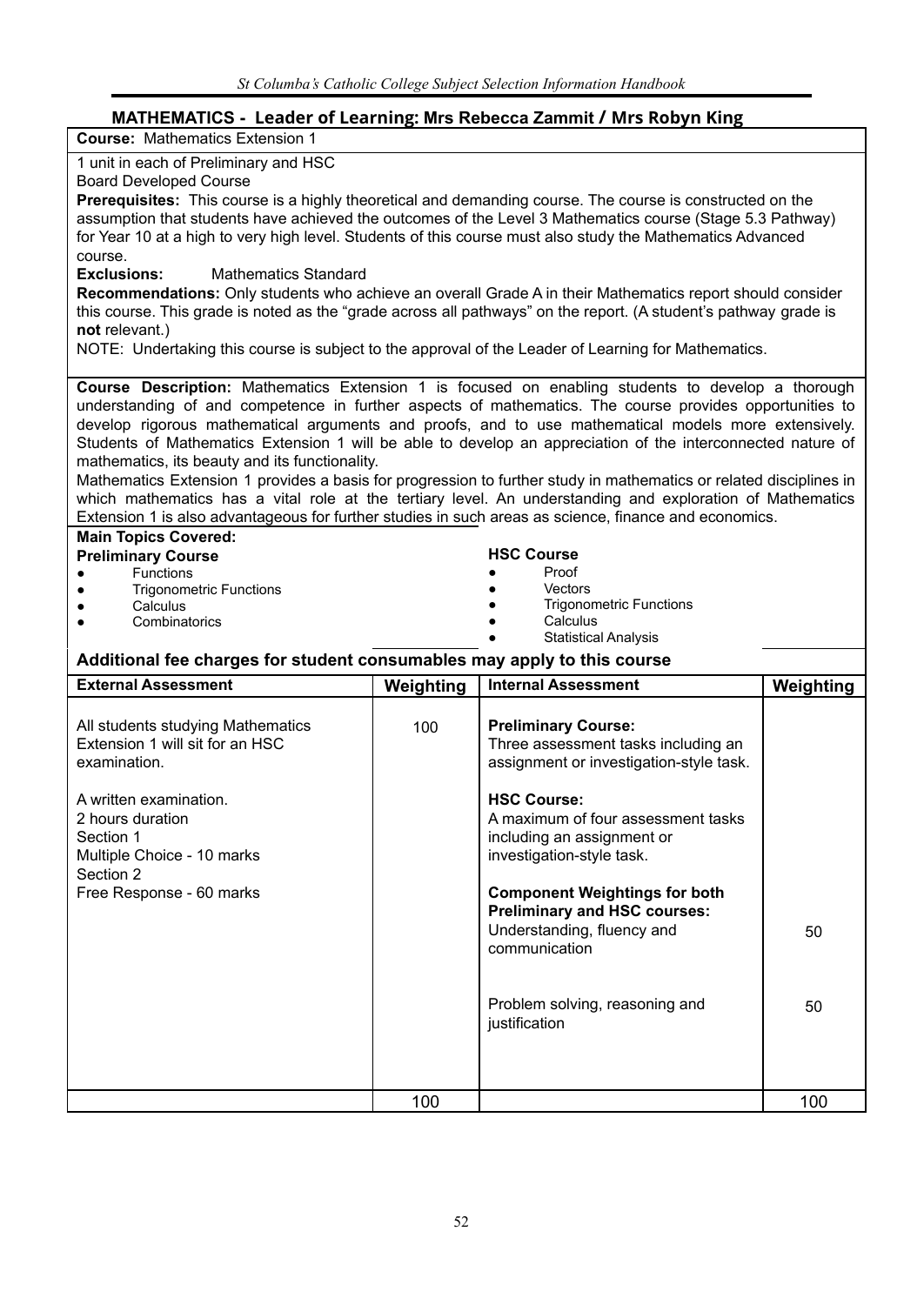# **MATHEMATICS - Leader of Learning: Mrs Rebecca Zammit / Mrs Robyn King**

**Course:** Mathematics Extension 2 (Year 12 only)

#### 1 unit for the HSC Board Developed Course

The course is designed for students with a special interest in Mathematics who have shown that they possess special aptitude for the subject. This course is only available in Year 12 to students who have studied Mathematics Extension 1 in Year 11.

**Exclusions:** Mathematics Standard

**Recommendations**: As Mathematics Extension 2 is studied only in the HSC year, students who achieve at a very high standard in Mathematics Extension 1 in Year 11 are recommended to undertake this course. NOTE: Undertaking this course is subject to the approval of the Leader of Learning for Mathematics.

**Course Description:** Mathematics Extension 2 provides students with the opportunity to develop strong mathematical manipulative skills and a deep understanding of the fundamental ideas of algebra and calculus, as well as an appreciation of mathematics as an activity with its own intrinsic value, involving invention, intuition and exploration. Mathematics Extension 2 extends students' conceptual knowledge and understanding through exploration of new areas of mathematics not previously seen. Mathematics Extension 2 provides a basis for a wide range of useful applications of mathematics as well as a strong foundation for further study of the subject.

#### **Main Topics Covered:**

- **Proof**
- Vectors
- Complex Numbers
- **Calculus**
- **Mechanics**

| <b>External Assessment</b>                                                                                                     | Weighting | <b>Internal Assessment</b>                                                                               | Weighting |
|--------------------------------------------------------------------------------------------------------------------------------|-----------|----------------------------------------------------------------------------------------------------------|-----------|
| All students studying Mathematics<br>Extension 2 will sit for an HSC<br>examination.                                           |           | A maximum of four assessment<br>tasks including an assignment or<br>investigation-style task.            |           |
| A written examination.<br>3 hours duration<br>Section 1<br>Multiple Choice - 10 marks<br>Section 2<br>Free Response - 90 marks | 100       | <b>Component Weightings for the</b><br><b>HSC course:</b><br>Understanding, fluency and<br>communication | 50        |
|                                                                                                                                |           | Problem solving, reasoning and<br>justification                                                          | 50        |
|                                                                                                                                | 100       |                                                                                                          | 100       |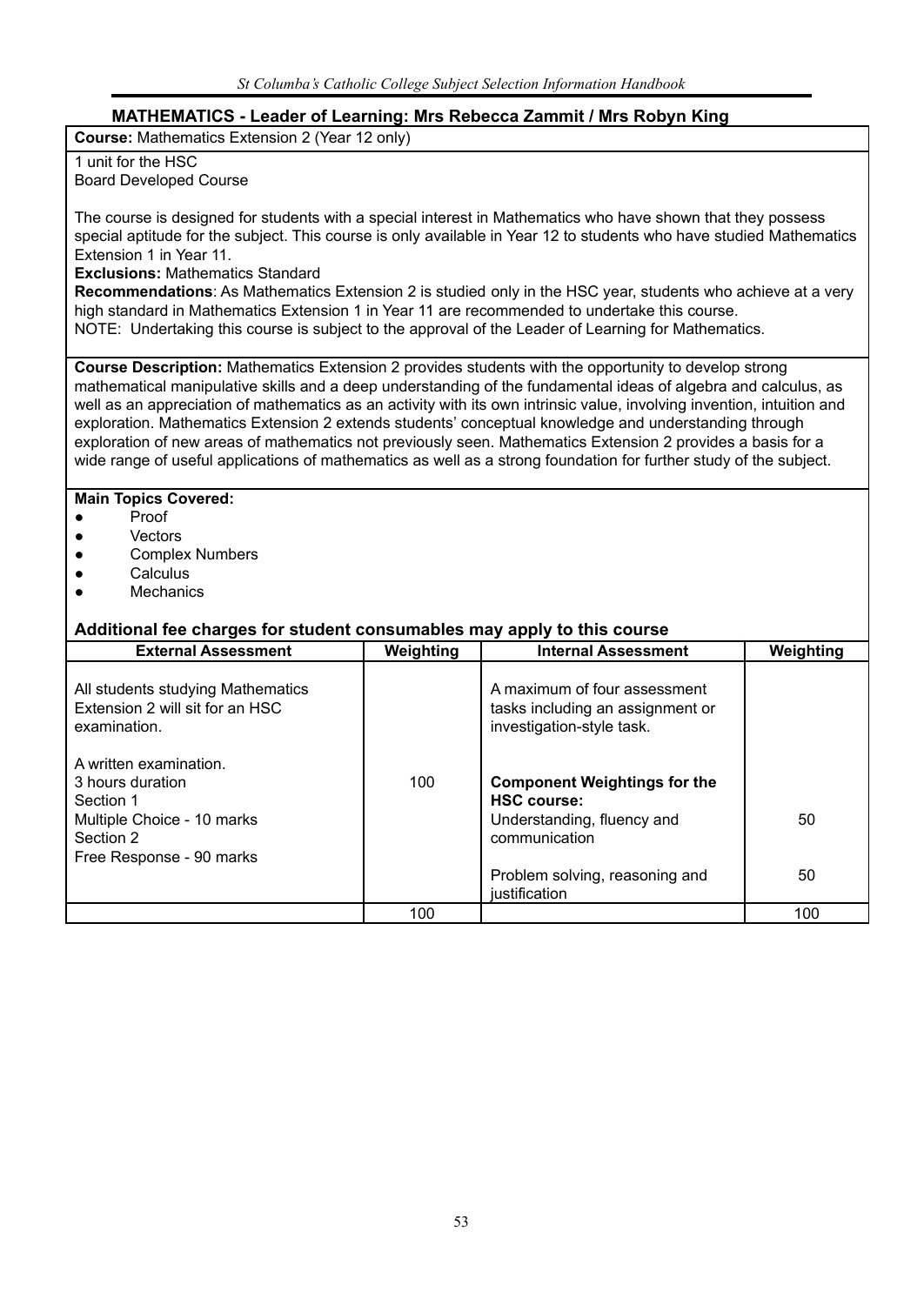# **Mathematics – Leader of Learning: Mrs Rebecca Zammit / Mrs Robyn King**

|                               | Mathematics – Leader of Learning: Mrs Rebecca Zammit / Mrs Robyn King                                                  |              |                                                                                                |           |  |  |
|-------------------------------|------------------------------------------------------------------------------------------------------------------------|--------------|------------------------------------------------------------------------------------------------|-----------|--|--|
|                               | Course: Preliminary Mathematics Standard/HSC Mathematics Standard 2 Course (BDC)                                       |              |                                                                                                |           |  |  |
|                               | 2 units for both Preliminary and HSC                                                                                   |              |                                                                                                |           |  |  |
| <b>Board Developed Course</b> |                                                                                                                        |              |                                                                                                |           |  |  |
| Prerequisites:                |                                                                                                                        |              | This course is suited to students who have studied Level 2 (Stage 5.2 Pathway) Mathematics for |           |  |  |
|                               |                                                                                                                        |              | the ROSA and those who experienced difficulty with the Level 3 (Stage 5.3 Pathway) Course.     |           |  |  |
|                               |                                                                                                                        |              | Students who have undertaken Level 1 (Stage 5.1 Pathway) Mathematics may study this course     |           |  |  |
|                               | also.                                                                                                                  |              |                                                                                                |           |  |  |
| <b>Exclusions:</b>            |                                                                                                                        |              | Students may not study any other Stage 6 Preliminary Mathematics course in conjunction with    |           |  |  |
|                               |                                                                                                                        |              | Preliminary Mathematics Standard or any other Stage 6 HSC Mathematics course in conjunction    |           |  |  |
|                               | with the HSC Mathematics Standard 2 course                                                                             |              |                                                                                                |           |  |  |
|                               |                                                                                                                        |              |                                                                                                |           |  |  |
|                               | Recommendations: Students who achieve a Mathematics Report Grade B, C or D across all pathways could                   |              |                                                                                                |           |  |  |
|                               | consider this course.                                                                                                  |              |                                                                                                |           |  |  |
| <b>Course Description:</b>    |                                                                                                                        |              |                                                                                                |           |  |  |
|                               | The Mathematics Standard courses are focused on enabling students to use mathematics effectively, efficiently and      |              |                                                                                                |           |  |  |
|                               | critically to make informed decisions in their daily lives. They provide students with the opportunities to develop an |              |                                                                                                |           |  |  |
|                               | understanding of, and competence in, further aspects of mathematics through a large variety of real-world              |              |                                                                                                |           |  |  |
|                               | applications for a range of concurrent HSC subjects.                                                                   |              |                                                                                                |           |  |  |
|                               | Mathematics Standard 2 is designed for those students who want to extend their mathematical skills beyond Stage        |              |                                                                                                |           |  |  |
|                               | 5 but are not seeking the in-depth knowledge of higher mathematics that the study of calculus would provide. This      |              |                                                                                                |           |  |  |
|                               | course offers students the opportunity to prepare for a wide range of educational and employment aspirations,          |              |                                                                                                |           |  |  |
|                               | including continuing their studies at a tertiary level. The course provides a strong foundation for students entering  |              |                                                                                                |           |  |  |
|                               | the workforce and/or undertaking further training, and for university courses in the humanities, nursing and           |              |                                                                                                |           |  |  |
| paramedical sciences.         |                                                                                                                        |              |                                                                                                |           |  |  |
| <b>Main Topics Covered:</b>   |                                                                                                                        |              |                                                                                                |           |  |  |
|                               | <b>Mathematics Standard Preliminary Course</b>                                                                         |              | <b>HSC Mathematics Standard 2 Course</b>                                                       |           |  |  |
| Algebra:                      | Formulae and Equations                                                                                                 | Algebra:     | <b>Types of Relationships</b>                                                                  |           |  |  |
|                               | <b>Linear Relationships</b>                                                                                            | Measurement: | Non-right-angled Trigonometry                                                                  |           |  |  |
| Measurement:                  | Applications of Measurement                                                                                            |              | Rates & Ratios                                                                                 |           |  |  |
|                               | Working with Time                                                                                                      |              | Financial Maths: Investments & Loans                                                           |           |  |  |
| Financial Maths:              | <b>Money Matters</b>                                                                                                   |              | Annuities                                                                                      |           |  |  |
| Statistics:                   | Data Analysis                                                                                                          | Statistics:  | <b>Bivariate Data Analysis</b>                                                                 |           |  |  |
|                               | Relative Frequency & Probability                                                                                       |              | The Normal Distribution                                                                        |           |  |  |
|                               |                                                                                                                        | Networks:    | <b>Network Concepts</b>                                                                        |           |  |  |
|                               |                                                                                                                        |              | <b>Critical Path Analysis</b>                                                                  |           |  |  |
|                               | Additional fee charges for student consumables may apply to this course                                                |              |                                                                                                |           |  |  |
|                               | <b>External Assessment (HSC only)</b>                                                                                  | Weighting    | <b>Internal Assessment</b>                                                                     | Weighting |  |  |
|                               | All students studying Mathematics Standard 2 will                                                                      | 100          | <b>Preliminary Course:</b>                                                                     |           |  |  |
| sit for an HSC examination.   |                                                                                                                        |              | Three assessment tasks                                                                         |           |  |  |
|                               |                                                                                                                        |              | including an assignment or                                                                     |           |  |  |
| A written examination.        |                                                                                                                        |              | investigation-style task.                                                                      |           |  |  |
| 2 hours 30 minutes duration   |                                                                                                                        |              | <b>HSC Course:</b>                                                                             |           |  |  |
| Section 1                     |                                                                                                                        |              | A maximum of four                                                                              |           |  |  |
| Multiple Choice - 15 marks    |                                                                                                                        |              | assessment tasks including an                                                                  |           |  |  |
| Section 2                     |                                                                                                                        |              | assignment or                                                                                  |           |  |  |
| Free Response - 85 marks      |                                                                                                                        |              | investigation-style task.                                                                      |           |  |  |
|                               |                                                                                                                        |              |                                                                                                |           |  |  |
|                               | The Mathematics Standard 2 examination will                                                                            |              | <b>Component Weightings for</b>                                                                |           |  |  |
|                               | include items that are common with the                                                                                 |              | both Preliminary and HSC                                                                       |           |  |  |
|                               | Mathematics Advanced HSC examination.                                                                                  |              |                                                                                                |           |  |  |
|                               |                                                                                                                        |              | courses:                                                                                       |           |  |  |
|                               | Common items will be worth 20 to 25 marks and                                                                          |              | Understanding, fluency and                                                                     | 50        |  |  |
|                               | will be distributed throughout Sections I and II.                                                                      |              | communication                                                                                  |           |  |  |
|                               | The Mathematics Standard 2 examination will                                                                            |              | Problem solving, reasoning                                                                     | 50        |  |  |
|                               | include items that are common with the                                                                                 |              | and justification                                                                              |           |  |  |
|                               | Mathematics Standard 1 HSC examination.                                                                                |              |                                                                                                |           |  |  |
|                               | Common items will be distributed throughout                                                                            |              |                                                                                                |           |  |  |
| Sections I and II.            |                                                                                                                        |              |                                                                                                |           |  |  |
|                               |                                                                                                                        | 100          |                                                                                                | 100       |  |  |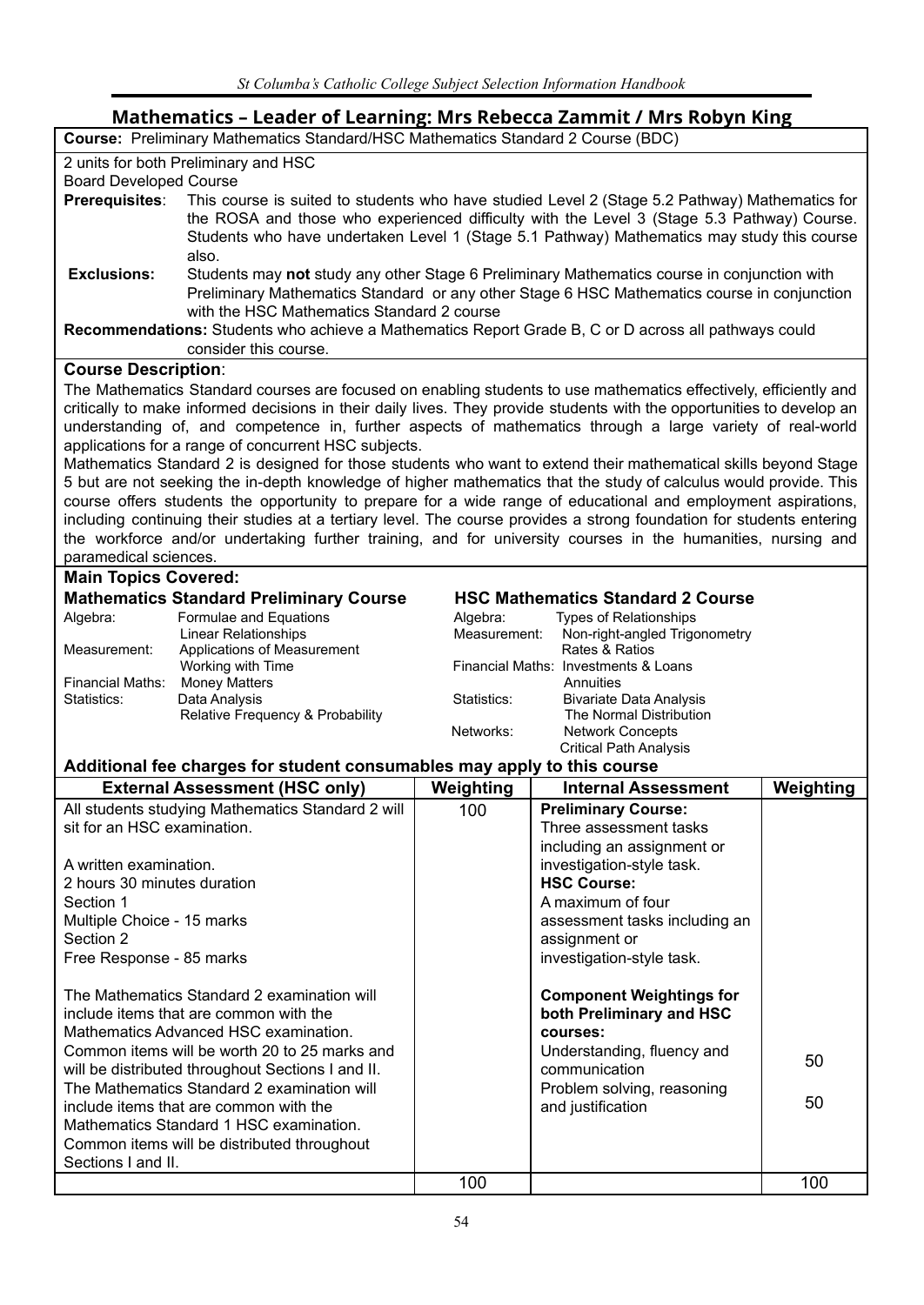# **Mathematics – Leader of Learning: Mrs Rebecca Zammit / Mrs Robyn King**

| <b>Course:</b> Preliminary Mathematics Standard Course/HSC Mathematics Standard 1 Course (BDC) |
|------------------------------------------------------------------------------------------------|
|                                                                                                |

2 units Preliminary (Board Developed Course) Category B

|  |  |  | 2 units HSC (Board Developed Course) |
|--|--|--|--------------------------------------|
|  |  |  |                                      |

- **Prerequisites**: The Preliminary Mathematics Standard course is a common course undertaken by all students of Mathematics Standard.However, students who experience difficulty with the Preliminary Mathematics Standard course **at the end of Year 11 may consider the HSC Mathematics Standard 1 course as an alternative to the HSC Mathematics Standard 2 course. Exclusions:** Students may **not** study any other Stage 6 preliminary mathematics course in conjunction with
	- the Preliminary Mathematics Standard course, or any other Stage 6 HSC mathematics course in conjunction with the HSC Mathematics Standard 1 course.
- **Recommendations:** Students who have experienced difficulty with the Preliminary Mathematics Standard course at the end of Year 11, and who wish to continue to study a mathematics course for the HSC year, may consider the HSC Mathematics Standard 1 course as an alternative to the HSC Mathematics Standard 2 course.

#### **Course Description**:

The Mathematics Standard courses are focused on enabling students to use mathematics effectively, efficiently and critically to make informed decisions in their daily lives. The Preliminary Mathematics Standard course is a common course for Mathematics Standard students. It is designed for those students who want to extend their mathematical skills beyond Stage 5 but are not seeking the in-depth knowledge of higher mathematics that the study of calculus would provide.

The HSC Mathematics Standard 1 is designed to help students improve their numeracy by building their confidence and success in making mathematics meaningful. Numeracy is more than being able to operate with numbers. It requires mathematical knowledge and understanding, mathematical problem-solving skills and literacy skills, as well as positive attitudes.When students become numerate they are able to manage a situation or solve a problem in real contexts, such as everyday life, work or further learning. This course offers students the opportunity to prepare for post-school options of employment or further training.

#### **Main Topics Covered:**

|                         | <b>Mathematics Standard Preliminary Course</b> | <b>HSC Mathematics Standard 1 0</b> |                                 |  |
|-------------------------|------------------------------------------------|-------------------------------------|---------------------------------|--|
| Algebra:                | Formulae and Equations                         | Algebra:                            | <b>Types of Relationships</b>   |  |
|                         | Linear Relationships                           | Measurement:                        | <b>Right-angled Triangles</b>   |  |
| Measurement:            | Applications of Measurement                    |                                     | Rates                           |  |
|                         | Working with Time                              |                                     | <b>Scale Drawings</b>           |  |
| <b>Financial Maths:</b> | <b>Money Matters</b>                           | <b>Financial Maths: Investments</b> |                                 |  |
| Statistics:             | Data Analysis                                  |                                     | Depreciation & Loans            |  |
|                         | Relative Frequency & Probability               | Statistics:                         | <b>Further Statistical Anal</b> |  |

#### $R$  **Mathematics Standard 1 Course**

| <b>Types of Relationships</b>       |
|-------------------------------------|
| <b>Right-angled Triangles</b>       |
| Rates                               |
| <b>Scale Drawings</b>               |
| Financial Maths: Investments        |
| Depreciation & Loans                |
| <b>Further Statistical Analysis</b> |
| <b>Networks &amp; Paths</b>         |
|                                     |

| <b>External Assessment (HSC only)</b>                                                                                                                                                                                                                                                                                                                                                                                                                                                                                                                                                                                                                                                      | Weighting | <b>Internal Assessment</b>                                                                                                                                                                                                                                                                                                                                                                                          | Weighting |
|--------------------------------------------------------------------------------------------------------------------------------------------------------------------------------------------------------------------------------------------------------------------------------------------------------------------------------------------------------------------------------------------------------------------------------------------------------------------------------------------------------------------------------------------------------------------------------------------------------------------------------------------------------------------------------------------|-----------|---------------------------------------------------------------------------------------------------------------------------------------------------------------------------------------------------------------------------------------------------------------------------------------------------------------------------------------------------------------------------------------------------------------------|-----------|
| Students studying Mathematics Standard 1<br>MAY elect to undertake an <b>OPTIONAL HSC</b><br>examination.<br>A written examination.<br>2 hours duration<br>Section 1- Multiple Choice - 10 marks<br>Section 2- Free Response - 70 marks<br>This is considered to be a Category B subject<br>for ATAR calculations. A student's result in this<br>may be used by UAC to determine the student's<br>ATAR. For this to occur the student must sit the<br>HSC examination in this course<br>The Mathematics Standard 1 examination will include<br>items that are common with the Mathematics<br>Standard 2 HSC examination. Common items will be<br>distributed throughout Sections I and II. | 100       | <b>Preliminary Course:</b><br>Three assessment tasks<br>including an assignment or<br>investigation-style task.<br><b>HSC Course:</b><br>A maximum of four assessment<br>tasks including an assignment or<br>investigation-style task.<br><b>Component Weightings for</b><br>both Preliminary and HSC<br>courses:<br>Understanding, fluency and<br>communication<br>Problem solving, reasoning and<br>justification | 50<br>50  |
|                                                                                                                                                                                                                                                                                                                                                                                                                                                                                                                                                                                                                                                                                            | 100       |                                                                                                                                                                                                                                                                                                                                                                                                                     | 100       |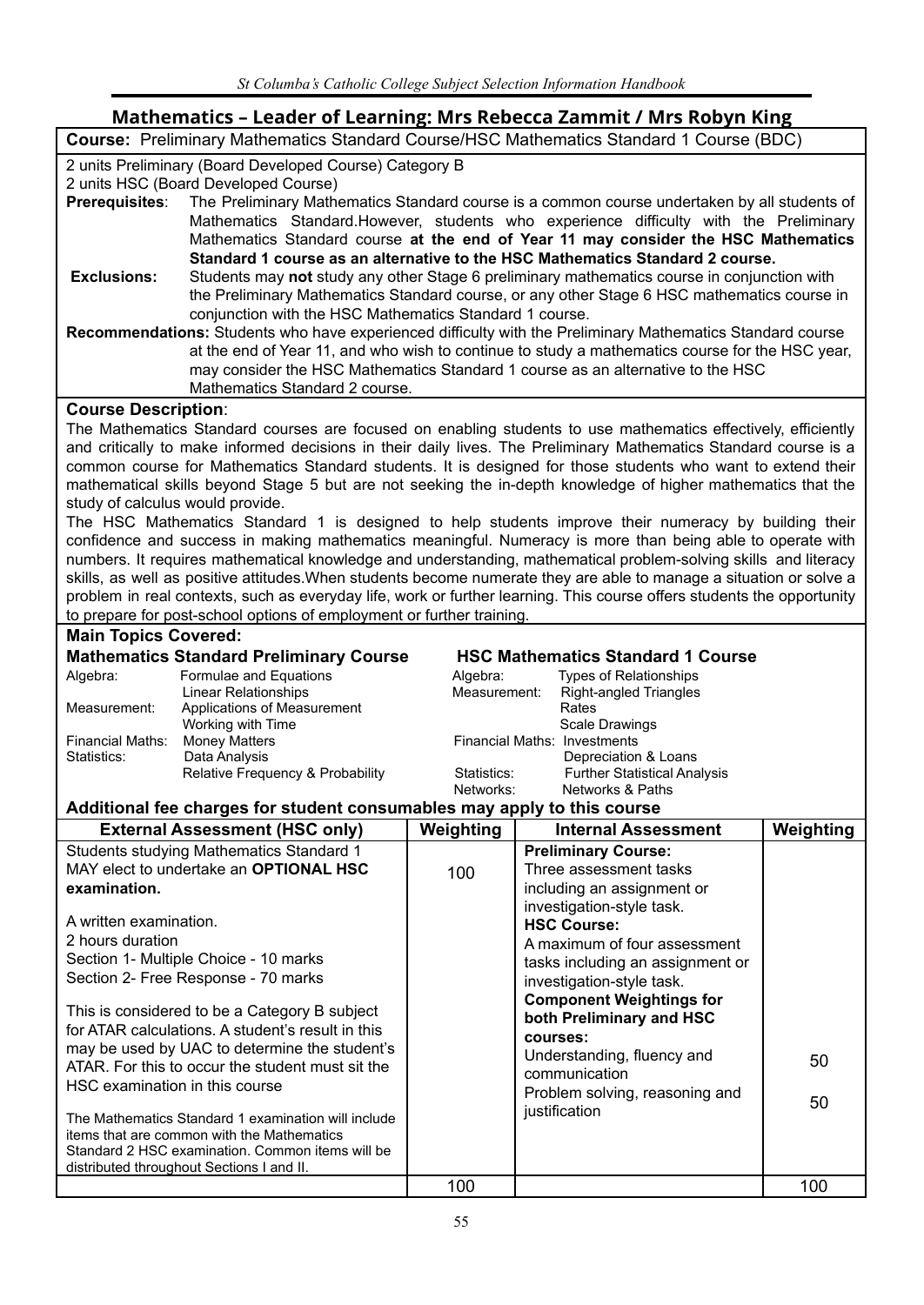# **HSIE – Leader of Learning: Mrs Amy Wallis / Mrs Karlie Hollifield**

| .<br><b>Course: Modern History</b>                                                                                                                                                                                                                                                                                                                                                                                 |           |                                                                                                                                                                                                                                                                                       |           |
|--------------------------------------------------------------------------------------------------------------------------------------------------------------------------------------------------------------------------------------------------------------------------------------------------------------------------------------------------------------------------------------------------------------------|-----------|---------------------------------------------------------------------------------------------------------------------------------------------------------------------------------------------------------------------------------------------------------------------------------------|-----------|
| 2 units for each of Preliminary and HSC                                                                                                                                                                                                                                                                                                                                                                            |           |                                                                                                                                                                                                                                                                                       |           |
| <b>Board Developed Course</b>                                                                                                                                                                                                                                                                                                                                                                                      |           | <b>Exclusions: Nil</b>                                                                                                                                                                                                                                                                |           |
| <b>Course Description:</b><br>developments that have shaped the modern world.                                                                                                                                                                                                                                                                                                                                      |           | The Year 11 course provides students with opportunities to develop and apply their<br>understanding of methods and issues involved in the investigation of modern history. Students<br>have the opportunity to engage in the study of a range of people, ideas, movements, events and |           |
| The Year 12 course provides students with opportunities to apply their understanding of sources<br>and relevant issues in the investigation of the modern world. Through a core study, students<br>investigate the nature of power and authority from 1919 to 1946. They also study key features in<br>the history of one nation, one study in peace and conflict, and one study of change in the modern<br>world. |           |                                                                                                                                                                                                                                                                                       |           |
| <b>Main Topics Covered;</b>                                                                                                                                                                                                                                                                                                                                                                                        |           |                                                                                                                                                                                                                                                                                       |           |
| <b>Preliminary Course (120 hours)</b><br>- Investigating Modern History<br>The Nature of Modern History<br><b>Case Studies</b><br>$\bullet$<br>- Historical Investigation<br>- The Shaping of the Modern World                                                                                                                                                                                                     |           |                                                                                                                                                                                                                                                                                       |           |
| HSC Course (120 hours)<br>- Core Study: Power and Authority in the Modern World 1919-1946<br>- National Studies<br>- Peace and Conflict<br>- Change in the Modern World                                                                                                                                                                                                                                            |           |                                                                                                                                                                                                                                                                                       |           |
| <b>Particular Course Requirements:</b>                                                                                                                                                                                                                                                                                                                                                                             |           |                                                                                                                                                                                                                                                                                       |           |
| The Preliminary course is a prerequisite for the HSC course.                                                                                                                                                                                                                                                                                                                                                       |           |                                                                                                                                                                                                                                                                                       |           |
| Additional fee charges for student consumables may apply to this course                                                                                                                                                                                                                                                                                                                                            |           |                                                                                                                                                                                                                                                                                       |           |
| <b>Assessment: HSC course only</b>                                                                                                                                                                                                                                                                                                                                                                                 |           |                                                                                                                                                                                                                                                                                       |           |
| <b>External Assessment</b>                                                                                                                                                                                                                                                                                                                                                                                         | Weighting | <b>Internal Assessment</b>                                                                                                                                                                                                                                                            | Weighting |
| A three hour written examination                                                                                                                                                                                                                                                                                                                                                                                   |           | Knowledge and understanding of<br>course content                                                                                                                                                                                                                                      | 40        |
| Section I: Power and Authority in<br>the Modern World - Short and<br>extended response questions.                                                                                                                                                                                                                                                                                                                  | 25        | Historical skills in the analysis<br>and evaluation of sources and                                                                                                                                                                                                                    | 20        |
| Section II: National Studies -<br><b>Essay Question</b>                                                                                                                                                                                                                                                                                                                                                            | 25        | interpretations<br>Historical inquiry and research                                                                                                                                                                                                                                    | 20        |
| Section III: Peace and Conflict -<br><b>Essay Question</b>                                                                                                                                                                                                                                                                                                                                                         | 25        | Communication of historical<br>understanding in appropriate                                                                                                                                                                                                                           | 20        |
| Section IV: Change in the<br>Modern World - Short and<br>extended response questions.                                                                                                                                                                                                                                                                                                                              | 25        | forms                                                                                                                                                                                                                                                                                 |           |
|                                                                                                                                                                                                                                                                                                                                                                                                                    | 100       |                                                                                                                                                                                                                                                                                       | 100       |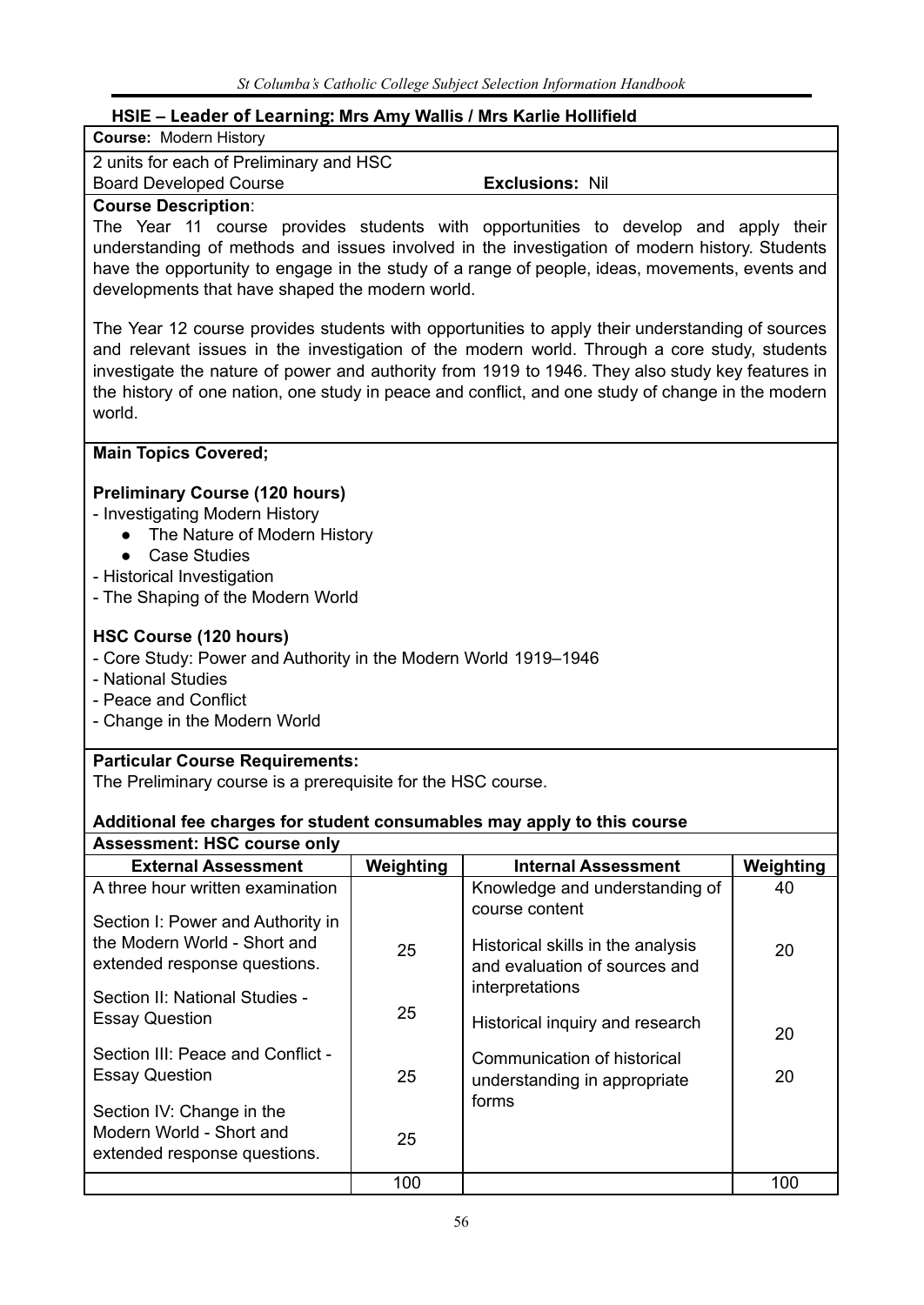# **Creative Arts – Leaders of Learning: Mrs Margaret Rust / Ms Carmen Noonan**

### **Course**: Music 1

2 units for each of Preliminary and HSC

# Board Developed Course

**Exclusions**: Music 2

**Recommendations**: It is highly recommended that students undertaking this course receive private instrumental or vocal tuition.

# **Course Description:**

In the Preliminary and HSC courses, students will study: the concepts of music through the learning experiences of performance, composition, musicology and aural within the context of a range of styles, periods and genres.

# **Main Topics Covered:**

In both the Preliminary and HSC Course, students study music in a variety of contexts. These musical contexts (styles, periods and genres) are studied through specific topics. Students study three topics in each year of the course.

# **HSC course**

In addition to core studies in performance, composition, musicology and aural, students select **three** electives from any combination of **performance, composition and musicology.** These electives must represent **each** of the three topics studied in the course.

Students selecting Composition electives will be required to compile a portfolio of work as part of the process of preparing a submitted work. The portfolio may be requested by NESA to validate authorship of the submitted work.

#### **Particular course requirements: Additional fee charges for student consumables may apply to this course**

| <b>Assessment: HSC course only</b>   |           |                            |           |
|--------------------------------------|-----------|----------------------------|-----------|
| <b>External Assessment</b>           | Weighting | <b>Internal Assessment</b> | Weighting |
| Core Performance (one piece)         | 10        | Performance                | 10        |
|                                      |           | Composition                | 10        |
| A written examination -              | 30        | Musicology                 | 10        |
| approximately 1 hour                 |           | Aural                      | 25        |
|                                      |           | <b>Electives</b>           | 45        |
| Electives:                           | 60        |                            |           |
| Three electives from any             |           |                            |           |
| combination of:                      |           |                            |           |
| Performance (one piece)<br>$\bullet$ |           |                            |           |
| Composition (one<br>$\bullet$        |           |                            |           |
| submitted composition)               |           |                            |           |
| Musicology (one viva<br>$\bullet$    |           |                            |           |
| voce)                                |           |                            |           |
|                                      |           |                            |           |
|                                      | 100       |                            | 100       |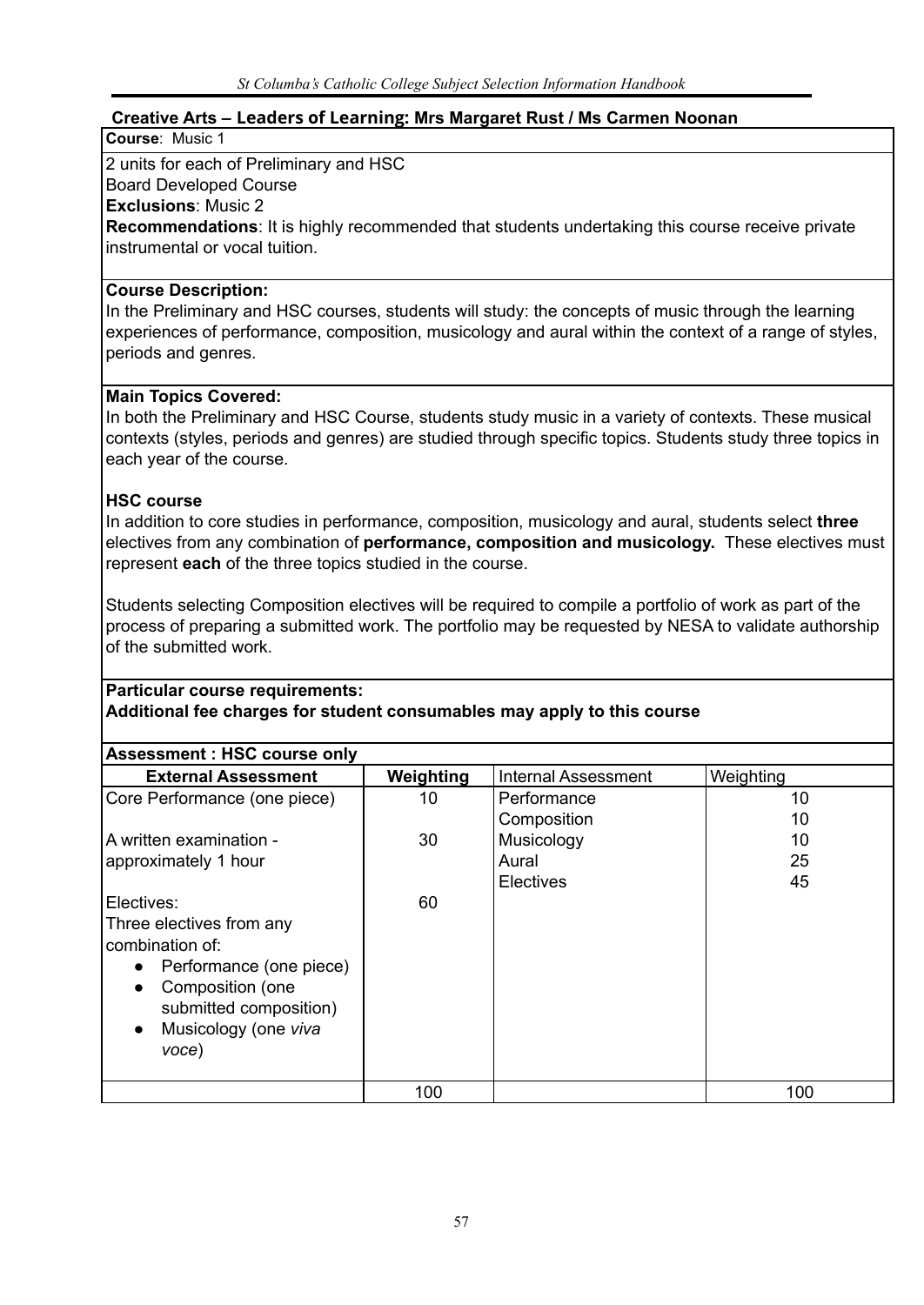# **PDHPE – Leaders of Learning: Mrs Lisa Gawthorne/ Mr Greg Clune**

| <b>ECUACIS OF ECULTINIA, MIS EISA SANGIOITIC</b> IN SICH<br>Course: Personal Development, Health and Physical Education                                                                                                                                                                                                                                                                                                                                                                                                                                                                                                                |           |                                                                                                     |           |
|----------------------------------------------------------------------------------------------------------------------------------------------------------------------------------------------------------------------------------------------------------------------------------------------------------------------------------------------------------------------------------------------------------------------------------------------------------------------------------------------------------------------------------------------------------------------------------------------------------------------------------------|-----------|-----------------------------------------------------------------------------------------------------|-----------|
| 2 units for each of Preliminary and HSC                                                                                                                                                                                                                                                                                                                                                                                                                                                                                                                                                                                                |           | <b>Exclusions: Nil</b>                                                                              |           |
| <b>Board Developed Course</b>                                                                                                                                                                                                                                                                                                                                                                                                                                                                                                                                                                                                          |           |                                                                                                     |           |
| <b>Course Description:</b><br>The Preliminary course examines a range of areas that underpin health and physical activity. This includes<br>how people think about health and physical activity, the management of personal health and the basis for<br>how the body moves. Students have the opportunity to select from a range of practical options in areas that<br>could include first aid, outdoor recreation, composing and performing and fitness choices.                                                                                                                                                                      |           |                                                                                                     |           |
| In the HSC course, students focus on major issues related to Australia's health status. They also look at<br>factors that affect physical performance. They undertake optional study from a range of choices. This could<br>include investigating the health of young people or of groups experiencing health inequities. In other<br>options, students focus on improved performance and safe participation by learning about advanced<br>approaches to training or sports medicine concepts. There is also an opportunity to think critically about the<br>factors that impact on sport and physical activity in Australian society. |           |                                                                                                     |           |
| Main Topics Covered:                                                                                                                                                                                                                                                                                                                                                                                                                                                                                                                                                                                                                   |           |                                                                                                     |           |
| <b>Preliminary Course</b><br>Core Topics (60%)<br>Better Health for Individuals<br>The Body in Motion<br>$\bullet$<br><b>Optional Component (40%)</b><br>Students to select two options each from:<br><b>First Aid</b><br>$\bullet$<br><b>Composition and Performance</b><br>$\bullet$<br><b>Fitness Choices</b><br>$\bullet$<br><b>Outdoor Recreation</b><br>$\bullet$                                                                                                                                                                                                                                                                |           |                                                                                                     |           |
| <b>HSC Course</b>                                                                                                                                                                                                                                                                                                                                                                                                                                                                                                                                                                                                                      |           |                                                                                                     |           |
| Core Topics (60%)                                                                                                                                                                                                                                                                                                                                                                                                                                                                                                                                                                                                                      |           |                                                                                                     |           |
| <b>Health Priorities in Australia</b>                                                                                                                                                                                                                                                                                                                                                                                                                                                                                                                                                                                                  |           |                                                                                                     |           |
| <b>Factors Affecting Performance</b><br><b>Optional Component (40%)</b>                                                                                                                                                                                                                                                                                                                                                                                                                                                                                                                                                                |           |                                                                                                     |           |
| Students to select two options each from:                                                                                                                                                                                                                                                                                                                                                                                                                                                                                                                                                                                              |           |                                                                                                     |           |
| The Health of Young People                                                                                                                                                                                                                                                                                                                                                                                                                                                                                                                                                                                                             |           |                                                                                                     |           |
| Sport and Physical Activity in Australian Society<br><b>Sports Medicine</b>                                                                                                                                                                                                                                                                                                                                                                                                                                                                                                                                                            |           |                                                                                                     |           |
| <b>Improving Performance</b><br>$\bullet$                                                                                                                                                                                                                                                                                                                                                                                                                                                                                                                                                                                              |           |                                                                                                     |           |
| Equity and Health<br>$\bullet$                                                                                                                                                                                                                                                                                                                                                                                                                                                                                                                                                                                                         |           |                                                                                                     |           |
| <b>Particular Course Requirements:</b>                                                                                                                                                                                                                                                                                                                                                                                                                                                                                                                                                                                                 |           |                                                                                                     |           |
|                                                                                                                                                                                                                                                                                                                                                                                                                                                                                                                                                                                                                                        |           | In addition to core studies, students select two options in each of the Preliminary and HSC courses |           |
| Additional fee charges for student consumables may apply to this course                                                                                                                                                                                                                                                                                                                                                                                                                                                                                                                                                                |           |                                                                                                     |           |
| <b>Assessment: HSC course only</b>                                                                                                                                                                                                                                                                                                                                                                                                                                                                                                                                                                                                     |           |                                                                                                     |           |
| <b>External Assessment</b>                                                                                                                                                                                                                                                                                                                                                                                                                                                                                                                                                                                                             | Weighting | <b>Internal Assessment</b>                                                                          | Weighting |
| A three hour written examination                                                                                                                                                                                                                                                                                                                                                                                                                                                                                                                                                                                                       | 100       | Knowledge and understanding of<br>course content                                                    | 40        |
|                                                                                                                                                                                                                                                                                                                                                                                                                                                                                                                                                                                                                                        |           |                                                                                                     |           |
|                                                                                                                                                                                                                                                                                                                                                                                                                                                                                                                                                                                                                                        |           | Skills in critical thinking, research,                                                              | 60        |
|                                                                                                                                                                                                                                                                                                                                                                                                                                                                                                                                                                                                                                        |           | analysing and communicating.                                                                        |           |
|                                                                                                                                                                                                                                                                                                                                                                                                                                                                                                                                                                                                                                        |           |                                                                                                     |           |

100 | 100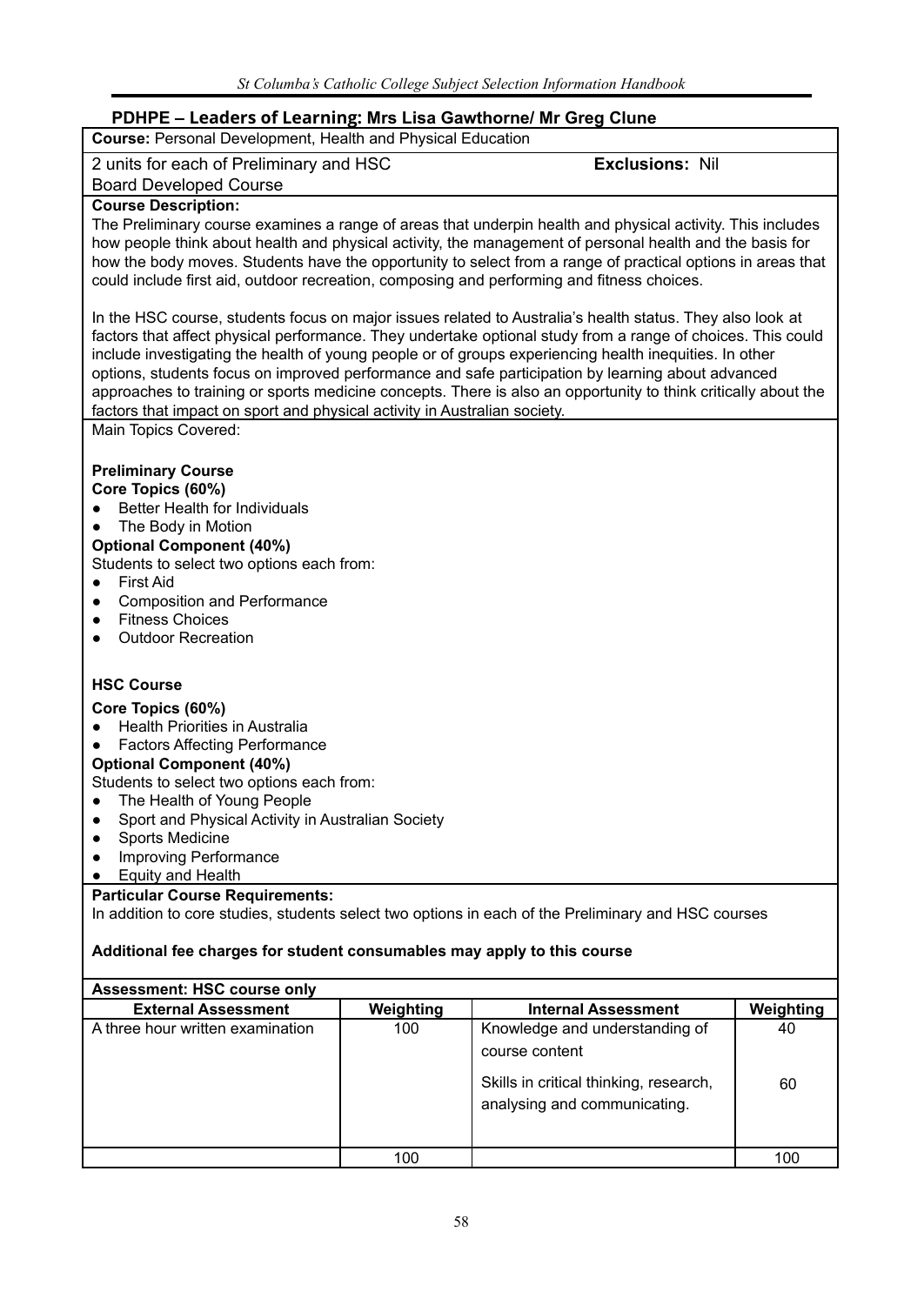# **SCIENCE - Leaders of Learning: Ms Chrisy Lekkas / Ms Susan Hill**

| <b>SCIENCE - Leaders of Learning: Ms Chrisy Lekkas / Ms Susan Hill</b>                                                                                                                                                                                                                                                                                                                                                                                                                                                                                                                                                                             |                                                                                                            |           |
|----------------------------------------------------------------------------------------------------------------------------------------------------------------------------------------------------------------------------------------------------------------------------------------------------------------------------------------------------------------------------------------------------------------------------------------------------------------------------------------------------------------------------------------------------------------------------------------------------------------------------------------------------|------------------------------------------------------------------------------------------------------------|-----------|
| Course: Physics                                                                                                                                                                                                                                                                                                                                                                                                                                                                                                                                                                                                                                    |                                                                                                            |           |
| <b>Board Developed Course</b>                                                                                                                                                                                                                                                                                                                                                                                                                                                                                                                                                                                                                      | <b>Exclusions: Nil</b>                                                                                     |           |
| Recommendations: Students who achieve a Science and Mathematics report Grade A and are<br>doing at least Advanced Mathematics can consider this course.                                                                                                                                                                                                                                                                                                                                                                                                                                                                                            |                                                                                                            |           |
| <b>Course Description:</b><br>The Year 11 course develops students' knowledge, understanding and skills relevant to the study<br>of motion, how we describe it and what causes it. The course also examines energy in its different<br>forms, and how we describe and measure electricity and magnetism and their interrelated effects.<br>The Year 12 course provides avenues for students to apply the concepts introduced in Year 11.<br>Motion in two dimensions, electromagnetism, the nature of light, and the atomic properties of<br>matter.<br>Students who have shown an achievement in, and/or aptitude for, any of the Stage 6 Science |                                                                                                            |           |
| courses: Biology, Chemistry, Earth and Environmental Science, Investigating Science or Physics<br>in Year 11 may choose to study Science Extension in Year 12.                                                                                                                                                                                                                                                                                                                                                                                                                                                                                     |                                                                                                            |           |
| <b>Main Topics Covered:</b>                                                                                                                                                                                                                                                                                                                                                                                                                                                                                                                                                                                                                        |                                                                                                            |           |
| <b>Preliminary Course</b><br>Working Scientifically skills and four modules.                                                                                                                                                                                                                                                                                                                                                                                                                                                                                                                                                                       | <b>HSC Course</b><br>Working Scientifically skills and four modules.                                       |           |
| 1. Kinematics<br>2. Dynamics<br>3. Waves and Thermodynamics<br>4. Electricity and Magnetism                                                                                                                                                                                                                                                                                                                                                                                                                                                                                                                                                        | 5. Advanced Mechanics<br>6. Electromagnetism<br>7. The Nature of Light<br>8. From the Universe to the Atom |           |
| 15 hours must be allocated to depth studies within the 120 indicative course hours.                                                                                                                                                                                                                                                                                                                                                                                                                                                                                                                                                                |                                                                                                            |           |
| <b>Particular Course Requirements:</b><br>Practical investigations are an essential part of the Year 11 and Year 12 course and must occupy<br>a minimum of 35 hours of course time in both years including time allocated to practical<br>investigations in depth studies.                                                                                                                                                                                                                                                                                                                                                                         |                                                                                                            |           |
| Additional fee charges for student consumables may apply to this course                                                                                                                                                                                                                                                                                                                                                                                                                                                                                                                                                                            |                                                                                                            |           |
| <b>Assessment: HSC course only</b><br><b>External Assessment</b>                                                                                                                                                                                                                                                                                                                                                                                                                                                                                                                                                                                   | <b>Internal Assessment</b>                                                                                 | Weighting |
|                                                                                                                                                                                                                                                                                                                                                                                                                                                                                                                                                                                                                                                    | Skills in working scientifically                                                                           | 60        |
| A 3 hour HSC external examination                                                                                                                                                                                                                                                                                                                                                                                                                                                                                                                                                                                                                  | Knowledge and understanding                                                                                | 40        |

of course content

100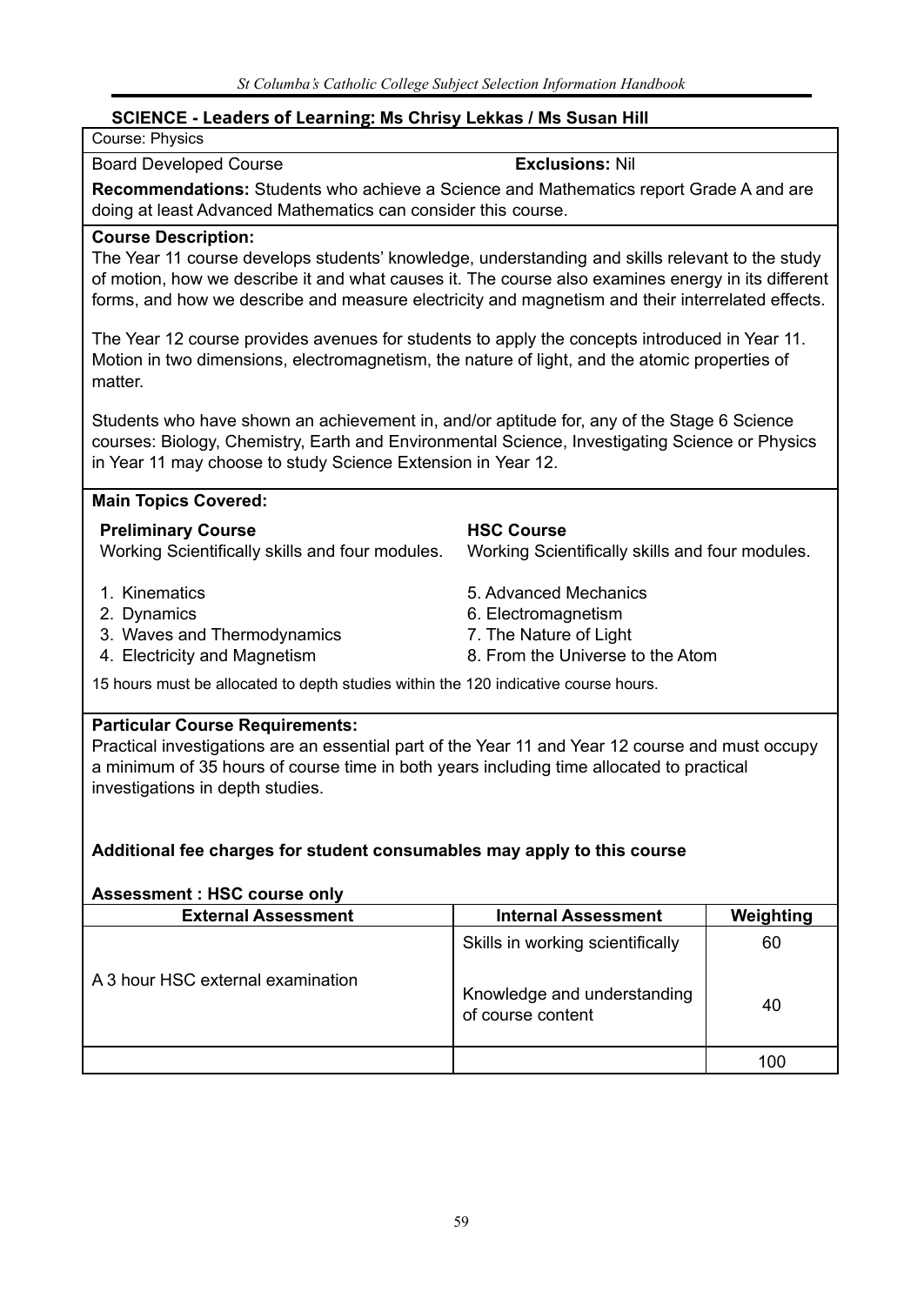# **SCIENCE - Leaders of Learning: Ms Chrisy Lekkas / Ms Susan Hill**

Course: Science Extension (HSC Only) 1 unit

# Board Developed Course **Exclusions:** Nil

**Recommendations:** Only students who achieve an A in at least one Preliminary Science course can consider this course.

#### **Course Description:**

Science Extension is a new course with a focus on the authentic application of scientific research skills to produce a Scientific Research Report generally acceptable for publication. Students propose and develop a research question, formulate a hypothesis and develop evidence-based responses to create their Scientific Research Report which is supported by a Scientific Research Portfolio. The four modules integrate the skills of Working Scientifically within the course content to form the framework for the Scientific Research Project.

## **Main Topics Covered:**

Module 1 The Foundations of Scientific Thinking

Module 2 The Scientific Research Proposal

Module 3 The Data, Evidence and Decisions

Module 4 The Scientific Research Report

## **Particular Course Requirements:**

Prerequisite courses for Science Extension Year 12 are one of, or a combination (up to 6 units of study) of, Biology, Chemistry, Earth and Environmental Science, Investigating Science or Physics in Year 11.

Co-requisite courses for Science Extension Year 12 are one of, or a combination (up to 7 units of study) of, Biology, Chemistry, Earth and Environmental Science, Investigating Science or Physics in Year 12.

Students must propose and develop a research question, formulate a hypothesis and develop evidence-based responses in the form of a Scientific Research Report, which is supported by a Scientific Research Portfolio.

The Scientific Research Report is a result of the student's own work and must adhere to the principles and practices of good scholarship, as identified in the HSC: All My Own Work course. While students may collaborate with and draw upon the expertise, knowledge and data held by others in developing their Scientific Research Report and Portfolio, this assistance must be referenced using accepted protocols.

All scientific research must be sensitive to community expectations and individual school requirements in relation to the question being interrogated. Students must adhere to ethical practices in the collection and analysis of data and the communication of results.

# **Additional fee charges for student consumables may apply to this course**

| <b>ASSESSITIBILE: HOU COULSE OILLY</b>               |                                                        |             |
|------------------------------------------------------|--------------------------------------------------------|-------------|
| <b>External Assessment</b>                           | <b>Internal Assessment</b>                             | Weighting % |
|                                                      | Communicating scientifically                           | 30          |
| A 2 hour HSC external examination - online<br>format | Gathering, recording,<br>analysing and evaluating data | 30          |
|                                                      | Application of scientific<br>research skills           | 40          |
|                                                      |                                                        | 100         |

# **Assessment : HSC course only**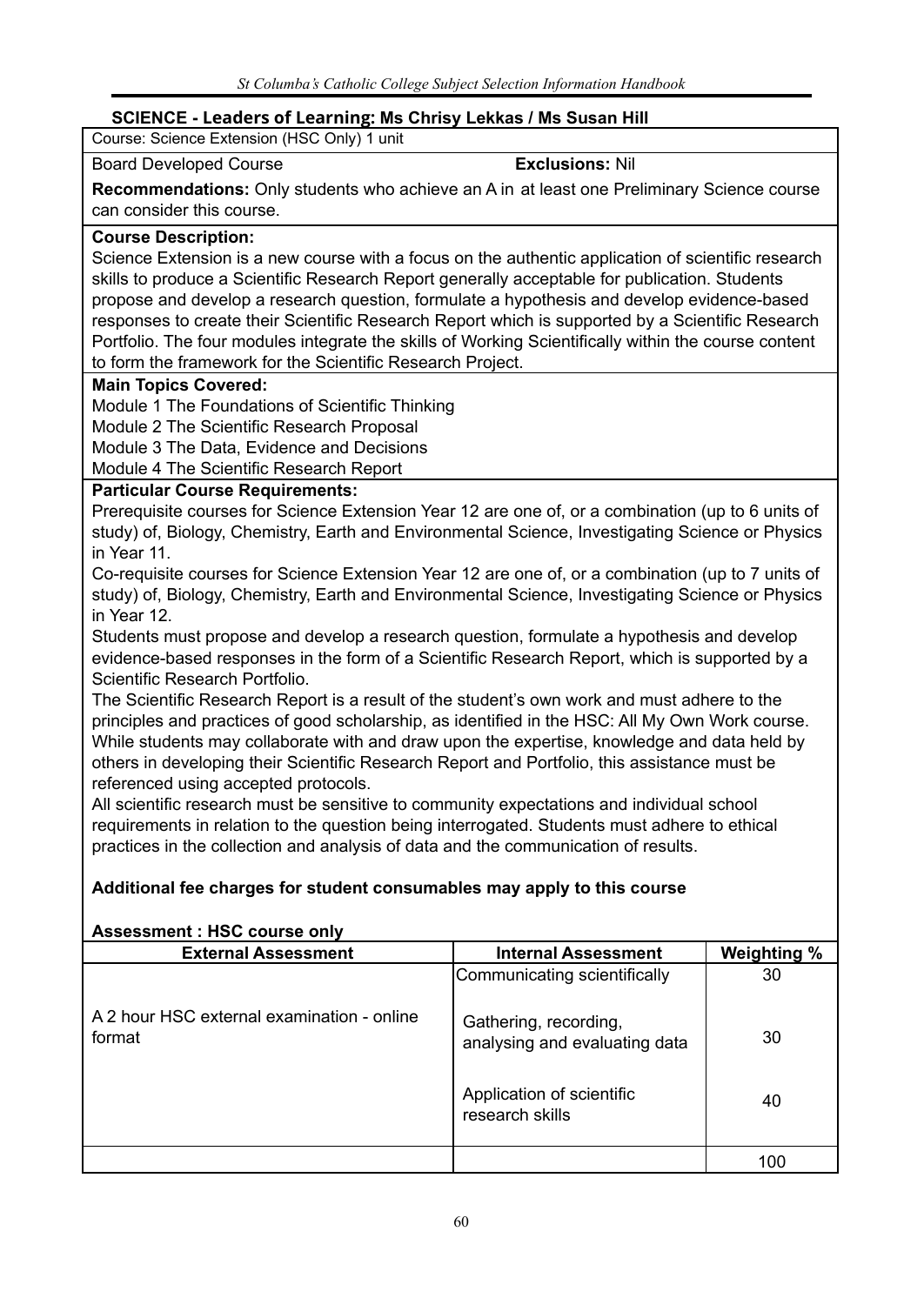# **HSIE – Leader of Learning: Mrs Amy Wallis / Mrs Karlie Hollifield**

**Course:** Society and Culture

# 2 units for each of Preliminary and HSC

# Board Developed Course **Exclusions:** Nil

**Recommendations:** The Personal Interest Project is a 5,000 word primary research task. Students should be competent in English expression, well organized, an independent learner and highly motivated.

# **Course Description:**

Society and Culture develops social and cultural literacy and a clear understanding of the interactions of persons, society, culture, environment and time, and how these shape human behaviour. The course draws on cross-disciplinary concepts and social research methods, and students undertake research in an area of particular interest to them. The research findings are presented for external assessment in the Personal Interest Project (PIP).

Main topics Covered:

# **Preliminary Course**

- The Social and Cultural World (30%) the interaction between aspects of society and cultures
- Personal and Social Identity (40%) socialisation & coming of age in a variety of social and cultural settings.
- Intercultural Communication (30%) how people in different cultures interact and communicate

# **HSC Course**

**Core**

- Social and Cultural Continuity and Change (30%) the nature, continuity and change, research and study of a selected country
- The Personal Interest Project (30%) an individual research project

Depth Studies (40%)

Two to be chosen from:

- Popular Culture the interconnection between individuals and popular culture
- Belief Systems role of belief systems in societies, cultures and personal life
- Social inclusion and exclusion the nature of social inclusion and exclusion and its implications.
- **●** Social Conformity and Nonconformity: a study on the formation of, and influences on, attitudes and behaviours of groups in society.

# **Particular Course Requirements:** Completion of Personal Interest Project **Additional fee charges for student consumables may apply to this course**

| Assessment: HSC course only                                |           |                                                |           |
|------------------------------------------------------------|-----------|------------------------------------------------|-----------|
| <b>External Assessment</b>                                 | Weighting | <b>Internal Assessment</b>                     | Weighting |
| A two-hour written examination,                            | 60        | Knowledge & Understanding                      | 50        |
| including short answer and<br>extended response questions. |           | Application and evaluation of<br>methodologies | 30        |
| <b>Personal Interest Project</b>                           | 40        | Communication in appropriate<br>forms          | 20        |
|                                                            | 100       |                                                | 100       |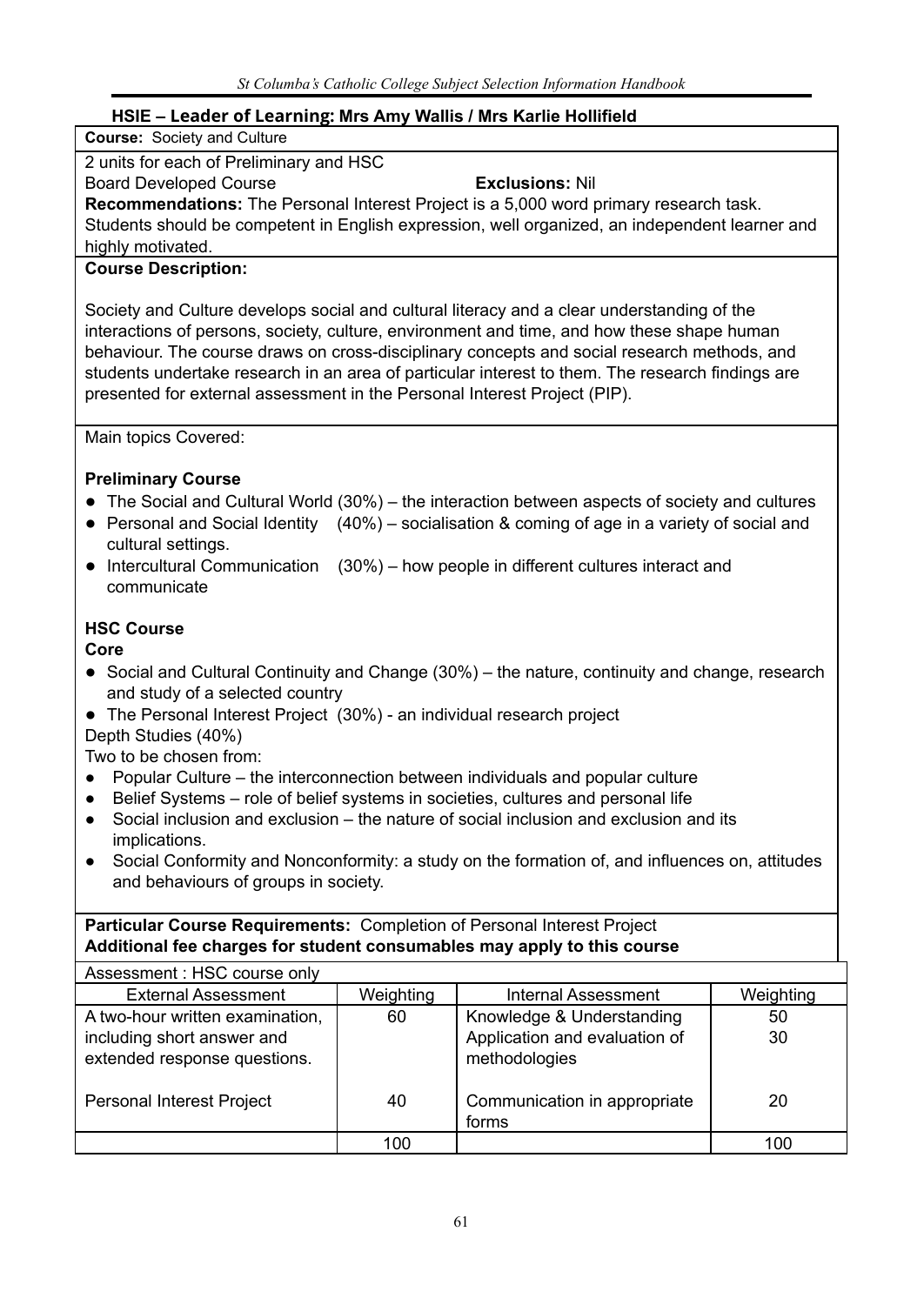# **TAS – Leader of Learning: Mr Nick Prineas / Mrs Christie Carey**

| <b>Course: Textiles and Design</b>                                                                     |                        |
|--------------------------------------------------------------------------------------------------------|------------------------|
| 2 units for each of Preliminary and HSC                                                                |                        |
| <b>Board Developed Course</b>                                                                          | <b>Exclusions: Nil</b> |
| <b>Course Description:</b>                                                                             |                        |
| The Preliminary course involves the study of design, communication methods, construction               |                        |
| techniques, fibres, yarns, fabrics and the textile industry. Practical experiences are integral to the |                        |
| course. The HSC course builds upon the Preliminary course and involves the study of history and        |                        |
| culture of design, contemporary designers, emerging technologies, sustainable technologies             |                        |

culture of design, contemporary designers, emerging technologies, sustainable technologies, consumer issues and the marketplace. This course culminates in the development of a Major Textiles Project which is specific to a selected focus area and which includes supporting documentation and textile items.

## **Main Topics Covered:**

## **Preliminary Course**

#### Design 40%

- Elements and principles of design
- Types of design
- Communication techniques
- manufacturing methods
- Preliminary Textile Project 1 focuses on the generation and communication of ides, design modification, manipulative skills, evaluation of ideas and the project, and management of time and resources.
- Properties and Performance of Textiles 50%
	- Fabric, yarn and fibre structure
	- Types, classification and identification of fabrics, yarns and fibres
	- Fabric, yarn and fibre properties
	- Preliminary Textile Project 2 focuses on an analysis of fabric, yarn and fibre properties, experimental procedures, product design, fabric choice, manipulative and management skills, communication methods and the recording of information
- Australian Textile, Clothing, Footwear and Allied Industries 10%
	- Industry overview past, present, future
	- Quality and value of textiles

#### **HSC Course**

- Design 20%
	- Fabric colouration and decoration
	- Historical design development
	- Cultural factors that influence design and designers
	- Contemporary designers
- Properties and Performance of Textiles 20%
	- End-use applications
	- Innovations and emerging textile technologies
- Australian Textile, Clothing, Footwear and Allied Industries 10%
	- Appropriate textile technology and environmental sustainability
	- Current issues Marketplace
- Major Textiles Project 50%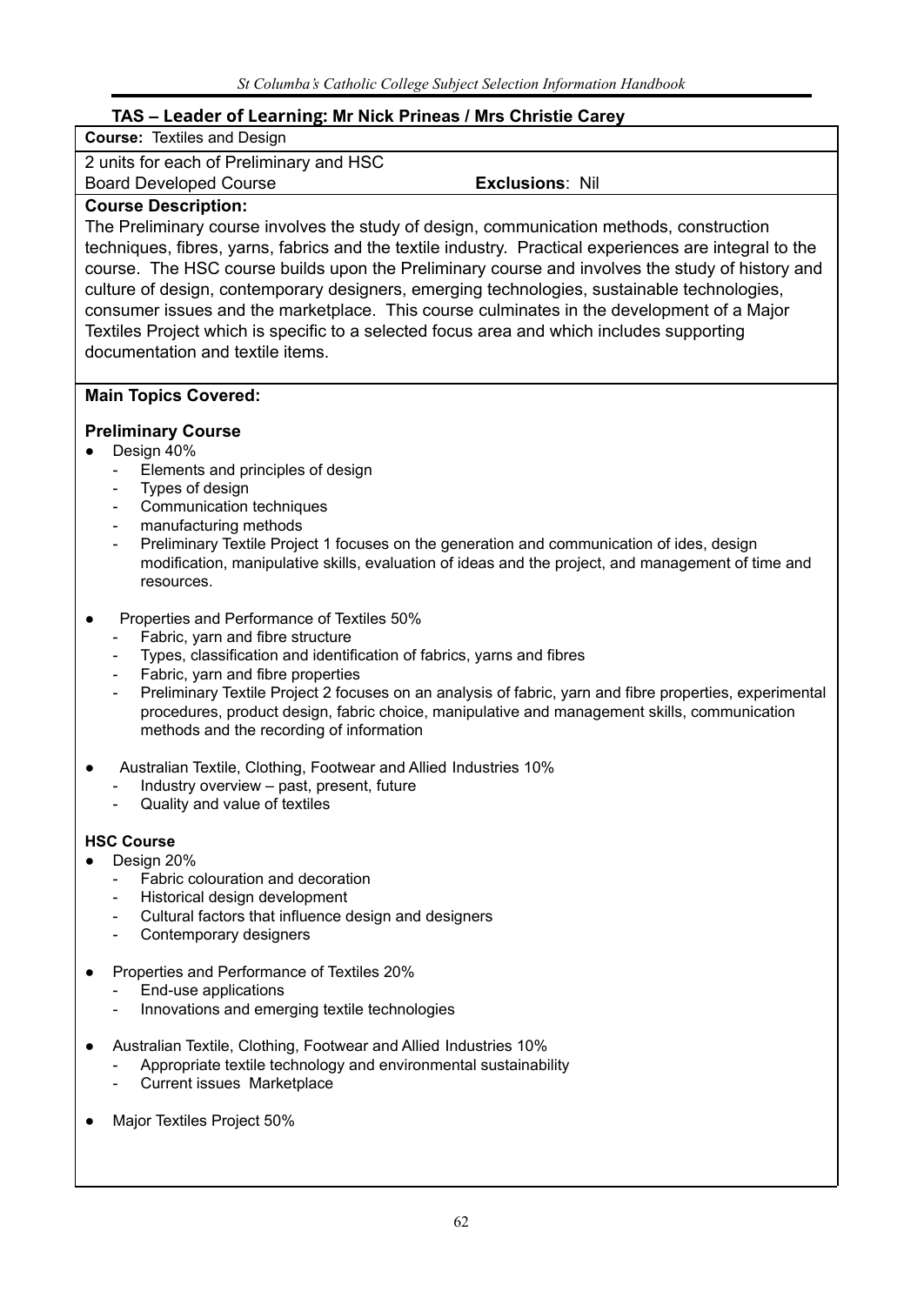Students select one focus area through which they develop a project, which includes supporting documentation and textile item/s:

- apparel
- furnishings
- costume
- textile arts
- non-apparel

Students will demonstrate the development of manipulative, graphical, communication, research, decision-making, management and manufacturing skills

## **Particular Course Requirements:**

This course is designed for any student interested in designing and producing textile items, and studying the textile and apparel industries. It is not essential to have studied Textiles and Design in previous years but a genuine interest and enthusiasm for Textiles is essential.

| <b>Assessment: HSC course only:</b>   |           |                                                                                                     |           |
|---------------------------------------|-----------|-----------------------------------------------------------------------------------------------------|-----------|
| <b>External Examination</b>           | Weighting | <b>Internal Assessment</b>                                                                          | Weighting |
| A 1 1/2 hour HSC external examination | 50        | Knowledge and<br>understanding of course<br>content                                                 | 50        |
| <b>Major Textiles Project</b>         | 50        | Skills and knowledge in the<br>design, manufacture and<br>management of a major<br>textiles project | 50        |
| Total                                 | 100       | Total                                                                                               | 100       |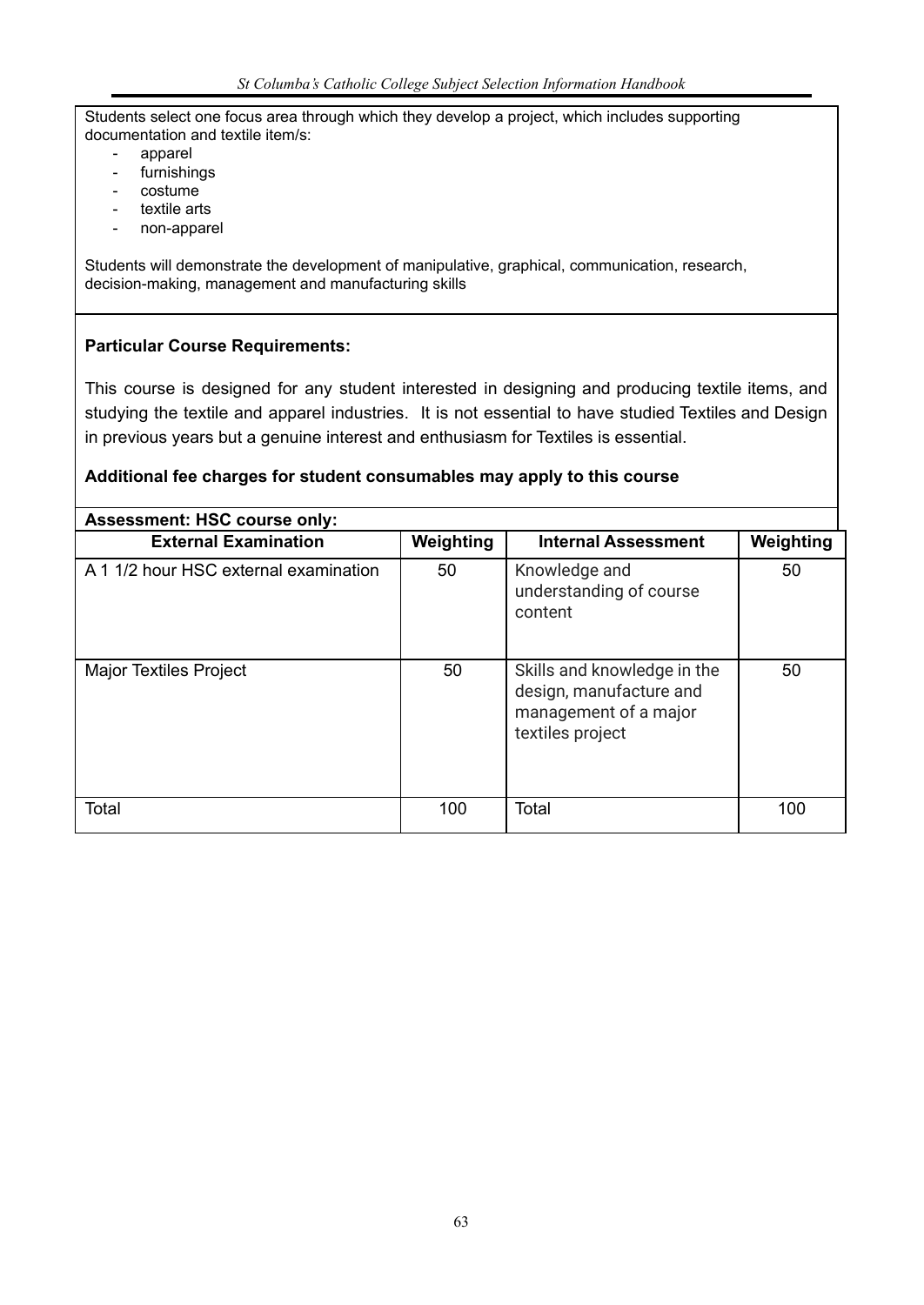# **Creative Arts – Leader of Learning: Mrs Margaret Rust / Ms Carmen Noonan**

# **Course:** Visual Arts

2 units for each of Preliminary and HSC Board Developed Course **Exclusions:** projects developed for assessment in one subject are not to be used either in full or in part for assessment in any other subject

# **Course Description:**

Visual Arts involves students in artmaking, art criticism and art history. Students develop their own artworks, culminating in a 'Body of Work' in the HSC course. Students critically and historically investigate artworks, critics, historians and artists from Australia as well as those from other cultures, traditions and times.

The Preliminary course is broadly focused, while the HSC course provides for deeper and more complex investigations. While the course builds on Visual Arts courses in Stages 4 and 5, it also caters for students with limited experience in Visual Arts.

# **Main Topics Covered:**

**Preliminary Course** learning opportunities focus on**:**

- The nature of practice in artmaking, art criticism and art history through different investigations
- The role and function of artists, artworks, the world and audiences in the art world
- The different ways the Visual Arts may be interpreted and how students might develop their own informed points of view
- How students may develop meaning, focus and interest in their work
- Building understandings over time through various investigations and working in different forms.

**HSC Course** learning opportunities focus on**:**

- How students may develop their practice in artmaking, art criticism and art history
- How students may develop their own informed points of view in increasingly independent ways and use different interpretive frameworks in their investigations
- How students may learn about the relationships between artists, artworks, the world and audiences within the art world and apply these to their own investigations
- **●** How students may further develop meaning and focus in their work.

# **Particular Course Requirements:**

Preliminary Course

- Artworks in at least two expressive forms and use of a process diary
- A broad investigation of ideas in artmaking, art criticism and art history

HSC Course

- Development of a body of work and use of a process diary
- A minimum of five Case Studies (4–10 hours each)
- Deeper and more complex investigations in artmaking, art criticism and art history.

| <b>Assessment : HSC course only</b> |           |                                    |           |  |
|-------------------------------------|-----------|------------------------------------|-----------|--|
| <b>External Assessment</b>          | Weighting | <b>Internal Assessment</b>         | Weighting |  |
| Written exam                        | 50        | Development of the body of<br>work | 50        |  |
| Submission of a body of work        | 50        | Art criticism and art history      | 50        |  |
|                                     | 100       |                                    | 100       |  |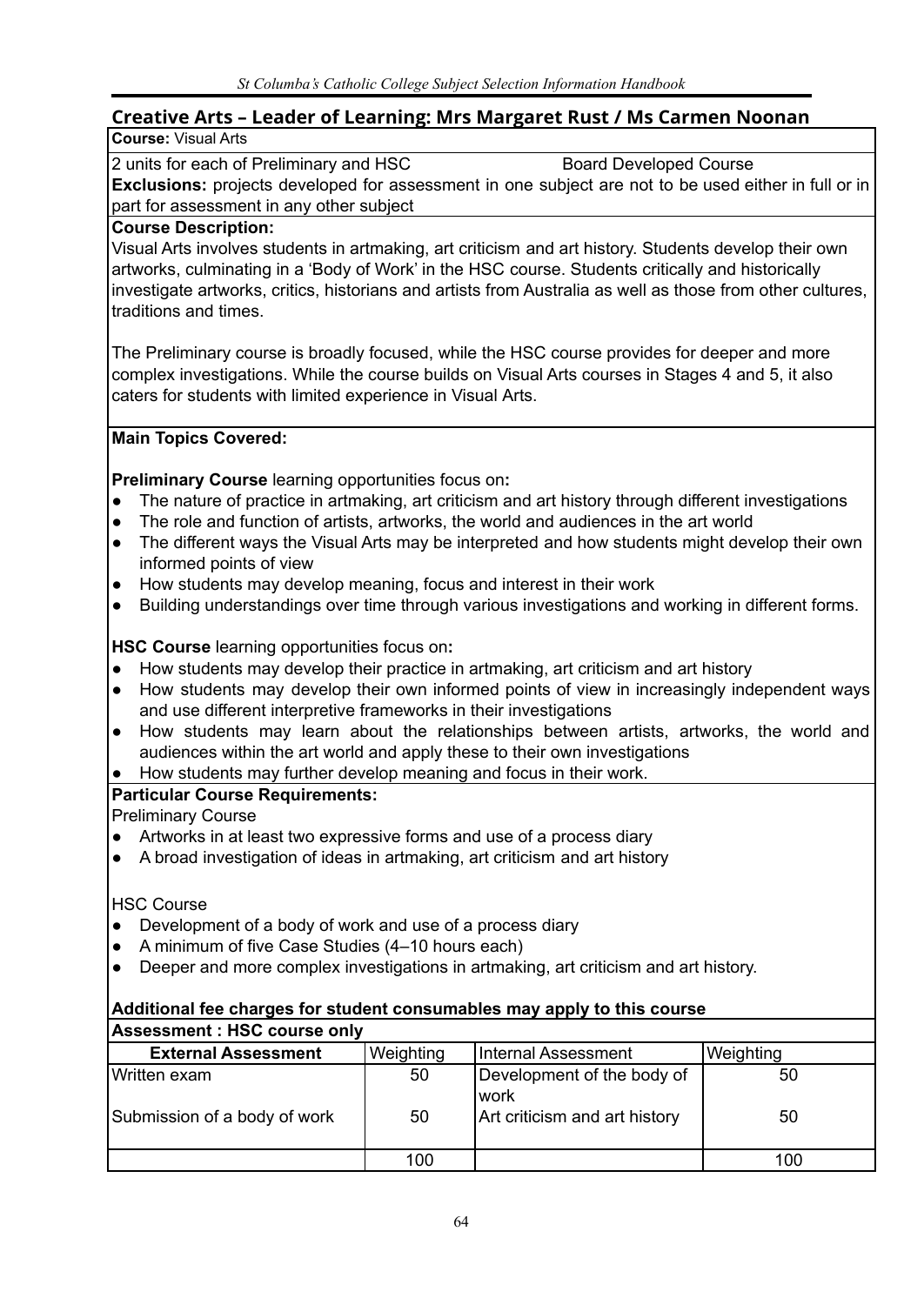

# **Vocational Education and Training Courses**



# (VET)

| Legal Name          | Trustees of the Roman Catholic Church for the Diocese of Parramatta |
|---------------------|---------------------------------------------------------------------|
| RTO Code            | 90490                                                               |
| <b>Trading Name</b> | Catholic Education Diocese of Parramatta                            |

Under the **Australian Qualification Framework (AQF),** all Vocational Education and Training (VET) courses are recognised nationally, with students obtaining a qualification upon completion. All VET courses have been developed in conjunction with industry, are taught to **industry standards** and have clear links to post school destinations. Depending on the course, students may exit with a Statement of Attainment, Certificate II or Certificate III.

VET courses may be undertaken at school (RTO: 90490 – Trustees of the Roman Catholic Church for the Diocese of Parramatta) or through external providers. VET can be divided into Board Developed Curriculum Framework Courses and Board Endorsed Courses. **Board Developed Courses** such as Business Services, Construction, Entertainment, Hospitality, Information and Digital Technology, Primary Industries and Retail Services are offered as well as Fitness which is a **Board Endorsed Course**. Board Developed Courses are **Category B subjects** which can contribute in the calculation of the **ATAR.** Please remember, **only 2 units of category B** subjects can be counted towards the ATAR.

# *Note: Board* Endorsed *Courses do not contribute to the calculation of the ATAR.*

The table below summarises the VET courses that may be available. Courses available at school and through external providers will depend on the subject uptake.

# *Internal Courses Board Developed VET courses offered at school:*

- Business Services (likely access via cluster class)
- Construction
- Entertainment (likely access via cluster class)
- Hospitality
- Information & Digital Technology (likely access via cluster class or School of Now)
- Primary Industries
- Retail Services (likely access via cluster class)

# *Board Endorsed VET courses offered at school:*

● Fitness

#### **Check out**

**<https://sites.google.com/parra.catholic.edu.au/cedpvet-rto90490/home> for further VET subject information.**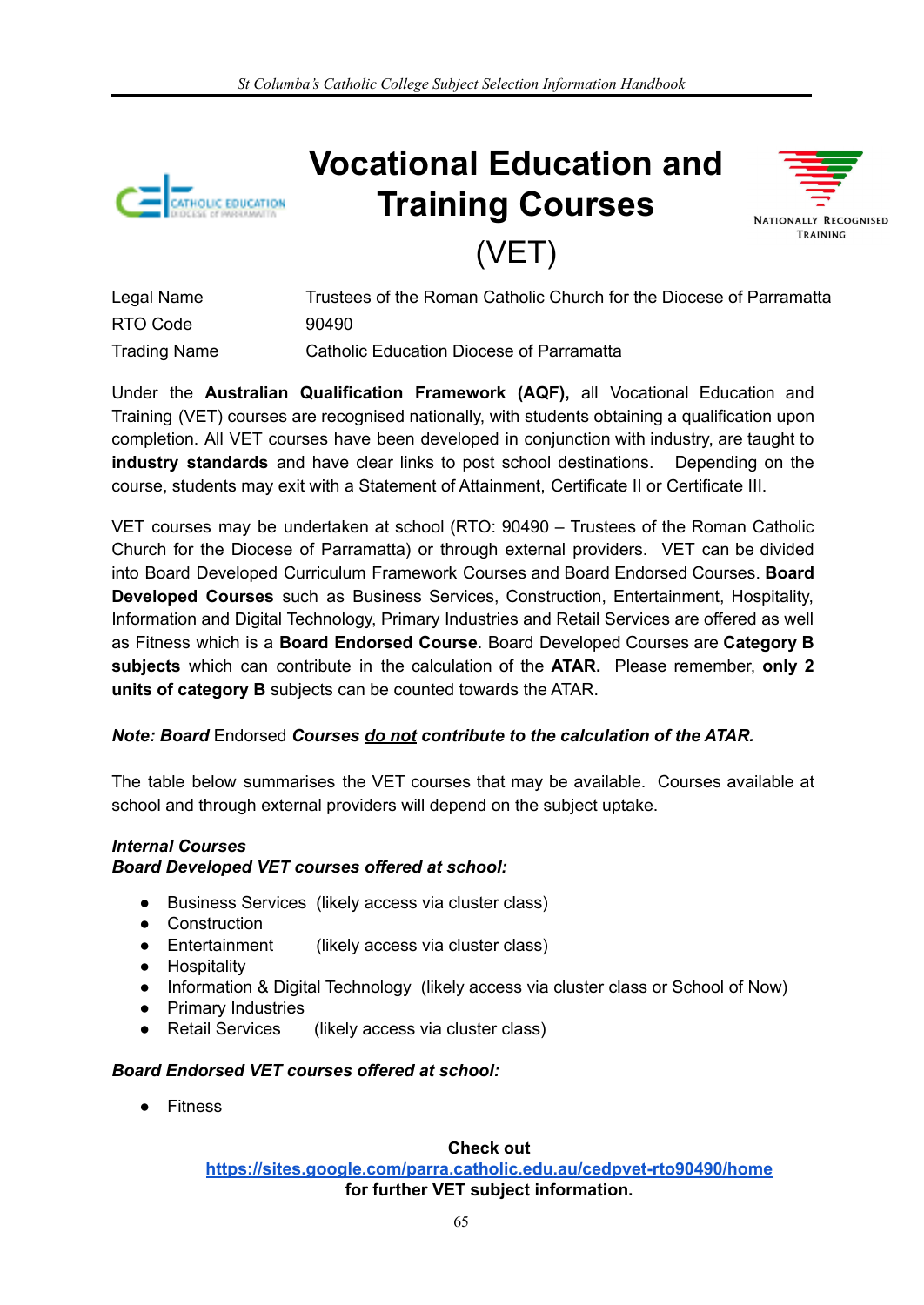# *External Courses (EVET) Board Developed VET courses offered externally:*

● Human Services

# *Board Endorsed VET courses offered externally may include:*

- Animal Studies
- Beauty Therapy
- Design Fundamentals
- Digital Games Design & Animation

#### **Please speak with Mr Sullivan regarding further EVET course offerings and opportunities.**

All EVET courses require students to complete an Expression of Interest online form and application form. Such courses also attract a student co-contribution fee to be paid on application.

**Any student interested in an EVET course must speak with Mr Sullivan to obtain access to the online EOI form and application forms. He will also provide further information regarding the student co-contribution fee.**

## **Check out [https://sites.google.com/parra.catholic.edu.au/cedpvet-rto90490/home/subject](https://sites.google.com/parra.catholic.edu.au/cedpvet-rto90490/home/subject-selection/evet?authuser=0)[selection/evet?authuser=0](https://sites.google.com/parra.catholic.edu.au/cedpvet-rto90490/home/subject-selection/evet?authuser=0) for further EVET information.**

For any additional VET information, please contact the Leader of Learning VET at the College:

**Geoff Sullivan M 0417 612 157 E gsullivan2@parra.catholic.edu.au In person @ St Columba's CC each Tuesday**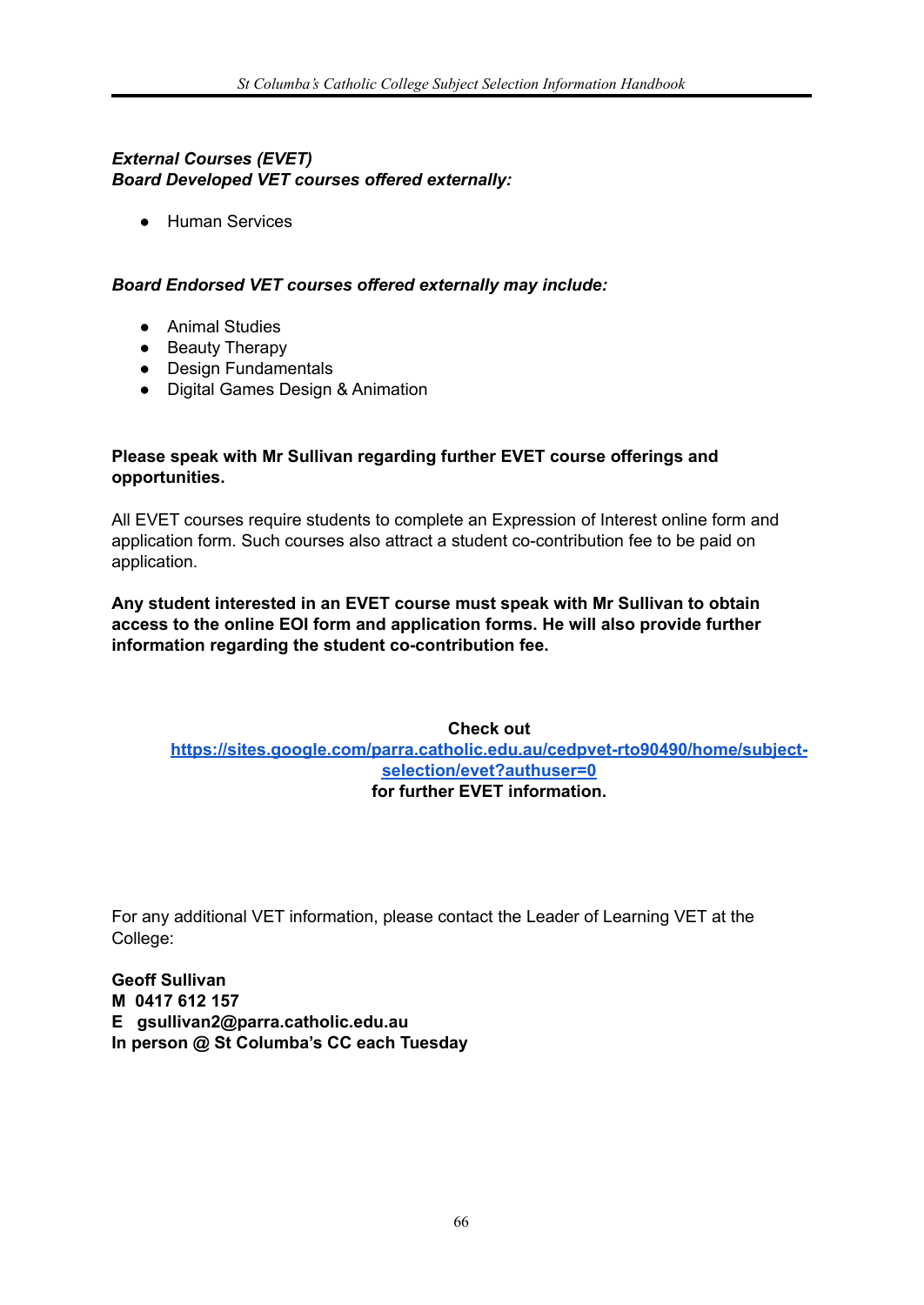# **Facts About VET Courses**

VET courses have a practical component, as they are designed for students who may wish to build a career in these industry areas. There is also a significant theoretical component in most of the courses.

· VET courses are **competency based** and will be assessed through integrated competency tasks using observation, questioning and structured activity assessment methods. To be assessed as competent a student must demonstrate to a qualified assessor that they have the knowledge and skills to effectively carry out the various tasks to the standard required in the appropriate industry. Students are progressively assessed as either 'competent' or 'not yet competent'. When a student achieves a unit of competency it is signed off by the assessor.

· The **HSC examination** in Board Developed VET courses is optional. Students who do not wish the course to contribute to the calculation of their ATAR or are following a NON-ATAR program may elect to withdraw from the HSC examination. This decision is usually formalised after the Trial HSC exam by completing a 'Withdrawal from the HSC Examination' form and submitting it to their VET Teacher. This has no impact on the eligibility of a student to receive their qualification or a HSC for this course.

· Only **ONE** Board Developed VET course can contribute to the calculation of the ATAR. Students must sit the HSC Examination Paper in a Board Developed VET course for it to count towards the calculation of the ATAR.

· There is a **mandatory 70 hours of industry work placement** for each Board Developed Course undertaken. Travel expenses and the management of course work missed in other subjects should be taken into consideration. The penalty for not completing the mandatory work placement hours is that the student will be deemed unsatisfactory and risk not receiving the Higher School Certificate because the student has not met NESA requirements.

Students may need to purchase equipment for VET courses such as tool kits; textbooks, uniforms, etc. Please note that additional costs to school fees may apply for VET courses.

Schools deliver VET courses, while EVET courses are delivered by TAFE or other external providers, such as Whitehouse.

Many of the core competencies and skills gained from VET Courses are transferable, for eg teamwork, communication, work health and safety and work ethics. No matter what industry the student eventually pursues, they will have participated in entry-level skills that will make them more work ready.

· You may be entitled to apply for Recognition of Prior Learning if you have completed any training, either through your part-time work, TAFE or other courses you have completed recently, or through experience gained in other ways. You should talk to the Leader of Learning VET or VET teacher for further information. Some students may qualify for exemption from their second work placement if they work in the industry related to their course work once they have filled out a Recognition of Prior Learning Form with their employer.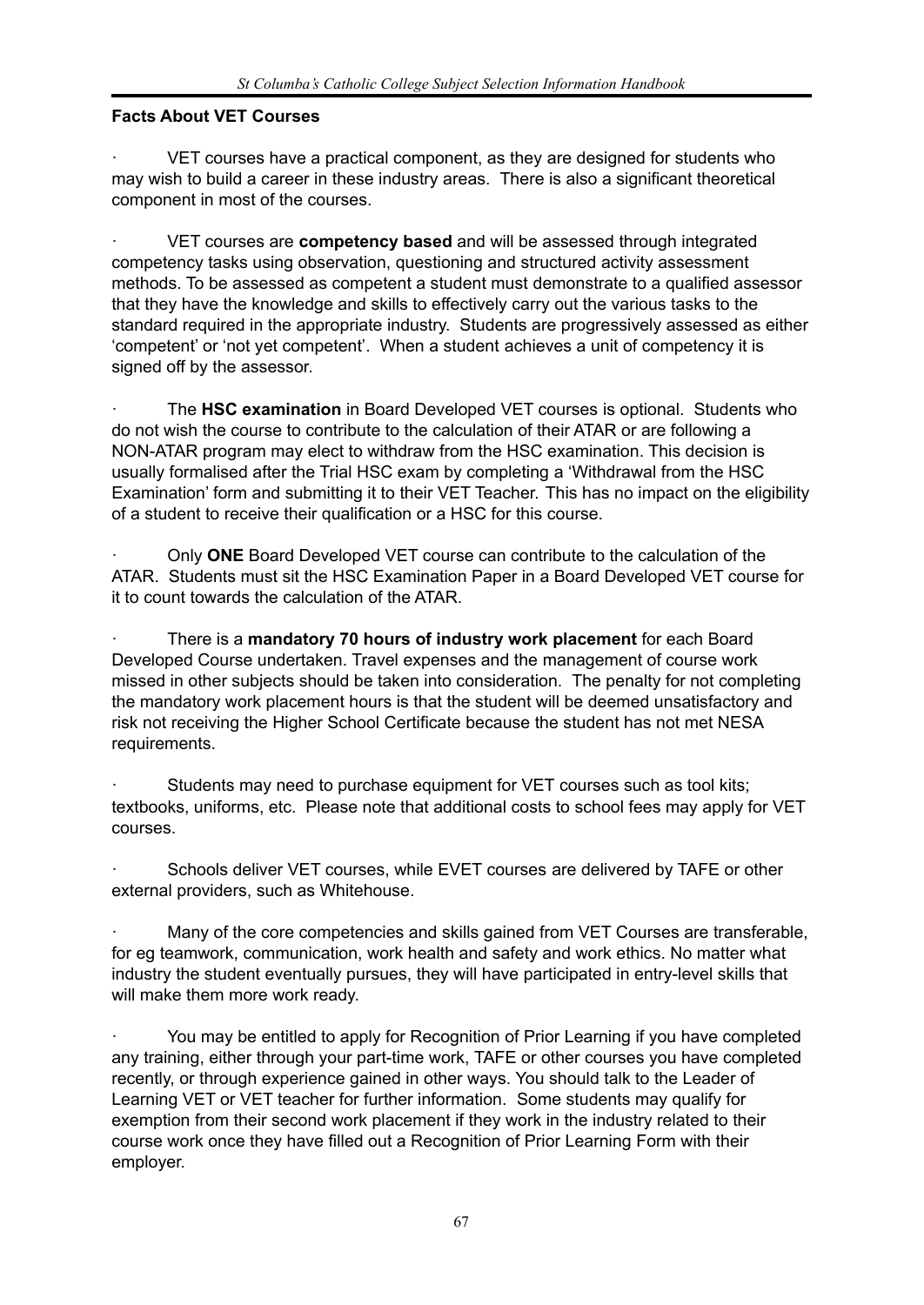#### BUSINESS SERVICES

**Training Package: BSB Business Services Qualification: BSB30120 Certificate III Board Developed Course - Category B 2 Units Preliminary & 2 Units HSC Course Contributes to the ATAR: YES**



### **Course Description:**

This course is for students who wish to gain qualifications for employment in the business world, either as a long term career or in part-time or temporary positions while undertaking further study. Students will develop the skills, knowledge and confidence to function effectively in a business environment. This course is designed to assist those seeking entry level career positions in areas, such as administration, finance, business and technology.

# **Please Note: This is a new qualification for 2022. At the time of publication, NESA's syllabus has not been published. As a result, the units of competency below may change.**

#### **Units Include:**

| BSBPEF201 | Support personal wellbeing in the workplace          |
|-----------|------------------------------------------------------|
|           | BSBSUS211 Participate in sustainable work practices  |
|           | BSBTWK301 Use inclusive work practices               |
|           | BSBWHS311 Assist with maintaining workplace safety   |
|           | BSBXCM301 Engage in workplace communication          |
|           | BSBTEC201 Use business software applications         |
|           | BSBTEC301 Design and produce business documents      |
| BSBTEC302 | Design and produce spreadsheets                      |
|           | BSBWRT311 Write simple documents                     |
| BSBPEF301 | Organise personal work priorities                    |
|           | BSBOPS304 Deliver and monitor a service to customers |
| BSBINS302 | Organise workplace information                       |

#### **Eligibility for Qualification:**

Students assessed as fulfilling the requirements for all the units in the 240 hour course will be eligible for the Certificate III in Business.

Students achieving at least one unit of competency will be eligible for an AQF Statement of Attainment showing partial completion of their qualification.

#### **Considerations & Costs:**

Students may be required to purchase a textbook and/or storage device.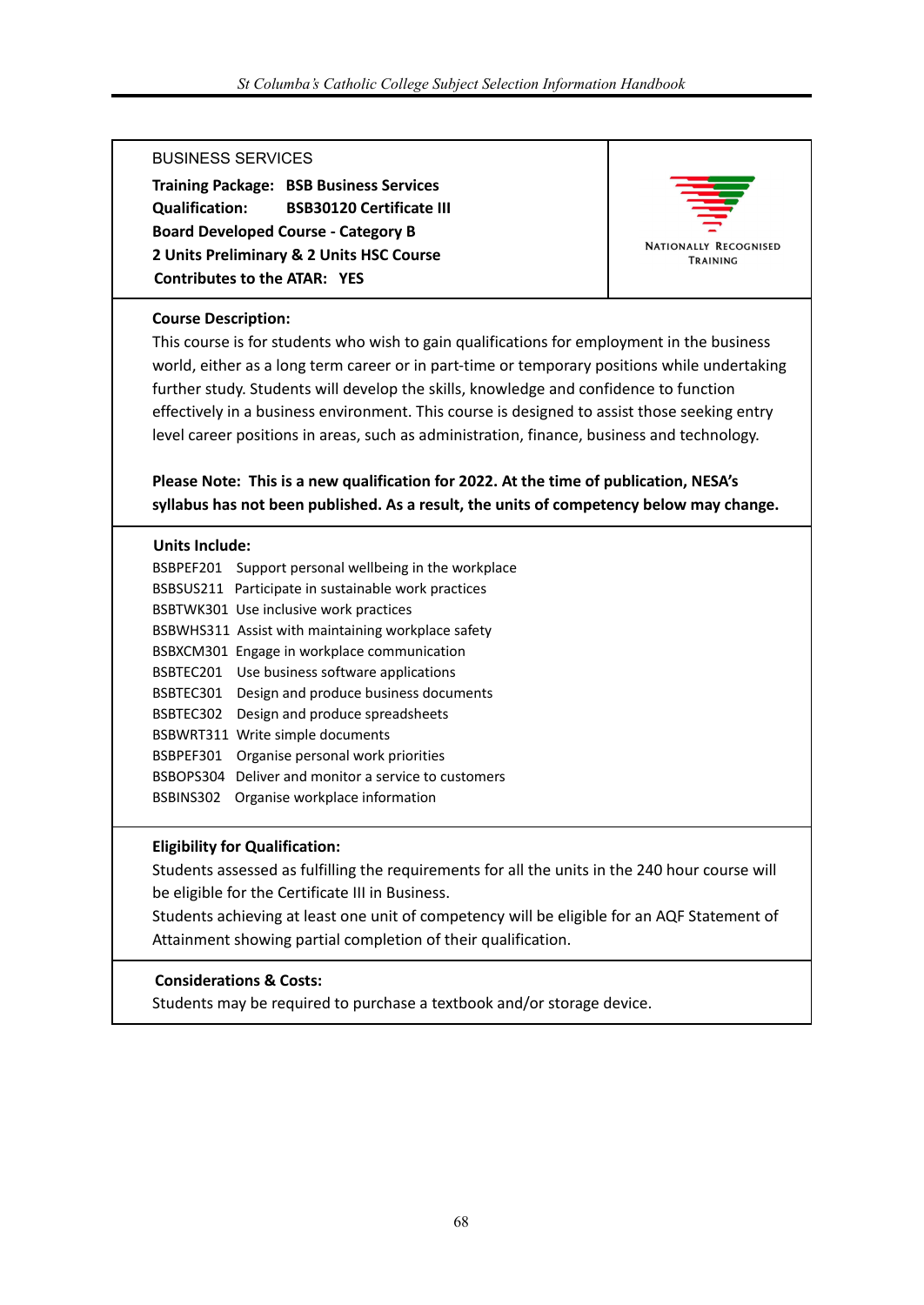# **CONSTRUCTION**

**Training Package: Construction, Plumbing and Services Qualification: PC20220 Certificate II Construction Pathways Board Developed Course - Category B 2 Units Preliminary & 2 Units HSC Course Contributes to the ATAR: YES**



**NATIONALLY RECOGNISED** TRAINING

#### **Course Description:**

This course provides students with the opportunity to gain knowledge and skills in a range of activities and functions in a construction setting. Units focus on developing the skills required to work safely and effectively within the industry, industry awareness, communication, reading and interpreting plans, measuring and calculating and handling construction tools and equipment. Students can achieve the CIC White Card.

# **Please Note: At the time of publication, NESA's syllabus has not been published for 2022. As a result, the units of competency listed below may change. There may also be an additional qualification, with a SOA towards Certificate II in Construction.**

#### **Units include:**

| CPCCCM1012 | Work effectively and sustainability in the construction industry                |
|------------|---------------------------------------------------------------------------------|
| CPCCCM1013 | Plan and organize work                                                          |
| CPCCCM1015 | Carry out measurements and calculations                                         |
| CPCCVE1011 | Undertake a basic construction project                                          |
|            | CPCCWHS2001 Apply WHS requirements, policies and procedures in the construction |
|            | industry                                                                        |
| CPCCCA2002 | Use carpentry tools and equipment                                               |
| CPCCCA2011 | Handle carpentry materials                                                      |
| CPCCCM2004 | Handle construction materials                                                   |
| CPCCCM2006 | Apply basic levelling procedures                                                |
| CPCCCO2013 | Carry out concreting to simple forms                                            |
| CPCCCM2001 | Read and interpret plans and specifications                                     |
|            | CPCCWHS1001 Prepare to work safely in the construction industry                 |

#### **Eligibility for Qualification:**

Students assessed as fulfilling the requirements for all the units in the 240-hour course will be eligible for Certificate II in Construction Pathways.

Students achieving at least one unit of competency will be eligible for an AQF Statement of Attainment showing partial completion of their qualification.

#### **Considerations & Course Costs:**

Students will need to purchase a textbook (\$65). They may also need to purchase work boots, high vis shirt, work pants, safety glasses and ear muffs.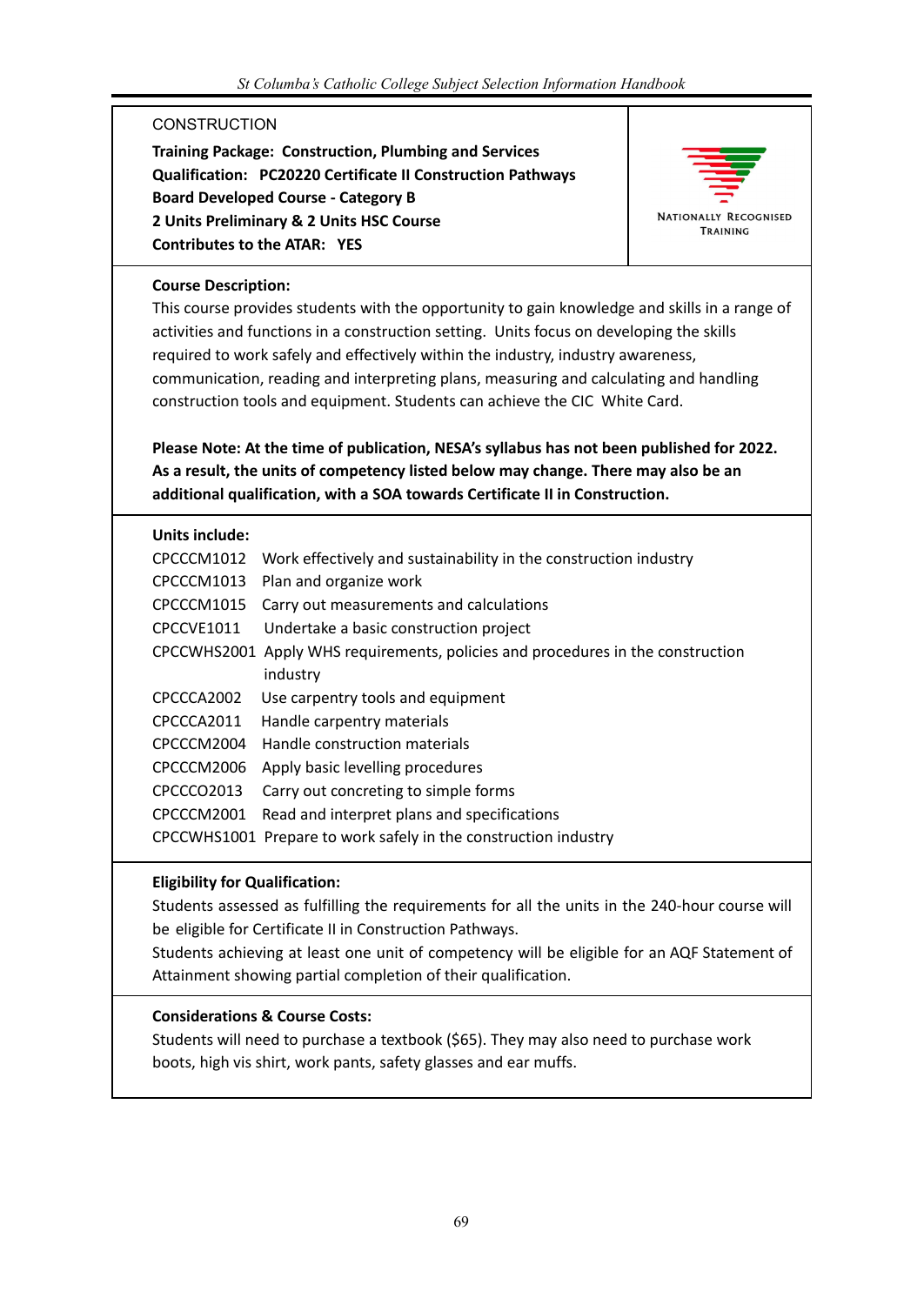# ENTERTAINMENT INDUSTRY

**Training Package: CUA Creative Arts & Culture Qualification: Statement of Attainment towards CUA30420 Certificate III in Live Production and Technical Services Board Developed Course - Category B 2 Units Preliminary & 2 Units HSC Course Contributes to the ATAR: YES**



#### **Course Description:**

The entertainment industry is a diverse industry covering a wide range of occupational areas, including audio, costume, customer service, front of house, lighting, props, scenic art, sets staging, technical operations and vision systems. This course provides students with the opportunity to gain a range of general skills and knowledge suitable for entry to employment in live performance, theatre and events industries.

# **Please Note: At the time of publication, NESA's syllabus has not been published for 2022. As a result, the units of competency listed below may change.**

#### **Units Include:**

| BSBPEF301 | Organise personal work priorities                       |
|-----------|---------------------------------------------------------|
| CUAIND301 | Work effectively in the creative arts industry          |
| CUAIND314 | Plan a career in the creative arts industry             |
| CUAPPR314 | Participate in collaborative creative projects          |
| CUAWHS312 | Apply work health and safety practices                  |
| CUALGT311 | Operate basic lighting                                  |
| CUALGT314 | Install and operate follow spots                        |
| CUASOU331 | Undertake live audio operations                         |
| CUASTA311 | Assist with production operations for live performances |
| CUASTA313 | Operate staging elements                                |
| CUASTA212 | Assist with bump in and bump out of shows               |
| CUAVSS312 | Operate vision systems                                  |

#### **Eligibility for Qualification:**

Students assessed as fulfilling the requirements for all the units in the 240 hour course will be eligible for Statement of Attainment towards CUA30420 Certificate III in Live Production and Technical Services.

Students achieving at least one unit of competency will be eligible for an AQF Statement of Attainment showing partial completion of their qualification.

#### **Considerations & Costs:**

Students may need to pay for the CIC WhiteCard course, they may also need to purchase black pants and shirt and black shoes for back of stage work.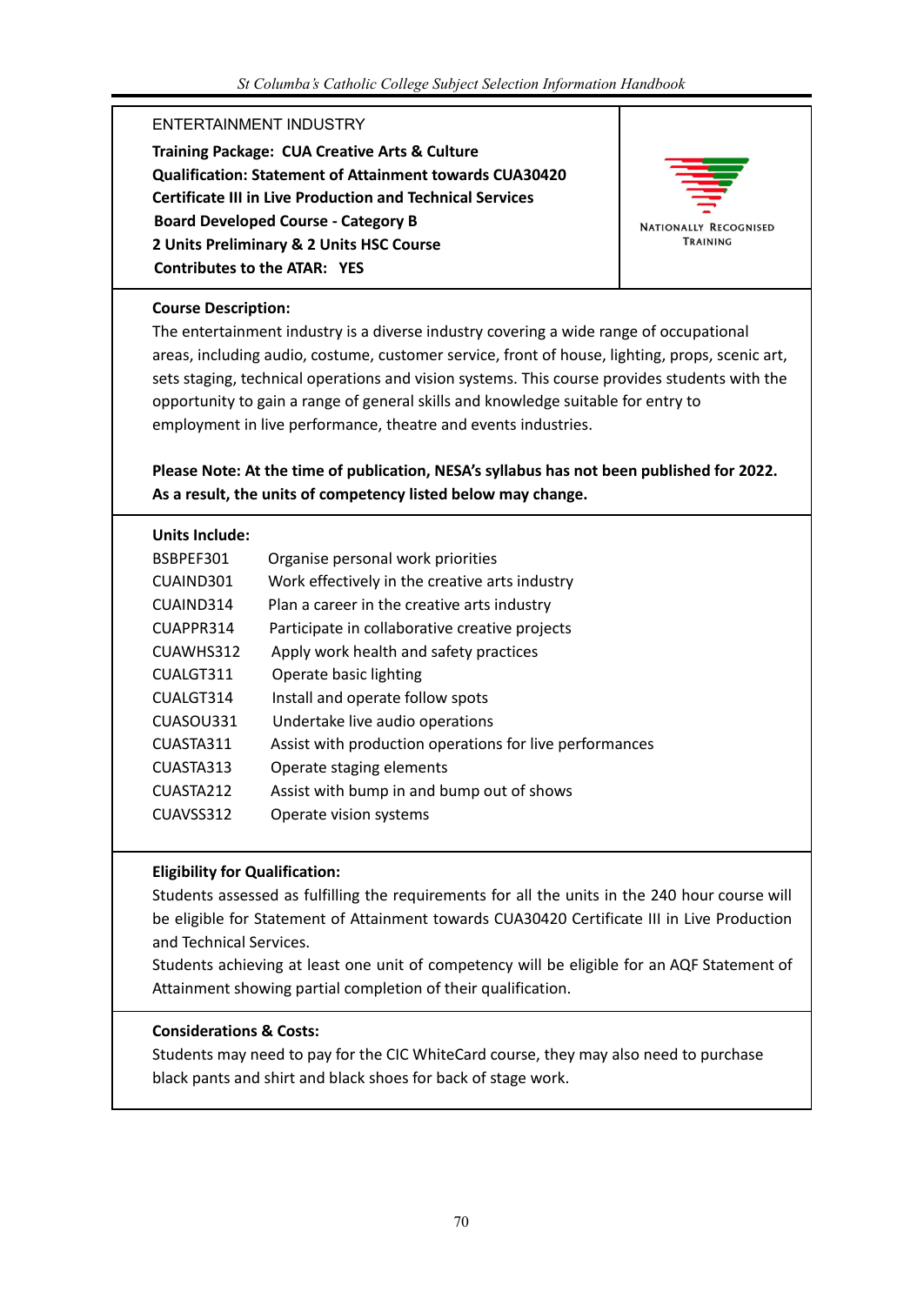### **FITNESS**

**Training Package: SIS Sport, Fitness and Recreation Qualification: Statement of Attainment towards SIS30315 Certificate III in Fitness Board Endorsed Course 2 Units Preliminary & 2 Units HSC Course Contributes to the ATAR: NO**



#### **Course Description:**

This course provides the skills and knowledge for an individual to be competent in a range of activities and functions requiring autonomous work within a defined range of exercise instruction situations and activities. Qualification outcomes may include providing exercise instruction for group, aqua or gym programs. Work may be undertaken in locations such as gyms, fitness facilities, pools and community facilities.

#### **Units Include:**

| SISFFIT001 | Provide health screening and fitness orientation                       |
|------------|------------------------------------------------------------------------|
| SISFFIT004 | Incorporate anatomy and physiology principles into fitness programming |
| SISFFIT005 | Provide healthy eating information                                     |
| SISXCCS001 | Provide quality service                                                |
| SISXFAC001 | Maintain equipment for activities                                      |
| SISXIND001 | Work effectively in sport, fitness and recreation environments         |
| BSBRSK401  | Identify risk and apply risk management processes                      |
| HLTAID003  | Provide first aid                                                      |
| HLTWHS001  | Participate in workplace health and safety                             |
| SISFFIT006 | Conduct fitness appraisals                                             |
| SISXFAC002 | Maintain sport, fitness and recreation facilities                      |
| SISXCAI004 | Plan and conduct programs                                              |

#### **Eligibility for Qualification:**

Students assessed as fulfilling the requirements for all the units in the 240 hour course will be eligible for Statement of Attainment towards SIS30315 Certificate III in Fitness. Students achieving at least one unit of competency will be eligible for an AQF Statement of Attainment showing partial completion of their qualification.

## **Considerations & Costs:**

Students may need to pay for the externally provided First Aid course to achieve the HLTAID003 Provide First Aid competency as part of the course.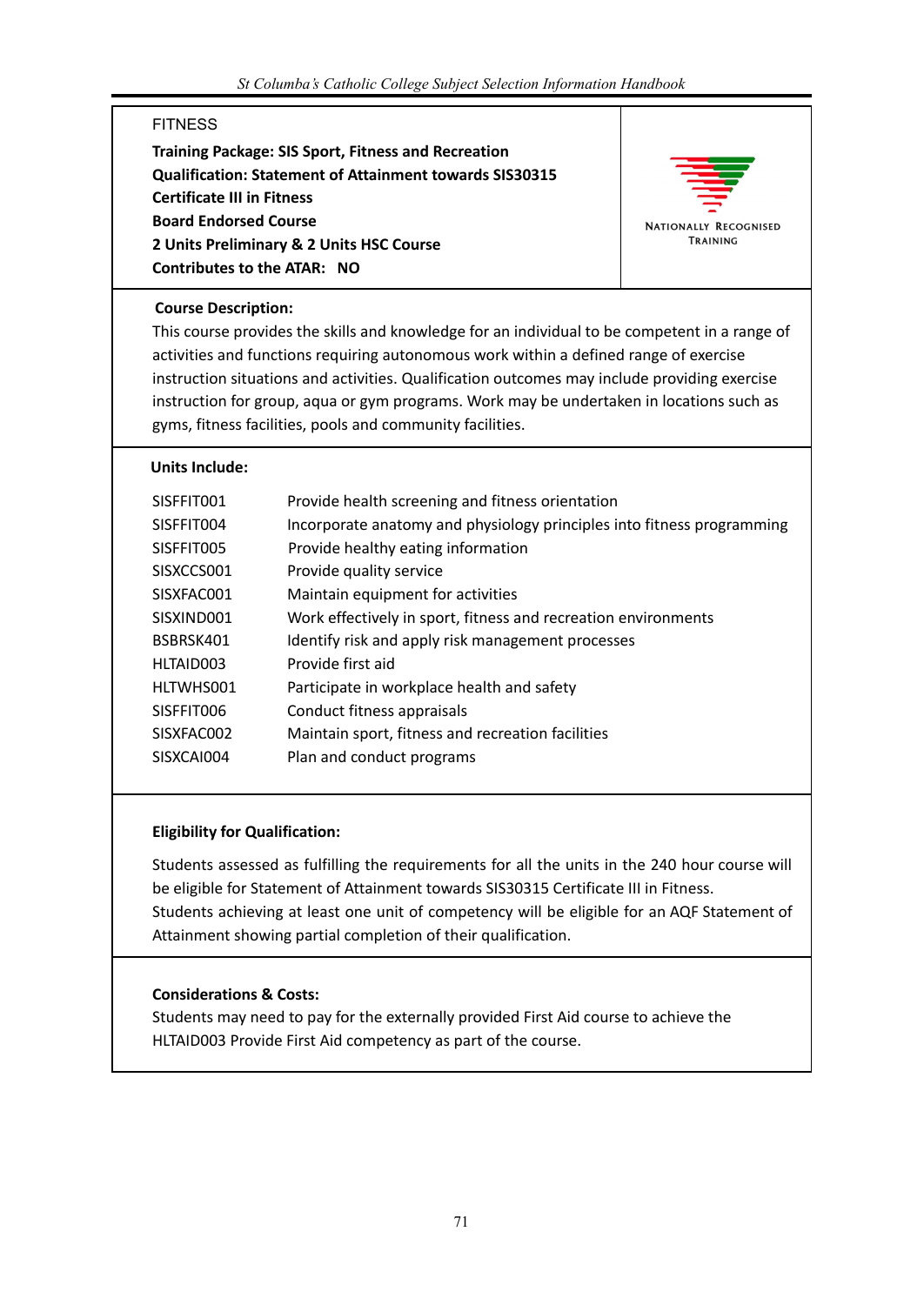# **HOSPITALITY**

**Training Package: STI Tourism, Travel and Hospitality Qualification: SIT20316 Certificate II in Hospitality Board Developed Course - Category B 2 Units Preliminary & 2 Units HSC Course Contributes to the ATAR: YES**



#### **Course Description**

This course is for students interested in the Hospitality Industry. This course provides opportunities for students to develop relevant technical, vocational and interpersonal competencies suitable for employment and further training in the hospitality industry including employability skills. This industry is suitable for students who have a passion for food, are prepared to work in a fast paced environment, take instructions well and follow through with tasks assigned, have the ability to work in a team, a good eye for detail and have a 'can-do' attitude and approach.

#### **Units Include:**

| Work effectively with others                           |
|--------------------------------------------------------|
| Participate in safe work practice                      |
| Source and use information on the hospitality industry |
| Use hygienic practices for food safety                 |
| Interact with customers                                |
| Use hospitality skills effectively                     |
| Show social and cultural sensitivity                   |
| Prepare and serve non-alcoholic beverages              |
| Prepare and serve espresso coffee                      |
| Serve food and beverage                                |
| Participate in safe food handling practices            |
| Prepare and present simple dishes                      |
| Prepare and present sandwiches                         |
| Use food preparation equipment                         |
| Clean kitchen premises and equipment                   |
|                                                        |

#### **Eligibility for Qualification:**

Students assessed as fulfilling the requirements for all the units in the 240 hour course will be eligible for the Certificate II in Hospitality.

Students achieving at least one unit of competency will be eligible for an AQF Statement of Attainment showing partial completion of their qualification.

#### **Considerations & Costs:**

Students will need to purchase a food and beverage Hospitality uniform (\$80) AND a textbooks (\$65) as advised by their VET teacher.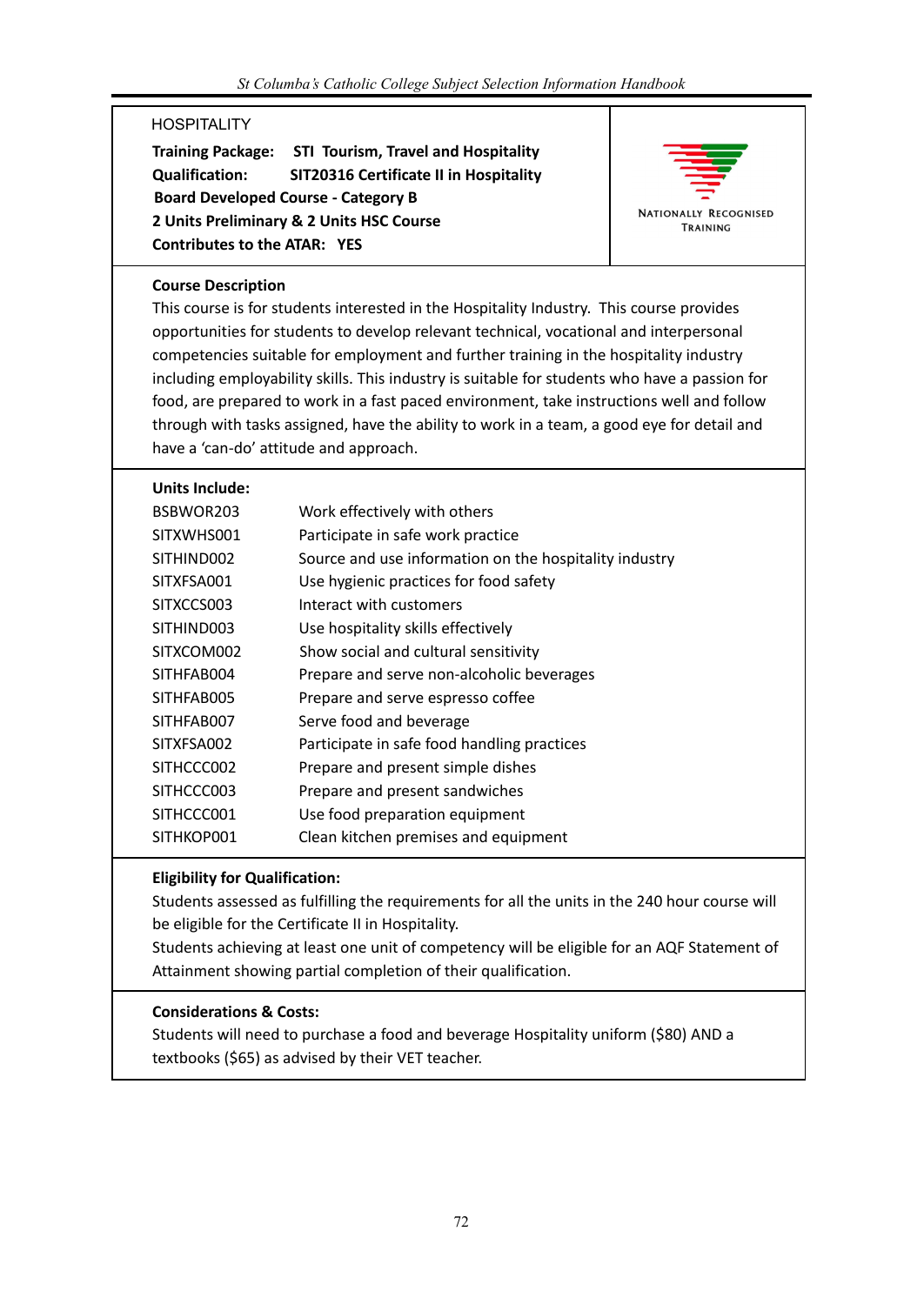## INFORMATION & DIGITAL TECHNOLOGY

**Training Package: ICT Information and Communication Technology Qualification: ICT30120 Certificate III in Information Technology Board Developed Course - Category B 2 Units Preliminary & 2 Units HSC Course Contributes to the ATAR: YES**



#### **Course Description:**

This course provides students with the opportunity to gain knowledge and skills in a range of activities and functions in the Information and Communications Technology (ICT) Industry. In addition to the technical skills that students gain, opportunities to engage with employers and experience the contemporary workplace enabling students to develop the work-readiness skills so highly valued by employers.

## **Please Note: This is a new qualification for 2022. At the time of publication, NESA's syllabus has not been published. As a result, the units of competency below may change.**

#### **Units Include:**

| BSBCRT301   | Develop and extend critical and creative thinking                 |
|-------------|-------------------------------------------------------------------|
| ICTSAS305   | Provide ICT advice to clients                                     |
| BSBWHS311   | Assist with maintaining workplace safety                          |
| BSBXCS303   | Securely manage personally identifiable information and workplace |
| information |                                                                   |
| ICTICT313   | Identify IP, ethics and privacy policies in ICT environments      |
| ICTPRG302   | Apply introductory programming techniques                         |
| BSBXTW301   | Work in a team                                                    |
| ICTICT214   | Operate application software packages                             |
| ICTICT302   | Install and optimize operating system software                    |
| ICTWEB304   | Build simple web pages                                            |
| ICTWEB305   | Produce digital images for the web                                |
| ICTSAS308   | Run standard diagnostic tests                                     |
|             |                                                                   |

#### **Eligibility for Qualification:**

Students assessed as fulfilling the requirements for all the units in the 240 hour course will be eligible for an ICT30120 Certificate III in Information Technology. Students achieving at least one unit of competency will be eligible for an AQF Statement of Attainment showing partial completion of their qualification.

#### **Considerations & Costs:**

Students may be required to purchase a textbook and/or storage device. They will also require simple business attire for work placement.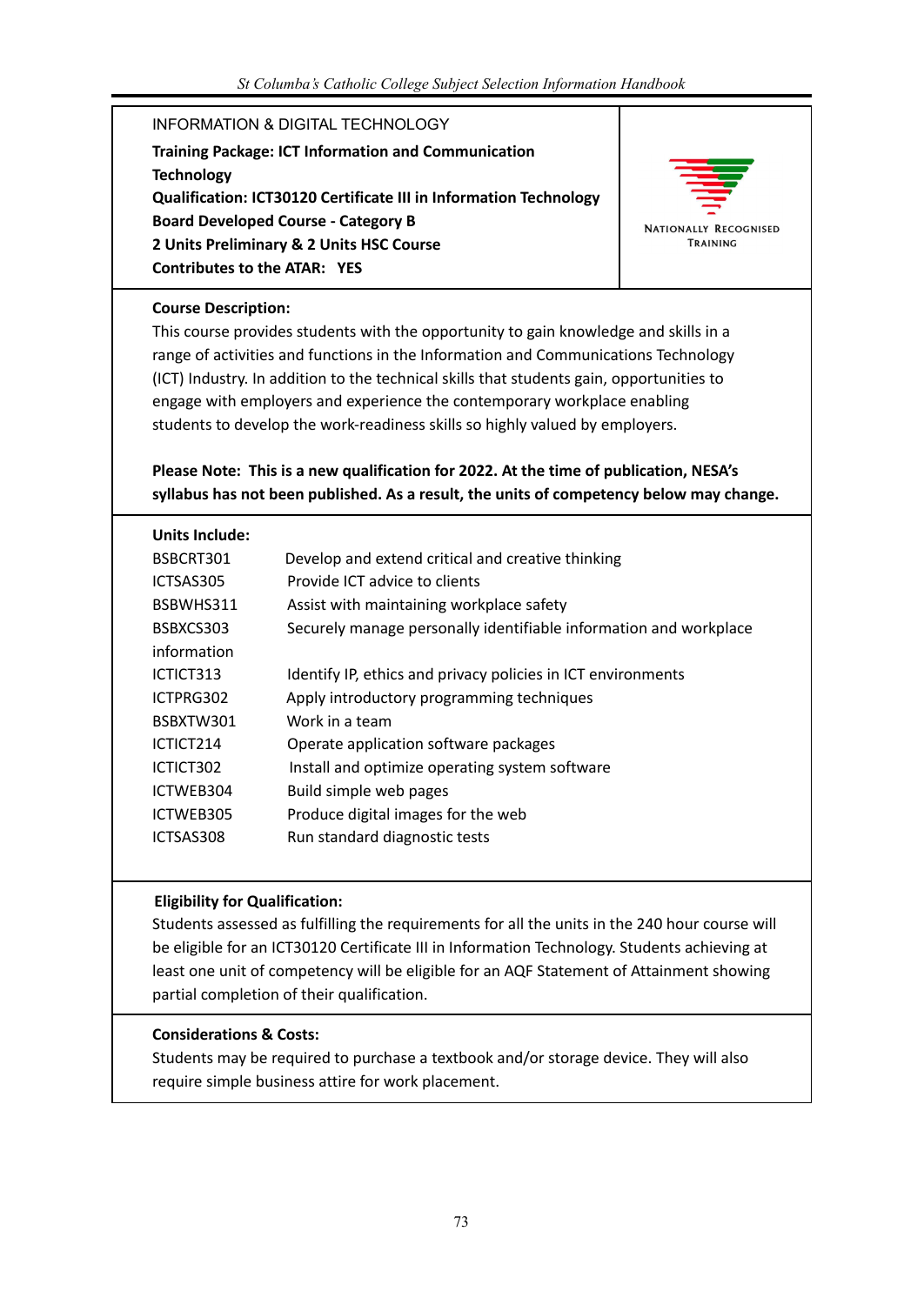#### PRIMARY INDUSTRIES

**Training Package: AHC Agriculture, Horticulture and Conservation and Land Management Qualification: AHC20116 Certificate II in Agriculture Board Developed Course - Category B 2 Units Preliminary & 2 Units HSC Course Contributes to the ATAR: Yes**



#### **Course Description:**

This qualification provides an entry-level occupational outcome in agriculture. The qualification enables individuals to select a livestock production, cropping or mixed farming enterprise context as an employment and/or training pathway.

#### **Units include:**

| AHCWHS201 | Participate in WHS Processes                                    |
|-----------|-----------------------------------------------------------------|
| AHCWRK209 | Participate in environmentally sustainable work practices       |
| AHCHM201  | Apply chemicals under supervision                               |
| AHCWRK201 | Observe and report on weather                                   |
| AHCWRK204 | Work effectively in the Industry                                |
| AHCLSK202 | Care for health and welfare of livestock                        |
| AHCPMG202 | Treat plant, pests, diseases and disorders                      |
| AHCPMG201 | Treat weeds                                                     |
| AHCWRK205 | Participate in workplace communications                         |
| AHCINF201 | Carry out basic electric fencing operations                     |
| AHCINF202 | Install, maintain and repair farm fencing                       |
| AHCLSK204 | Carry out regular livestock observation                         |
| AHCLSK205 | Handle livestock using basic techniques                         |
| AHCLSK209 | Monitor water supplies                                          |
| AHCLSK211 | Provide feed for livestock                                      |
| AHCMOM202 | Operate tractors                                                |
| AHCMOM203 | Operate basic machinery and equipment                           |
| AHCBIO201 | Inspect and clean machinery for plant, animal and soil material |

#### **Eligibility for Qualification:**

Students assessed as fulfilling the requirements for all the units in the 240 hour course will be eligible for the ACH20116 Certificate II in Agriculture.

Students achieving at least one unit of competency will be eligible for an AQF Statement of Attainment showing partial completion of their qualification.

#### **Considerations & Costs:**

Students are required to purchase work boots, goggles and ear muffs. They may also need long work pants and shirt.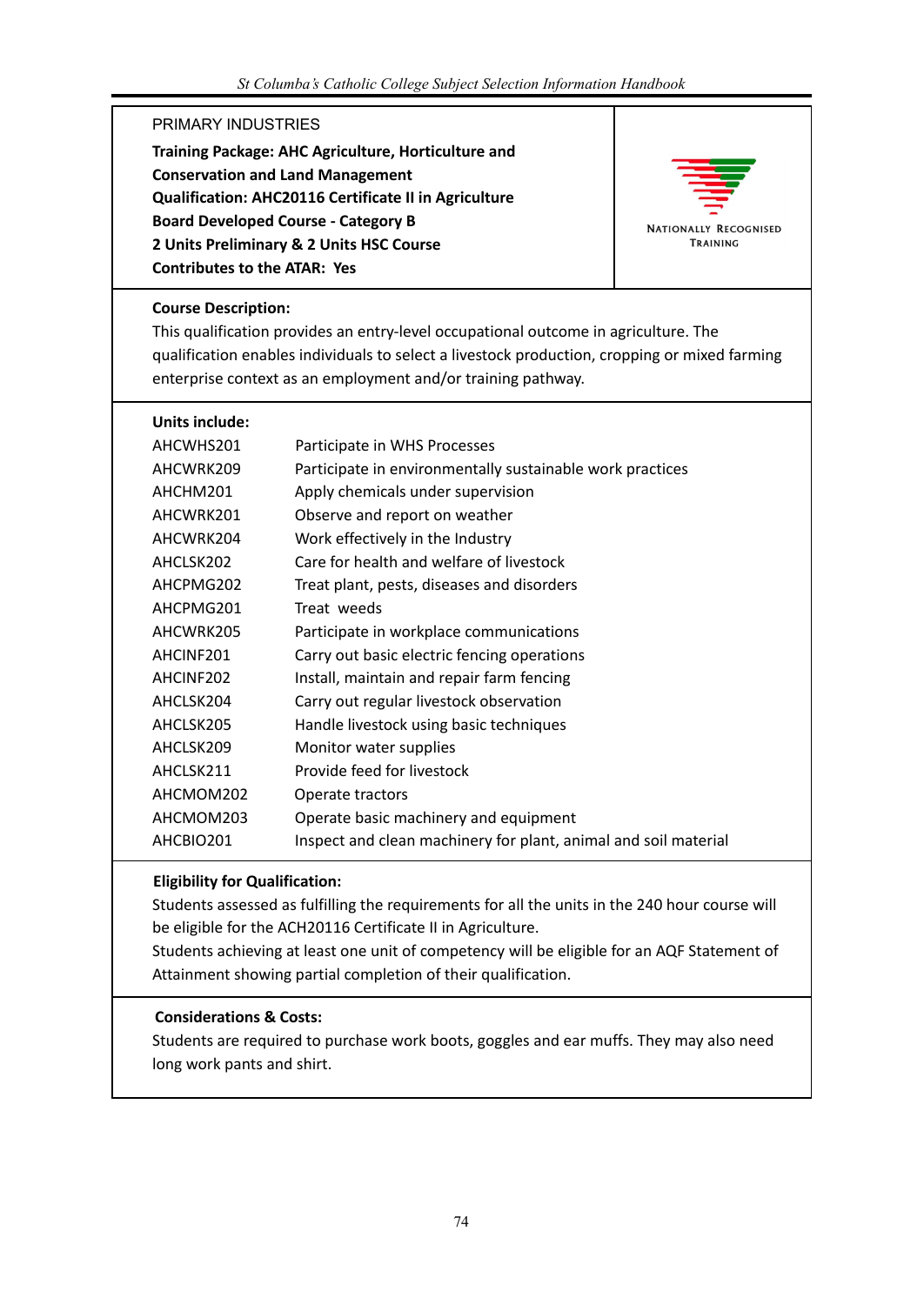#### RETAIL SERVICES

**Training Package: SIR Retail Services Qualification: SIR30216 Certificate III in Retail Services Board Developed Course - Category B 2 Units Preliminary & 2 Units HSC Course Contributes to an ATAR: YES**



#### **Course Description:**

This course provides students with the opportunity to gain knowledge and skills in a range of activities and functions in a retail setting. The retail industry is service based and is a significant employer within Australia. Career options cover a range of jobs including people who work in customer service, sales, visual merchandising, product management, marketing, support services and administration.

#### **Units include:**

| SIRXSLS002 | Follow point-of-sale procedures             |
|------------|---------------------------------------------|
| SIRXCEG002 | Assist with customer difficulties           |
| SIRXCOM002 | Work effectively in a team                  |
| SIRXIND001 | Work effectively in a service environment   |
| SIRXRSK001 | Identify and respond to security risks      |
| SIRXWHS002 | Contribute to workplace health and safety   |
| SIRXCEG001 | Engage the customer                         |
| SIRRMER001 | Produce visual merchandise displays         |
| SIRXPDK001 | Advise on products and services             |
| SIRXCEG003 | Build customer relationships and loyalty    |
| SIRRRTF001 | Balance and secure point of sale terminal   |
| SIRRINV001 | Receive and handle retail stock             |
| SIRXIND002 | Organise and maintain the store environment |
|            |                                             |

#### **Eligibility for Qualification:**

Students assessed as fulfilling the requirements for all the units in the 240 hour course will be eligible for the Certificate III in Retail Services.

Students achieving at least one unit of competency will be eligible for an AQF Statement of Attainment showing partial completion of their qualification.

#### **Considerations & Costs:**

**S**tudents may be required to purchase a textbook.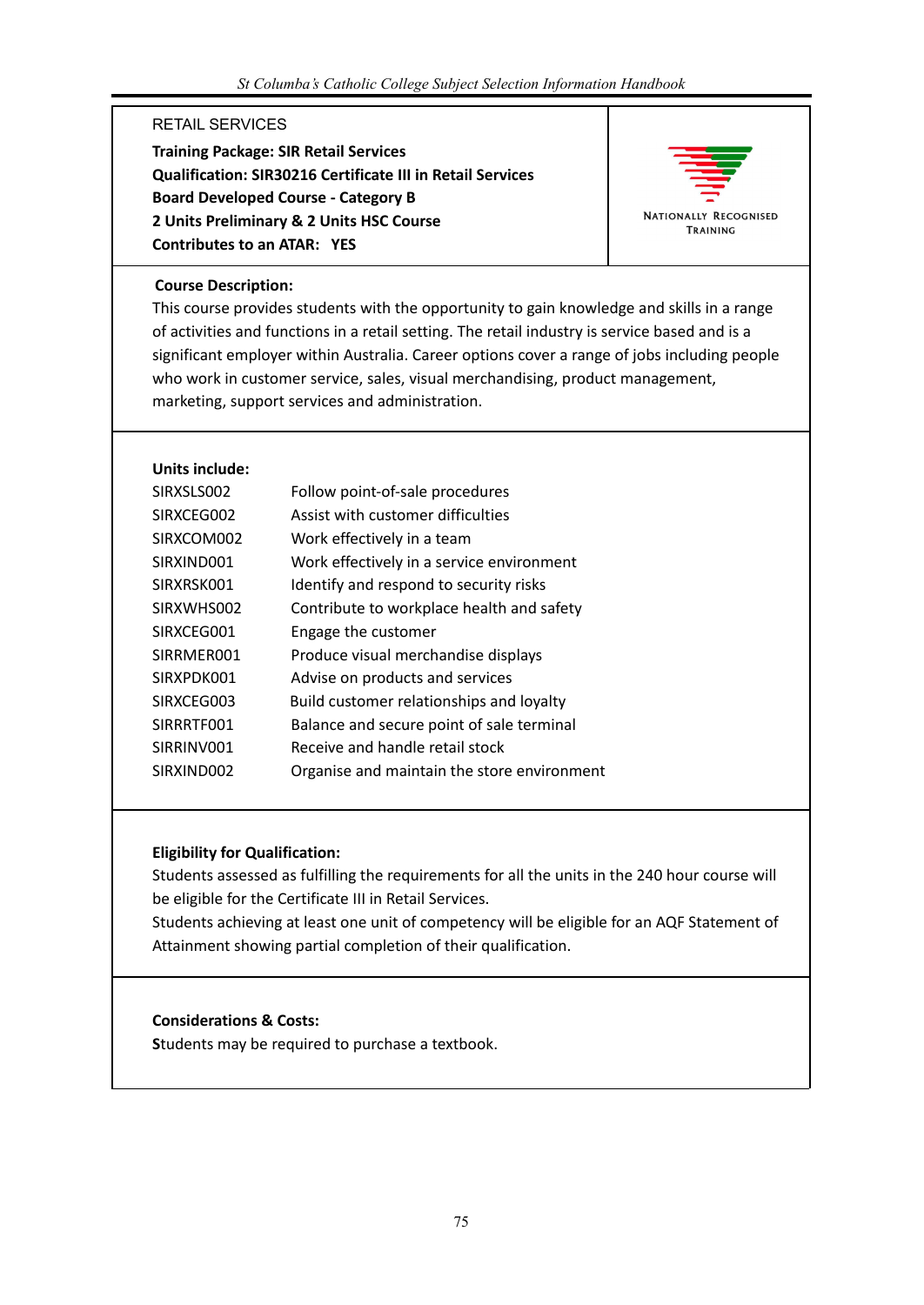# **Vocational Education Courses - Offered off site by TAFE and External Institutions**

#### **External VET Courses** (EVET)

Schools deliver VET courses, while eVET courses are delivered by external Registered Training Organisations, such as TAFE, Whitehouse Institute of Design, NSW Health or Taronga Training Institute. EVET courses can be accessed to expand learning opportunities for students and further enhance their career. These courses provide students with industry recognition and possible articulation into higher level courses.

EVET courses can be board developed or board endorsed. Students must follow the application procedures by meeting submission and payment dates. EVET courses attract an additional cost to participate. Application forms are available from the Leader of Learning VET. It is important for students to discuss their EVET application with the Leader of Learning VET and their school, to ensure that it is the right course for them and to assist them in submitting a strong application, including the relevance to their future career pathway.

EVET courses are divided into Framework and Non-Framework courses. Framework courses have the same AQF qualifications, ATAR contribution, assessment and work placement requirements as outlined in the school delivered VET courses. Framework courses must be studied in both Year 11 and 12 to contribute to a student's ATAR.

| <b>Step</b> | <b>Action</b>                                                                                                                                                                                                                                                                                                                                                                  | <b>Date</b>                                                             |
|-------------|--------------------------------------------------------------------------------------------------------------------------------------------------------------------------------------------------------------------------------------------------------------------------------------------------------------------------------------------------------------------------------|-------------------------------------------------------------------------|
| 1           | Complete this form and the External Expression of interest<br>form attached and email it to the Leader of Learning VET.                                                                                                                                                                                                                                                        | 13 <sup>th</sup> August 2021<br>(Term 3, Week 5)                        |
| 3           | The Leader of Learning VET will then issue you with an<br>application form.                                                                                                                                                                                                                                                                                                    | As soon as the forms<br>are available from the<br>external institution. |
| 4           | Return the completed application form for the institution you<br>are applying for, and payment of the following to the office:<br>- \$500 for 2 year courses<br>- \$250 for 1 year courses<br>Please note, Human Services students do not need to make<br>payment until an offer has been made.                                                                                | 13 <sup>th</sup> September 2021<br>(Term 3, Week 10)                    |
| 5           | For some courses, you will need to attend mandatory<br>information sessions, testing and an interview. This applies<br>to Human Services.                                                                                                                                                                                                                                      | Check your emails<br>regularly for<br>information regarding<br>this.    |
| 6           | You will be notified if you have been successful in gaining<br>entry/funding into the course. You will need to complete and<br>submit your Offer of Acceptance form.<br>If you have been unsuccessful or you change your mind<br>about doing the course, any funds you have paid to school<br>for the external course will be refunded or added to<br>outstanding school fees. | 12 <sup>th</sup> November 2021<br>(Term 4, Week 6)                      |

The process to apply for external VET courses is summarised below: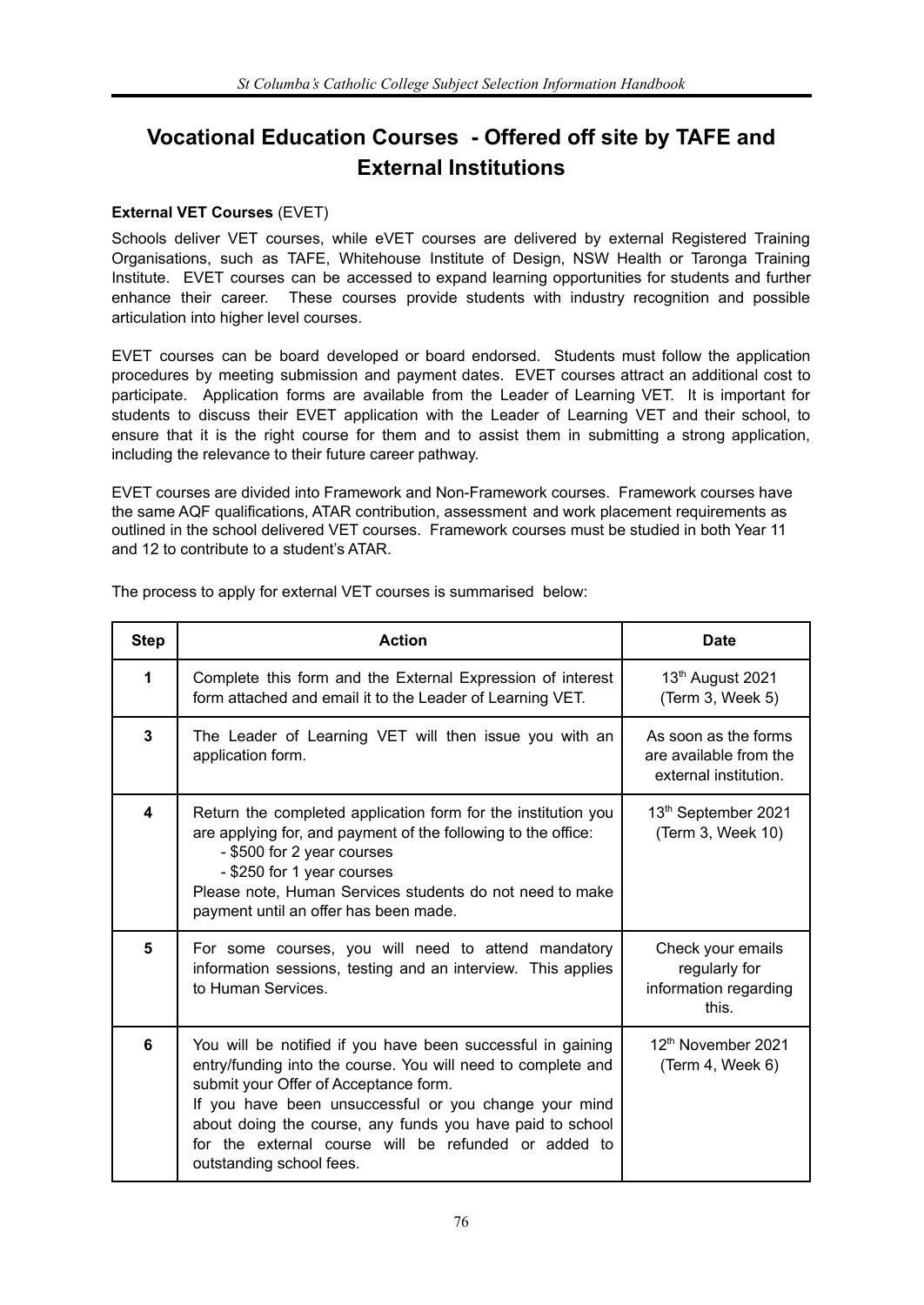#### **Please note:**

- Applications must be endorsed and supported by the school.
- Refunds will not be issued to students after they accept their offer (end of November 2021). Students who wish to withdraw must email their Leader of Learning VET and complete a withdrawal form.
- Application forms are due to the Leader of Learning VET or the school office.
- · All payments are to be paid to the school office. Please retain proof of payment.
- Students with late applications and/or non-payment of fees will not be considered
- · Not all eVET courses are funded by the CEDP. Non-subsidised courses will need to be paid in full by December 2021. The Leader of Learning VET will consult with students and parents if this is the case, so an informed decision can be made.
- Students can only access one VET course from an external institution. Please note, this does not refer to cluster classes or School of Now.
- Students must select the minimum units required at school. Any external course students apply for, are in addition to the minimum units required at school. Once students commence their external course, they are to meet with the Curriculum Leader at the College to change their pattern of study at school should they wish to do so.
- Most courses commence in early February.

#### **Please consider the following prior to selecting an external VET course:**

- · How will I get to and from the external institution, as transportation is not provided by school?
- If my external course clashes with my school timetable (which it likely will), am I willing to catch up on work missed at school as a result of attending the external VET courses?
- Can I manage my own learning and monitor correspondence?

#### **Please consider the following when selecting an external course that is delivered during the school holidays:**

- · Am I motivated to do the course in the holidays?
- · Do I need the holidays to rest and relax prior to the next term commencing?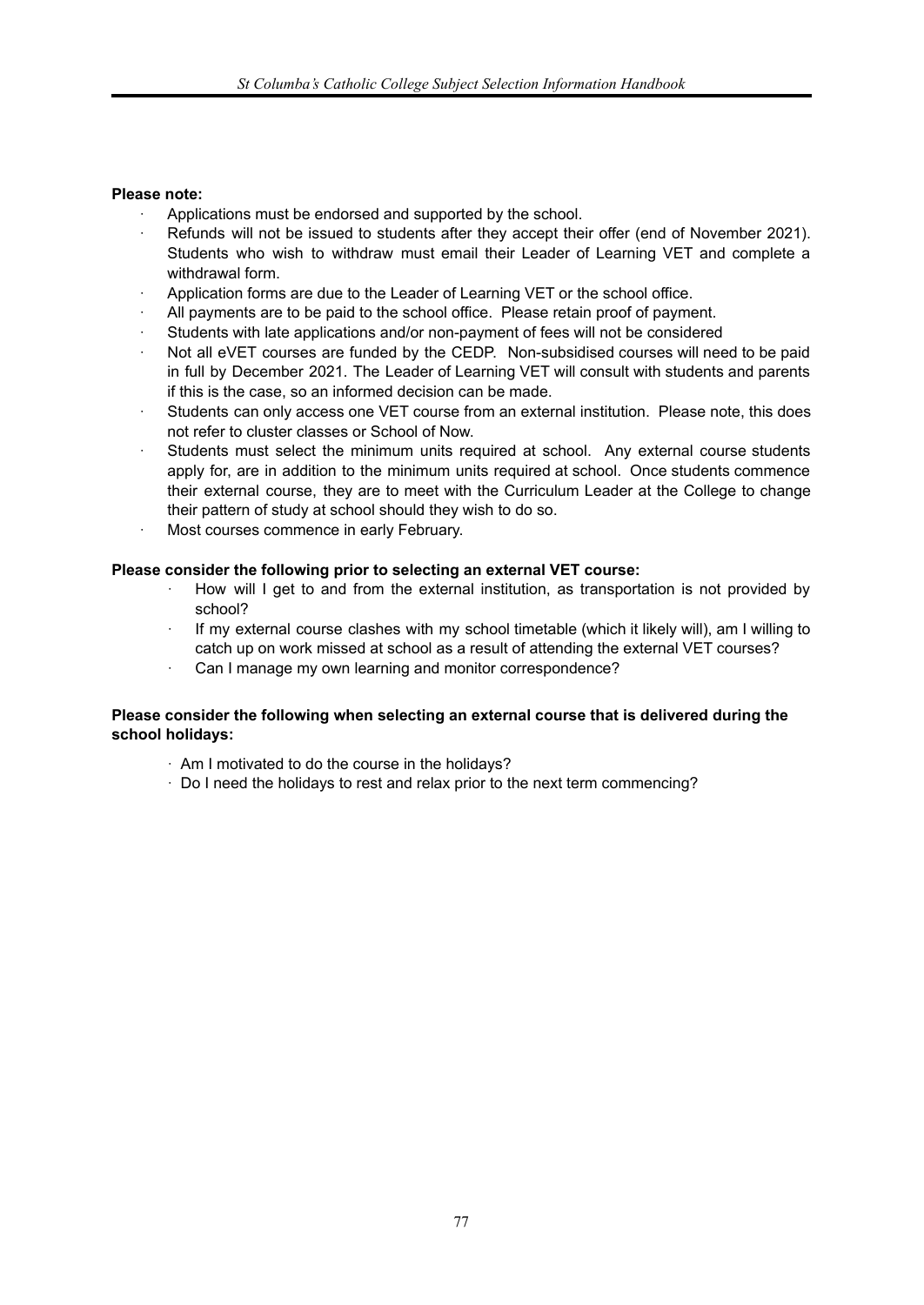# **External Providers**

| <b>Institution</b>                         | <b>Overview</b>                                                                                                                                                                                                                                                                                                                                                                                                                                                                                                                                                                                                                                                                                                                                                                                                                                                                                                                                                       | <b>Courses</b>                                                                    |
|--------------------------------------------|-----------------------------------------------------------------------------------------------------------------------------------------------------------------------------------------------------------------------------------------------------------------------------------------------------------------------------------------------------------------------------------------------------------------------------------------------------------------------------------------------------------------------------------------------------------------------------------------------------------------------------------------------------------------------------------------------------------------------------------------------------------------------------------------------------------------------------------------------------------------------------------------------------------------------------------------------------------------------|-----------------------------------------------------------------------------------|
| Academy of<br>Interactive<br>Entertainment | The Academy of Interactive Entertainment (AIE)<br>specialise in design, animation and gaming courses.<br>Some courses are delivered online, face-to-face or<br>blended delivery. Face-to-face courses are delivered<br>at Ultimo.<br>Some are delivered weekly, or during the holidays.<br>See your Leader of Learning VET for more detailed<br>information.<br>Additional information can also be found via:<br>https://aie.edu.au/student-information/vet-in-schools-p                                                                                                                                                                                                                                                                                                                                                                                                                                                                                              | <b>Creative Industries</b><br>Design Fundamentals<br>Screen and Media             |
|                                            | rograms/                                                                                                                                                                                                                                                                                                                                                                                                                                                                                                                                                                                                                                                                                                                                                                                                                                                                                                                                                              |                                                                                   |
| <b>NSW Health</b>                          | NSW Health through the Nepean Blue Mountains<br>Local Health District deliver Certificate III courses for<br>students who wish to pursue a career in health at<br>either Nepean Hospital or CathWest Innovation<br>College. This is a highly competitive pathway with<br>limited spaces available.<br>For students who live or attend school in the Nepean<br>catchment, they have the opportunity to apply for<br>Human Services (Acute Care) at Nepean Hospital or<br>Blue Mountains, or at CathWest Innovation College.<br>All other students in the Diocese can access Human<br>Services (Acute Care) at CathWest.<br>These courses are delivered in four hour blocks one<br>day per week. Students also undertake 120 hours of<br>work placement during the school holidays.<br>Additional information can be found via:<br>https://www.nbmlhd.health.nsw.gov.au/education-and-t<br>raining-service/careers-in-health/ets-entry-pathways-in<br>to-health-careers | <b>Human Services</b><br>(Acute Care)<br><b>Human Services</b><br>(Allied Health) |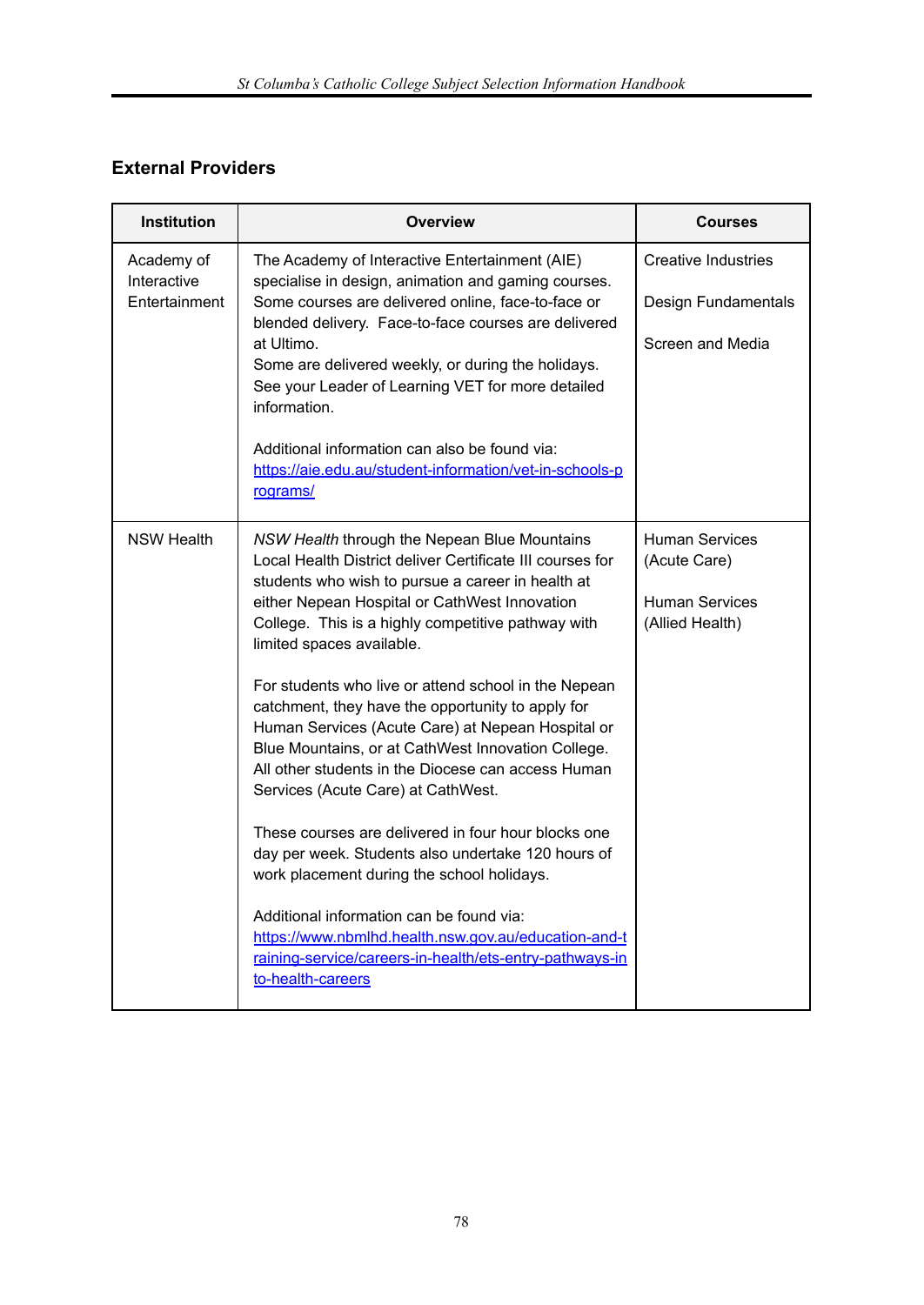| <b>TAFE</b>                          | TAFE is the largest vocational education provider in<br>Australia. TAFE courses offered are delivered in block<br>sessions, that is four hours one afternoon a week from<br>2pm to 6pm. This has implications for travel and<br>catching up on the school work missed due to the early<br>departure from school. Attendance is essential, as<br>absence from a block lesson provided by TAFE is the<br>equivalent to missing a week of school work for one<br>subject.<br>eVET courses are TAFE are also referred to as TVET<br>courses. Additional information can be found via:<br>https://www.tafensw.edu.au/study/types-courses/tvet                                                                                                 | <b>Animal Studies</b><br><b>Beauty Services</b><br><b>Community Services</b><br>Design Fundamentals<br>Landscape<br>Construction<br>Music Industry<br>Screen and Media<br><b>Tourism Travel and</b><br>Events (Events)<br>Tourism Travel and<br>Events (Tourism)<br>Others |
|--------------------------------------|------------------------------------------------------------------------------------------------------------------------------------------------------------------------------------------------------------------------------------------------------------------------------------------------------------------------------------------------------------------------------------------------------------------------------------------------------------------------------------------------------------------------------------------------------------------------------------------------------------------------------------------------------------------------------------------------------------------------------------------|----------------------------------------------------------------------------------------------------------------------------------------------------------------------------------------------------------------------------------------------------------------------------|
| Taronga<br>Training<br>Institute     | Taronga Training Institute offers Certificate II in Animal<br>Studies. The course is deliverd at Mosman, and<br>students normally take one day off a week at school to<br>attend the course, given the distance to travel.<br>Additional information can be found via:<br>https://taronga.org.au/education/certificate-courses/ce<br>rt-2-animal-studies-hsc                                                                                                                                                                                                                                                                                                                                                                             | <b>Animal Studies</b>                                                                                                                                                                                                                                                      |
| Whitehouse<br>Institute of<br>Design | Whitehouse Institute of Design offers Certificate III in<br>Design Fundamentals. Delivery of these courses is<br>by intensive block attendance at Surry Hills during<br>school holidays, in April, July September of Year 11<br>and January of Year 12 (six weeks face-to-face<br>delivery). Students who successfully complete the<br>program will leave Whitehouse with a portfolio of<br>creative work and a Certificate III In Design<br>Fundamentals. In addition, the CUA30715 Certificate<br>III in Design Fundamentals will provide 2 units<br>credited towards their Year 11 and 2 units credit<br>towards Year 12 studies.<br>Additional information can be found via:<br>https://whitehouse-design.edu.au/cert-iii-in-design/ | Design Fundamentals<br>(Creative Direction &<br>Styling)<br><b>Design Fundamentals</b><br>(Interior Design)<br>Design Fundamentals<br>(Interior Design)                                                                                                                    |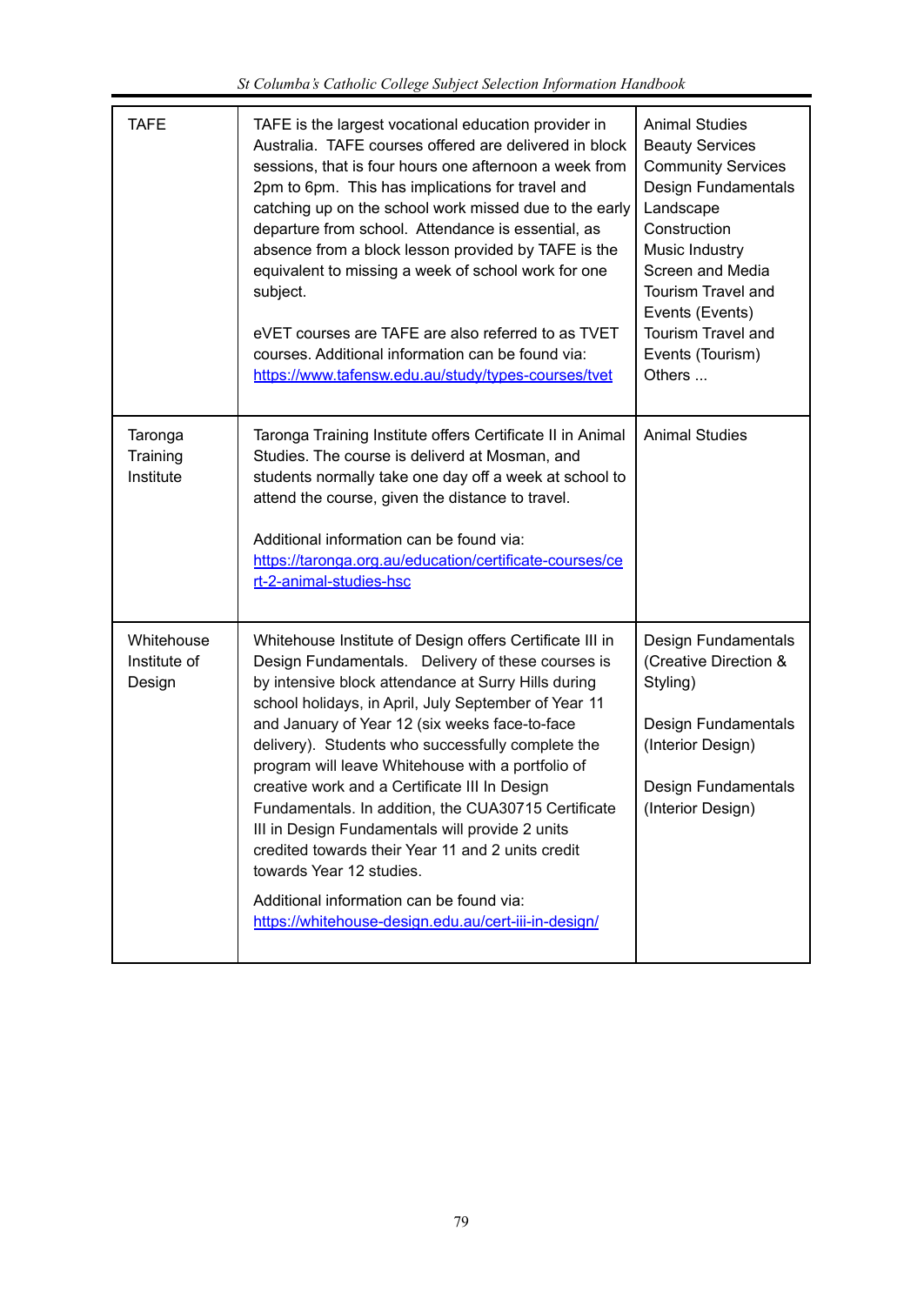## **Overview of EVET courses available:**

| Course                                   | <b>Board Developed</b><br>(Category B - may<br>contribute to the<br>calculation of the<br>ATAR) | <b>Board Endorsed</b><br>(does not<br>contribute to the<br>Calculation of the<br>ATAR) | Delivery<br>Pattern<br>(units x year) | Location                                                             |
|------------------------------------------|-------------------------------------------------------------------------------------------------|----------------------------------------------------------------------------------------|---------------------------------------|----------------------------------------------------------------------|
| <b>Animal Studies</b>                    |                                                                                                 | $\checkmark$                                                                           | 2u x 2yr                              | TAFE - Richmond                                                      |
| <b>Animal Studies</b>                    |                                                                                                 | $\checkmark$                                                                           | 4 units x 1 yr                        | Taronga Training Institute -<br>Mosman (one day per<br>week)         |
| <b>Beauty Services</b><br>(make-up)      |                                                                                                 | ✓                                                                                      | 2u x 2yr                              | TAFE - Mount Druitt                                                  |
| <b>Community Services</b>                |                                                                                                 | $\checkmark$                                                                           | 2u x 2yr                              | TAFE - Campbelltown                                                  |
| <b>Creative Industries</b>               |                                                                                                 | ✓                                                                                      | 2u x 2yr                              | Academy of Interactive<br>Entertainment, Ultimo                      |
| Design Fundamentals<br>(Graphics)        |                                                                                                 | $\checkmark$                                                                           | 2u x 2yr                              | TAFE - Kingswood                                                     |
| Design Fundamentals<br>(Game Design)     |                                                                                                 | $\checkmark$                                                                           | 2u x 2yr                              | Academy of Interactive<br>Entertainment, Ultimo                      |
| Design Fundamentals                      |                                                                                                 | ✓                                                                                      | 2u x 2yr                              | Whitehouse Institute of<br>Design - Surry Hills (School<br>holidays) |
| <b>Human Services</b><br>(Acute Care)    | ✓                                                                                               |                                                                                        | 2u in Yr 11 &<br>4u in Yr 12          | <b>NSW Health</b><br>Delivery site: CathWest                         |
| <b>Human Services</b><br>(Allied Health) | ✓                                                                                               |                                                                                        | 2u x 2yr                              | <b>NSW Health</b><br>Nepean Hospital                                 |
| Landscape<br>Construction                |                                                                                                 | ✓                                                                                      | 2u x 2yr                              | TAFE - Richmond                                                      |
| Music Industry                           |                                                                                                 | $\checkmark$                                                                           | 2u x 2yr                              | TAFE - Nirimba                                                       |
| Screen and Media<br>(Animation)          |                                                                                                 | ✓                                                                                      | 2u x 2yr                              | TAFE - Mt Druitt                                                     |
| Screen and Media<br>(Game Art)           |                                                                                                 | $\checkmark$                                                                           | 2u x 2yr                              | Academy of Interactive<br>Entertainment, Ulitmo                      |
| Tourism, Travel and<br>Events (Tourism)  | ✓                                                                                               |                                                                                        | 2u x 2yr                              | TAFE - Campbelltown                                                  |
| Tourism, Travel and<br>Events (Events)   | ✓                                                                                               |                                                                                        | 2u x 2yr                              | TAFE - Campbelltown                                                  |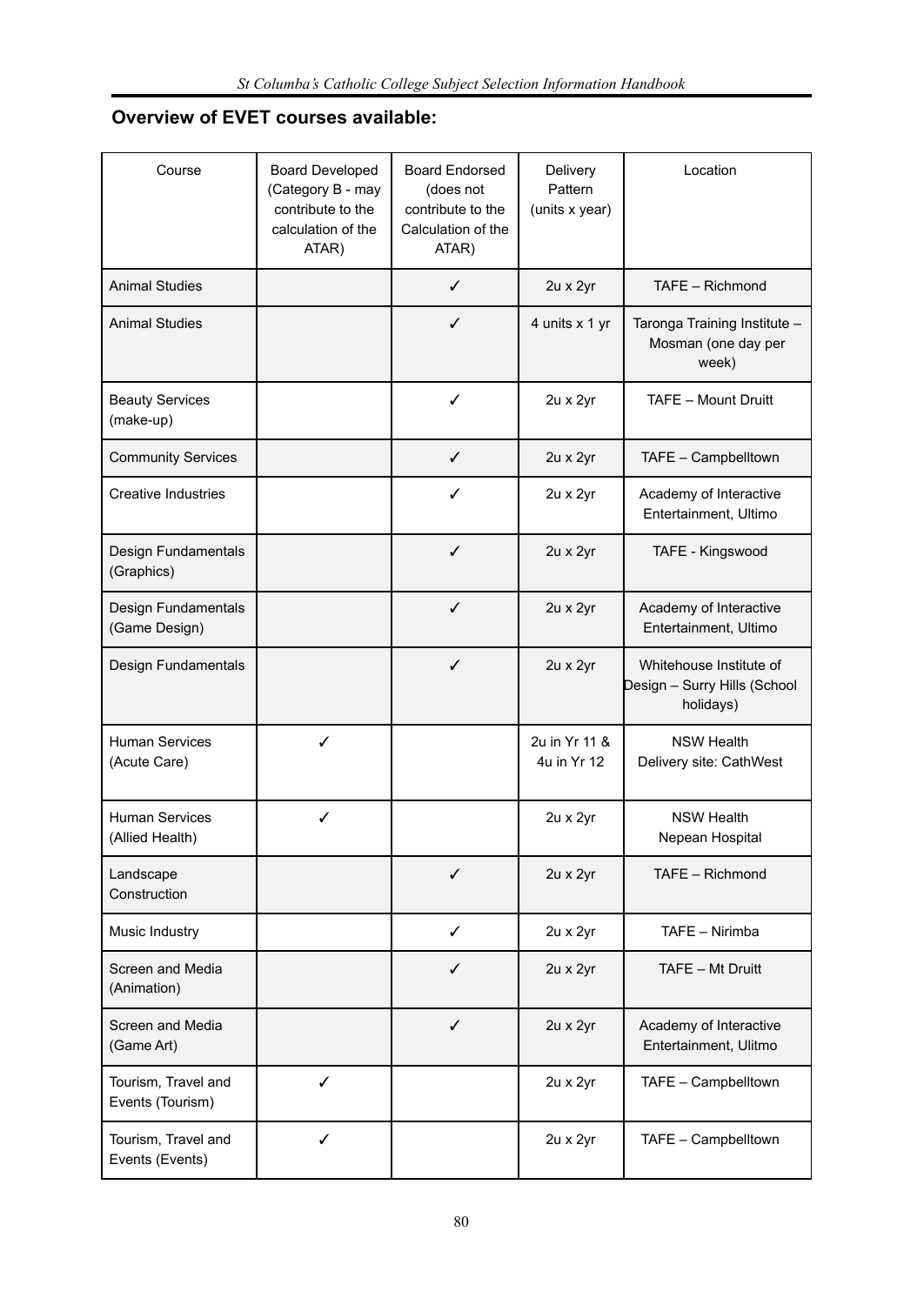## **School-Based Traineeships** (SBTs)

Students may wish to work whilst they undertake their HSC. A school-based traineeship enables students to work part-time and undertake their HSC with the units contributing to their HSC study. Students enter into a training contract with an employer to allow them to complete their formal training requirements for the HSC. Students are required to find an employer that will sign them up for a School-Based Traineeship. They are to contact the Leader of Learning VET in order for approval from the school and a sign-up to occur. Students must complete the CEDP Duty of Care documentation prior to proceeding with a school-based traineeship. The sign-up involves a meeting with the:

- **Student**
- **Employer**
- The registered training organisation (RTO), if this is different from the employer
- Student's parents
- School Principal or other school representative
- Leader of Learning VET

This meeting includes a discussion about the traineeship and formalises the process through the signing of the contract.

The minimum term for a school-based traineeship is 18 months. Students need to work a minimum of 100 days of paid employment by  $31<sup>st</sup>$  December of their HSC year. Popular traineeships include retail, construction and business services. Students must be signed up for their SBT by May of their Preliminary course year.

The SBT will involve students attending work outside of school hours, that is, after school, on weekends or during the school holidays. This arrangement needs to suit all parties associated with the contract. In terms of the theoretical component of the SBT, an employer may deliver this if they are an RTO or an external Registered Training Organisation. If the RTO charge a fee for the course, the Parramatta Diocese will forward this fee to the parents.

#### **Industry-Based Learning** (IBL)

Students that engage in a SBT can gain additional credit for HSC units by completing the optional Industry-Based Learning (IBL) course, which will contribute an additional 2 units to their pattern of study. This course is a board endorsed course; hence it does not contribute to the calculation of the ATAR. It is only an option for students who are undertaking a school-based traineeship or school-based apprenticeship as part of their studies.

The purpose of this course is to enable students to demonstrate the additional knowledge, understandings, skills, values and attitudes they develop from the on-the-job training component of a school-based apprenticeship or traineeship. It provides a degree of flexibility for school-based trainees within the Higher School Certificate as students work independently in completing a workbook. By engaging in on-the-job training and reflection, students will develop knowledge, understandings, values and attitudes about enterprise, work and industry and a range of employability related skills valued within and beyond the workplace. Students will gain experiences that can be applied to a range of contexts including work, study and leisure, and which can assist them in making informed career decisions.

Students are to complete a workbook that comprises a journal which records learning that has taken place whilst working. Students complete this log book during Study Periods. Their employer is required to sign the log book and students also meet with their Industry-Based Learning Supervisor at school periodically.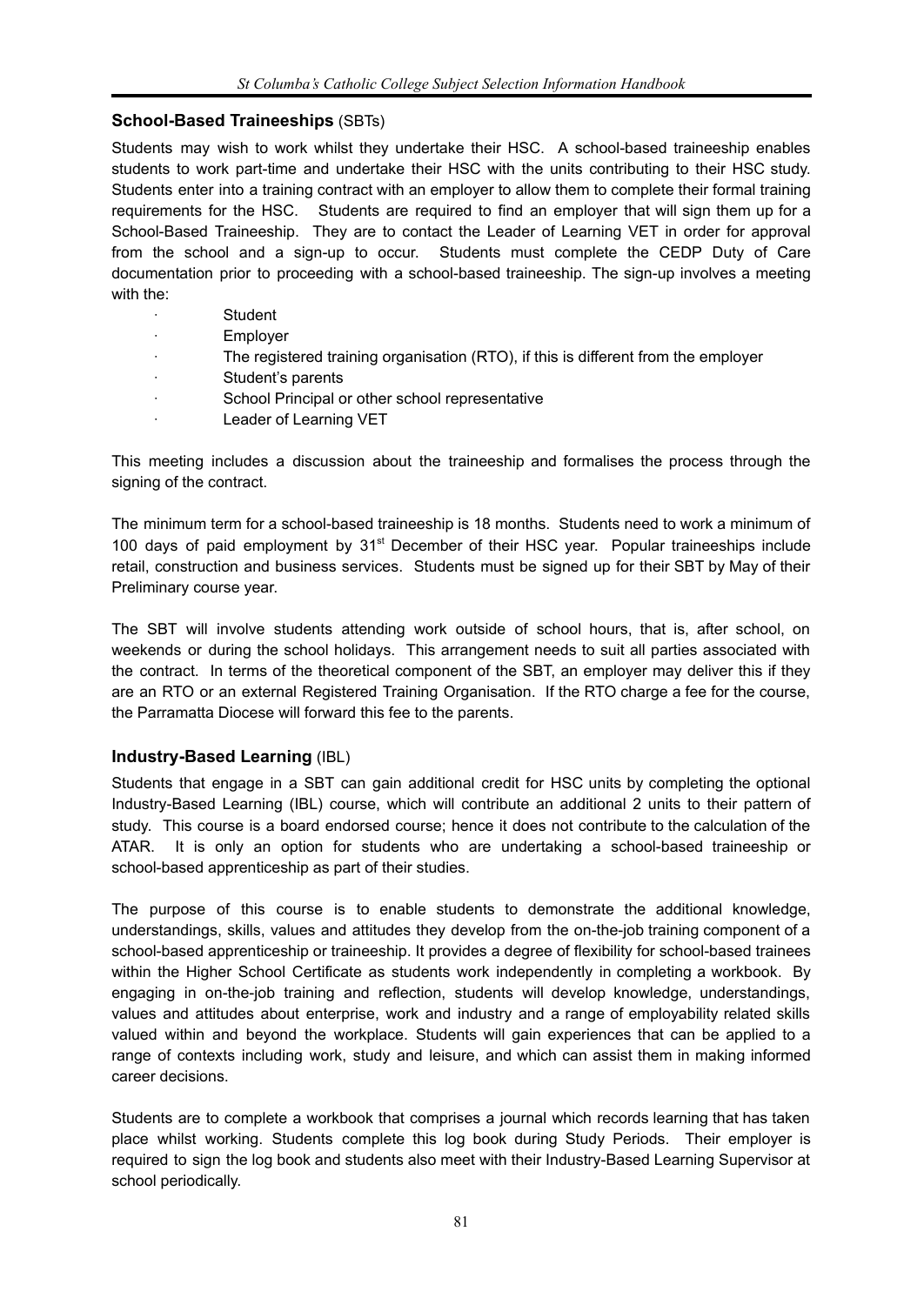# **CathWest Innovation College**

CathWest Innovation College offers both an *Inquiry Pathway*, allowing students to pursue their passion through a mixture of project work and industry immersion, as well as the *Trade Pathway*. Students wishing to pursue the Trade Pathway will need to leave their current school, and enrol at CathWest. The Trade Pathway offers a flexible schooling experience for Year 11 and 12 students wanting to pursue a career in a vocational field. Students have an opportunity to start the first year of an apprenticeship or complete a traineeship in their chosen trade or vocation, while they complete the HSC. Students who wish to undertake a School-Based Apprenticeship (SBA) can only access this through CathWest Innovation College.

### **Campus Details & Information Evenings**

CathWest has two campuses. Each campus will have an information evening for students and parents. This is an opportunity to see the facilities available and have your questions answered. An enrolment pack will also be available.

#### **Loyola Campus**

91 North Parade Mount Druitt NSW 2770 18 May 2021 - 5:30pm to 7:30pm

**McCarthy Campus** 69 Mackellar Street Emu Plains NSW 2750 19 May 2021 - 5:30pm to 7:30pm

P 02 8886 9500 E cathwest@parra.catholic.edu.au W cathwest.parra.catholic.edu.au

## **Courses Available**

The majority of students access one of the following courses in the Trade Pathway, however if there is an area that you are interested in, that is not listed, contact CathWest Innovation College to discuss your options.

| Automotive            | <b>Metal Fabrication</b>               | <b>Business Services</b>  | Plumbing    |
|-----------------------|----------------------------------------|---------------------------|-------------|
| <b>Bricklaying</b>    | Early Childhood Education &            | <b>Financial Services</b> | Shopfitting |
| Carpentry             | Care                                   | <b>Retail Services</b>    | Landscaping |
| Civil<br>Construction | - Commercial<br>Hospitality<br>Cookery | Hairdressing              |             |
|                       | Electrotechnology                      |                           |             |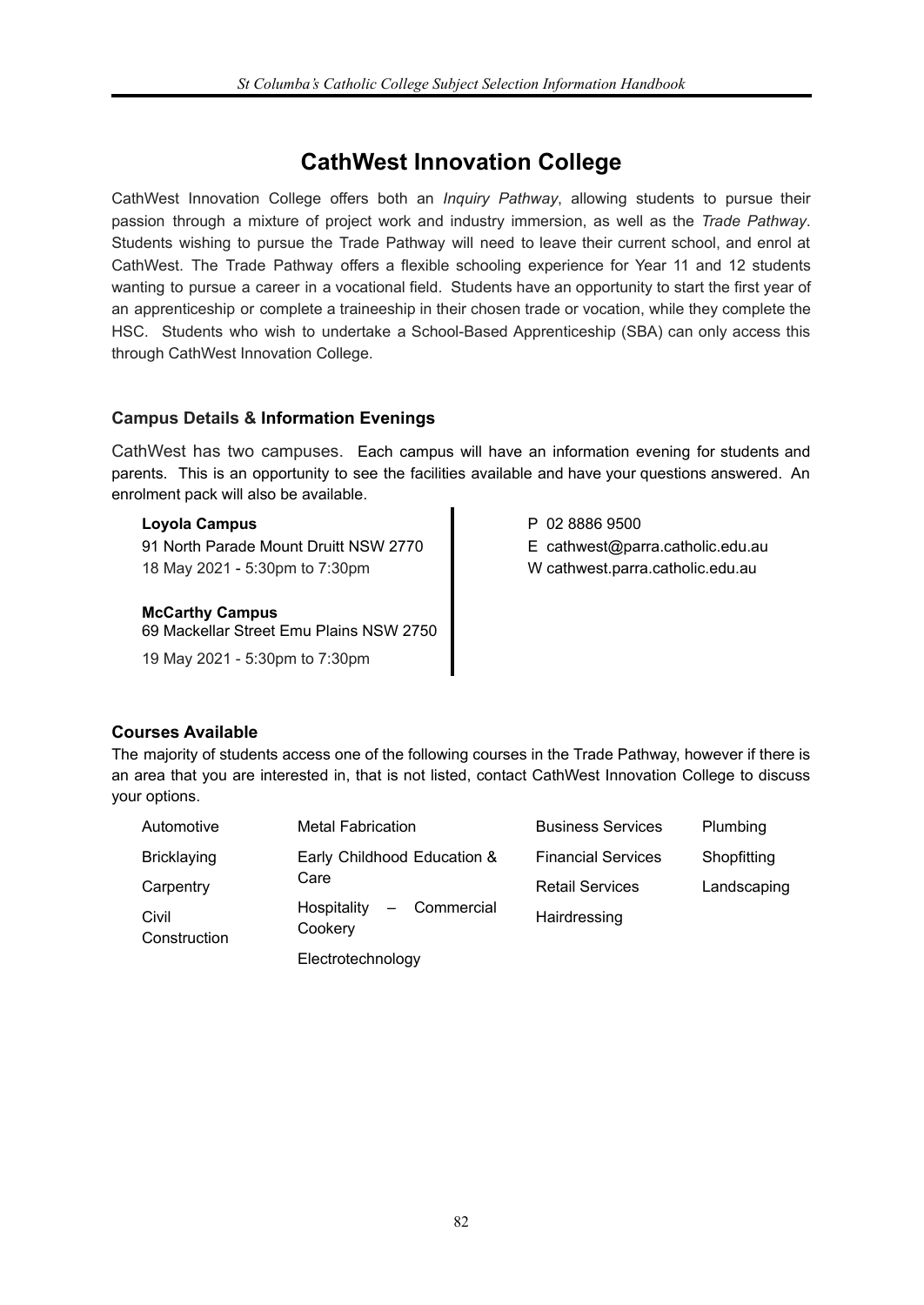## **Advantages for Selecting a Trade Pathway**

VET courses offered through our trade pathway prepare students for specific fields of work while they study for the Higher School Certificate. These courses can be used as credit towards their studies, improving student engagement while meeting community needs.

Some of the benefits of this pathway include:

- · A gain in confidence and enhancing of practical skills beneficial for theoretical applications associated with tertiary study.
- · Development of significant employability skills for part-time or full-time employment or the attainment of an apprenticeship/traineeship.
- · A nationally recognised qualification or a statement of attainment towards it.
- Pathway progression opportunities through private providers, TAFE and universities.
- Helpful skills for everyday life.

More information regarding CathWest Innovation College and Trade Pathways can be found at the following website:

<https://cathwest.parra.catholic.edu.au/>

Detailed information about apprenticeships or traineeships can be found at the following website: [https://education.nsw.gov.au/public-schools/career-and-study-pathways/school-based-apprenticeships](https://education.nsw.gov.au/public-schools/career-and-study-pathways/school-based-apprenticeships-and-traineeships) [-and-traineeships](https://education.nsw.gov.au/public-schools/career-and-study-pathways/school-based-apprenticeships-and-traineeships)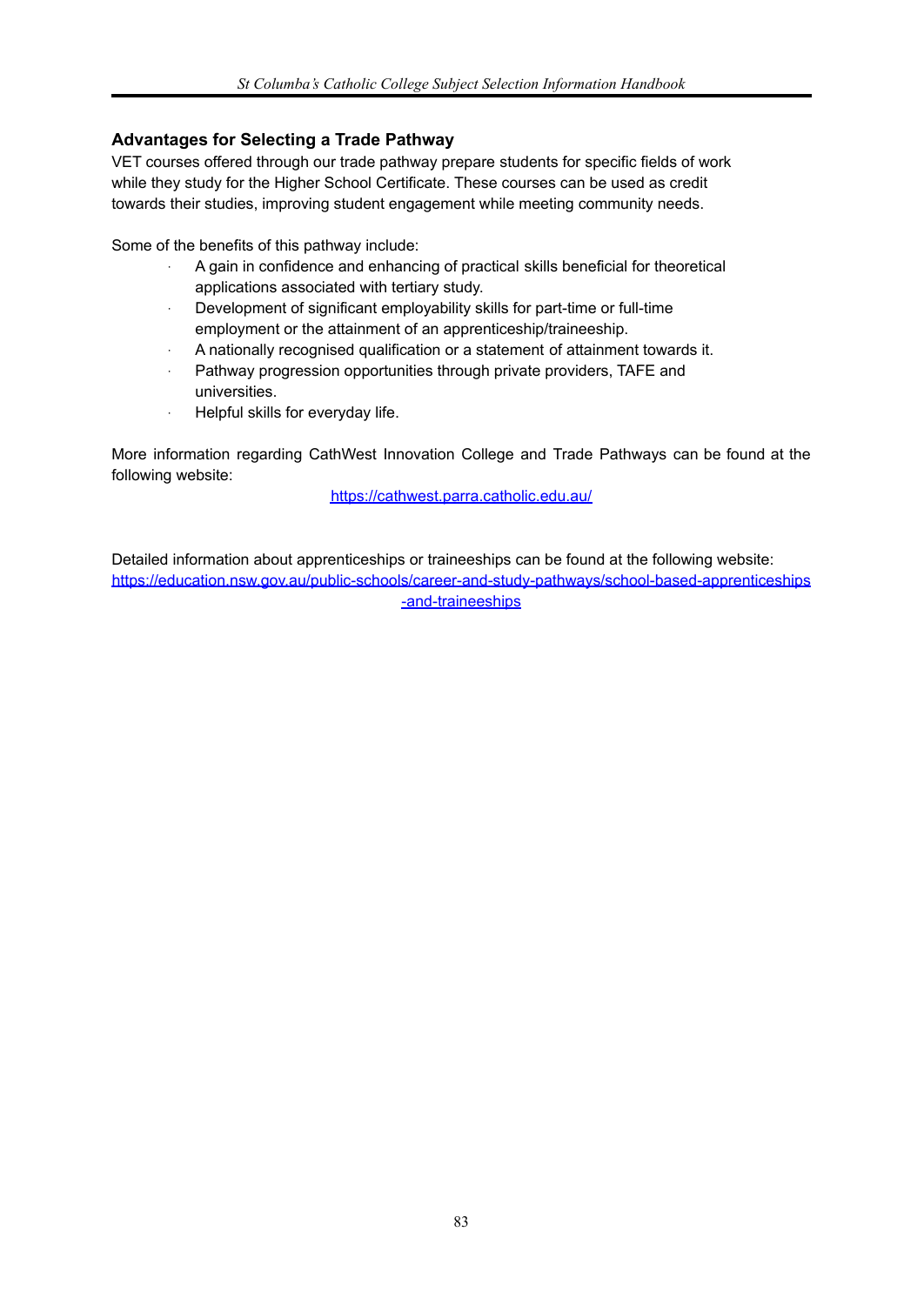# **Board Endorsed Courses** (NON-ATAR)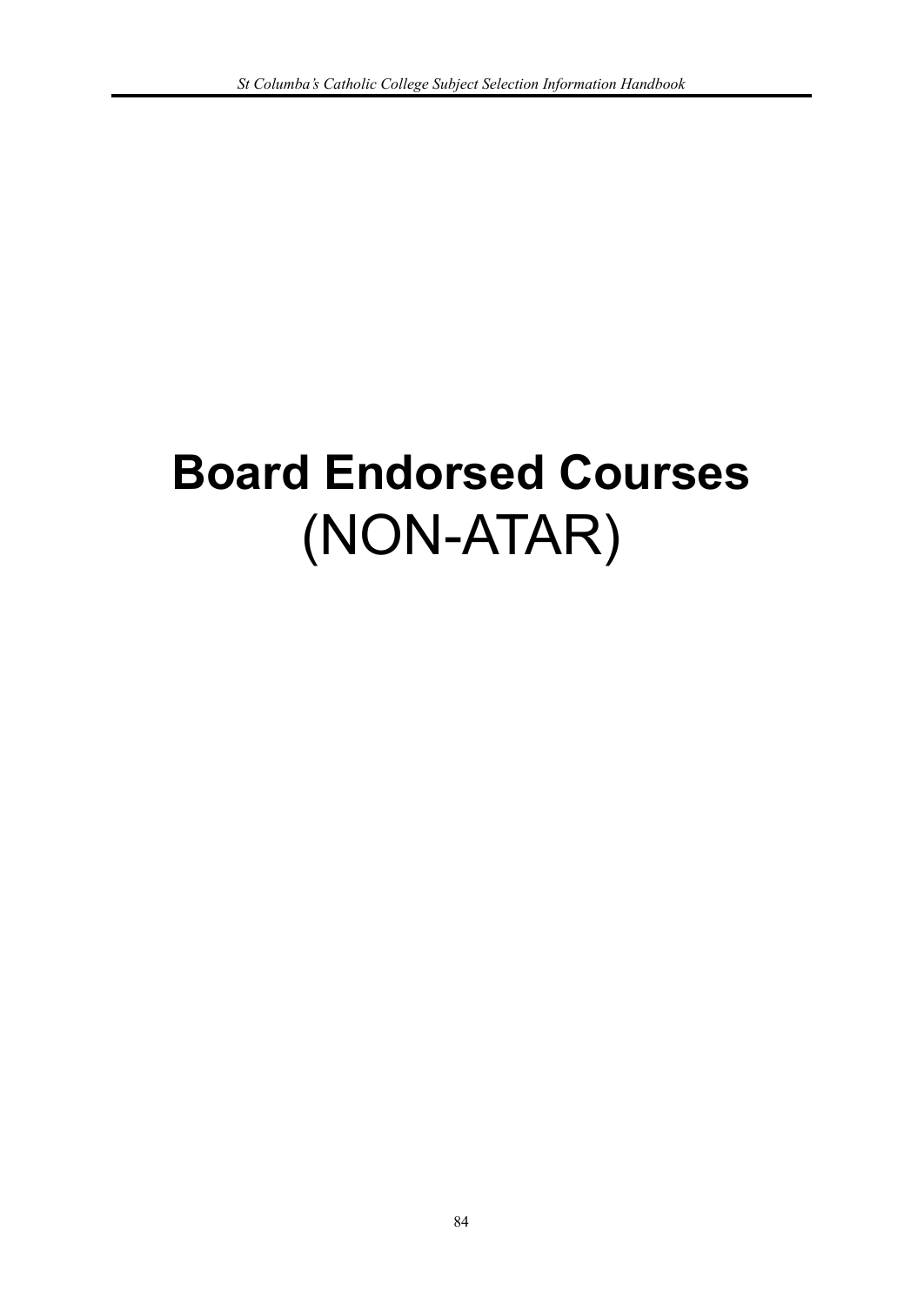## **RELIGIOUS EDUCATION – Leader of Learning: Mr Mark Sattler/ Mr Bruno Pahlke**

| <b>Course: Studies in Catholic Thought (Non-ATAR)</b> |                                          |  |  |  |
|-------------------------------------------------------|------------------------------------------|--|--|--|
| 1 Unit for each of Preliminary and HSC                | <b>Exclusions: Studies of Religion I</b> |  |  |  |
| <b>Board Endorsed Course</b>                          | <b>Studies of Religion II</b>            |  |  |  |
|                                                       | Draft New R.E. Curriculum                |  |  |  |
| <b>Course Description</b>                             |                                          |  |  |  |
|                                                       |                                          |  |  |  |

Studies in Catholic Thought will invite students to explore the theology, scripture and philosophy that underpin the understanding of the human person within the Catholic tradition and the Christian life of virtue that follows. The course seeks to develop a deeper understanding of the social doctrine of the Catholic Church and Catholic spiritual pathways, with a view to enabling students to be immersed in the wider Catholic tradition. At the same time, *Studies in Catholic Thought* will develop students' ability to use inquiry skills and reason through engagement with Catholic teachings and literature. Students will come to know how faith and reason fit together in the Catholic Tradition.

#### **Main Topics Covered**

#### **Preliminary Course**

- **Three Studies** 
	- I. Who is a human person?
	- II. The Trinitarian God and humanity
	- III. The re-imagining of creation

#### **HSC Course**

- **Three Studies** 
	- I. Virtue, vice, salvation
	- II. The good works
	- III. The common good

#### **Particular Course Requirements:**

Students will undertake research and present formal assessment tasks for each Study. Students will undertake no more than 3 formal assessment tasks in the Preliminary course and no more than 4 formal tasks in the HSC course. A range of assessment types will be utilised in the course, including research, a multimodal task, analytical response, class test and an End of Course Examination.

| <b>Assessment: HSC course</b>                                       |           |                                                                                                                                                                                                            |                  |  |
|---------------------------------------------------------------------|-----------|------------------------------------------------------------------------------------------------------------------------------------------------------------------------------------------------------------|------------------|--|
| <b>External Assessment</b>                                          | Weighting | <b>Internal Assessment</b>                                                                                                                                                                                 | Weighting<br>[%] |  |
| There is no external<br>examination of students<br>in Stage 6 Board | n/a       | Knowledge and understanding of course<br>content                                                                                                                                                           | 40               |  |
| <b>Endorsed Courses.</b>                                            |           | Religious skills in:<br>• using Scripture and Catholic Church<br>documents<br>• analysis, synthesis and evaluation based<br>on evidence from theology, philosophy,<br>scripture and other relevant sources | 20               |  |
|                                                                     |           | Inquiry and research skills                                                                                                                                                                                | 20               |  |
|                                                                     |           | Communication of religious ideas and<br>understanding in appropriate forms                                                                                                                                 | 20               |  |
|                                                                     |           |                                                                                                                                                                                                            | 100              |  |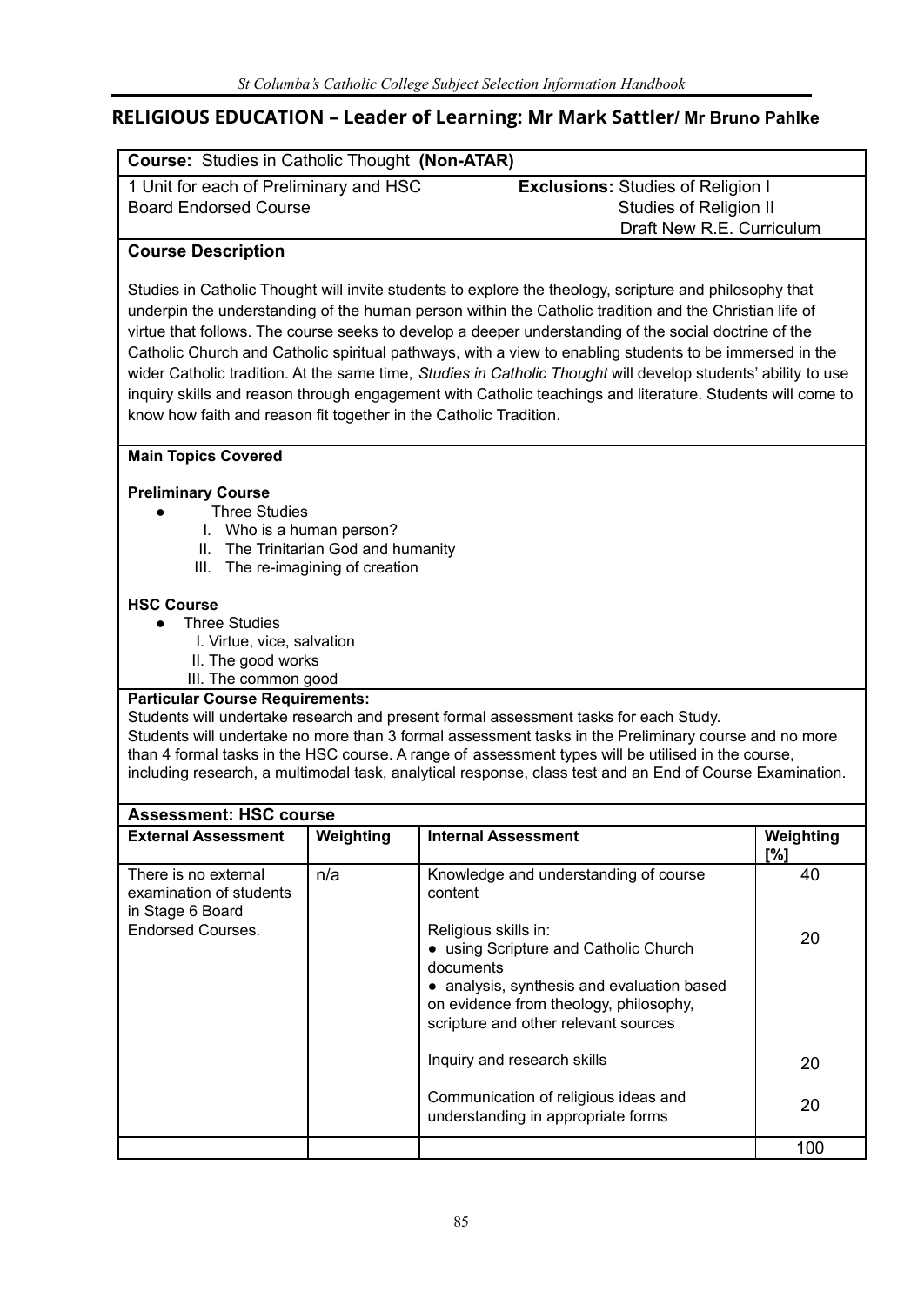| Course: Draft New R.E. Curriculum (Non-ATAR)                                                                                                                                                                                                                                                                                                                                                                                                                                                                                                                                                                                                                                                                                                                                                                                                                                                                                                                                                 |                                                                                         |  |  |
|----------------------------------------------------------------------------------------------------------------------------------------------------------------------------------------------------------------------------------------------------------------------------------------------------------------------------------------------------------------------------------------------------------------------------------------------------------------------------------------------------------------------------------------------------------------------------------------------------------------------------------------------------------------------------------------------------------------------------------------------------------------------------------------------------------------------------------------------------------------------------------------------------------------------------------------------------------------------------------------------|-----------------------------------------------------------------------------------------|--|--|
| 1 Unit for each of Preliminary and HSC                                                                                                                                                                                                                                                                                                                                                                                                                                                                                                                                                                                                                                                                                                                                                                                                                                                                                                                                                       | <b>Exclusions: Studies of Religion I</b>                                                |  |  |
| <b>Board Endorsed Course</b>                                                                                                                                                                                                                                                                                                                                                                                                                                                                                                                                                                                                                                                                                                                                                                                                                                                                                                                                                                 | <b>Studies of Religion II</b>                                                           |  |  |
|                                                                                                                                                                                                                                                                                                                                                                                                                                                                                                                                                                                                                                                                                                                                                                                                                                                                                                                                                                                              | <b>Studies in Catholic Thought</b>                                                      |  |  |
| <b>Course Description</b>                                                                                                                                                                                                                                                                                                                                                                                                                                                                                                                                                                                                                                                                                                                                                                                                                                                                                                                                                                    |                                                                                         |  |  |
| Draft New Curriculum reflects Jesus' invitation to 'come and see,' and to 'push out into the deep.' Seeking<br>to follow His example and inspired by an incarnational spirituality, making Christ real, the curriculum<br>models an inclusive and transcendent invitation to encounter Christ in the daily paradox of life, to discern<br>'God in all things.' To reflect 'the one in whom we live, move and have our being.' (Acts 17:28)<br>The curriculum seeks to awaken a sacramental vision of reality, through proclaiming the 'living voice of the<br>Gospel.' With Pope Francis, Bishop Vincent and the whole faith community, we strive to ensure that every<br>young person experiences <i>metanoia</i> : a joyful, blessed, transcendent and transformational education. A<br>Catholic education, understood as a 'gateway' to human flourishing, one that liberates each person to live<br>their life to the full: 'I have come that you may have life and have it to the full. |                                                                                         |  |  |
| <b>Main Topics Covered</b><br><b>Preliminary Course</b><br><b>Three Studies</b>                                                                                                                                                                                                                                                                                                                                                                                                                                                                                                                                                                                                                                                                                                                                                                                                                                                                                                              |                                                                                         |  |  |
| I. Is it possible to be a person of faith in postmodern culture?                                                                                                                                                                                                                                                                                                                                                                                                                                                                                                                                                                                                                                                                                                                                                                                                                                                                                                                             |                                                                                         |  |  |
| II. What is contemplation on action and action on contemplation?                                                                                                                                                                                                                                                                                                                                                                                                                                                                                                                                                                                                                                                                                                                                                                                                                                                                                                                             |                                                                                         |  |  |
| III. How do I recognise an authentic relationship?                                                                                                                                                                                                                                                                                                                                                                                                                                                                                                                                                                                                                                                                                                                                                                                                                                                                                                                                           |                                                                                         |  |  |
| <b>HSC Course</b>                                                                                                                                                                                                                                                                                                                                                                                                                                                                                                                                                                                                                                                                                                                                                                                                                                                                                                                                                                            |                                                                                         |  |  |
| <b>Three Studies</b>                                                                                                                                                                                                                                                                                                                                                                                                                                                                                                                                                                                                                                                                                                                                                                                                                                                                                                                                                                         |                                                                                         |  |  |
| dignity?                                                                                                                                                                                                                                                                                                                                                                                                                                                                                                                                                                                                                                                                                                                                                                                                                                                                                                                                                                                     | IV. What is the relationship between Indigenous spirituality, our common home and human |  |  |
| V. Is one religion as good as any other?                                                                                                                                                                                                                                                                                                                                                                                                                                                                                                                                                                                                                                                                                                                                                                                                                                                                                                                                                     |                                                                                         |  |  |
| VI. If God is Love, why is there evil in the world?                                                                                                                                                                                                                                                                                                                                                                                                                                                                                                                                                                                                                                                                                                                                                                                                                                                                                                                                          |                                                                                         |  |  |
| VII. How do solidarity and subsidiarity deepen our faith in the Gospel of Jesus Christ?                                                                                                                                                                                                                                                                                                                                                                                                                                                                                                                                                                                                                                                                                                                                                                                                                                                                                                      |                                                                                         |  |  |

### **Particular Course Requirements:**

Students will undertake research and present formal assessment tasks for each Study. Students will undertake no more than 3 formal assessment tasks in the Preliminary course and no more than 4 formal tasks in the HSC course. A range of assessment types will be utilised in the course, including research, a multimodal task, analytical response, class test and an End of Course Examination.

| <b>Assessment: HSC course</b>                                       |           |                                                                                                                                                                                                            |                            |  |
|---------------------------------------------------------------------|-----------|------------------------------------------------------------------------------------------------------------------------------------------------------------------------------------------------------------|----------------------------|--|
| <b>External Assessment</b>                                          | Weighting | <b>Internal Assessment: Draft</b>                                                                                                                                                                          | Weighting<br>$[%]$ (Draft) |  |
| There is no external<br>examination of students<br>in Stage 6 Board | n/a       | Knowledge and understanding of course<br>content                                                                                                                                                           | 40                         |  |
| <b>Endorsed Courses.</b>                                            |           | Religious skills in:<br>• using Scripture and Catholic Church<br>documents<br>• analysis, synthesis and evaluation based<br>on evidence from theology, philosophy,<br>scripture and other relevant sources | 20                         |  |
|                                                                     |           | Inquiry and research skills                                                                                                                                                                                | 20                         |  |
|                                                                     |           | Communication of religious ideas and<br>understanding in appropriate forms                                                                                                                                 | 20                         |  |
|                                                                     |           |                                                                                                                                                                                                            | 100                        |  |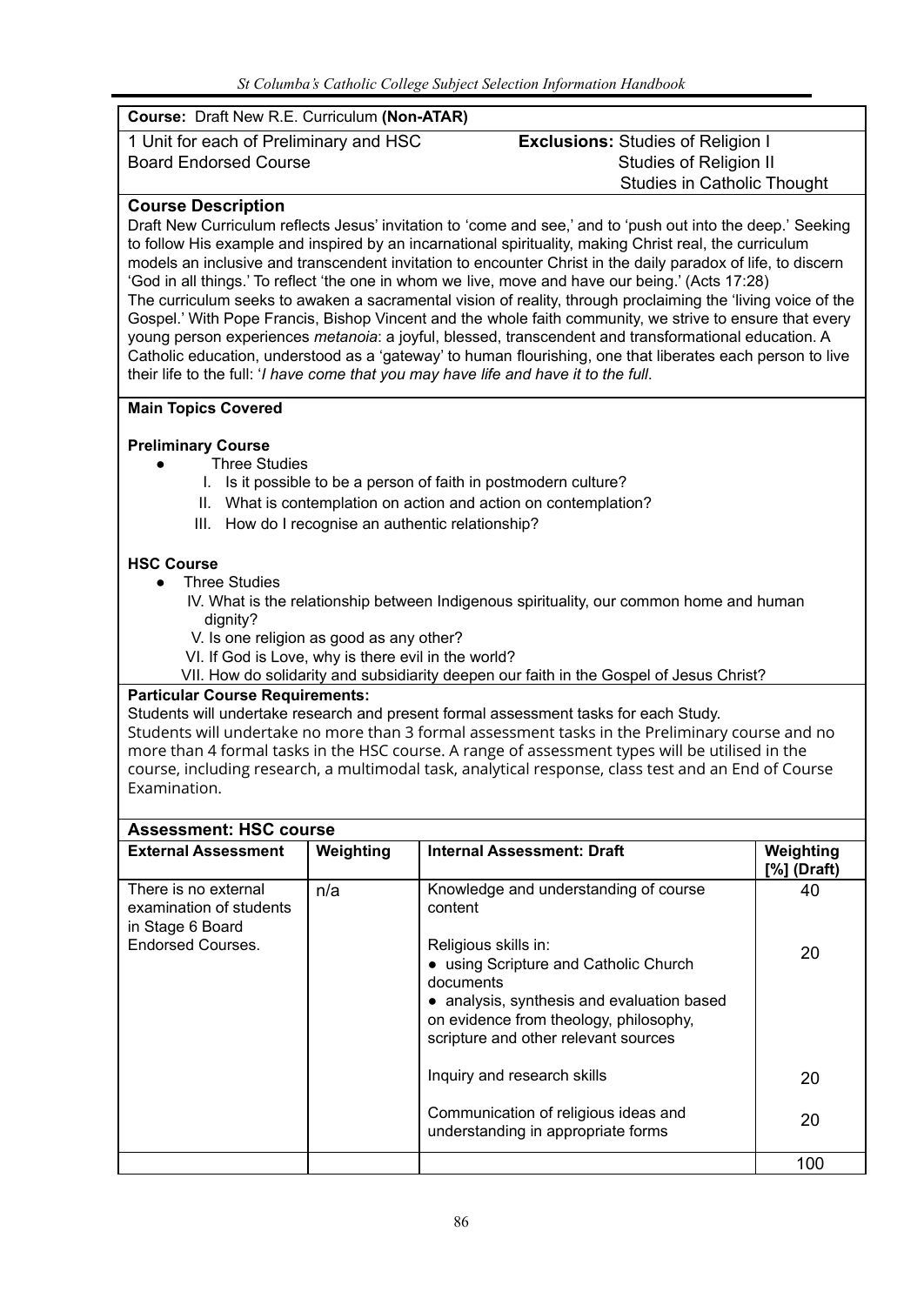## **EXPLORING EARLY CHILDHOOD – Leaders of Learning: Mrs Lisa Gawthorne/ Mr Greg Clune**

#### **Course: Exploring Early Childhood** – 2 Unit **(Non-ATAR)**

Content Endorsed Course

#### **Exclusions:** Nil

#### **Course Description**

Our society acknowledges childhood as a unique and intense period for growth, development and learning. By providing members of society with knowledge about childhood development they will then be able to support and encourage this development when interacting with children. The Exploring Early Childhood course aims to achieve this by providing students with an overview of development and related issues within an early childhood context. It provides the opportunity to consider all issues in relation to the individual student, their family and the community. As well as reflecting on the personal relevance of childhood issues, students are encouraged to consider the implications for future interactions with children, be these as a parent, friend, carer or educator.

#### **Main Topics Covered**

#### **Core studies**

The core studies are compulsory. There are three parts to the core:

Part A: Pregnancy and Childbirth (15 hours)

Part B: Child growth and development (20 hours)

Part C: Promoting positive behaviour (10 hours)

The optional modules can each occupy 15–30 hours (indicative time) of study, depending on student interest, available resources and intended depth of treatment.

#### **Modules include:**

- Learning experiences for young children\
- Play and the developing child
- Starting school
- Gender and young children
- Children and change
- Children of Aboriginal and Torres Strait Islander communities
- Historical and cultural contexts of childhood
- The children's services industry
- Young children and media
- Young children and the law
- Children's literature
- Food and nutrition
- Child health and safety
- Young children with special needs

#### **Particular Course Requirements:**

As this course has a practical as well as a theoretical base, it is considered important and highly desirable that students have the opportunity to interact with young children on a regular basis. The purpose of this interaction is to observe children, and to gain experience in understanding and relating to individual children. This is best achieved in informal settings, such as the home, with friends or relatives. A student likely to be successful in this course:

- Enjoys both the practical and theoretical components of child development in EEC
- Has an interest in interacting with young children on a regular basis
- Is able to examine physical, social-emotional, behavioural, cognitive and language development of young children.

| <b>Assessment: HSC course</b>                |           |                             |           |
|----------------------------------------------|-----------|-----------------------------|-----------|
| <b>External Assessment</b>                   | Weighting | <b>Internal Assessment</b>  | Weighting |
| There is no external examination of students | n/a       | Knowledge and Understanding | 50        |
| in Stage 6 Content Endorsed Courses.         |           | Skills                      | 50        |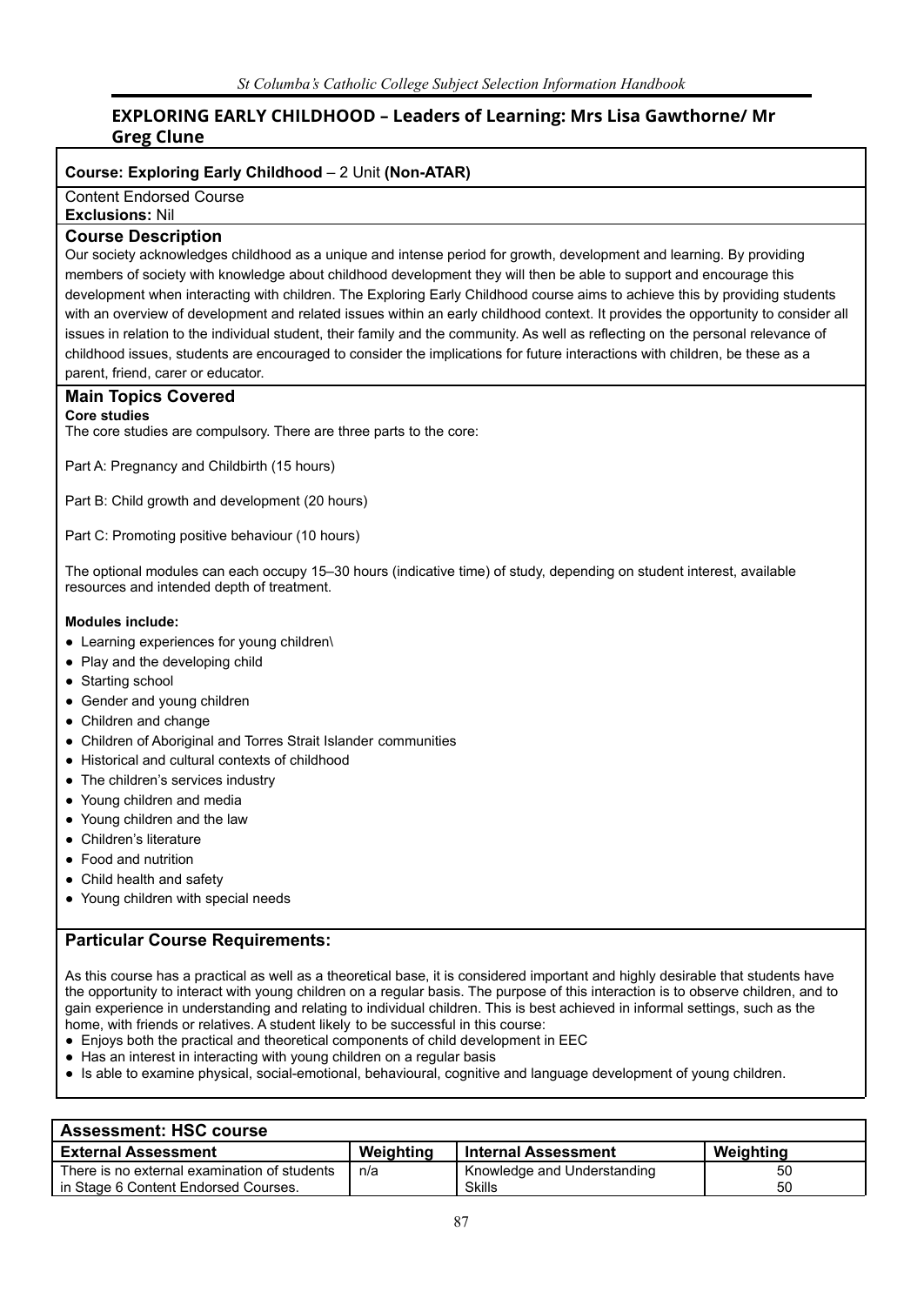## **PHOTOGRAPHY, VIDEO AND DIGITAL IMAGING – Leaders of Learning: Mrs Margaret Rust / Ms Carmen Noonan**

**Course:** Photography, Video and Digital imaging – 2 Unit **(Non-ATAR)**

## Content Endorsed Course

**Exclusions:** projects developed for assessment in one subject are not to be used either in full or in part for assessment in any other subject

## **Course Description**

Photography, Video and Digital Imaging offers students the opportunity to explore contemporary artistic practices that make use of photography, video and digital imaging. These fields of artistic practice resonate within students' experience and understanding of the world and are highly relevant to contemporary ways of interpreting the world. The course offers opportunities for investigation of one or more of these fields and develops students' understanding and skills, which contribute to an informed critical practice.

The course is designed to enable students to become more accomplished and independent in their representation of ideas in the fields of photography and/or video and/or digital imaging and understand and value how these fields of practice invite different interpretations and explanations.

Students will develop knowledge, skills and understanding through the making of photographs, and/or videos and/or digital images that lead to and demonstrate conceptual and technical accomplishment. They will also develop knowledge, skills and understanding that lead to increasingly accomplished critical and historical investigations of photography and/or video and/or digital imaging.

## **Main Topics Covered**

Modules may be selected in the fields of:

- Wet Photography
- Digital Imaging
- **Video**

Students will complete the mandatory Occupational Health and Safety module and 3-6 modules per year from the following: Introduction to the Field; Develop a Point of View; Traditions, Conventions, Styles and Genres; Manipulated Forms; The Arranged Image; and Temporal Accounts.

## **Particular Course Requirements:**

Students are required to keep a photographic diary during the course, documenting all the technical and creative processes undergone.

## **Additional fee charges for student consumables may apply to this course**

| <b>Assessment: HSC course</b>    |           |                                        |           |
|----------------------------------|-----------|----------------------------------------|-----------|
| <b>External Assessment</b>       | Weighting | <b>Internal Assessment</b>             | Weighting |
| There is no external examination | n/a       | Making                                 | 70        |
| of students in Stage 6 Content   |           | <b>Critical and Historical Studies</b> | 30        |
| <b>Endorsed Courses.</b>         |           |                                        |           |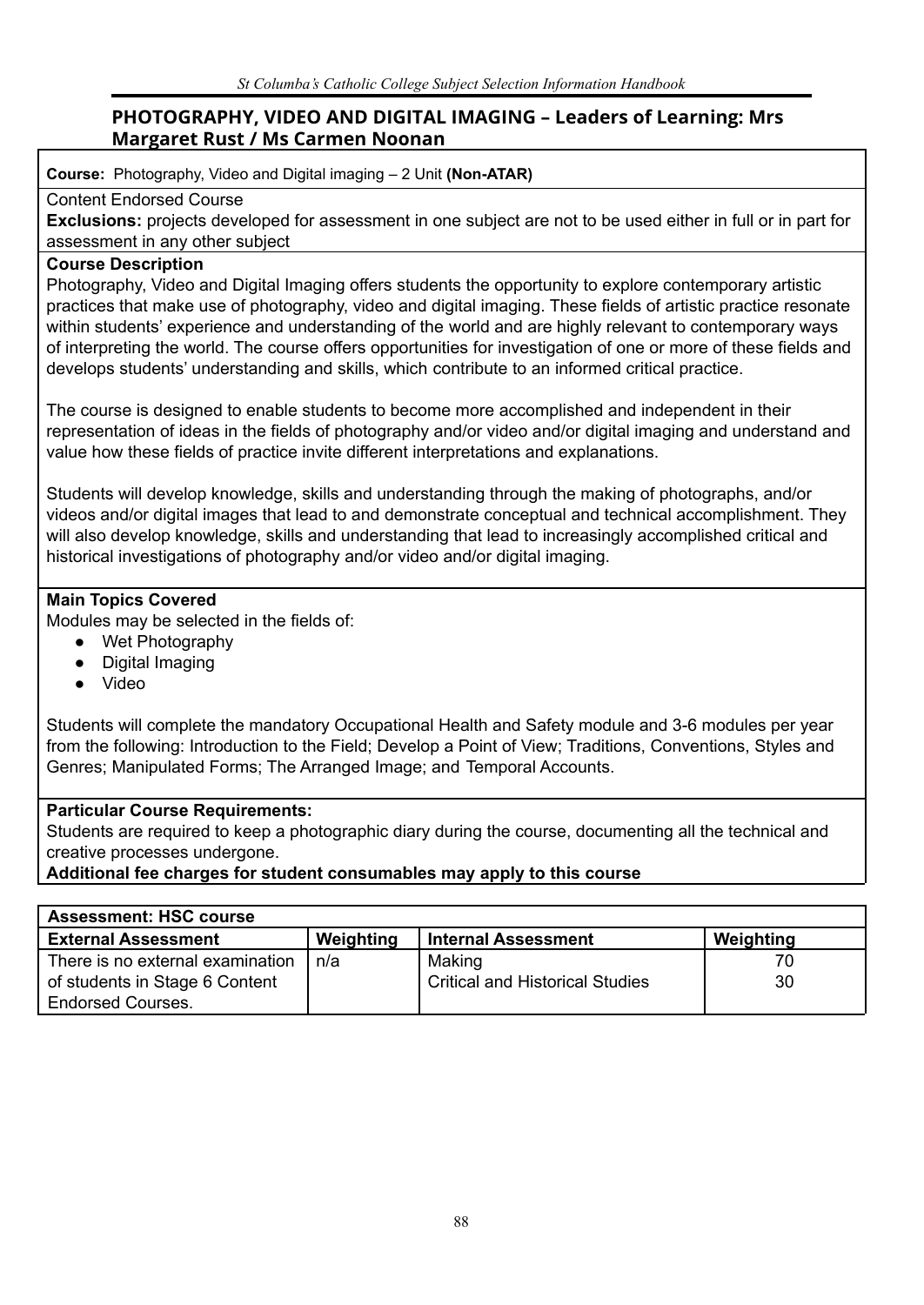## **SPORT, LIFESTYLE AND RECREATION STUDIES Leaders of Learning: Mrs Lisa Gawthorne/ Mr Greg Clune**

**Course:** Sport, Lifestyle and Recreation Studies– 2 Unit **(Non-ATAR)**

Content Endorsed Course

**Exclusions:** Nil

#### **Course Description**

Sport, Lifestyle and Recreation aims to develop in each student the knowledge, understanding and skills needed to adopt active and health-promoting lifestyles. Sport, Lifestyle and Recreation makes a positive contribution to the total wellbeing of students. Students develop knowledge and understanding of the value of activity, increased levels of movement skill, competence in a wide variety of sport and recreation contexts and skills in planning to be active.

The course features a highly practical focus: physical activity being both an area of study and a medium for learning. All students will be given significant opportunities to apply theoretical understanding to practical situations that are socially and culturally relevant and gender inclusive.

The areas of sports science, physical education and human movement present viable post-school study and career pathways. This course provides a sound platform for further study at TAFE. The Sport and Recreation industry is a major growth industry and in this course students will gain an understanding and appreciation of the vocational possibilities in this area.

### **Main Topics Covered**

Students will study six (6) - twelve (12) of the following modules over Years 11 and 12.

- 1. Aquatics
- 2. Athletics
- 3. Dance
- 4. First Aid and Sports Injuries
- 5. Fitness
- 6. Games and Sports Applications I
- 7. Games and Sports Applications II
- 8. Gymnastics
- 9. Healthy Lifestyle
- 10. Individual Games and Sports Applications
- 11. Outdoor Recreation
- 12. Resistance Training
- 13. Social Perspectives of Games and Sport
- 14. Sports Administration
- 15. Sports Coaching and Training

#### **Particular Course Requirements:**

A strong commitment to participating in all lessons both practical and theoretical.

A student likely to be successful in this course:

- Enjoys both the practical and theoretical components of PDHPE
- Has an interest in sport and recreational activities
- Has an ability to implement strategies that promote health, physical activity and enhanced performance
- Enjoys planning and organising sport, lifestyle and recreational opportunities for others

| <b>Assessment: HSC course</b>       |           |                             |           |
|-------------------------------------|-----------|-----------------------------|-----------|
| <b>External Assessment</b>          | Weighting | <b>Internal Assessment</b>  | Weighting |
| There is no external examination of | n/a       | Knowledge and Understanding | 50        |
| students in Stage 6 Content         |           | <b>Skills</b>               | 50        |
| <b>Endorsed Courses.</b>            |           |                             |           |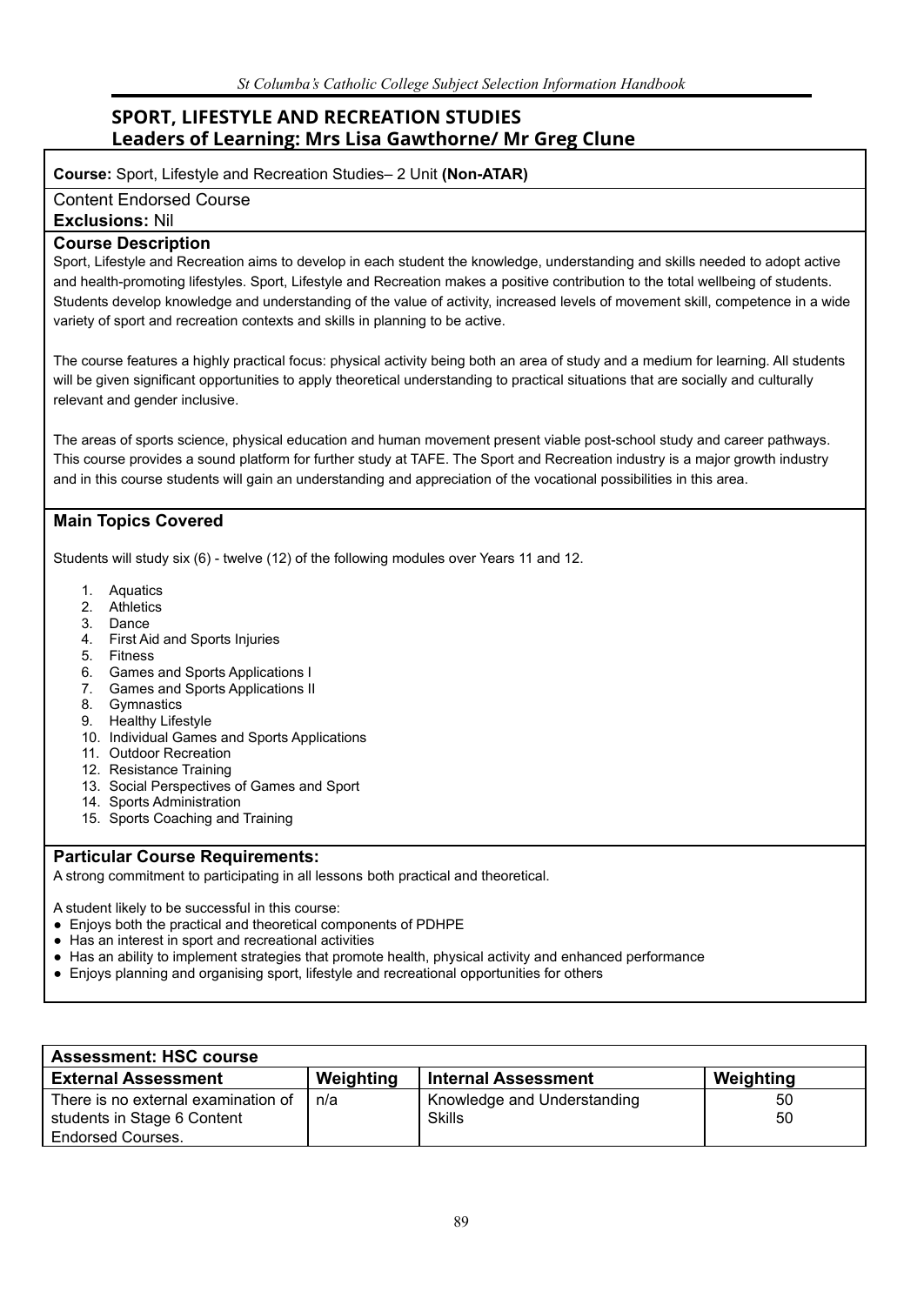## **VISUAL DESIGN – Leaders of Learning: Mrs Margaret Rust / Ms Carmen Noonan**

**Course:** Visual Design – 2 unit **(Non-ATAR)**

## Content Endorsed Course

**Exclusions:** projects developed for assessment in one subject are not to be used either in full or in part for assessment in any other subject

## **Course Description:**

This course provides students with opportunities to exploit the links between art and design by designing and making images and objects in which aesthetic qualities and symbolic meanings are as important as utilitarian function. It encourages students to explore the practices of graphic, wearable, product and interior/exterior designers in contemporary societies and promotes imaginative and innovative approaches to design within the context of the Australian environment and culture.

Through the critical and historical study of designed images and objects students are able to analyse and make informed judgments about the designed works that surround them – works which reflect and construct the image they have of themselves, others and their world.

The course is designed to enable students to become more accomplished and independent in the representation of ideas in different fields of design and to understand and value how graphic design, wearable design, product design, and interior/exterior design invite different interpretations and explanations. Students will develop knowledge, skills and understanding through the making of works in design that lead to and demonstrate conceptual and technical accomplishment. They will also develop knowledge, skills and understanding that leads to increasingly accomplished critical and historical investigations of design.

## **Main Topics Covered:**

Modules may be selected in any of the four broad fields of:

- Graphic design
- Wearable design
- Product design
- Interior/exterior design

The additional module Individual/Collaborative Project extends students' learning experiences and may reflect students' increasing interests and desire to specialize in one or more of these fields or explore the connections further between the fields. The Occupational Health and Safety Module is mandatory in any course.

## **Particular Course Requirements:**

Students will need to undertake studies in at least 6 modules over the 2 year course. They are required to keep a diary during the course, documenting all the technical and creative processes undergone. **Additional fee charges for student consumables may apply to this course**

| <b>Assessment: HSC course</b> |           |                                        |           |
|-------------------------------|-----------|----------------------------------------|-----------|
| <b>External Assessment</b>    | Weighting | <b>Internal Assessment</b>             | Weighting |
| There is no external          | n/a       | Designing and Making                   | 70        |
| examination of students in    |           | <b>Critical and Historical Studies</b> | 30        |
| Stage 6 Content Endorsed      |           |                                        |           |
| Courses.                      |           |                                        |           |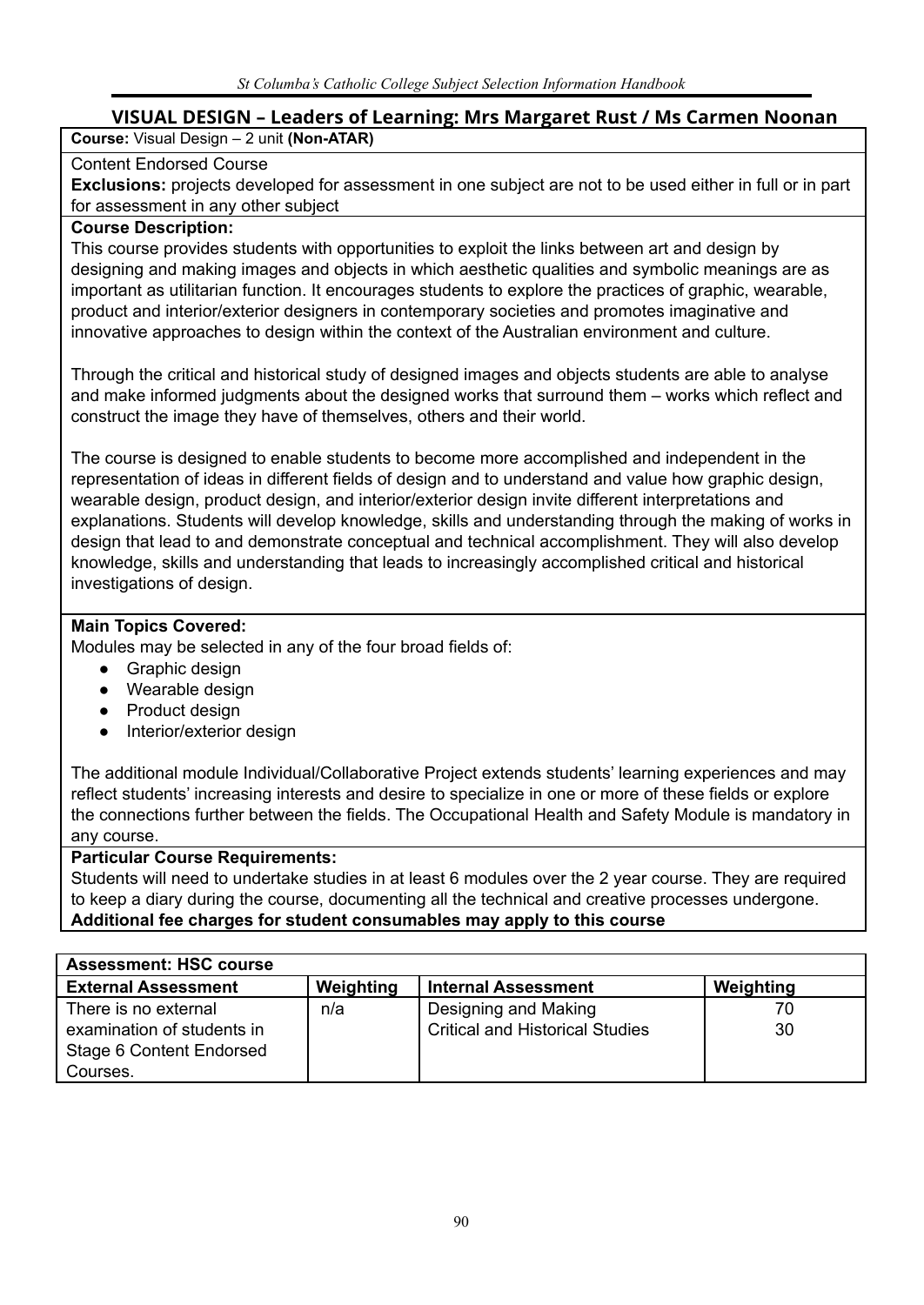## **WORK STUDIES Leaders of Learning: Mrs Amy Wallis/ Mrs Karlie Hollifield**

#### **Course:** Work Studies – 2 Unit **(Non-ATAR)**

Content Endorsed Course

**Exclusions:** Nil

#### **Course Description**

The aim of *Work Studies* is to enable students to develop the skills, knowledge, understanding and confidence to allow them to experience a successful transition from school to work and further education and training.

#### **Main Topics Covered**

Topics are studied across the two years of the course at the discretion of the teacher.

#### **COURSE THEMES:**

1. Career Planning

2. Performing Work Tasks 3. Working with Others 4. Managing Change

#### **CORE:**

**My Working Life** (30 indicative hours)

Exploring career and life choices, assessing specific work and life situations, identifying future aspirations.

**MODULES** (15-30 indicative hours each):

- In the Workplace
- Preparing Job Applications
- **Workplace Communication**
- Teamwork and Enterprise Skills
- Managing Work and Life Commitments
- **Personal Finance**
- Workplace Issues
- Self-employment
- Team Enterprise Project
- Experiencing Work

#### **Particular Course Requirements:**

Students who undertake this course have generally chosen a non-ATAR pathway.

This course will assist students who intend to move from school to work or other training programs. There are assessment tasks but no HSC examination for this course.

#### **Required Skills**

- Strong interest in developing skills that will be specifically useful for success in the workplace
- Readiness to take up opportunities to build motivation, persistence and resilience in readiness for the workplace
- Demonstrated ability to work in a team environment

| <b>Assessment: HSC course</b>    |           |                             |           |
|----------------------------------|-----------|-----------------------------|-----------|
| <b>External Assessment</b>       | Weighting | <b>Internal Assessment</b>  | Weighting |
| There is no external examination | n/a       | Knowledge and Understanding | 30        |
| of students in Stage 6 Content   |           | <b>Skills</b>               | 70        |
| <b>Endorsed Courses.</b>         |           |                             |           |